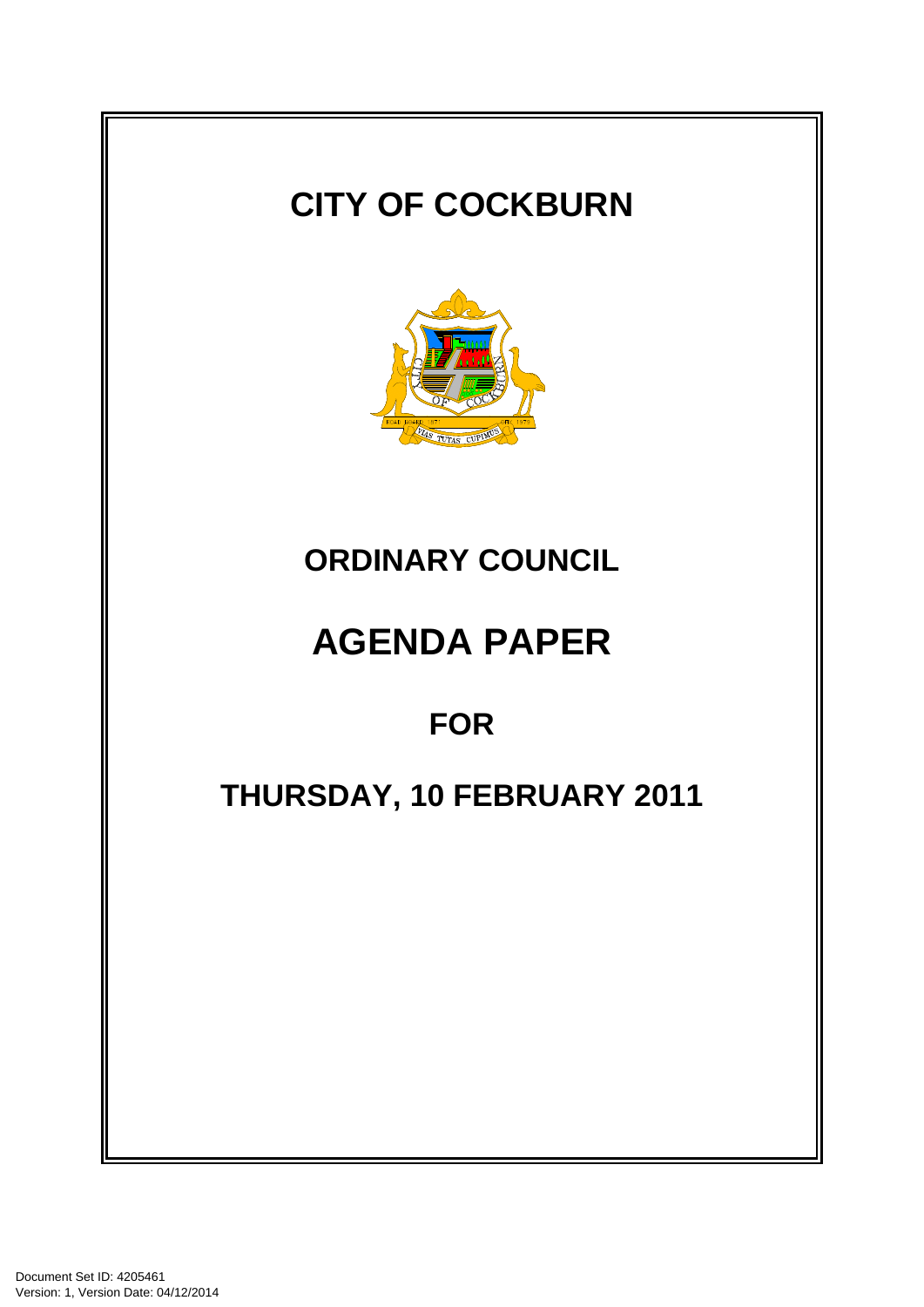# **CITY OF COCKBURN**

# **SUMMARY OF AGENDA TO BE PRESENTED TO THE ORDINARY COUNCIL MEETING TO BE HELD ON THURSDAY, 10 FEBRUARY 2011 AT 7:00 PM**

# **Page**

-

| 1.             |                                                                                                                     |                                                                                                                                                                                                                                                                                                                            |  |  |  |
|----------------|---------------------------------------------------------------------------------------------------------------------|----------------------------------------------------------------------------------------------------------------------------------------------------------------------------------------------------------------------------------------------------------------------------------------------------------------------------|--|--|--|
| 2.             | APPOINTMENT OF PRESIDING MEMBER (IF REQUIRED)1                                                                      |                                                                                                                                                                                                                                                                                                                            |  |  |  |
| 3.             | DISCLAIMER (TO BE READ ALOUD BY PRESIDING MEMBER) 1                                                                 |                                                                                                                                                                                                                                                                                                                            |  |  |  |
| $\mathbf{4}$ . | ACKNOWLEDGEMENT OF RECEIPT OF WRITTEN DECLARATIONS OF<br>FINANCIAL INTERESTS AND CONFLICT OF INTEREST (BY PRESIDING |                                                                                                                                                                                                                                                                                                                            |  |  |  |
| 5.             |                                                                                                                     |                                                                                                                                                                                                                                                                                                                            |  |  |  |
| 6.             | ACTION TAKEN ON PREVIOUS PUBLIC QUESTIONS TAKEN ON                                                                  |                                                                                                                                                                                                                                                                                                                            |  |  |  |
| 7.             |                                                                                                                     |                                                                                                                                                                                                                                                                                                                            |  |  |  |
| 8.             |                                                                                                                     |                                                                                                                                                                                                                                                                                                                            |  |  |  |
|                | 8.1                                                                                                                 | (OCM 10/2/2011) - ORDINARY COUNCIL MEETING - 09/12/20101                                                                                                                                                                                                                                                                   |  |  |  |
| 9.             |                                                                                                                     |                                                                                                                                                                                                                                                                                                                            |  |  |  |
| 10.            |                                                                                                                     |                                                                                                                                                                                                                                                                                                                            |  |  |  |
| 11.            | BUSINESS LEFT OVER FROM THE PREVIOUS MEETING (IF                                                                    |                                                                                                                                                                                                                                                                                                                            |  |  |  |
| 12.            | DECLARATION OF COUNCILLORS WHO HAVE NOT GIVEN DUE                                                                   |                                                                                                                                                                                                                                                                                                                            |  |  |  |
| 13.            |                                                                                                                     |                                                                                                                                                                                                                                                                                                                            |  |  |  |
|                | 13.1                                                                                                                | (OCM 10/2/2011) - MEMBERSHIP OF THE GRANTS & DONATIONS                                                                                                                                                                                                                                                                     |  |  |  |
| 14.            |                                                                                                                     |                                                                                                                                                                                                                                                                                                                            |  |  |  |
|                | 14.1                                                                                                                | (OCM 10/2/2011) - DETAILED AREA PLANS FOR PORT COOGEE<br>(STAGE 3A AND 3B, STAGE 3B, STAGE 2C LANEWAY LOTS, AND<br>BEACHPOINT (LOT 749 PERLINTE VIEW)) - PREPARED BY:<br>TAYLOR BURRELL BARNETT - PROPONENT: AUSTRALAND                                                                                                    |  |  |  |
|                | 14.2                                                                                                                | (OCM 10/2/2011) - PROPOSED MODIFICATION TO AUSTRALIAN<br>MARINE COMPLEX: TECHNOLOGY PRECINCT STRUCTURE<br>PLAN - LOCATION: VARIOUS LOTS BOUNDED BY FROBISHER<br>AVE, ROCKINGHAM AND RUSSELL ROADS, MUNSTER -<br>OWNER: LANDCORP AND VARIOUS PRIVATE LANDOWNERS -<br>APPLICANT: THE PLANNING GROUP (SM/M/004) (R COLALILLO) |  |  |  |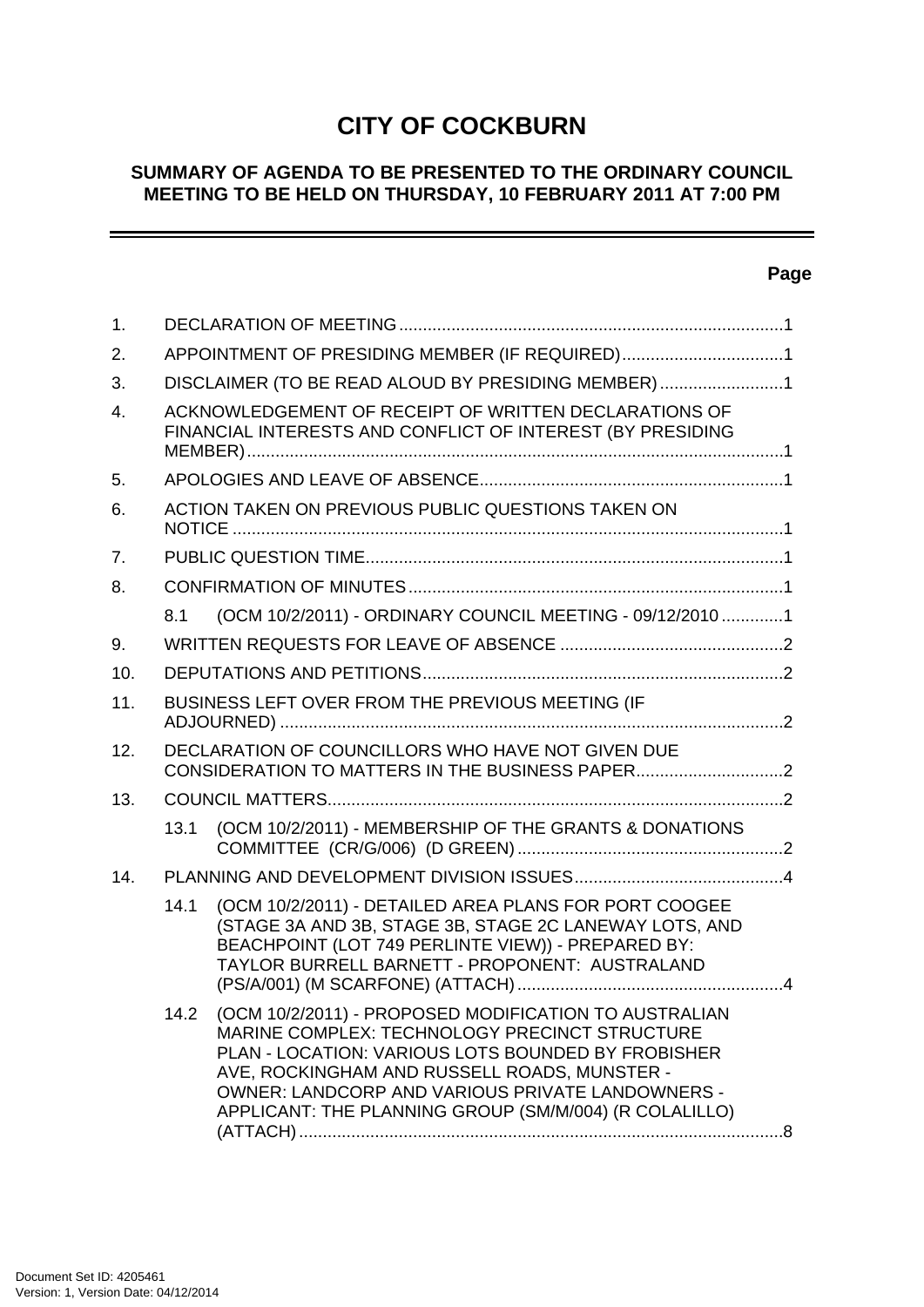# **Page**

|     | 14.3 | (OCM 10/2/2011) - NOMINATION OF ELECTED MEMBER FOR<br>ALCOA LONG TERM RESIDUE MANAGEMENT STRATEGY<br>STAKEHOLDER REFERENCE GROUP - APPLICANT: CITY OF                                                                                                      |     |
|-----|------|------------------------------------------------------------------------------------------------------------------------------------------------------------------------------------------------------------------------------------------------------------|-----|
|     | 14.4 | (OCM 10/2/2011) - CONSENT FOR EASEMENT OVER RESERVE<br>30861, LAKE COOGEE, MUNSTER - OWNER: STATE OF<br>WESTERN AUSTRALIA - APPLICANT: COCKBURN CEMENT LTD                                                                                                 |     |
|     | 14.5 | (OCM 10/2/2011) - PROPOSED DRAFT BRANCH CIRCUS<br><b>DISTRICT STRUCTURE PLAN LOCATION: VARIOUS</b><br>LANDHOLDINGS BETWEEN HAMMOND ROAD AND BRANCH<br>CIRCUS, SUCCESS - OWNER: VARIOUS LANDOWNERS -<br>APPLICANT: CITY OF COCKBURN (SM/M/024) (R SERVENTY) | .27 |
|     | 14.6 | (OCM 10/2/2011) - CITY OF COCKBURN RESPONSE TO CITY OF<br>FREMANTLE PUBLIC TRANSIT CORRIDOR PLANNING STUDY<br>(SM/M/053) (A TROSIC / C CATHERWOOD) (ATTACH)32                                                                                              |     |
| 15. |      | FINANCE AND CORPORATE SERVICES DIVISION ISSUES42                                                                                                                                                                                                           |     |
|     | 15.1 | (OCM 10/2/2011) - LIST OF CREDITORS PAID - NOVEMBER 2010<br>AND DECEMBER 2010 (FS/L/001) (N MAURICIO) (ATTACH) 42                                                                                                                                          |     |
|     | 15.2 | (OCM 10/2/2011) - STATEMENTS OF FINANCIAL ACTIVITY AND<br>ASSOCIATED REPORTS - NOVEMBER 2010 AND DECEMBER                                                                                                                                                  |     |
|     | 15.3 | (OCM 10/2/2011) - OBJECTION TO DIFFERENTIAL RATES -<br>COCKBURN CEMENT (3411123; FS/T/006) (S DOWNING)                                                                                                                                                     |     |
|     | 15.4 | (OCM 10/2/2011) - ADVERTISING A COMMERCIAL<br>DEVELOPMENT - COUNCIL OWNED LAND - PORTION OF LOT<br>9000 YANGEBUP ROAD, YANGEBUP (3318030) (S DOWNING)                                                                                                      |     |
|     | 15.5 | (OCM 10/2/2011) - REVIEW OF BUSINESS PLAN 2010/11 AND<br>BUDGET REVIEW PERIOD ENDING 31 DECEMBER 2010 (5402)                                                                                                                                               |     |
|     | 15.6 | (OCM 10/2/2011) - DONATION - QUEENSLAND'S PREMIER'S                                                                                                                                                                                                        |     |
| 16. |      |                                                                                                                                                                                                                                                            |     |
|     | 16.1 | (OCM 10/2/2011) - TENDER NO. RFT23/2010 - DESIGN AND<br>PROJECT MANAGEMENT SERVICES (CIVIL WORKS) CELL 7<br>CONSTRUCTION - HENDERSON WASTE RECOVERY PARK                                                                                                   |     |
|     | 16.2 | (OCM 10/2/2011) - AMENDMENTS TO BULK VERGE COLLECTION                                                                                                                                                                                                      |     |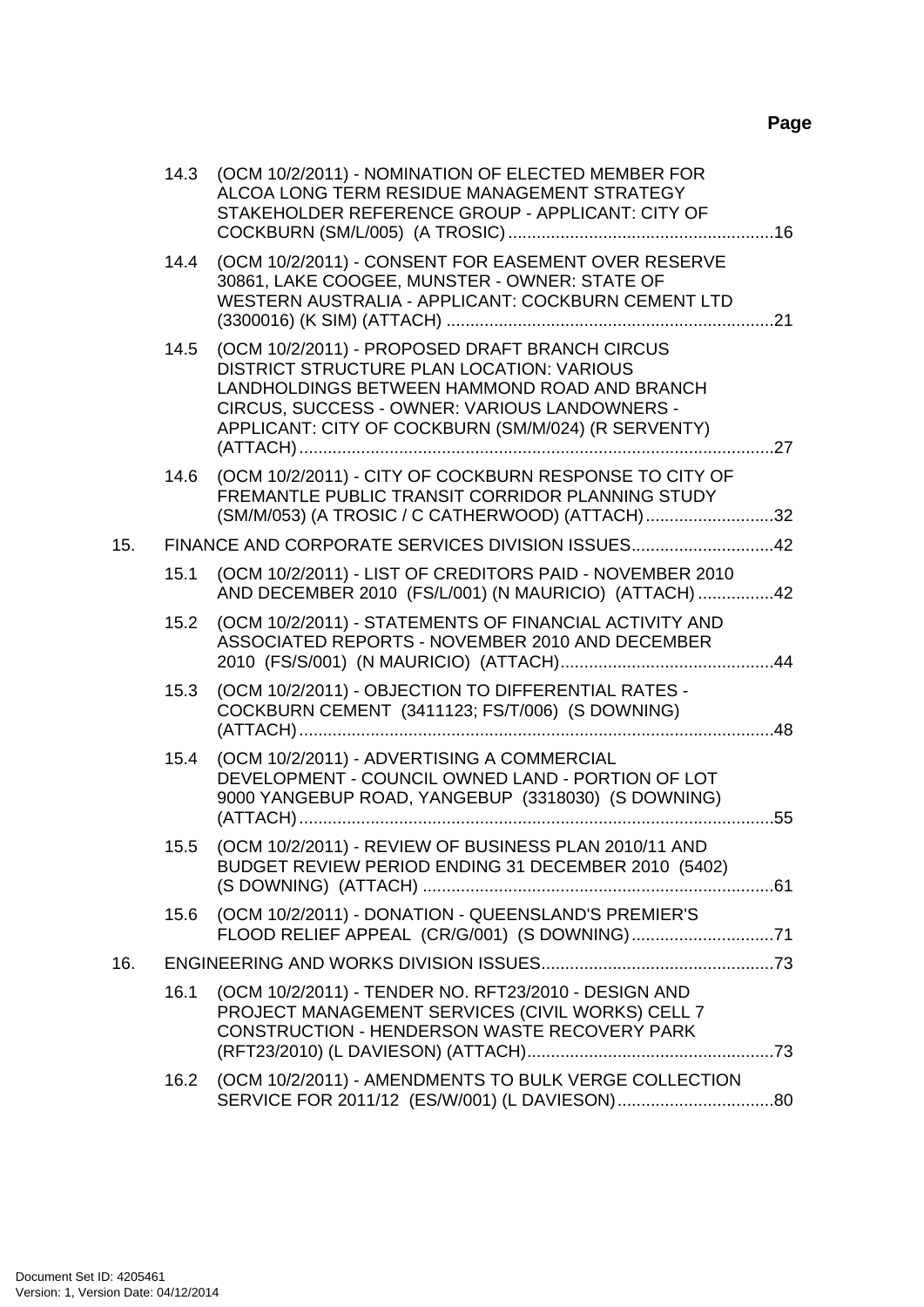# **Page**

| 17.  |                                                              |  |
|------|--------------------------------------------------------------|--|
| 18.  |                                                              |  |
| 19.  | MOTIONS OF WHICH PREVIOUS NOTICE HAS BEEN GIVEN              |  |
| 20.  | NOTICES OF MOTION GIVEN AT THE MEETING FOR CONSIDERATION     |  |
| 21.  | NEW BUSINESS OF AN URGENT NATURE INTRODUCED BY               |  |
| 22.  | MATTERS TO BE NOTED FOR INVESTIGATION, WITHOUT DEBATE 86     |  |
| -23. |                                                              |  |
| 24   | (OCM 10/2/2011) - RESOLUTION OF COMPLIANCE (SECTION 3.18(3), |  |
| 25.  |                                                              |  |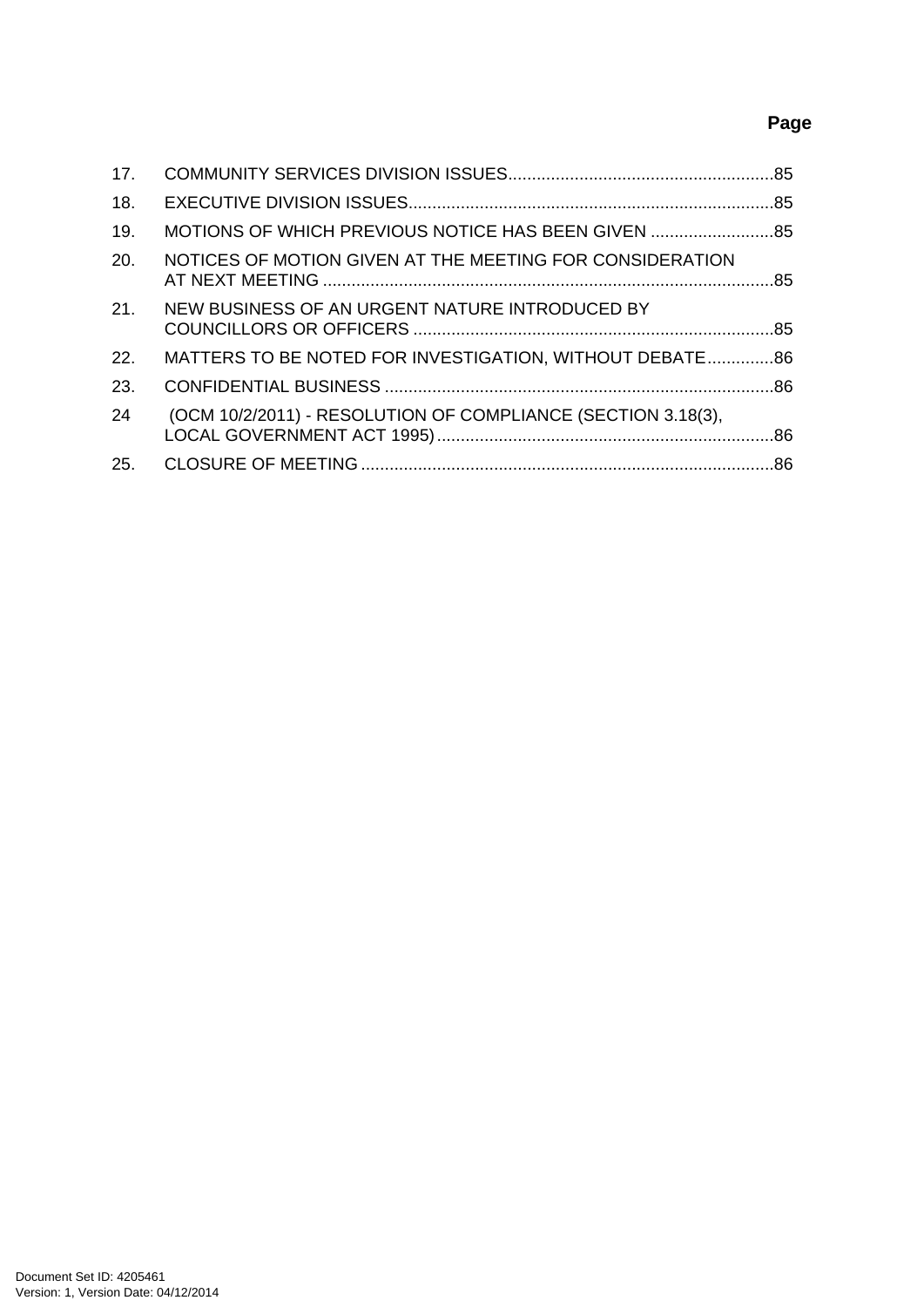# **CITY OF COCKBURN**

# <span id="page-4-0"></span>**AGENDA TO BE PRESENTED TO THE ORDINARY COUNCIL MEETING TO BE HELD ON THURSDAY, 10 FEBRUARY 2011 AT 7:00 PM**

# **1. DECLARATION OF MEETING**

**2. APPOINTMENT OF PRESIDING MEMBER (If required)** 

# **3. DISCLAIMER (To be read aloud by Presiding Member)**

Members of the public, who attend Council Meetings, should not act immediately on anything they hear at the Meetings, without first seeking clarification of Council's position. Persons are advised to wait for written advice from the Council prior to taking action on any matter that they may have before Council.

- **4. ACKNOWLEDGEMENT OF RECEIPT OF WRITTEN DECLARATIONS OF FINANCIAL INTERESTS AND CONFLICT OF INTEREST (by Presiding Member)**
- **5. APOLOGIES AND LEAVE OF ABSENCE**
- **6. ACTION TAKEN ON PREVIOUS PUBLIC QUESTIONS TAKEN ON NOTICE**  Nil
- **7. PUBLIC QUESTION TIME**
- **8. CONFIRMATION OF MINUTES** 
	- **8.1 (OCM 10/2/2011) ORDINARY COUNCIL MEETING 09/12/2010**

# **RECOMMENDATION**

That Council: adopt the Minutes of the Ordinary Council Meeting held on Thursday, 9 December 2010, as true and accurate record.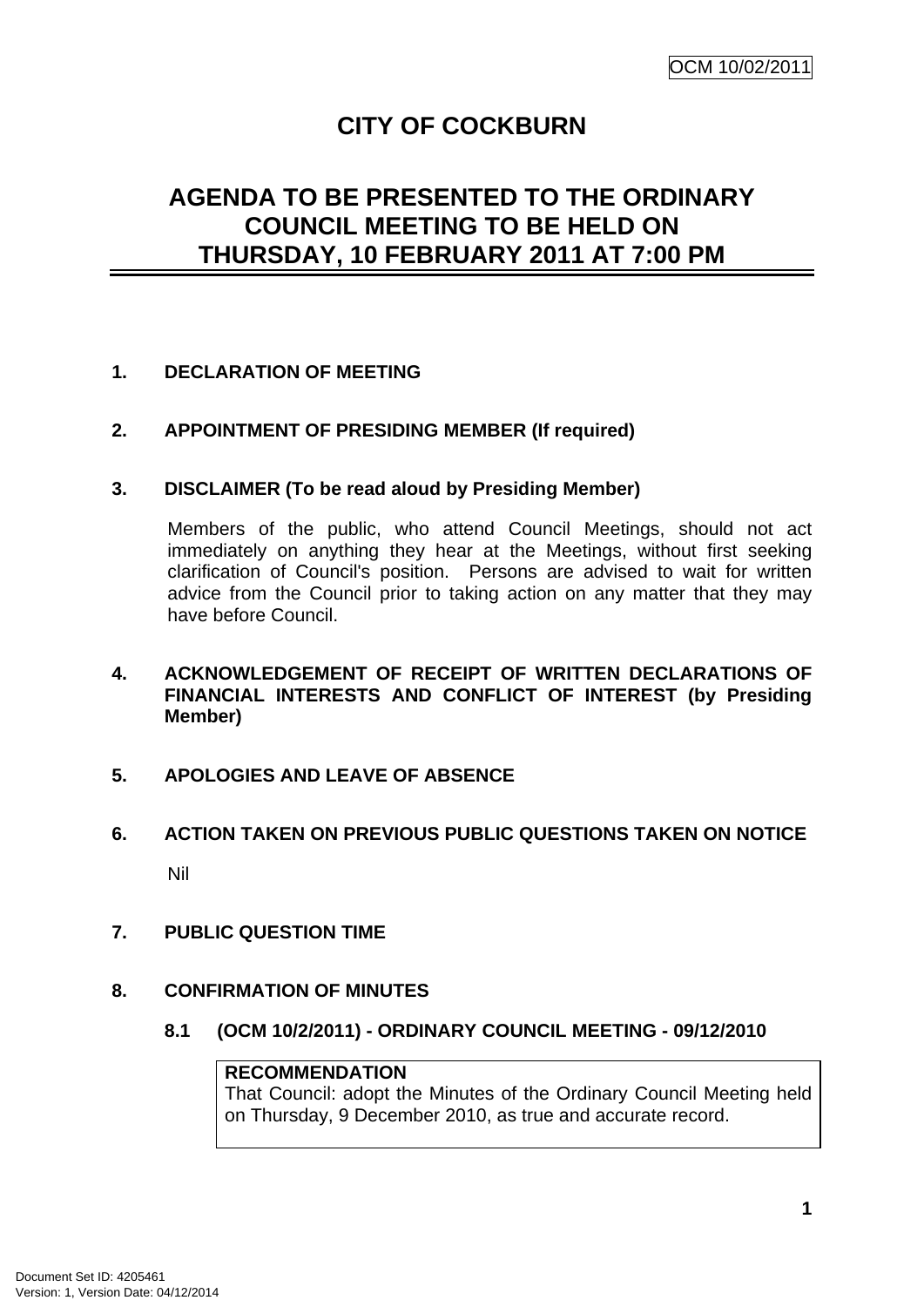# <span id="page-5-0"></span>**COUNCIL DECISION**

# **9. WRITTEN REQUESTS FOR LEAVE OF ABSENCE**

# **10. DEPUTATIONS AND PETITIONS**

**11. BUSINESS LEFT OVER FROM THE PREVIOUS MEETING (If adjourned)**  Nil

# **12. DECLARATION OF COUNCILLORS WHO HAVE NOT GIVEN DUE CONSIDERATION TO MATTERS IN THE BUSINESS PAPER**

# **13. COUNCIL MATTERS**

**13.1 (OCM 10/2/2011) - MEMBERSHIP OF THE GRANTS & DONATIONS COMMITTEE (CR/G/006) (D GREEN)** 

**RECOMMENDATION** That Council appoints Councillor \_\_\_\_\_\_\_\_\_\_\_\_\_\_\_\_\_\_\_\_\_\_\_\_\_\_ to the Grants and Donations Committee.

**TO BE CARRIED BY AN ABSOLUTE MAJORITY OF COUNCIL**

**COUNCIL DECISION** 

# **Background**

The Committee was established in 2005, with the primary function to make recommendations to Council regarding budgeted allocations of grants, donations and sponsorships, following the assessment of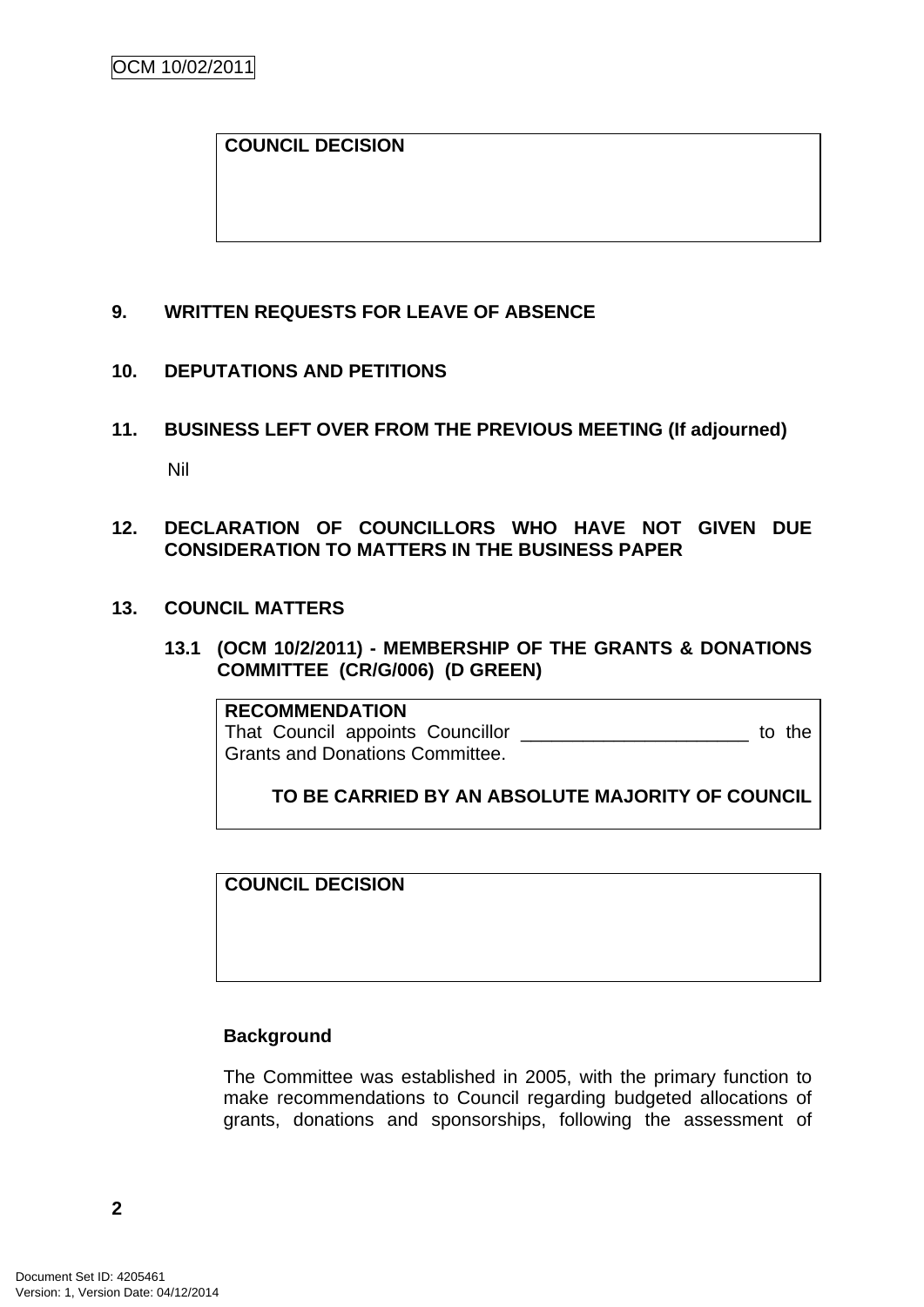applications from individuals and organisations against the criteria established by Council.

# **Submission**

Clr Limbert has expressed an interest in being appointed as a member to the Committee.

# **Report**

Following the resignation of Clr O'Brien from Council, there is a vacancy on the Committee which Council may wish to fill with a replacement Councillor.

# **Strategic Plan/Policy Implications**

### **Lifestyle and Aspiration Achievement**

• To foster a sense of community spirit within the district generally and neighbourhoods in particular.

# **Budget/Financial Implications**

N/A

# **Legal Implications**

Sec. 5.10 of the Local Government Act, 1995 refers.

# **Community Consultation**

N/A

# **Attachment(s)**

N/A

# **Advice to Proponent(s)/Submissioners**

N/A

# **Implications of Section 3.18(3) Local Government Act, 1995**

Nil.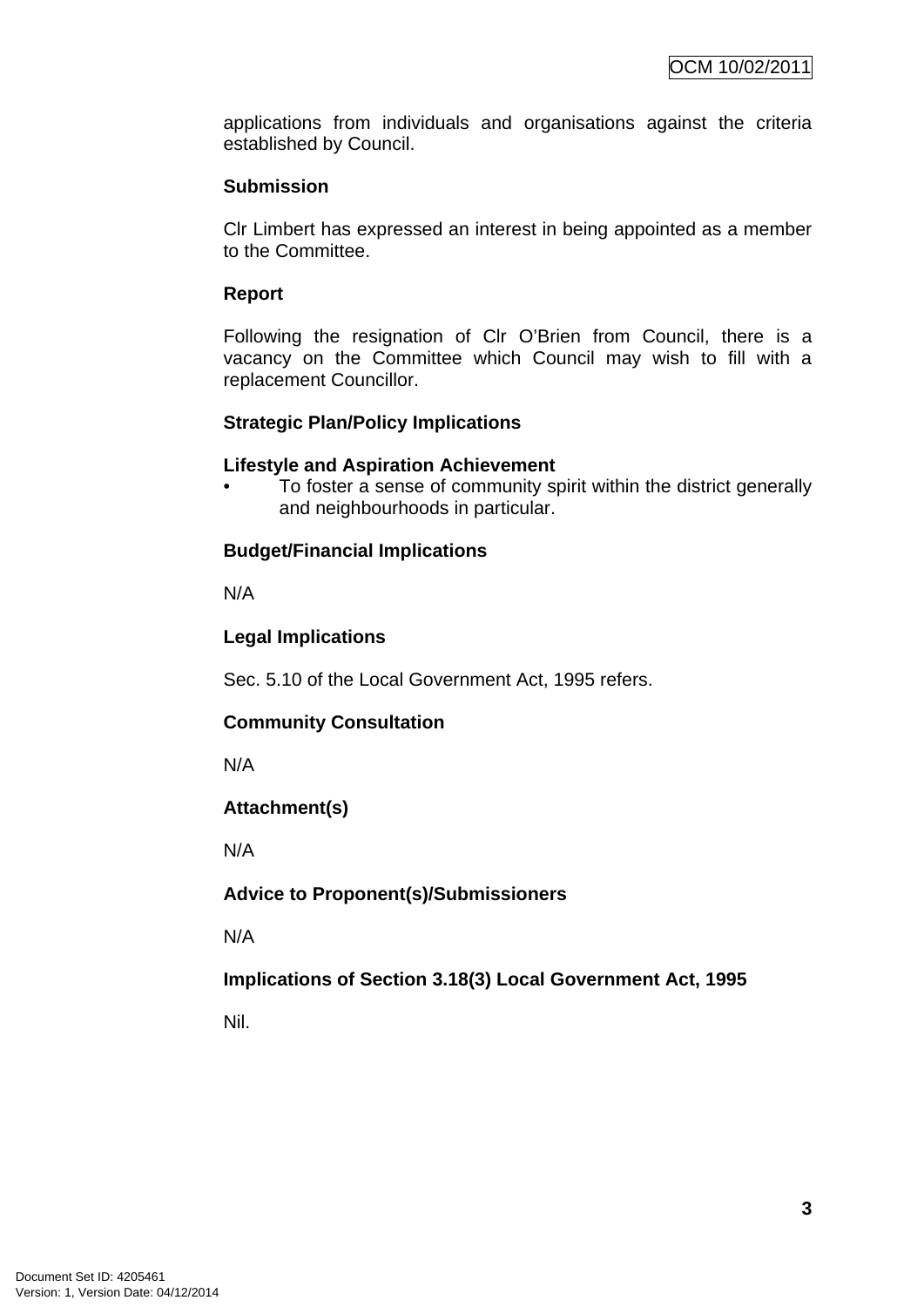# <span id="page-7-0"></span>**14. PLANNING AND DEVELOPMENT DIVISION ISSUES**

**14.1 (OCM 10/2/2011) - DETAILED AREA PLANS FOR PORT COOGEE (STAGE 3A AND 3B, STAGE 3B, STAGE 2C LANEWAY LOTS, AND BEACHPOINT (LOT 749 PERLINTE VIEW)) - PREPARED BY: TAYLOR BURRELL BARNETT - PROPONENT: AUSTRALAND (PS/A/001) (M SCARFONE) (ATTACH)** 

# **RECOMMENDATION**

That Council:

- (1) approve the Detailed Area Plans presented for Stages 3A and B, Stage 3B, Stage 2C (laneway lots), Port Coogee, North Coogee, prepared by Taylor Burrell Barnett for Australand, pursuant to the provisions contained under Clauses 6.2.15.5 and 6.2.15.8 of the City of Cockburn Town Planning Scheme No. 3;
- (2) approve the Detailed Area Plan presented for Beachpoint (Perlinte View), Port Coogee, North Coogee, prepared by Taylor Burrell Barnett for the Building Development Group, pursuant to the provisions contained under Clauses 6.2.15.5 and 6.2.15.8 of the City of Cockburn Town Planning Scheme No. 3; and
- (3) advise the applicant accordingly.

# **COUNCIL DECISION**

# **Background**

This report deals with four Detailed Area Plans (DAP's) for various locations within the Port Coogee project area.

The DAPs for stage Stage 3A and B deal with the area bounded by Orsino Boulevard to the east, Caledonia Loop to the north, Medina Parade to the west and Coromandel Approach to the south.

Stage 2C is bounded by Orsino Boulevard to the west, Leonidas Road to the east, an R80 zoned development site to the north and two R40 zoned lots to the South. Beachpoint (Perlinte View) is located at the southern end of the project area and is bounded by Perlinte View to the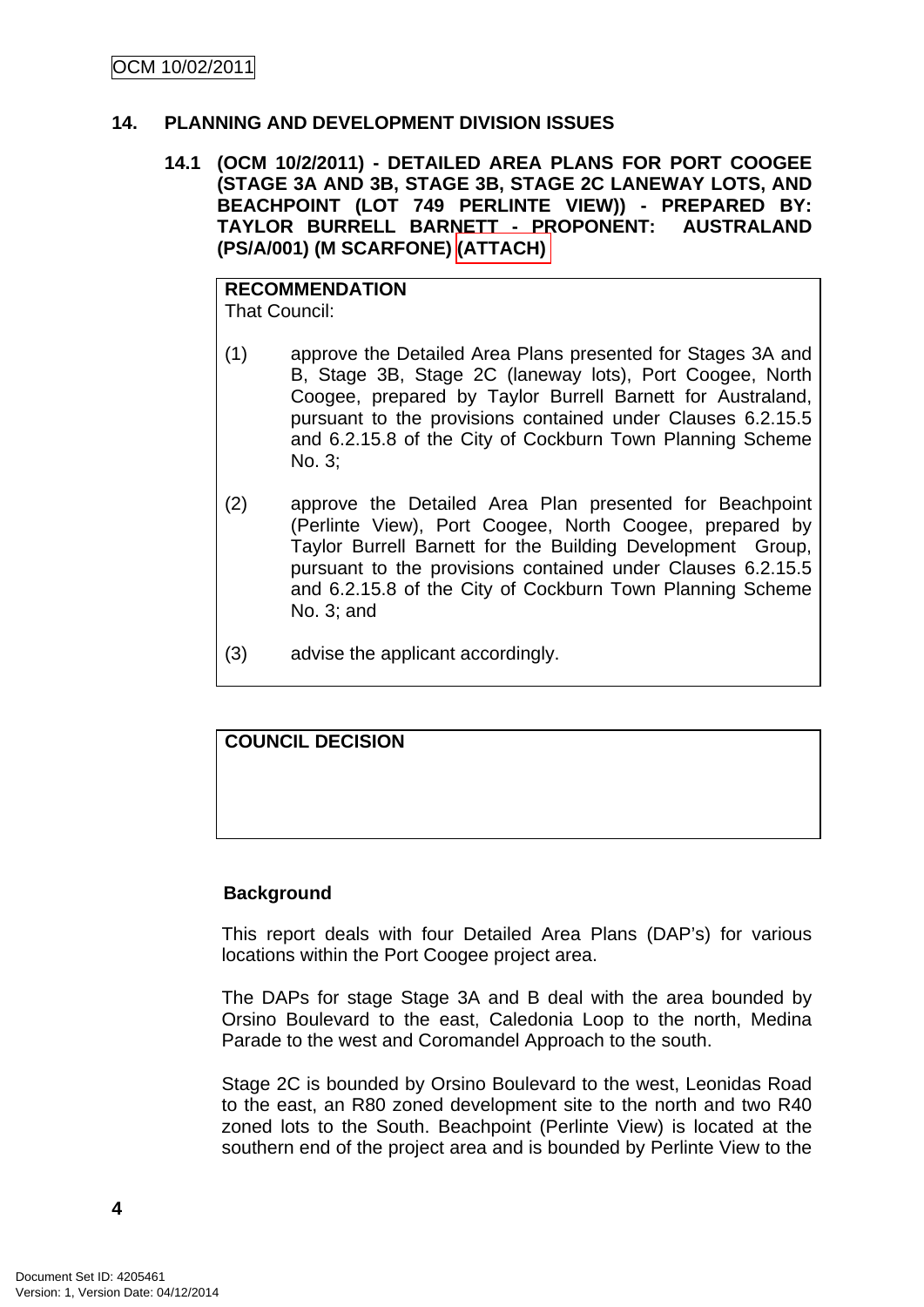west and north west, Orsino Boulevard to the north east and Cockburn Road to the south east. Please see Attachment 1 (Location Plan) for further details with regard to the location of each DAP.

The DAP's apply to a range of lots varying in size and orientation. The densities applicable to the lots range from R30 to R80 and include R35 and R50 sizes lots.

# **Submission**

The attached DAP's address amongst matters:

- Key elements to be considered in the design of dwellings.
- Dwelling setback requirements, including the extent to which parapet walls can be erected on side boundaries.
- Dwelling height.
- Access and garage requirements.

Where the DAP's do not refer to an alternate standard, the applicable standard is that prescribed in the Residential Design Codes (R-Codes) or the City's Town Planning Scheme No. 3 and/or Policies.

# **Report**

The DAP's the subject of this report provide a site-specific layer of planning information, to be considered in the design and development of the lots within the respective stages. Presentation of the DAP's to the City is by the planning consultant for Port Coogee. Following an initial assessment, several minor changes have been made to a number of the DAP's. The changes follow discussion of alternate requirements for a particular Stage (or lots within) for the purpose of achieving more desirable outcomes. The information is consistent with the content of the Revised Local Structure Plan adopted by SAT in May (2010), most notably the various densities that apply across the Port Coogee project.

The Revised Local Structure Plan referred to above, removes references to a maximum number of storeys with Building Height Plan. On 11 September 2008 and 16 December 2009 respectively, a DAP's for Stages 3A and B and Stage 3B were adopted by Council. These DAP's made reference to height in storeys consistent with the previous structure plan and as such are required to be updated to reflect the current situation. In addition minor modifications to design provisions have been adopted and reference is made to the most current version of the Residential Design Codes of Western Australia. These minor modifications bring the DAP's into line with those adopted by Council at its November 2010 meeting.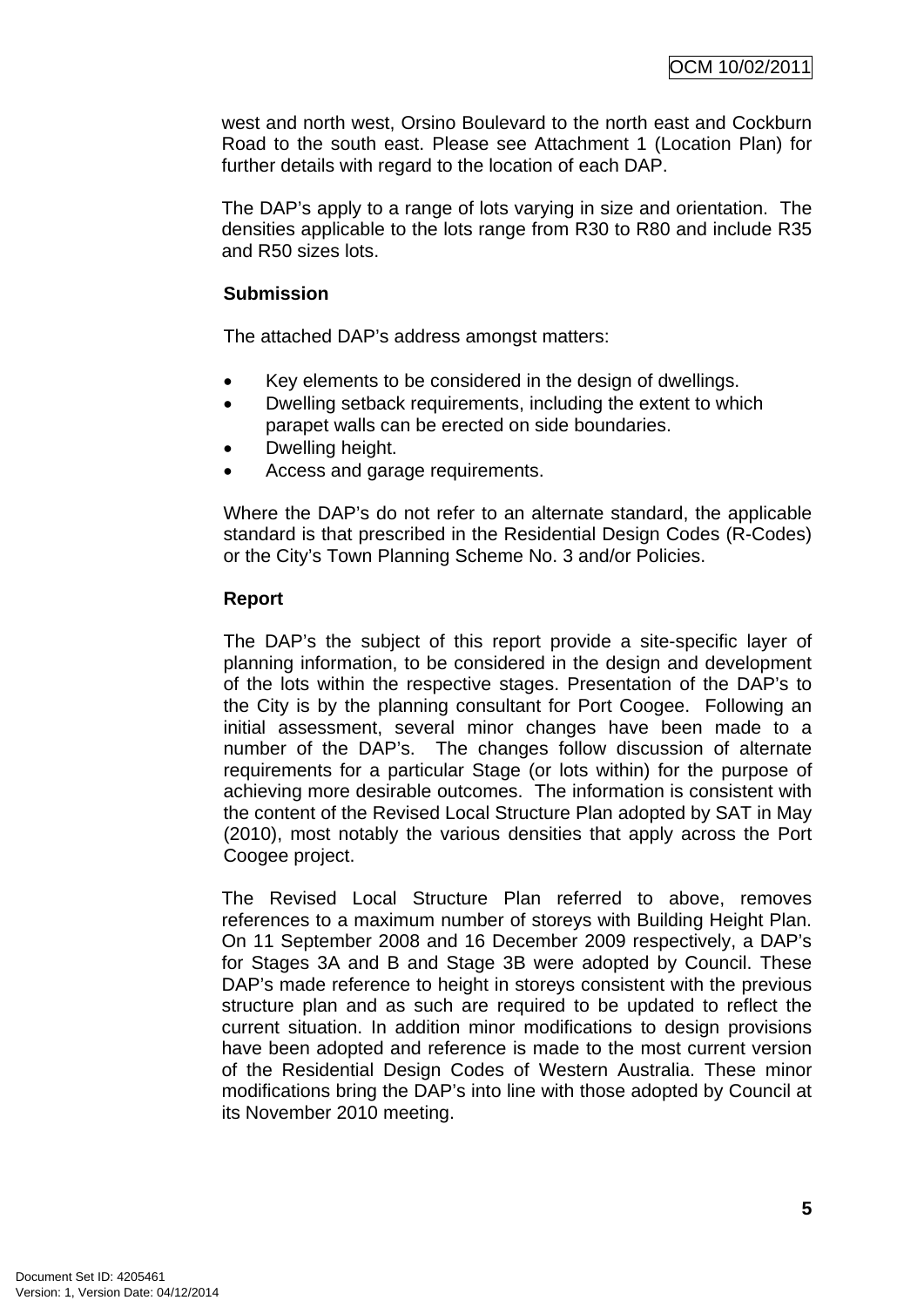The DAP for Stage 2C Laneway Lots is similar in nature to the DAP adopted by Council at its November 2010 meeting, for stage 10B1 (Laneway Lots). The DAP allows for a tight residential streetscape, with setbacks reflective of those approved for the western side of Orsino Boulevard.

With regard to the DAP for 'Beachpoint' several meetings have been held with the developer over the past  $6 - 12$  months to ensure an appropriate design response is facilitated for this prominent lot. In addition to the standard DAP considerations such as dwelling setback, design considerations and access, the 'Beachpoint' DAP provides specific maximum building heights for each lot, consistent with the Revised Local Structure Plan, it facilitates multiple dwellings on two prominent corner lots and ensure adequate visitor parking is provided.

In relation to the multiple dwellings sites, being lots 100 and 105, it is important to note, the DAP permits a plot ratio of 1:1.25, in lieu of the 1:1 plot ratio indicated in Table 4 of the R-Code. The increased plot ratio allows for additional flexibility in the development of these key site, however built form will remain restricted to the three dimensional building envelope created by this DAP. Any proposal for multiple dwellings on either lot will be assessed not only in terms of plot ratio but also compliance with DAP and R-Code provisions relating to height, setbacks, orientation, fenestration, vehicle access and car parking.

### **Conclusion**

The finalised DAP's provide detailed controls for small lot development as identified in the Structure Plan for the stages in question. It is, therefore, recommended the DAP's be approved by Council.

The approval of the DAP's is in accordance with the provisions of 6.2.15 of the scheme. It is noted the process for adopting a DAP includes consultation where a DAP may affect landowners other than the owner of the land subject of the plan. In the case of the subject DAP's, Australand owns the majority of surrounding land. Additionally and more importantly, the design and development of dwellings controlled by the DAP's will be as envisaged and reflective of the Structure Plan. Bearing these points in mind, consultation has not occurred.

Clause 6.2.15.8 provides scope for a DAP to be amended should this be necessary in the future.

# **Strategic Plan/Policy Implications**

Policy APD31 'Detailed Area Plans'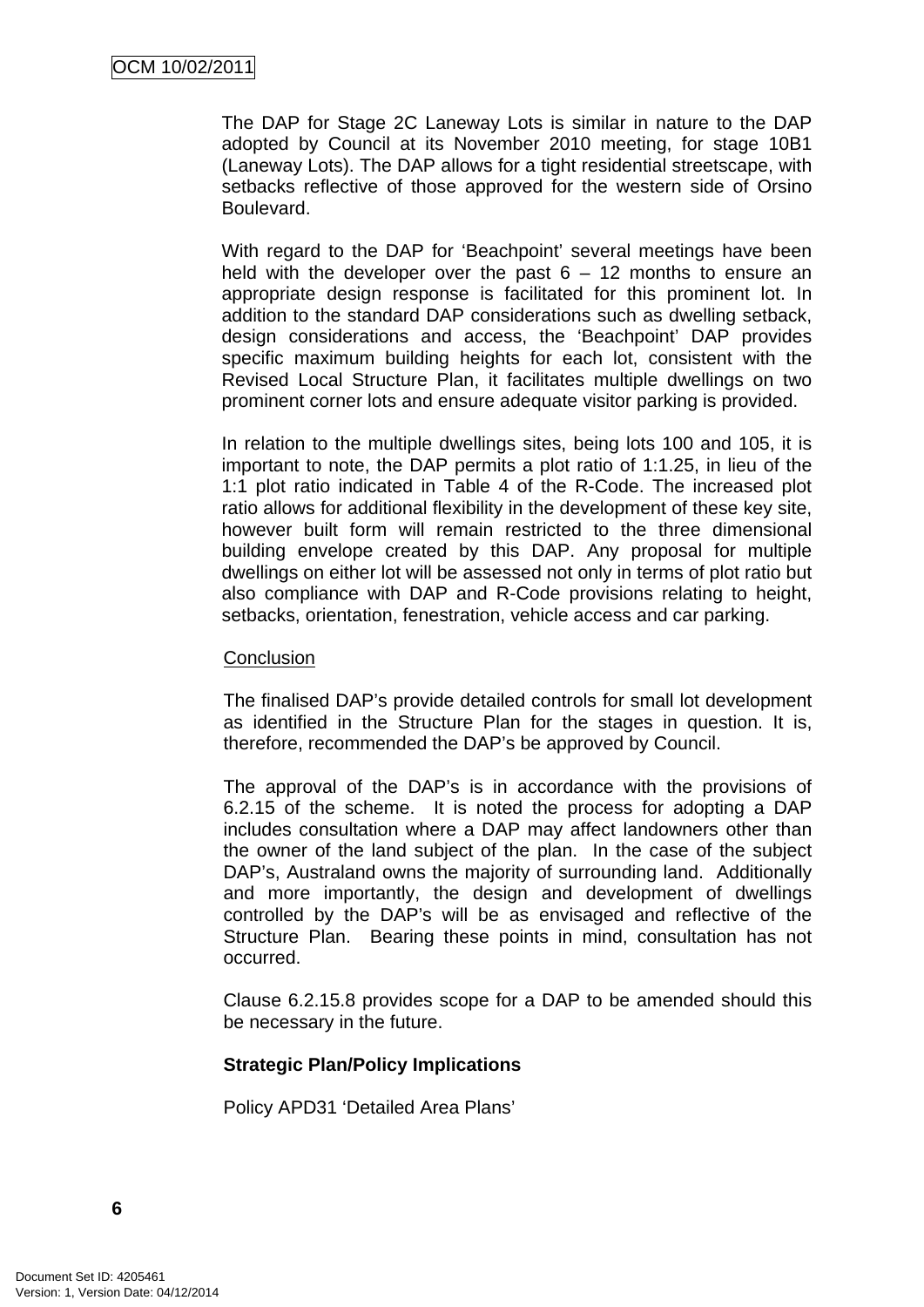# **Demographic Planning**

- To ensure the planning of the City is based on an approach that has the potential to achieve high levels of convenience and prosperity for its citizens.
- To ensure development will enhance the levels of amenity currently enjoyed by the community.

# **Lifestyle and Aspiration Achievement**

• To foster a sense of community spirit within the district generally and neighbourhoods in particular.

# **Governance Excellence**

• To conduct Council business in open public forums and to manage Council affairs by employing publicly accountable practices.

# **Budget/Financial Implications**

N/A

# **Legal Implications**

Town Planning Scheme No. 3 Planning and Development Act 2005

# **Community Consultation**

The DAP's have not been the subject of consultation.

# **Attachment(s)**

- 1. Location/Revised Local Structure Plan
- 2. Stage 3A and 3B
- 3. Stage 3B
- 4. Stage 2C Laneway Lots
- 5. Beachpoint Perlinte View

# **Advice to Proponent(s)/Submissioners**

The proponent has been advised that this matter is to be considered at the 10 February 2011 Council Meeting.

# **Implications of Section 3.18(3) Local Government Act, 1995**

Nil.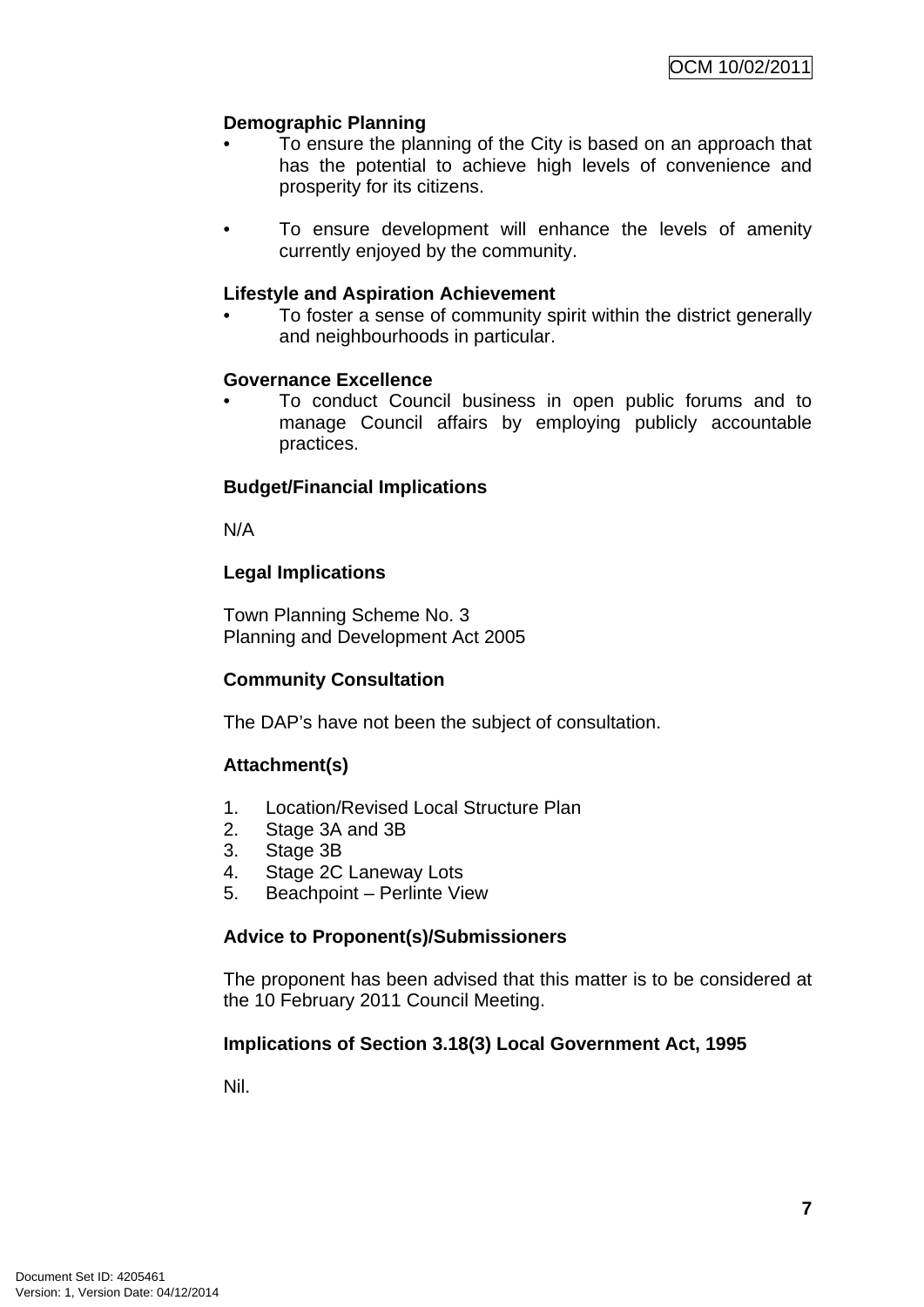<span id="page-11-0"></span>**14.2 (OCM 10/2/2011) - PROPOSED MODIFICATION TO AUSTRALIAN MARINE COMPLEX: TECHNOLOGY PRECINCT STRUCTURE PLAN - LOCATION: VARIOUS LOTS BOUNDED BY FROBISHER AVE, ROCKINGHAM AND RUSSELL ROADS, MUNSTER - OWNER:**  LANDCORP AND VARIOUS PRIVATE LANDOWNERS **APPLICANT: THE PLANNING GROUP (SM/M/004) (R COLALILLO) (ATTACH)** 

# **RECOMMENDATION**

That Council:

- (1) adopts the Schedule of Submissions prepared in respect of the proposed modification to the Australian Marine Complex Technology Precinct Structure Plan;
- (2) adopts the modified Australian Marine Complex Technology Precinct Structure Plan, subject to the addition of a notation requiring that future development and land uses within the 'Research and Development' precinct on the southern boundary of the future public open space reserve be compatible and sympathetic to the reserve; and
- (3) advise the Western Australian Planning Commission, the Department of Environment and Conservation, the proponent and submissioners of Council's decision accordingly.

# **COUNCIL DECISION**

# **Background**

The existing Australian Marine Complex - Technology Precinct Structure Plan ("Structure Plan") was approved by Council on 17 July 2006 and endorsed by the Western Australian Planning Commission ("WAPC") on 8 September 2006. A locality plan is provided in Attachment 1, while the existing Structure Plan is provided as Attachment 2.

In mid 2008 the Planning Group at the request of LandCorp submitted a request to modify the Structure Plan in order to rationalise land uses and the road network to facilitate a more legible framework for future subdivision and development. A further key aspect of this was a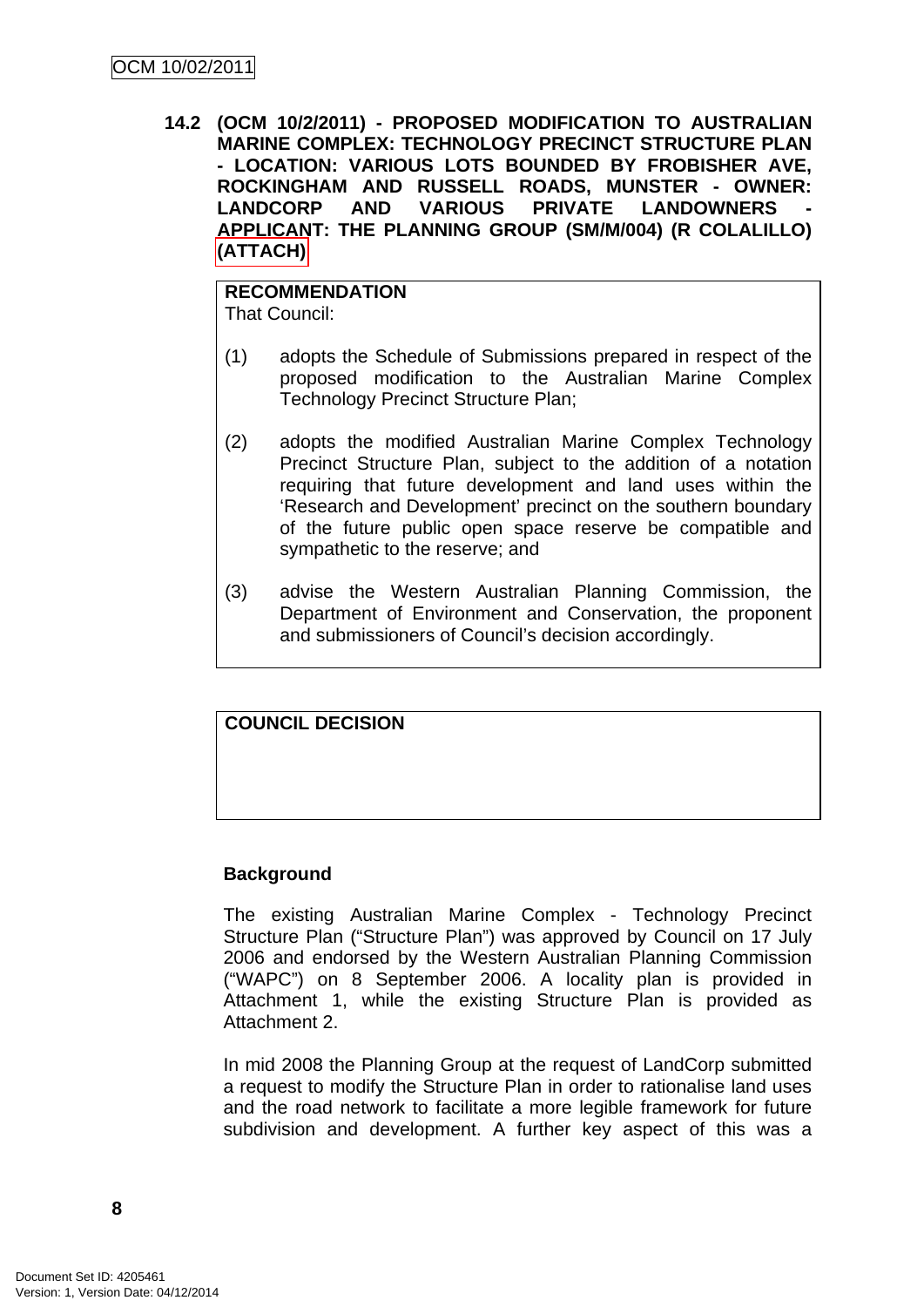proposal to relocate the proposed public open space ("POS") area further west towards Lake Coogee.

Consideration of the modifications was deferred by Council mainly in response to concerns regarding relocation of the proposed POS area. The proponent has now undertaken additional investigations specifically in respect of the POS issue, and has requested the matter again be considered by Council for a final decision. This is the purpose of this report.

# **Submission**

N/A

# **Report**

Council at its Ordinary Meeting held on 12 February 2009 considered the proposal to modify the Structure Plan and resolved to:

- *(1) defer its determination of the proposed amended Structure Plan for the Australian Marine Complex - Technology Precinct;*
- *(2) direct Council staff to organise a workshop between Elected Members, the applicant (including their consultants) and officers to discuss in further detail the full ramifications of the proposed amendments to the Structure Plan; and*
- *(3) advise the applicant accordingly.*

The stated reasons for this decision were:

- Concern regarding the visibility and accessibility of the new location of the POS;
- Concerns over environmental issues for the nearby Lake Coogee including nutrient run off and concerns over using fertiliser and ground water for irrigation of the POS;
- Concerns as to whether the City could achieve a fully functioning, active oval including change room and other facilities.

A workshop was subsequently held with Elected Members on 20 April 2009, which included the applicant and Council officers to discuss the proposed modifications in further detail. Following the workshop, the proposed modifications were again presented back to Council for consideration at its meeting on 14 May 2009. At that meeting, Council resolved to:

*(1) defer the adoption of the proposed amended Structure Plan (dated April 2009) for the Australian Marine Complex Technology Precinct;*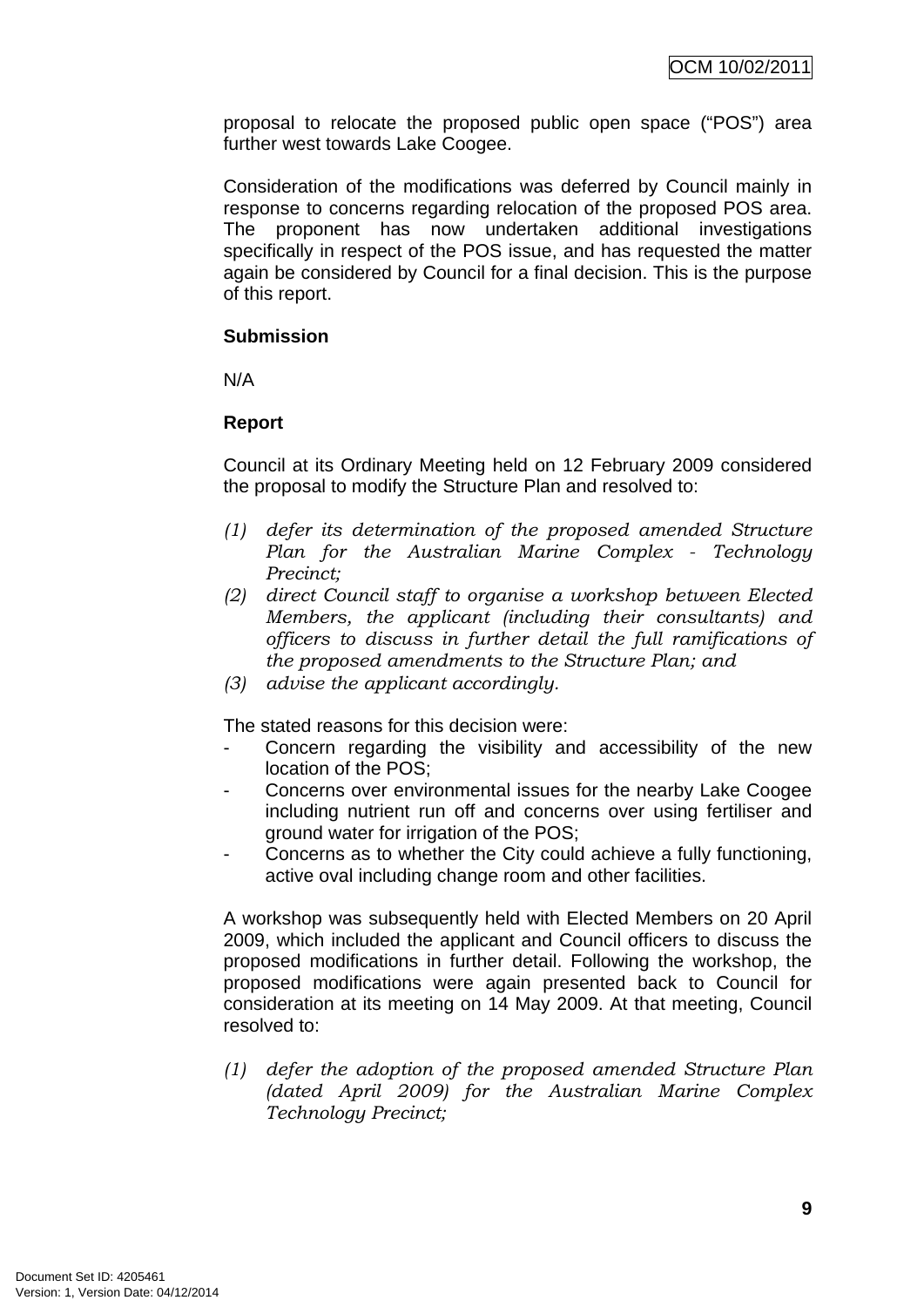- *(2) advise the proponent that it would be prepared to favourably consider a revised Structure Plan which shows:* 
	- *1. The public open space being retained in the location shown on the currently approved Structure Plan (i.e. south western corner of the intersection of Frobisher Avenue and Button Street).*
	- *2. Note 9 being modified to advise that any subdivision, land use and development of the former South Coogee Agricultural Hall (Lot 48 Rockingham Road) and the former South Coogee Primary School (Lot 4897 Russell Road) sites shall not only ensure the protection of culturally significant buildings but also any mature trees.*
	- *3. Note 5 being modified to advise that whilst direct vehicle access to Rockingham Road is not permitted from properties abutting Rockingham Road it will still be permitted to the former South Coogee Agricultural Hall (Lot 48 Rockingham Road) site.*

The main reasons for the above decision are summarised as follows:

- Council's Strategic Plan on Infrastructure Development clearly states Council's intention "to Construct and Maintain Parks and Bushland Reserves that are convenient and safe for public use and do not compromise Environmental Management".
- Considering the concerns of the DEC and the City's Environment Department, it would be appropriate to keep the POS area in its currently approved location away from Lake Coogee.
- Potential problems with maintenance of a sports oval adjacent to Lake Coogee with nutrient run off should be avoided rather than "managed" when it becomes a problem.
- Given the high public exposure provided by the Stock Road/Rockingham Road junction immediately to the north and the Stock Road/Russell Road intersection to the south, these amendments to the Plan will provide attractive features to enhance the amenity of the area.

A full copy of the Council minutes relating to the above item is included as Attachment 3 to this report.

# **Current Proposal**

Following the previous decisions of Council, LandCorp reconsidered its position with respect to the location of the POS. In September 2010, the applicant advised the City that LandCorp have accepted the amendments required for Notes 5 and 9 as previously resolved by Council. However it has maintained LandCorp's preference for the POS area to be relocated west of McGrath Road adjoining the Lake Coogee reserve area.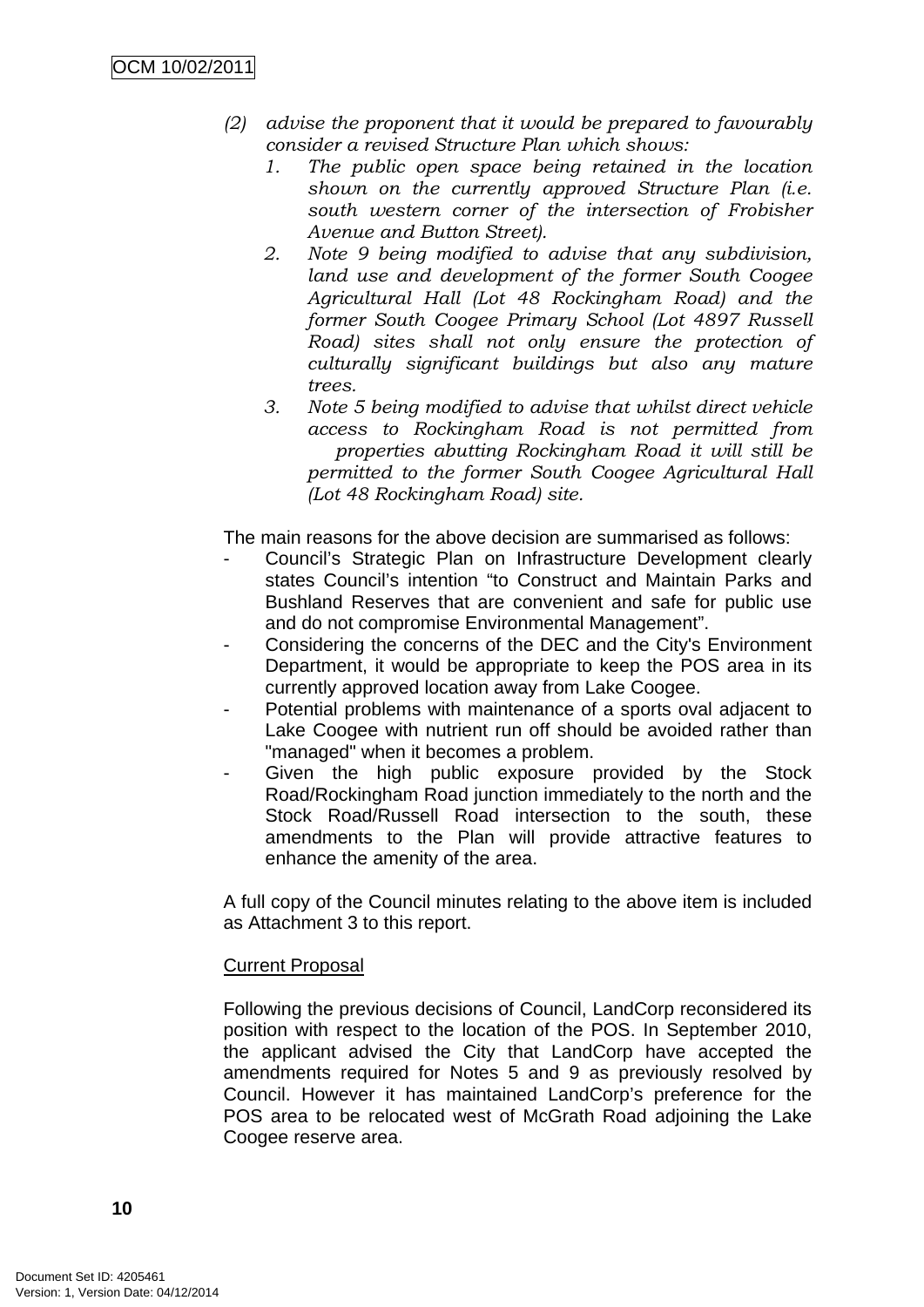The applicant states that the relocated POS offers a better design and land use outcome for the following reasons:

- The POS will be consolidated with the Wetland Enhancement Area;
- The proposed location will result in the Special Consideration Area proposed to maintain high value remnant vegetation, being consolidated to the west of the realigned McGrath Road;
- The revised location will maximise utilisation by future residents given the improved accessibility to the site from the residential interface to the north;
- The POS maintains the same area as the existing South Coogee Reserve;
- The orientation of the revised location is north-south which is more appropriate for the intended future use of the oval for Australian Rules Football (as per the City's Sport and Recreation Strategic Plan):
- The reserve will not be located next to a major road thereby reducing the potential safety conflict between a reserve and major road; and
- The proposed location of the reserve is generally outside both the Environmental Protection Policy Buffer and the Waste Water Treatment Plant buffer (although this buffer falls over part of the reserve) which is a better outcome for the potential users of the facility.

In view of the above, the applicant has resubmitted to the City its proposal to modify the existing Structure Plan and relocate the POS area. The current proposal includes the amendments to Notes 5 and 9 requested by Council in its previous consideration of the modified Structure Plan. The applicant has proposed an additional amendment to the modified Structure Plan by designating the southern portion of the relocated POS reserve for 'Research and Development' purposes. The applicant advises that the modification has been included to reflect the need for POS reserve to correspond with the size of the existing reserve it is replacing and the City's previous advice on the proposed use of the reserve. The additional land resulting from the reserve boundary modification is proposed to be designated Research and Development consistent with adjoining areas. The modified Structure Plan is included as Attachment 4 to this report.

# Proposed Relocation of Public Open Space Reserve

The major impediment to the adoption of the modified Structure Plan relates to the proposed relocation of the POS reserve. Council in its decision to defer its approval of the modified Structure Plan raised concerns in relation to the environmental impacts of relocating the POS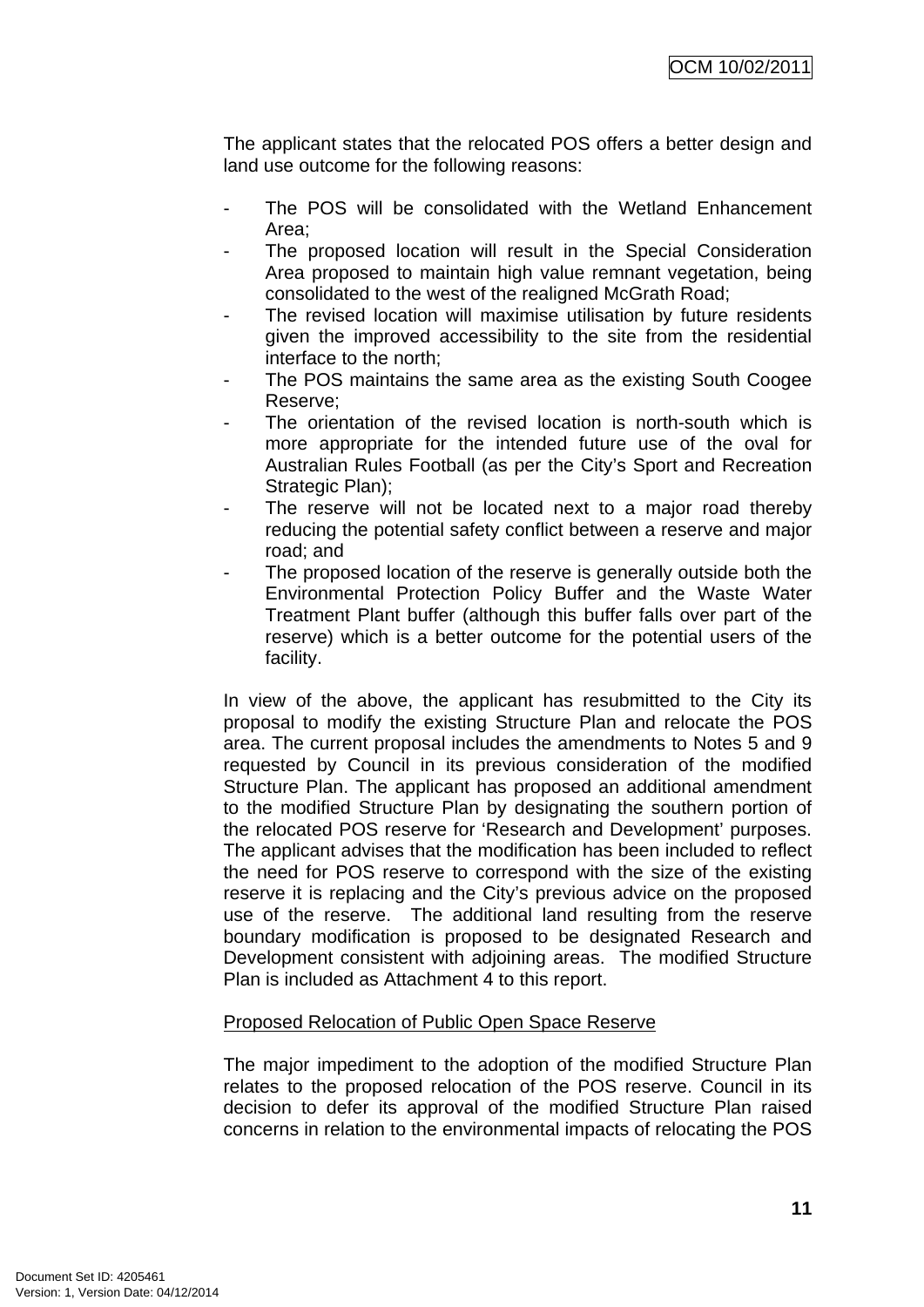area adjacent to Lake Coogee and the existing corner site providing a more visible and accessible location for the POS than the revised location.

The proposed location of the POS has been reassessed by the City's Environment and Parks Services. Both departments are supportive of the proposed location as it provides greater opportunity for rehabilitation and maintenance works in conjunction with the adjoining Lake Coogee wetland area. In particular, the relocation offers better buffering potential and allows the City to have more control over the site to ensure that appropriate management is undertaken to protect the adjacent wetland.

Despite support from City officers, the Department of Environment and Conservation ("DEC") have reviewed the proposal and maintain its objection to the proposed relocation of the POS. The details of the latest comments provided by the DEC are discussed in the 'Consultation' section of this report.

The area which is identified within the current Structure Plan for POS purposes (corner of Button Street and Frobisher Avenue) is approximately 5m below the level of Rockingham Road. Therefore the potential visual benefit of providing a POS area adjacent to Rockingham Road is considered minimal given the differences in levels which exist.

In terms of accessibility, the major entry into the Structure Plan area will be from the south via Russell Road. In this regard, the revised location is considered to provide greater accessibility, albeit marginal. Although the existing POS location is adjacent to the Rockingham Road reserve, no direct access will be permitted. Appropriate signage will ensure that the whereabouts of the revised POS location will be easily identified by road users and pedestrians alike.

#### Sport and Recreation Strategic Plan

The City's Sport and Recreation Strategic Plan identifies that the existing South Coogee reserve is utilised by one social soccer team in winter and as a third option cricket ground in summer. The plan indicates that the present situation will change in the future with the reserve being used as a third option Australian Rules Football ground, while continuing its use as a third option cricket ground in the summer.

The role of the future POS, regardless of its preferred location, will not be detrimental to any sporting club or association as it is not dedicated to any one club as it will continue to be used as a spare ground or 'overflow' venue for Australian Rules Football and cricket.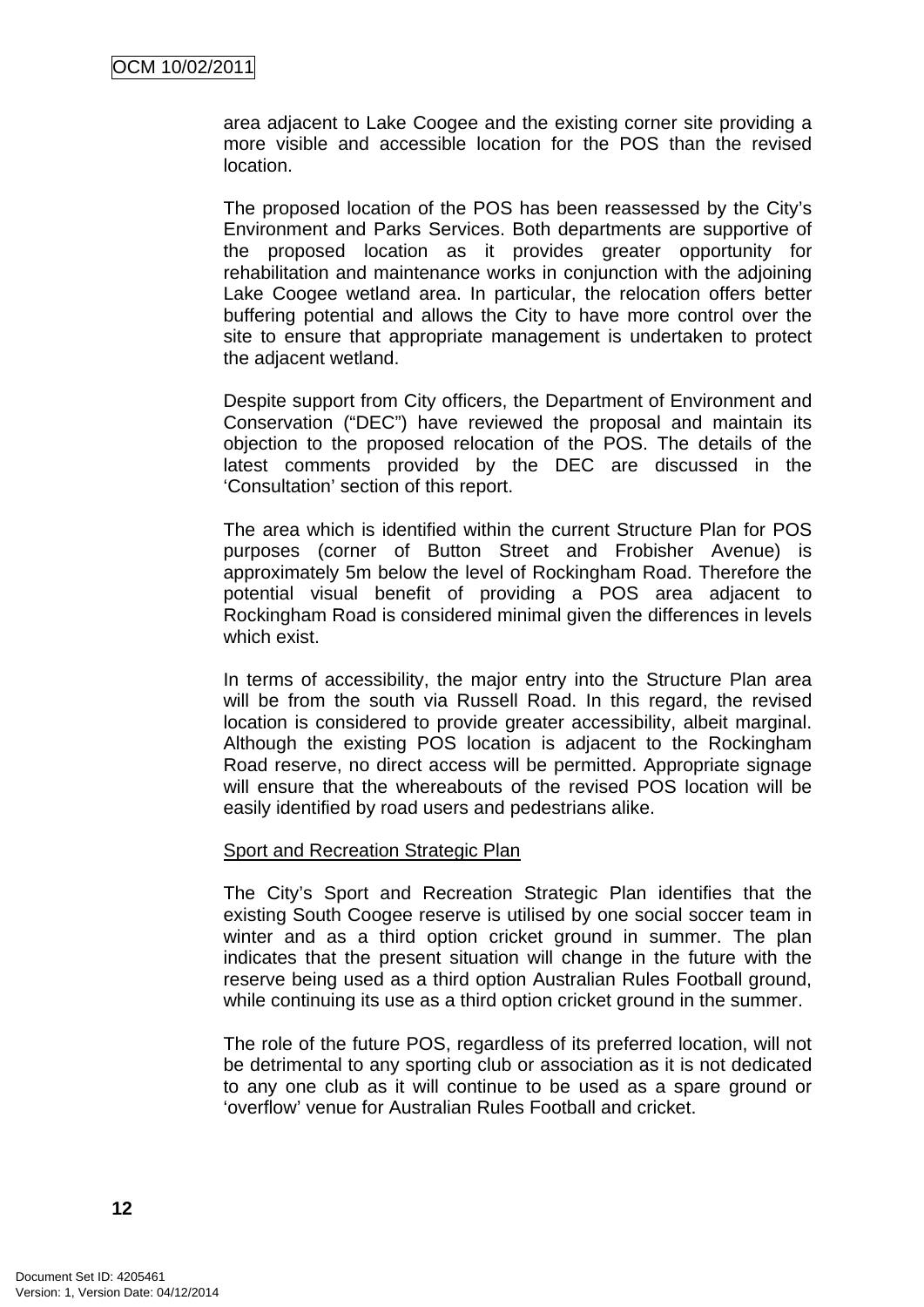The City's Recreation Services have confirmed that a north-south orientation is better suited to the oval's future intended use of Australian Rules Football. The size of the proposed oval will also adequately cater of cricket purposes and soccer, should it be required.

# Southern Portion of Revised POS Area

The addition of a 'Research and Development' area on the southern portion of the future POS reserve is notionally supported by City Officers as it has the potential to provide uses which are complimentary to the adjacent POS reserve. Its future development will need to be sympathetic to the adjacent wetland and POS areas. It is therefore recommended that this be reflected in the Structure Plan notations.

#### **Consultation**

The modified Structure Plan was readvertised for comment for a period of 21 days. Four submissions were received in total, one from the DEC objecting to the proposal and three from separate surrounding landowners which support the modified configuration of the Structure Plan subject to certain additional elements being considered. The DEC and landowner submissions that were received are set out and addressed in detail within the Schedule of Submissions attachment to this report (Attachment 5).

The DEC's submission states that some of the concerns which it raised when it was consulted in 2008 have been adequately addressed by the proponent. However it considers that the benefits of co-locating the POS adjacent to the existing wetland and Lake Coogee are outweighed by the increased risk to the ecological health of the Lake and associated wetland and therefore maintain their opposition to the proposed POS relocation.

Notwithstanding the DEC's concerns, City officers are supportive of the proposed relocation on the basis that (on balance) it provides for a better outcome from an environmental management perspective. Particularly as the revised location offers better buffering potential and allows the City to have more control over the site to ensure that appropriate management is undertaken to protect the wetland. Furthermore an appropriate vegetated buffer will be established between the reserve and Lake Coogee. This buffer will be vegetated with locally native species and a hard edge, in the form of a path, will be constructed to prevent grass penetrating into the bushland.

City officers advise that only drainage design conforming to Water Sensitive Urban Design requirements will be approved in order to protect the wetland. The oval will also be cantered away from the wetland to ensure that during periods of high rainfall, water will be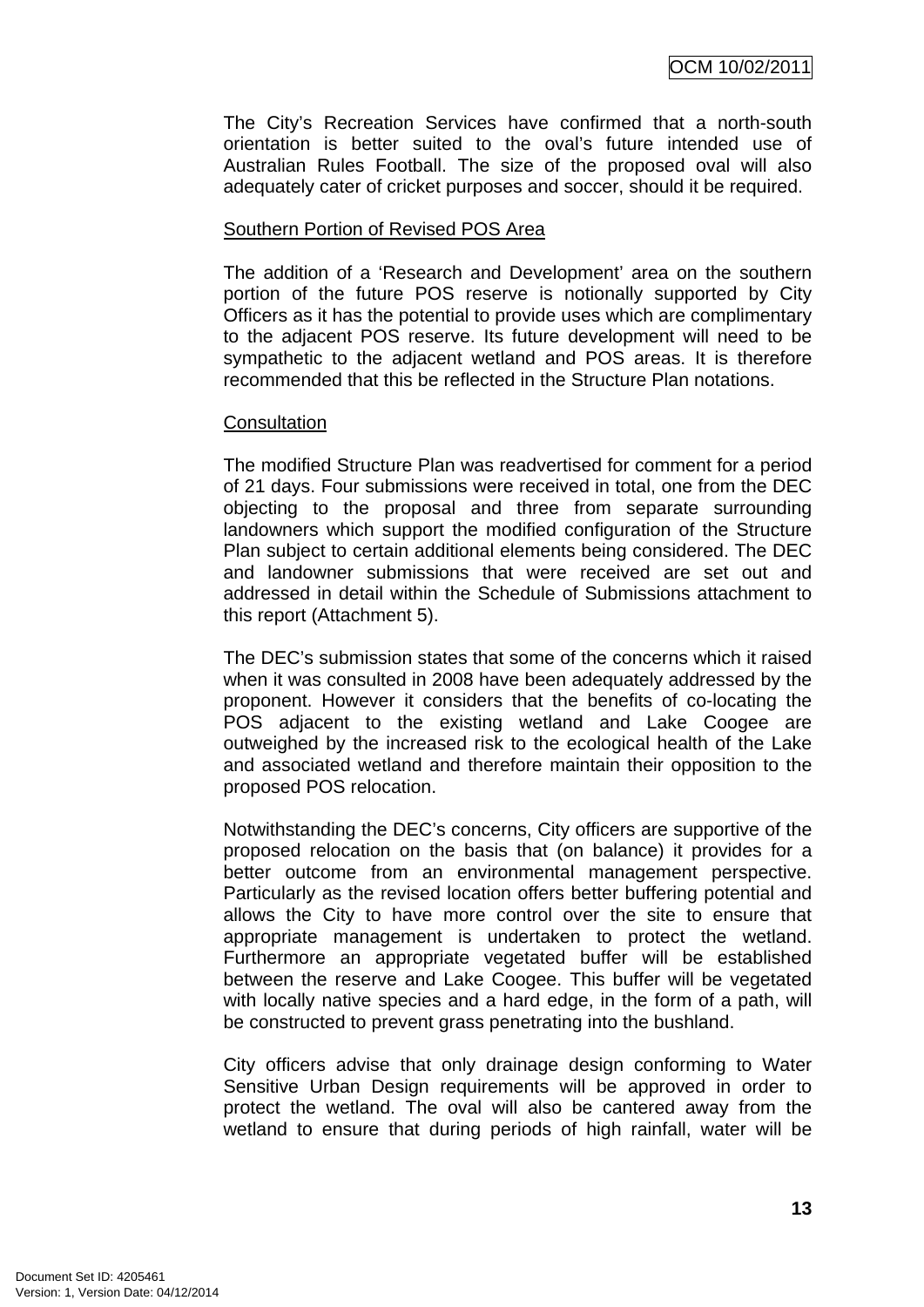directed away from the wetland to drainage swales in the northeast of the reserve. An appropriate management plan will need to be submitted and approved by the City prior to any subdivision or development works being undertaken. Discussions with the proponent have confirmed that proposed management measures will include initiatives currently used by the City's Parks Services. These initiatives include soil amendments to assist nutrient retention, lysimeters to monitor nutrients to ensure no nutrients flow past the root zone and leaf tissue analysis to ensure only required nutrients are delivered to turf via folia spray.

Despite its non-support of the POS relocation, the DEC has provided a series of recommendations and conditions which should be imposed should Council resolve to approve the POS relocation. City officers have reviewed the recommendations of the DEC and are supportive of their intent, noting that many of the requirements would already form part of any future subdivision or development approval process undertaken by the City.

Given the above, no further modifications to the proposed Structure Plan are recommended as a result of the advertising process.

# **Conclusion**

It is recommended that Council approve the proposed Structure Plan modification subject to an additional notation requiring future development and land uses within the 'Research and Development' on the southern boundary of the future POS reserve to be compatible and sympathetic to the POS reserve.

Approval of the modified Structure Plan is recommended on the basis that it addresses the issues previously raised by Council and City officers. It is considered that the modified Structure Plan will facilitate a better located and functional POS for the locality. The additional justification and support for the relocation of the POS presented by the applicant is also supported by City Officers.

# **Strategic Plan/Policy Implications**

#### **Demographic Planning**

• To ensure the planning of the City is based on an approach that has the potential to achieve high levels of convenience and prosperity for its citizens.

# **Infrastructure Development**

• To construct and maintain parks and bushland reserves that are convenient and safe for public use, and do not compromise environmental management.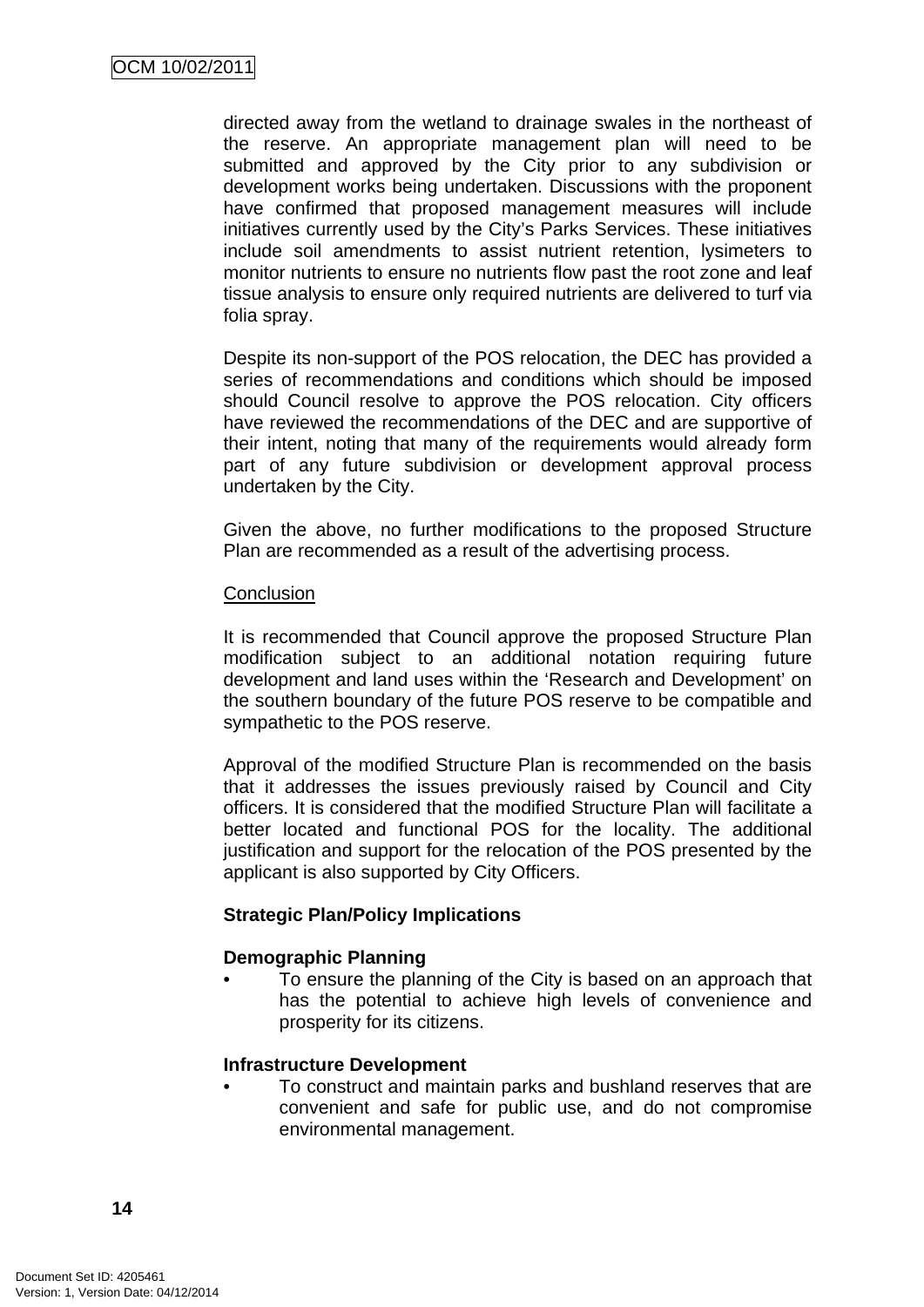# **Natural Environmental Management**

• To conserve, preserve and where required remediate the quality, extent and uniqueness of the natural environment that exists within the district.

# **Budget/Financial Implications**

N/A

# **Legal Implications**

N/A

# **Community Consultation**

Affected landowners and relevant servicing authorities were sent letters inviting them to comment on the proposed modifications to the Structure Plan. Advertising of the proposal resulted in the receipt of three submissions, which are addressed in the Schedule of Submissions attachment to this report (Attachment 5).

# **Attachment(s)**

- 1. Locality Plan
- 2. Existing Structure Plan
- 3. Copy of 14/05/09 OCM Minutes
- 4. Proposed Modified Structure Plan
- 5. Schedule of Submissions

# **Advice to Proponent(s)/Submissioners**

The Proponent(s) and those who lodged a submission on the proposal have been advised that this matter is to be considered at the 10 February 2011 Counil Meeting.

# **Implications of Section 3.18(3) Local Government Act, 1995**

Nil.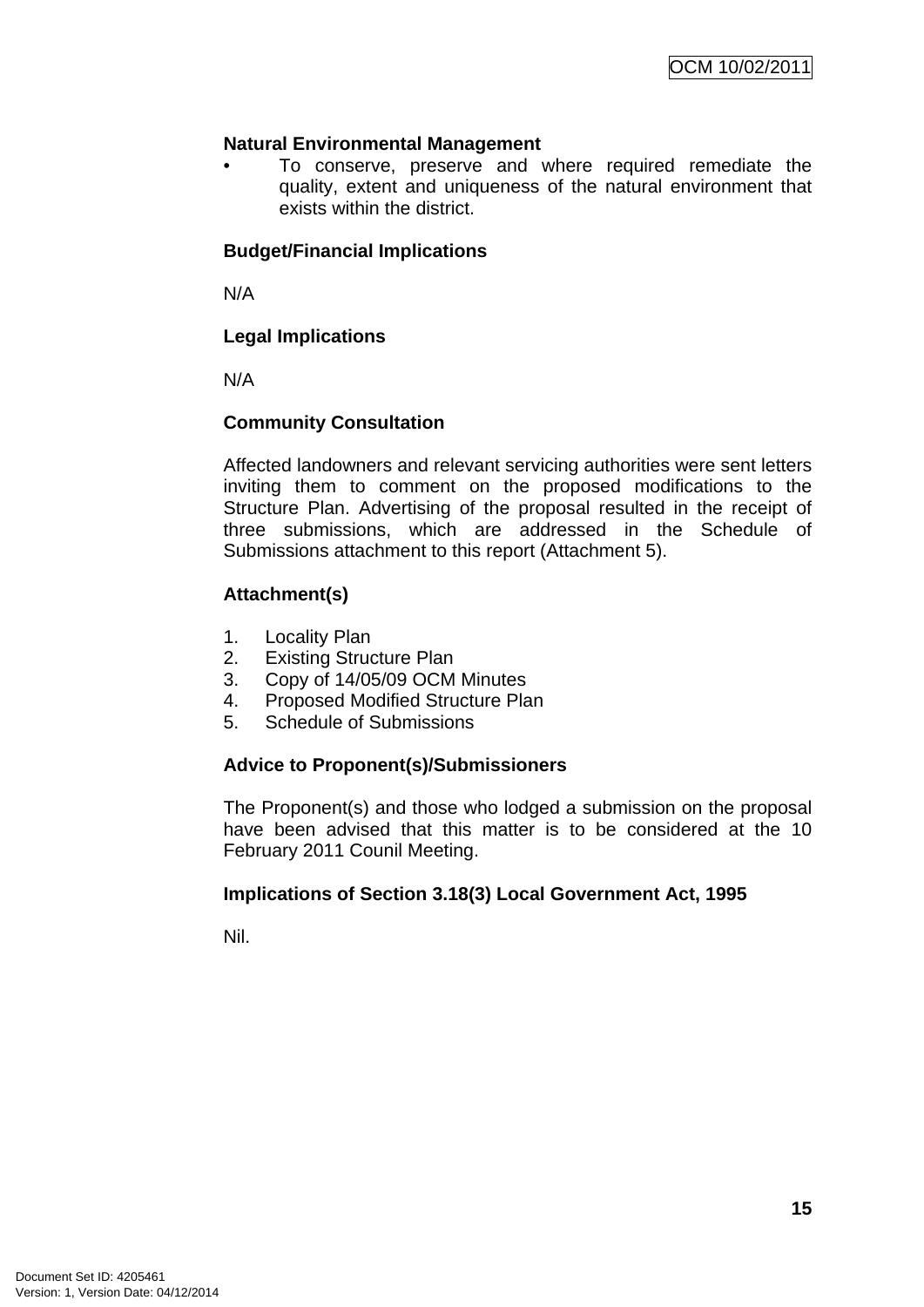# <span id="page-19-0"></span>**14.3 (OCM 10/2/2011) - NOMINATION OF ELECTED MEMBER FOR ALCOA LONG TERM RESIDUE MANAGEMENT STRATEGY STAKEHOLDER REFERENCE GROUP - APPLICANT: CITY OF COCKBURN (SM/L/005) (A TROSIC)**

#### **RECOMMENDATION**

That Council:

- (1) endorse \_\_\_\_\_\_\_\_\_\_ as the Elected Member representative on the Alcoa Long Term Residue Management Strategy Stakeholder Reference Group; and
- (2) note the membership of Andrew Trosic, Manager Strategic Planning as a technical officer on the Alcoa Long Term Residue Management Strategy Stakeholder Reference Group.

**COUNCIL DECISION** 

# **Background**

This item went before Council on 9 December 2010, where it was decided that since an election for a new Elected Member will be undertaken in January 2011 to fill a vacancy within the Central Ward, it was agreed it would be appropriate that this item be deferred until the February 2011 Ordinary Council Meeting. This would allow the current Elected Members and newly Elected Member the opportunity to consider nominating for the Alcoa Long Term Residue Management Strategy Stakeholder Reference Group.

Alcoa of Australia ("Alcoa") maintains an important industrial presence immediately south of the City of Cockburn ("City"), within the Town of Kwinana. This is specifically Alcoa's alumina refinery (located at the northern end of the Kwinana Industrial Area), and its associated residue disposal area (located approximately 4km directly east inland of the refinery). The residue disposal area represents a significant allocation of land (approximately 580 ha), due to the large amounts of residue by-product which are generated through the refining process to produce alumina and ultimately aluminium.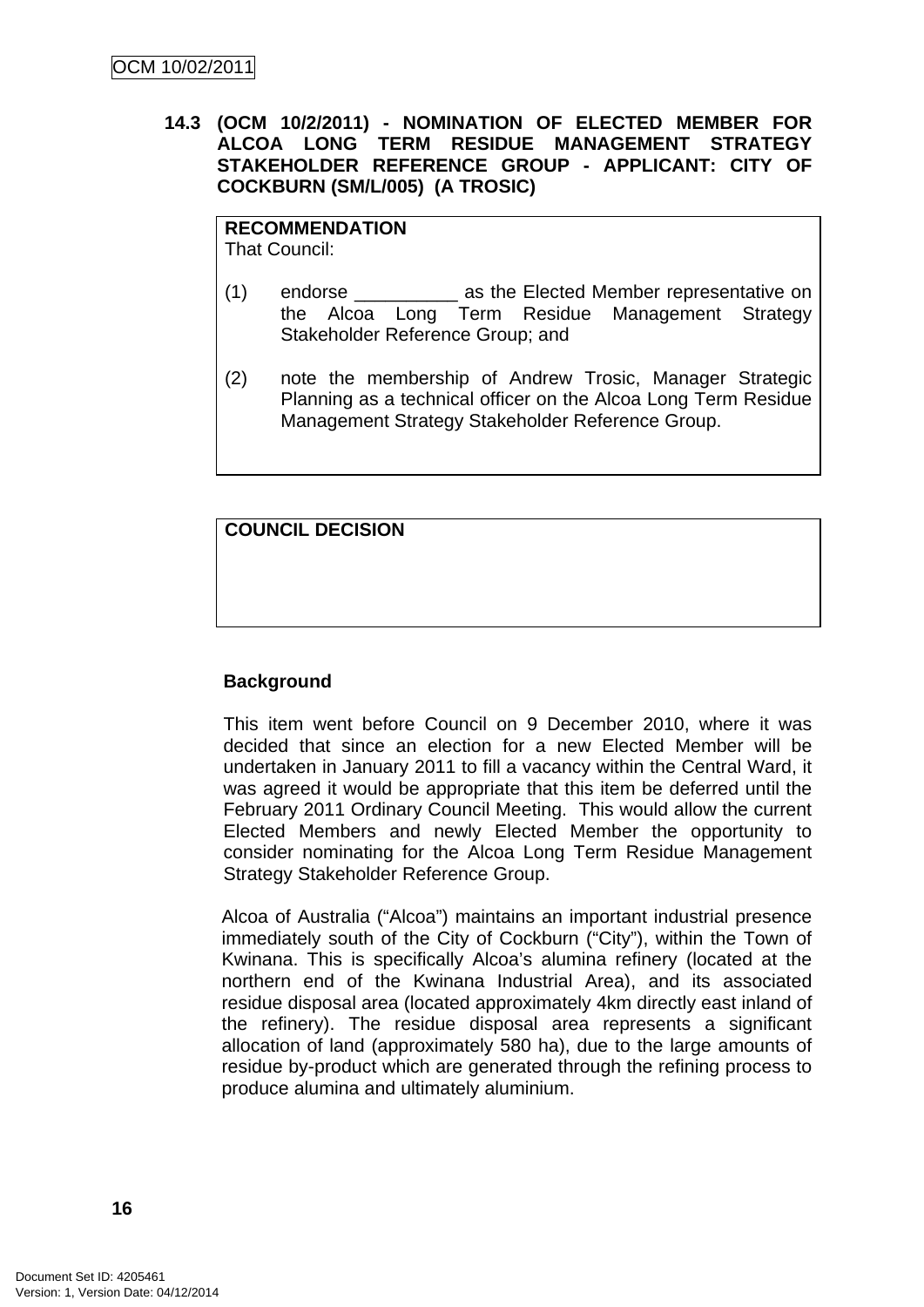Alcoa have recently announced a review and update to its Long Term Residue Management Strategy ("LTRMS"). This is an important strategic document, in that it informs both government and the community about Alcoa's long term residue planning and management strategies. This is particularly important for Alcoa's Kwinana residue disposal area, given the degree to which land use changes (and pressure for change) are occurring in the peripheral area surrounding the residue disposal area.

In addition to Alcoa's Environmental Improvement Plan working group which the City has formal membership on, a new independently chaired Stakeholder Reference Group is being formed to participate in the LTRMS strategic review and update process. Alcoa has invited the City to have formal representation on the Stakeholder Reference Group, both an Elected Member and technical officer. The purpose of this report is to endorse an Elected Member for membership on the Stakeholder Reference Group of the LTRMS.

# **Submission**

N/A

#### **Report**

#### Overview of Residue Management

Residue (or tailings) remains after the component of value is extracted from an ore body in minerals processing. In terms of alumina refining, as every six tonnes of bauxite makes two tonnes of alumina, and every two tonnes of alumina makes one tonne of aluminium, there is significant generation of residue in the process of converting bauxite ore into aluminium metal.

For this reason Alcoa's refinery operations must coexist with a nearby and accessible residue disposal area. In terms of the Kwinana refinery, the operating residue disposal area is located immediately east inland of the refinery, comprising a land area of approximately 580 ha. It is bound by an existing Western Power transmission line to the north; Mandogalup Road and Bush Forever Site to the east; Anketell Road to the south and; Abercrombie Road and Postans Road to the west. Its closest northern boundary is approximately 890 m from the City's southern boundary.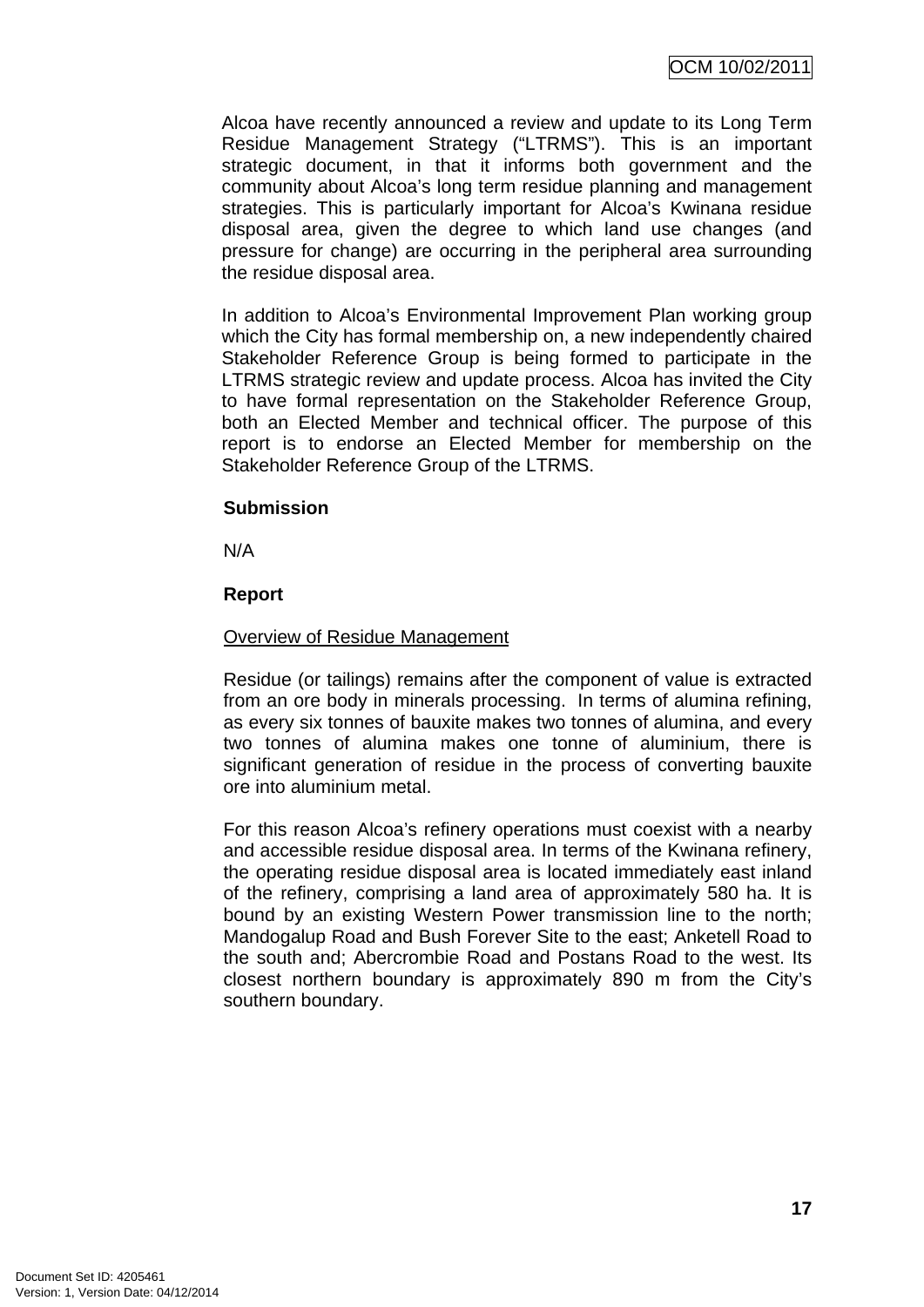# A location plan is provided following:



The residue product itself is made up of two components of roughly equal quantity - sand and mud. Much of the sand is reused for construction of, and within the residue drying areas. The residue mud is dried in layers, with layers incrementally built up with mud to create residue stacks.

In Western Australia the low grade of the bauxite ore, compared with bauxite from other locations around the world, makes sustainable residue management (by sheer size and volume) a significant challenge. Factors influencing sustainable residue management issues include:

- The size of the residue disposal area.
- The location in respect of neighbouring properties.
- Dust.
- Visual amenity.
- Community perceptions.
- The extent and restrictions associated with buffers to residue disposal areas.

These issues have a clear impact on many different stakeholders, all of who rely on a strategic approach to residue management which stakeholders have the opportunity to be involved in. This strategic approach is represented through the LTRMS.

# The Long Term Residue Management Strategy

Alcoa has a Long Term Residue Management Strategy for each of its refineries. These are designed to inform both government and the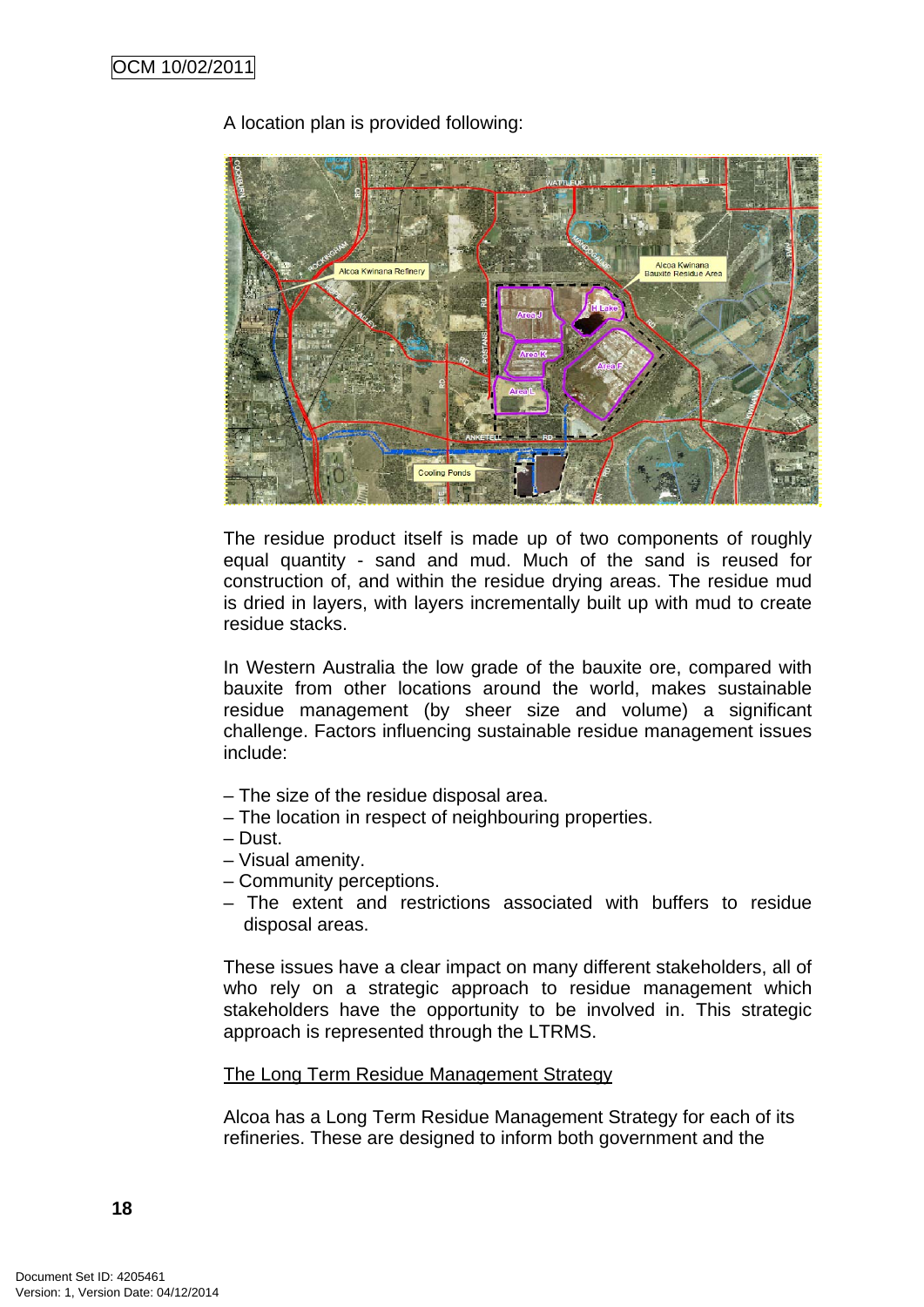community about Alcoa's long term residue planning and management strategies, including:

- the location of future residue drying areas.
- the proposed final land form for residue drying areas
- how environmental risks associated with residue storage will be managed.

The LTRMS also addresses plans for closure/rehabilitation of parts of the residue areas; future land use options and opportunities for the residue areas after closure and; current research into residue management and reuse.

Alcoa have recently announced a review and update to its LTRMS for the Kwinana refinery. As part of this a new independently chaired Stakeholder Reference Group is being formed to participate in the LTRMS strategic review and update process. Alcoa has invited the City to have formal representation on the Stakeholder Reference Group, both an Elected Member and technical officer.

### The Need for the City's Involvement in the Long Term Residue Management Strategy Stakeholder Reference Group

At the 11 November 2010 Ordinary Meeting, Council considered a report dealing with the Draft Outer Metropolitan Perth and Peel Subregional Strategy ("Draft Strategy"). This Draft Strategy has been produced to guide, at a local level, implementation of growth targets established through the new Perth and Peel Strategic Plan titled 'Directions 2031 and Beyond'. A significant aspect to Directions 2031 and the Draft Strategy is identifying areas within existing settlement patterns in which to accommodate new residential growth. This is part of the objective towards achieving a more compact settlement form for the metropolitan area.

Within the City of Cockburn, the area coinciding with the City's Southern Suburbs District Structure Plan Stage 3 was identified for urban development within the Draft Strategy. However, the City has become recently aware that the Western Australian Planning Commission ("WAPC") is unlikely to support residential development within a portion of the Southern Suburbs Stage 3 land, as a result of buffer concerns associated with industry located to the southwest. This is specifically the area land precinct bound by Wattleup Road, Frankland Avenue Reserve, future Rowley Road and existing Rural zoned properties.

While the City does not wish to advocate for the urbanisation of any land which has potential impacts from buffers, it was expressed in the report to Council that previous planning within the Southern Suburbs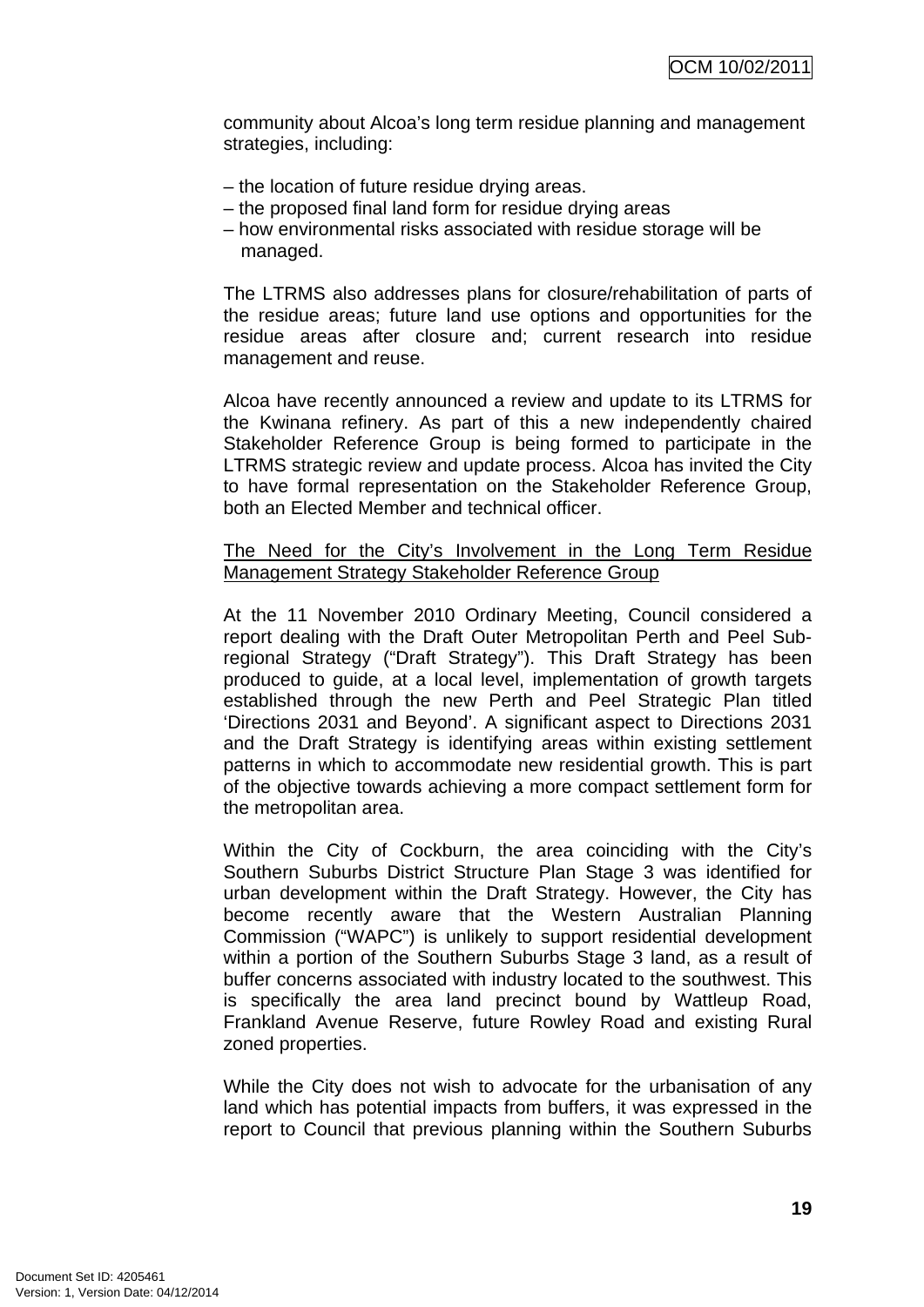Stage 3 area had always focussed on facilitating residential development in the area. This has indeed lead to 'Urban' zonings under the Metropolitan Region Scheme and the City's Town Planning Scheme No. 2 being instigated.

To depart from this approach and not permit residential development in a portion of the Southern Suburbs Stage 3 area was a decision of the WAPC which the City has raised concerns regarding.

It is noted that the decision has been made by the Kwinana Air Quality Buffer ("KAQB") Steering Committee of the WAPC, who have in turn advised the WAPC. It needs to be noted that Alcoa have no formal representation on the KAQB Steering Committee. Accordingly, the City's concerns have been raised directly within the KAQB Steering Committee, with a request that any decision on a buffer be undertaken in close consultation with the City, affected landowners and other stakeholders. Elected members will be kept informed about what this request of the WAPC leads to.

Despite the current issue concerning the Southern Suburbs Stage 3 area, it is clear that land use changes (and pressures for change) are occurring within the peripheral land surrounding Alcoa's residue disposal area. To ensure that the City and Alcoa can align their respective planning such as to avoid conflicting planning situations, it is an important opportunity for the City to be involved in the Long Term Residue Management Strategy Stakeholder Reference Group. This Stakeholder Reference Group offers the real potential for the City to undertake an active involvement in the LTRMS strategic review, which will undoubtedly influence planning for the surrounding areas of both the City and the Town of Kwinana.

It is therefore recommended that the City endorse an Elected Member to sit on the Long Term Residue Management Strategy Stakeholder Reference Group.

#### **Strategic Plan/Policy Implications**

#### **Demographic Planning**

• To ensure the planning of the City is based on an approach that has the potential to achieve high levels of convenience and prosperity for its citizens.

# **Lifestyle and Aspiration Achievement**

• To identify community needs, aspirations, expectations and priorities for services that are required to meet the changing demographics of the district.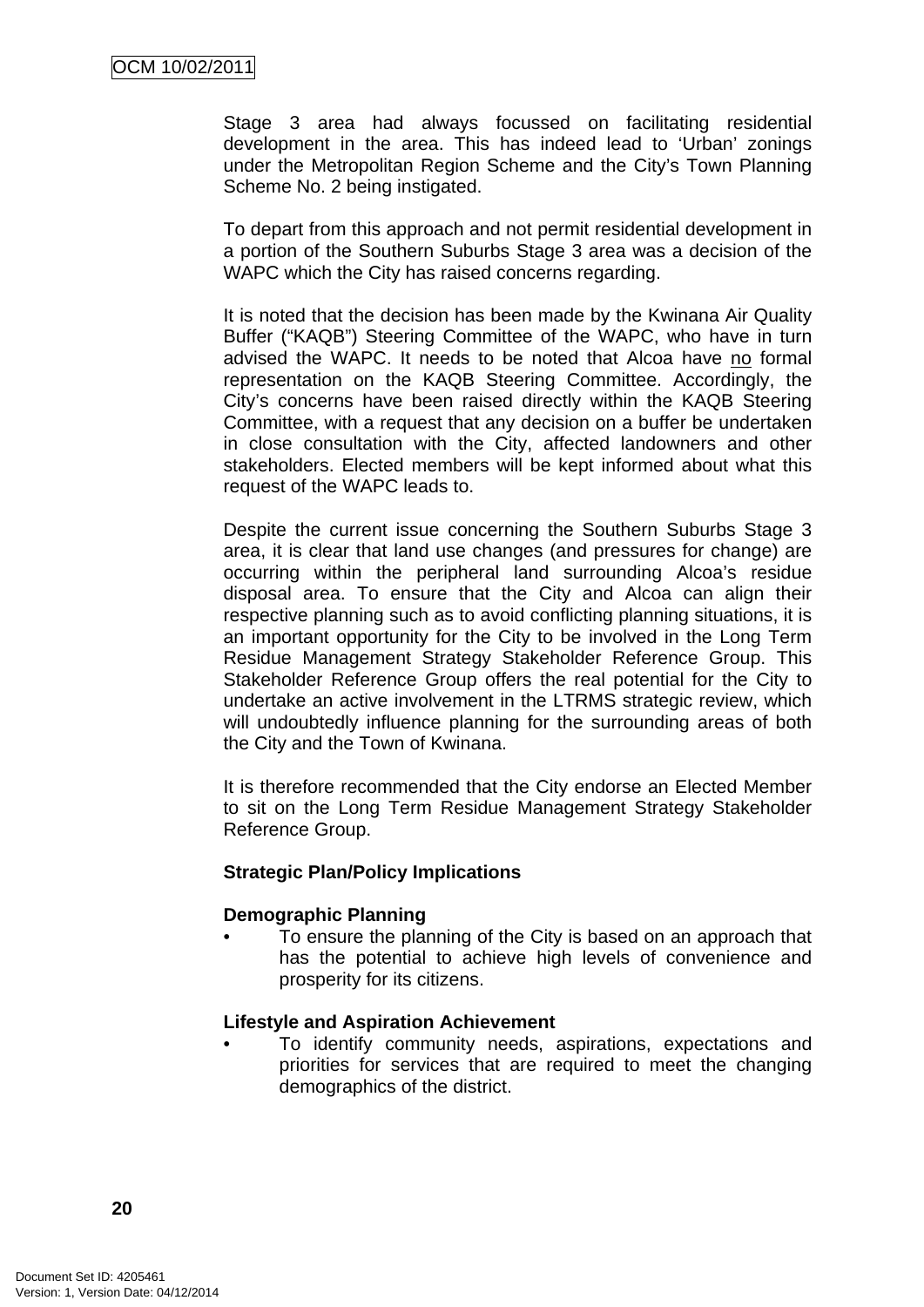# <span id="page-24-0"></span>**Governance Excellence**

• To conduct Council business in open public forums and to manage Council affairs by employing publicly accountable practices.

# **Budget/Financial Implications**

N/A

**Legal Implications** 

N/A

# **Community Consultation**

N/A

# **Attachment(s)**

N/A

# **Advice to Proponent(s)/Submissioners**

The proponent has been advised that this matter is to be considered at the 10 February 2011 Council Meeting.

# **Implications of Section 3.18(3) Local Government Act, 1995**

Nil.

**14.4 (OCM 10/2/2011) - CONSENT FOR EASEMENT OVER RESERVE 30861, LAKE COOGEE, MUNSTER - OWNER: STATE OF WESTERN AUSTRALIA - APPLICANT: COCKBURN CEMENT LTD (3300016) (K SIM) (ATTACH)** 

# **RECOMMENDATION**

That Council:

- (1) as the holder of the Management Order for Reserve 30861, gives consent for a Crown easement to be established to protect the existing shell sand pipeline, in favour of Cockburn Cement Ltd, subject to Cockburn Cement Ltd granting a non-exclusive access easement (easement in gross) over Lot 28 McGrath Road, Munster (in order to connect Reserve 30861 Lake Coogee to McGrath Road); and
- (2) having care control and management of the road reserve (proposed Fremantle-Rockingham Controlled Access Highway),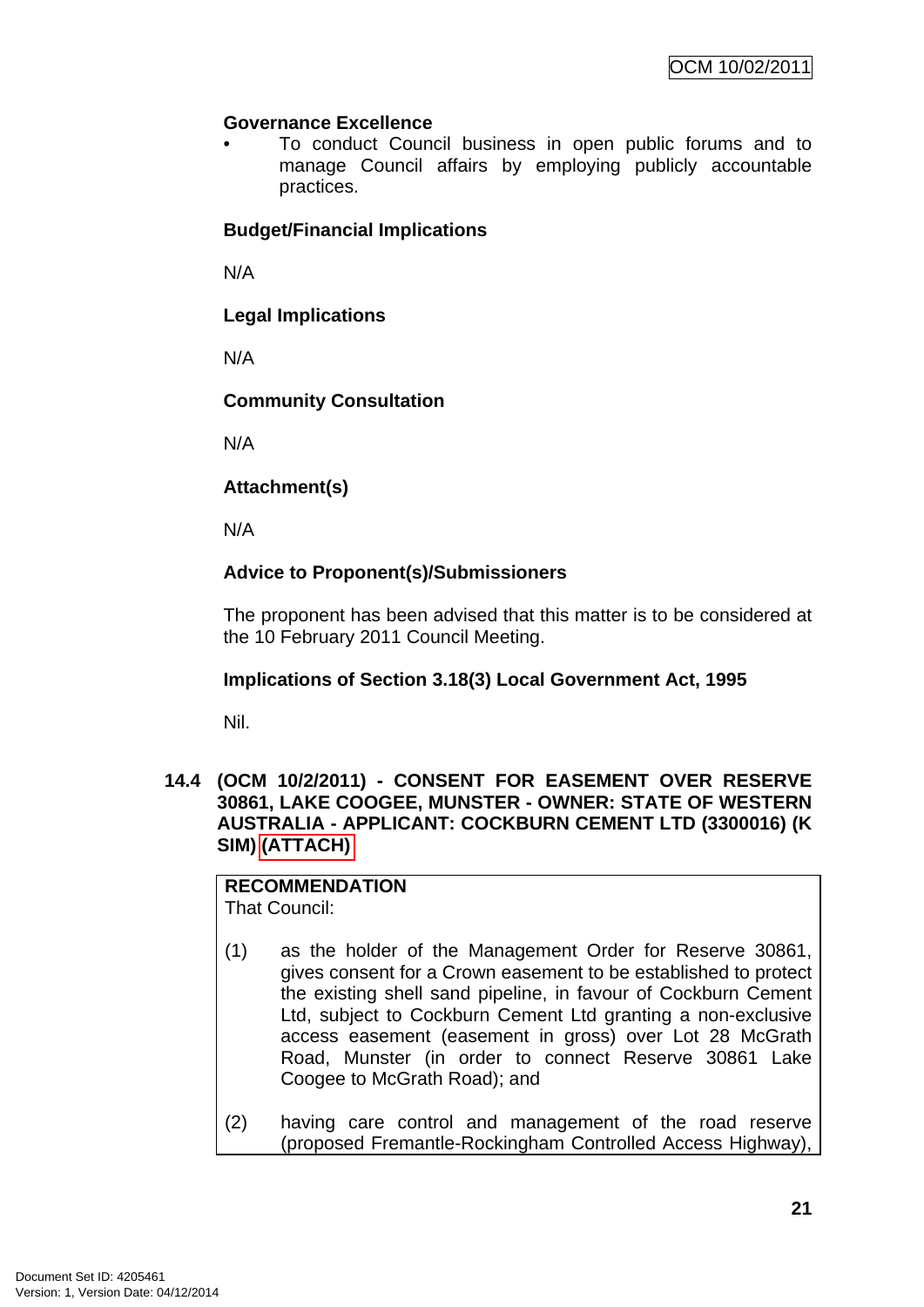also enter into an agreement with the State of Western Australia and Cockburn Cement Ltd to ensure that the shell sand pipeline is relocated away from Lake Coogee prior to the construction of the Controlled Access Highway if and when such occurs.

# **COUNCIL DECISION**

# **Background**

Council previously considered a request from Cockburn Cement Ltd seeking Council consent to create an easement within Reserve 30861 (Lake Coogee) in order to protect the existing shell sand pipeline which services the Cockburn Cement operations. Council considered the request at its meeting held on 8 July 2010 and resolved as follows:

*That Council:* 

- *1. as the holder of the Management Order for Reserve 30861, does not give its consent for a Crown easement to be established to protect the existing shell sand pipeline in favour of Cockburn Cement Ltd.; and*
- *2. write to the Department of Environment and Conservation requesting they investigate what management practices or conditions could be imposed upon Cockburn Cement Ltd in order to protect Lake Coogee and its environs from the discharge of shell sand originating from the flushing of Cockburn Cement Ltd's shell sand pipeline Cockburn Cement has for many years operated a dual pipeline that connects their Munster plant with an inlet/outlet facility at Woodman Point. The purpose of this report is to formalise easements and other arrangements in relation to this dual pipeline.*

The proponent has again requested the matter be considered by Council, in light of additional information which has been provided. This is the purpose of this report.

#### **Submission**

Cockburn Cement Ltd has provided additional written information to the City of Cockburn in response to Council's resolution of 8 July 2010.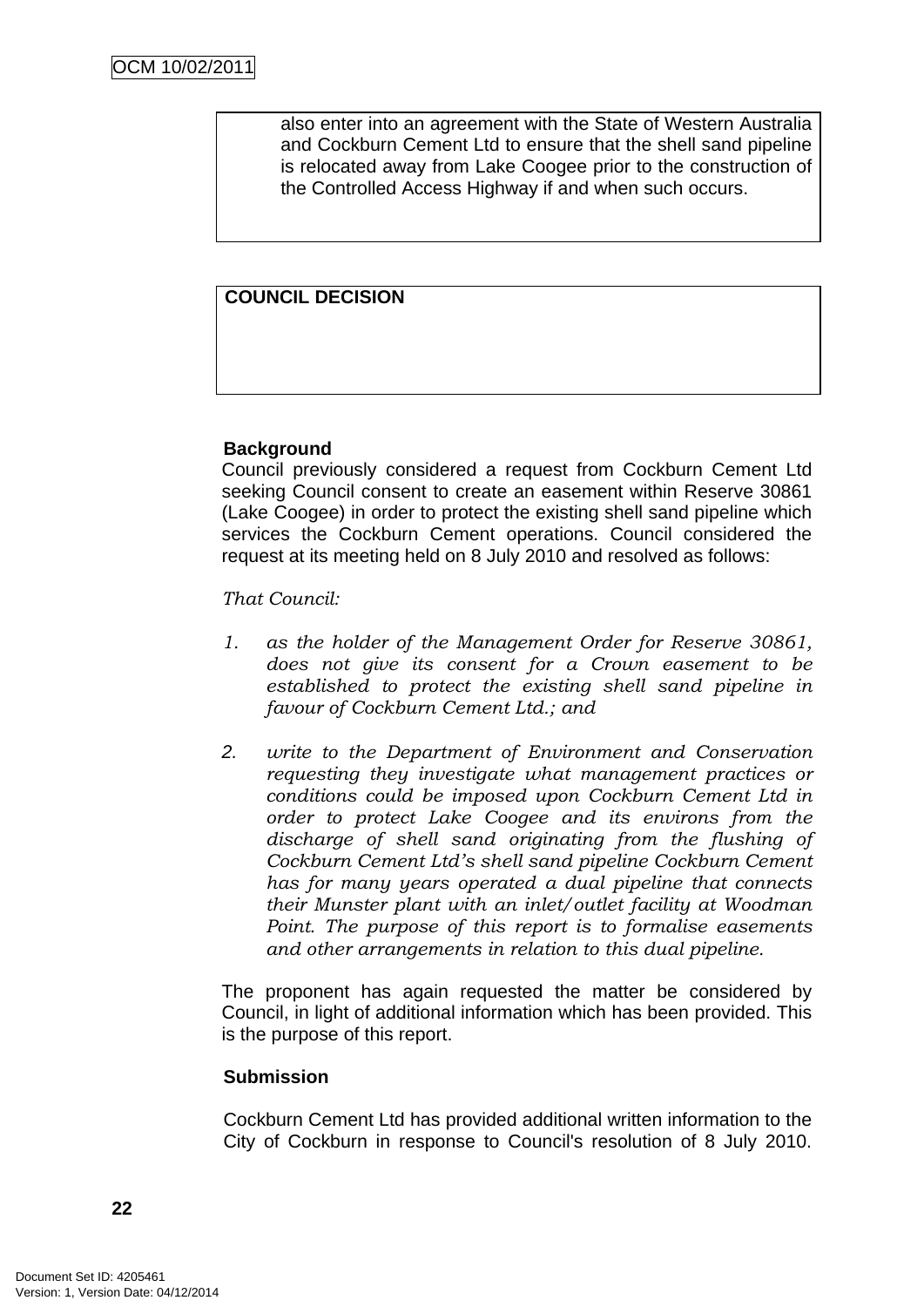They have requested Council again consider the matter in light of the additional information which has been provided.

# **Report**

Following the Council decision of 8 July 2010, an on-site meeting took place between Council officers and representatives of Cockburn Cement Ltd. The length of the existing shell sand pipeline from McGrath Road to a point approximately 160m west of Lake Coogee was inspected. Decommissioned and current flushing points were identified by the Cockburn Cement representative.

In this respect, the Cockburn Cement representatives acknowledged that there had been spills in the past which had resulted in the destruction of native vegetation. The impact of these past practices were obvious (and remain so today) at the southern end of Lake Coogee. Cockburn Cement has now decommissioned the flushing points at this location.

A written response to the issues raised by Elected Members and Council officers at the site meeting has now been submitted by Cockburn Cement. Following contains a response to the specific issues raised in Council's decision of 8 July 2010:

*Issue 1 – It is contended that there have been many instances of major Shellsand spills emitting a sludge metres into the air at the south end and middle of the west side of the lake.* 

Cockburn Cement at the site meeting acknowledged that there have been incidents in the past, and that the last discharge was on 11 June 2006. This discharge was from a now decommissioned flushing point at the southern end of the pipeline near Lake Coogee.

*Issue 2 – Spills have occurred due to Cockburn Cement having a blockage in its pipeline.* 

Cockburn Cement state that the pipeline on occasions has blockages. To ensure that the shell sand is available to the Munster Plant, Cockburn Cement needs to clear the blockage by flushing the pipe at flushing point locations. It is now standard procedure for Cockburn Cement to notify DEC and the City when a flushing event is to occur. Flushing events only occur in daylight hours. Prior to any flushing event a bund is constructed to contain all flushing material. The flushing material will then be removed off site.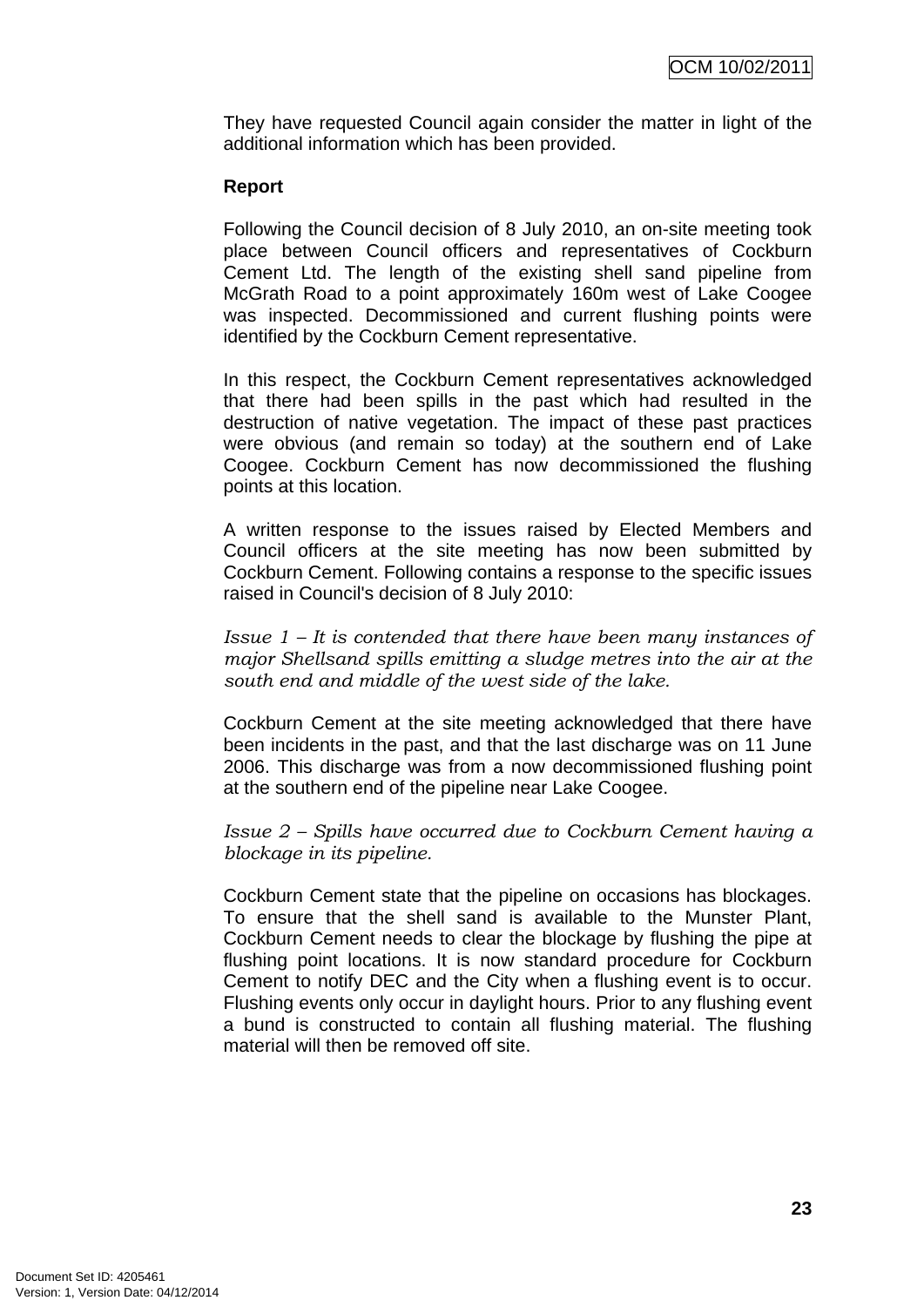*Issue 3 – What appropriate actions can be imposed by the EPA or DEC to ensure no spills or discharges occur at anytime.* 

Cockburn Cement contends that because their flushing policy stipulates that they advise both DEC and the City before they undertake any flushing event, there is no need to refer this matter to the DEC or EPA. They further contend that this stance is supported in that they are following best environmental practice when undertaking a flushing event.

#### *Issue 4 – Management practices of the pipeline*

At the site meeting Cockburn Cement revealed that the shell sand slurry is highly abrasive and that regular testing to gage the thickness of the pipeline wall is undertaken. Cockburn Cement undertake this monitoring and have also constructed most of the pipeline above ground level to minimise corrosion caused by contact with the soil medium. It was noted by Council officers on-site however that there were places where soil had been allowed to build up and come into contact with the underside of the pipe. This was clearly causing corrosive impacts on the pipeline, and Cockburn Cement provided undertaking to address this issue immediately.

#### *Issue 5 – Groundwater*

Cockburn Cement has undertaken to commission studies to determine if there is any potential for the collection of shell sand slurry in the temporary basins to have an adverse impact on the groundwater.

If the results of the impact study indicate that there are potential risks, then Cockburn Cement will seek advice from the City and DEC and put in place appropriate procedures to mitigate this risk.

Other issues covered under the Reason for Decision heading of the 8 July 2010 Council resolution which haven't been addressed in Cockburn Cement's submission relate to the inability for pedestrians and cyclists to easily access the Lake Coogee area. To address this, Officer's Recommendation 1 will establish an easement across Cockburn Cement's freehold land located at Lot 28 McGrath Road. This is important because at this time there is no legal right for the public to gain access to the south east corner of Lake Coogee across Lot 28.

The easement sought by Cockburn Cement is granted by the State of Western Australia. There is however an important role for the Council to have in this situation, as the Department of Lands will not endorse the creation of such an easement without the consent of Council who is the managing body of the reserve. Council therefore need to be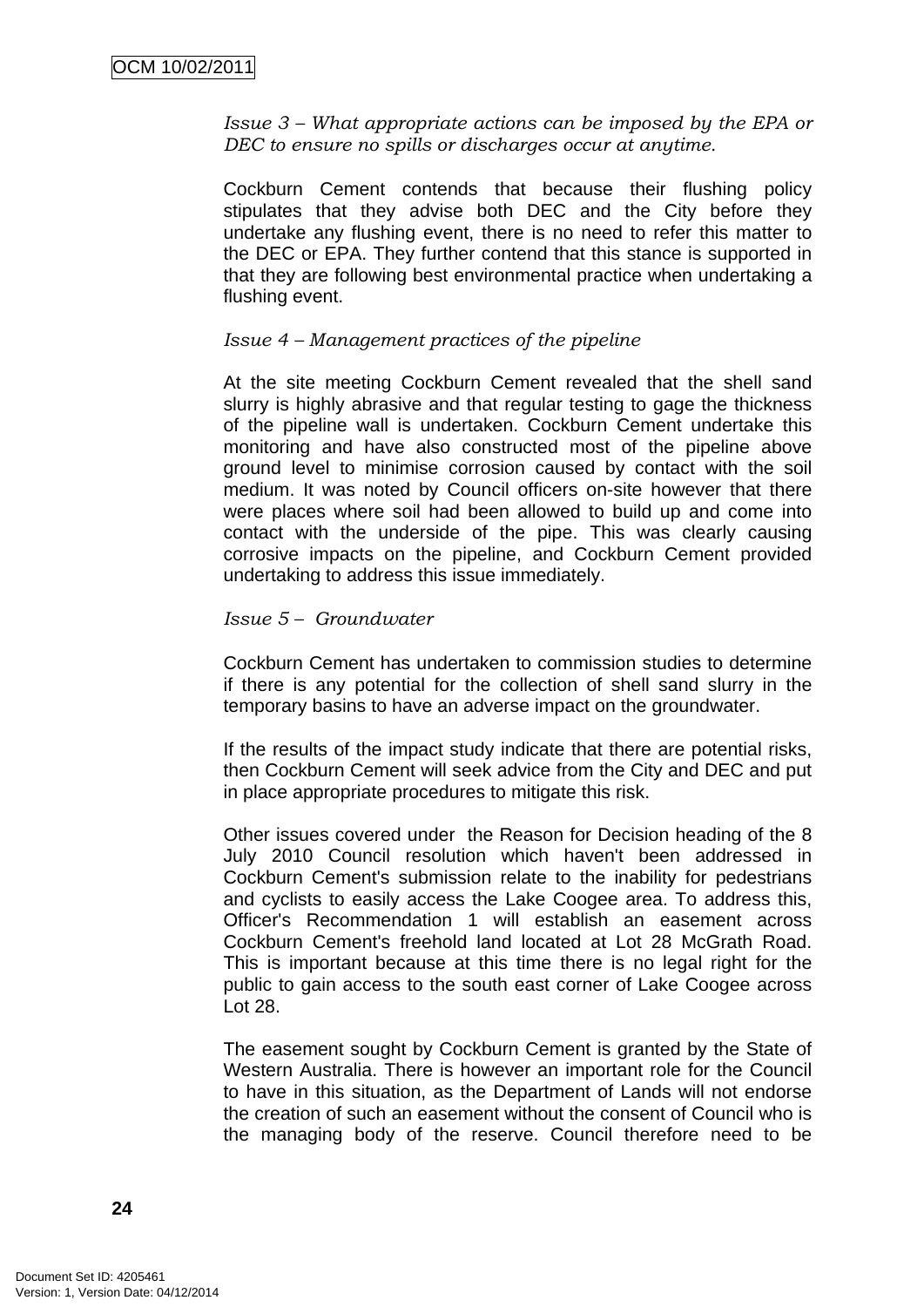satisfied that in granting its consent that all issues associated with the existing shell sand pipeline can be managed.

In terms of considering the possible relocation of the pipeline, this is unachievable considering the current topography, the future Fremantle-Rockingham controlled access highway and existing landownership.

However, the officer's recommendation point (2) includes a requirement that a separate agreement be entered into between the State of Western Australia, Cockburn Cement and the City of Cockburn. This agreement will ensure that if and when the future Fremantle-Rockingham Controlled Access Highway is constructed, Cockburn Cement will be required to relocate the pipeline away from Lake Coogee.

The draft agreement initially prepared by Minter Ellison was referred to the City's solicitors for review. The amendments suggested by McLeod's have been incorporated into the proposed agreement.

A search of other property affected by the Cockburn Cement pipeline shows that between the subject land and the Munster Plant the pipeline is located either within road reserves or Cockburn Cement freehold land. Property traversed by the pipeline between the subject land and the Woodman point facility is either owned by Water Corporation, within road reserves or within the Woodman Point reserve. Water Corporation's Lot 20 is encumbered by an Easement in favour of Cockburn Cement Limited.

Cockburn Cement has given an undertaking to negotiate an access easement to follow the existing asphalt path along the northern boundary of Lot 28 McGrath Road. This path which continues into Reserve 30681 provides access to Cockburn Cement for the maintenance of the pipeline, as well as providing access for the general public to the reserve. This is an important link as there is limited access to the southern end of Lake Coogee. The easement envisaged would allow legal access to the general public but not to the exclusion of Cockburn Cement.

#### **Conclusion**

Council officers from Environmental Services, Strategic Planning and Land Administration have considered the issues raised by Council at its meeting held on 8 July 2010. Officers have also met with representatives of Cockburn Cement Ltd and considered the submission made by Cockburn Cement in relation to the concerns raised by Council and officers.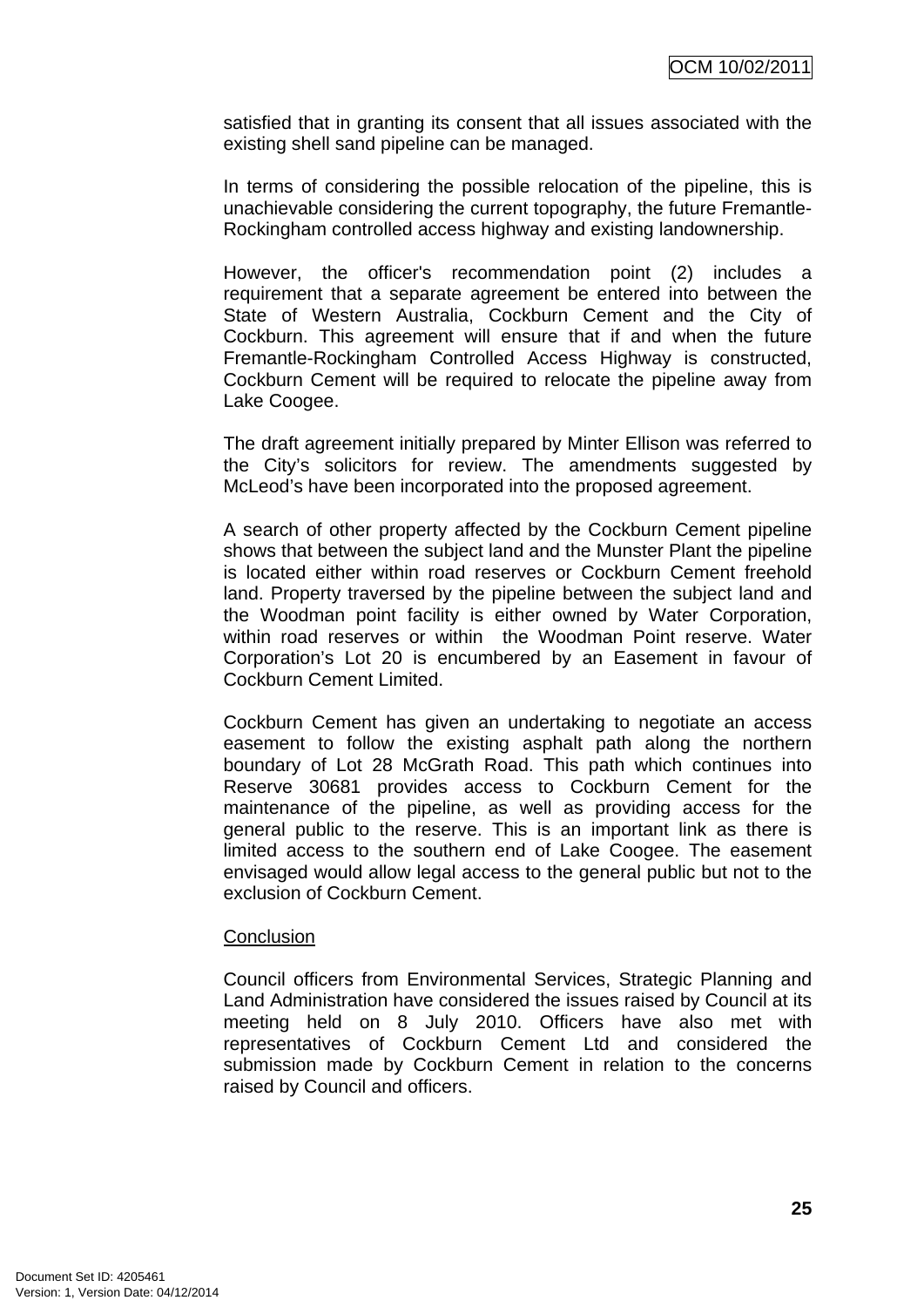In this respect, Cockburn Cement has provided information and undertakings that will help prevent any adverse impacts on the vegetation and water quality in and surrounding Lake Coogee associated with the shell sand pipeline. As such it is recommended that Council give consent for endorsement of an easement in favour of Cockburn Cement Ltd for the existing shell sand pipeline.

# **Strategic Plan/Policy Implications**

#### **Demographic Planning**

To ensure development will enhance the levels of amenity currently enjoyed by the community.

#### **Infrastructure Development**

• To provide an appropriate range of recreation areas that meets the needs of all age groups within the community.

#### **Lifestyle and Aspiration Achievement**

• To foster a sense of community spirit within the district generally and neighbourhoods in particular.

#### **Budget/Financial Implications**

N/A

# **Legal Implications**

*Land Administration Act 1997* 

# **Community Consultation**

N/A

# **Attachment(s)**

Plan of proposed easement.

# **Advice to Proponent(s)/Submissioners**

The Proponent has been advised that this matter is to be considered at the 10 February 2011 Council Meeting.

# **Implications of Section 3.18(3) Local Government Act, 1995**

Nil.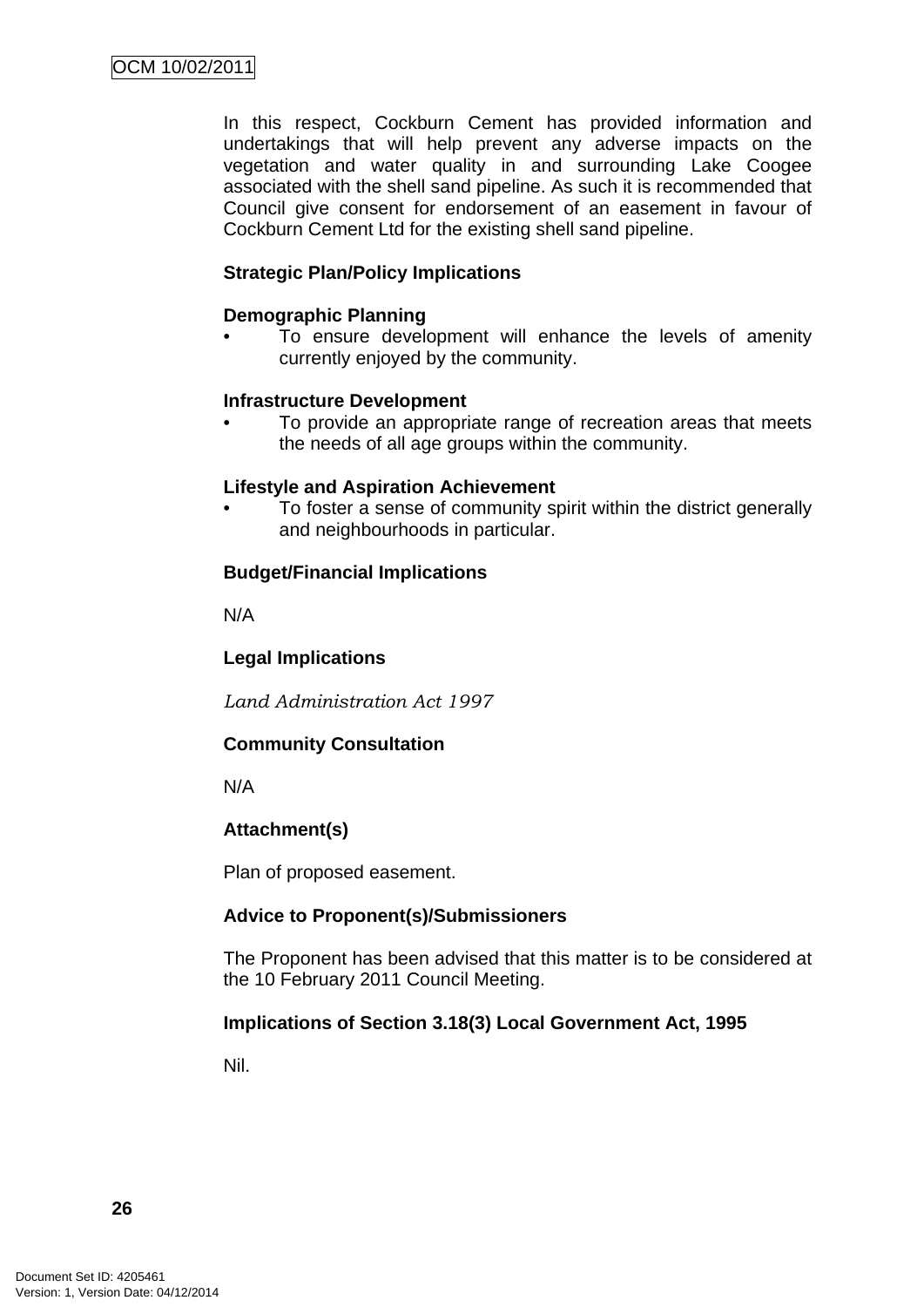<span id="page-30-0"></span>**14.5 (OCM 10/2/2011) - PROPOSED DRAFT BRANCH CIRCUS DISTRICT STRUCTURE PLAN LOCATION: VARIOUS LANDHOLDINGS BETWEEN HAMMOND ROAD AND BRANCH CIRCUS, SUCCESS - OWNER: VARIOUS LANDOWNERS - APPLICANT: CITY OF COCKBURN (SM/M/024) (R SERVENTY) (ATTACH)** 

**RECOMMENDATION** That Council:

- (1) endorse the Draft Branch Circus District Structure Plan ("Draft District Structure Plan") for the purposes of providing a guiding document to inform the preparation of future Local Structure Plans within the District Structure Plan area;
- (2) advertise the Draft District Structure Plan for a period of 30 days, with advertising to be undertaken generally in accordance with the procedural requirements established under Clause 6.2.8.1 of City of Cockburn Town Planning Scheme No. 3; and
- (3) following advertising, consider the Draft District Structure Plan for endorsement as a guiding document in light of submissions or further information received during the advertising period.

**COUNCIL DECISION** 

# **Background**

The purpose of this report is to consider the Draft Branch Circus District Structure Plan for endorsement for public advertising.

The Draft District Structure Plan provides guidance for the preparation of Local Structure Plans over the subject land by prescribing land uses, the local street network and local parks. It is based upon achieving an appropriate response to the environmental characteristics of the land, as well as providing a mixture of residential densities based around a highly permeable neighbourhood design.

The Draft District Structure Plan has been prepared on Liveable Neighbourhoods design principles, and allows for future development of the land for urban purposes in a co-ordinated manner. It is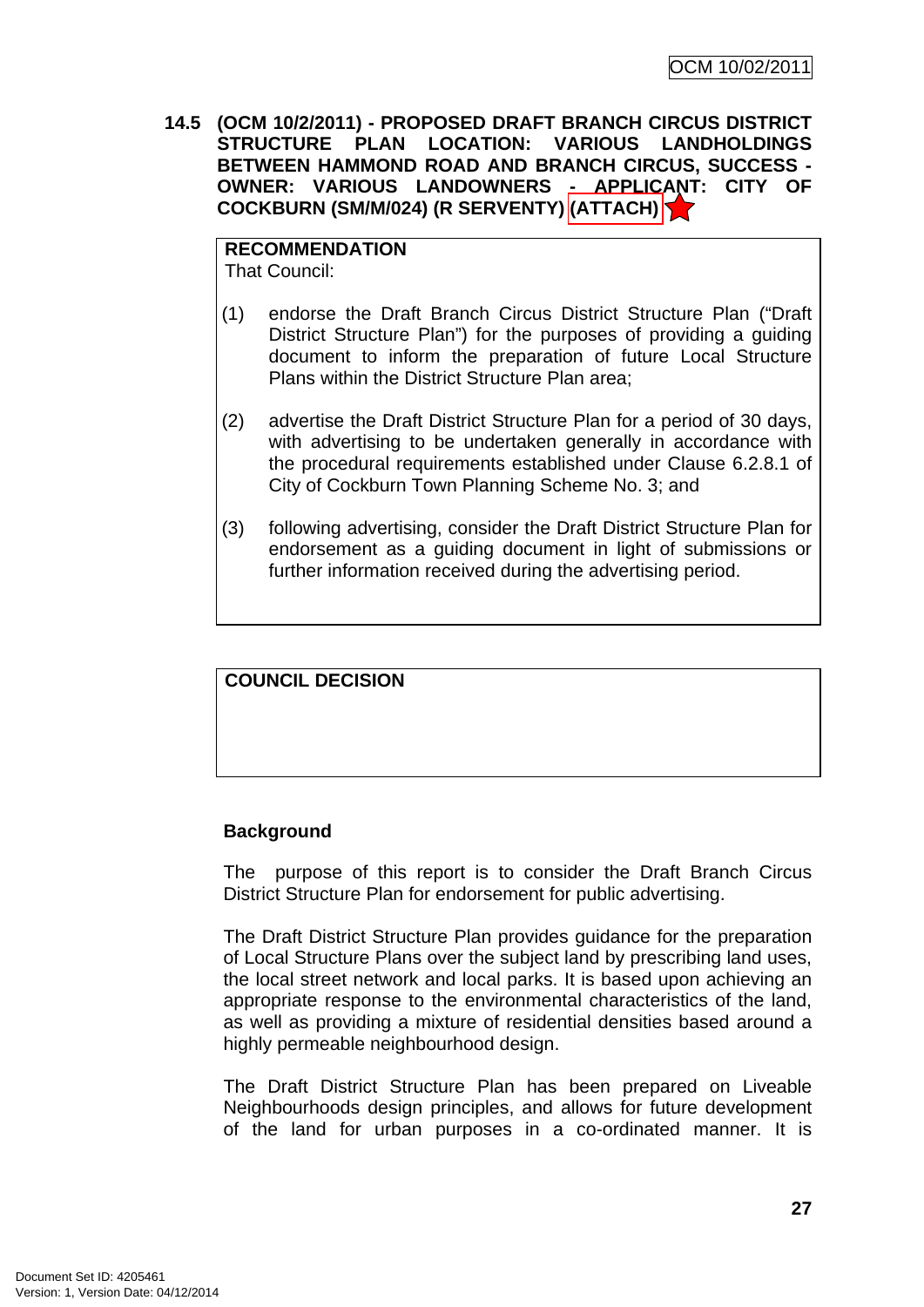recommended that Council endorse the Draft District Structure Plan for endorsement for public advertising.

# **Submission**

N/A

# **Report**

# Branch Circus Draft District Structure Plan

In order to facilitate proper and orderly planning across the undeveloped portion of Development Area 13 (Branch Circus), the City of Cockburn ("City") has prepared a Draft District Structure Plan. In preparing the Draft District Structure Plan, regard has been given to achieving an appropriate guiding framework which balances the environmental characteristics of the land with objectives for urban development. The Draft District Structure Plan is based upon Liveable Neighbourhoods, the requirements of City of Cockburn Town Planning Scheme No. 3 ("Scheme") and associated planning policy.

The Draft District Structure Plan is provided within the attachment to this report and includes the following components:

- 1. A Draft District Structure Plan report;
- 2. The Draft District Structure Plan;
- 3. Associated technical reports regarding district drainage, servicing, fire safety and wetland issues.

The Draft District Structure Plan provides guidance for the future development of Local Structure Plans, prescribing land uses, the movement network, arrangement of residential densities and open space provision. In contrast to other District Structure Plans prepared and adopted by the City, the Branch Circus Draft District Structure Plan is less conceptual in nature and provides more detailed guidance from which Local Structure Plans need to be based. This greater level of detail is required due to the highly fragmented nature of land ownership and the complex array of environmental features needing to be approaitaley managed as part of future urban development.

Local Structure Plans will therefore seek to refine the detail of the Draft District Structure Plan further, and be accompanied with locally focussed technical reports (covering the full range of issues including water, flora, fauna, acid sulphate soils, contamination, fire safety, traffic etc).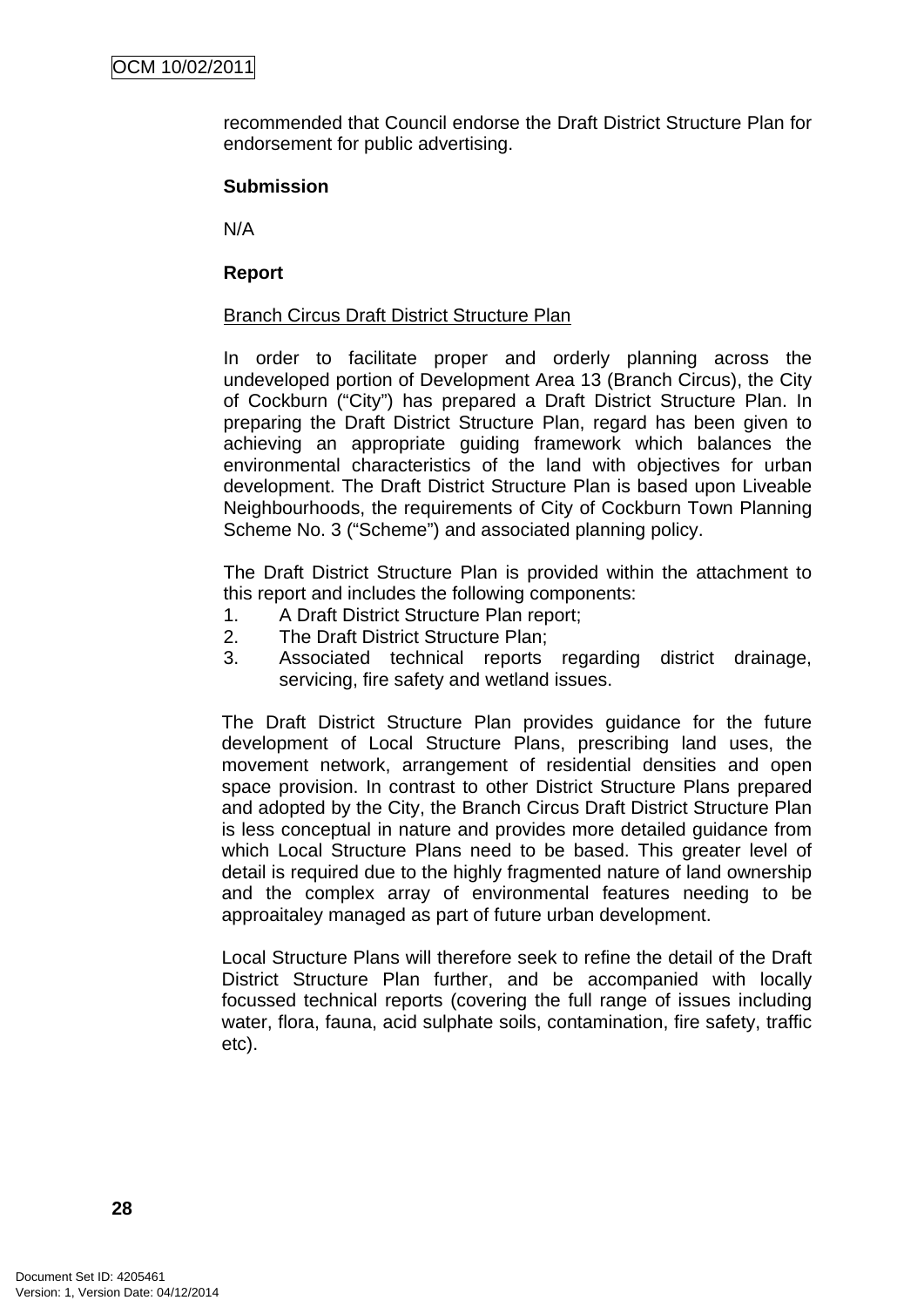# Subject Land

The Draft District Structure Plan relates to the area of land bound by Hammond Road to the east, the Metropolitan Region Scheme ("MRS") 'Parks and Recreation' reserve to the north, Branch Circus to the west and the Bartram Road Buffer Lakes to the south.

The subject land is zoned 'Development' pursuant to the Scheme, and is included within Development Area 13. The associated Development Area 13 requirements are provided following:

- 1. Structure Plan adopted to guide subdivision, land use and development.
- 2. To provide for Residential development.
- 3. Land Uses classified on the structure plan apply in accordance with clause 6.2.6.3.

The Draft District Structure Plan represents the last remaining large greenfield area within Development Area 13, and also falls within Development Contribution Area 1 – Success North. This identifies contributions from development of land to widening and upgrading of Hammond Road between Beeliar Drive and Bartram Road, Success.

The Draft District Structure Plan area is zoned 'Urban Deferred' under the MRS. Once finally endorsed by Council (after advertising) the Draft District Structure Plan will form the basis of an application to the Western Australian Planning Commission to lift the urban deferment under the MRS.

# **Design Principles**

The urban structure proposed by the Draft District Structure Plan is based upon a robust movement network, which will safely accommodate pedestrians, cyclists and vehicles. The proposed road network and urban structure is also based upon maximising solar orientation principles for resulting lots, through roads being orientated in traditional north south and east west axis.

The Draft District Structure Plan provides for a variety of housing choices, through the allocation of a range of densities. The public open space strategy adopted by the Draft District Structure Plan, seeks to balance environmental, recreational and drainage objectives through an integrated open space, conservation and drainage network. As it currently stands the Draft District Stricture Plan has been able to achieve an arrangement of a minimum 10% open space across all land holdings, which is a critical design aspect given the need to appropriately respond to environmental characteristics while also achieving viable development potential.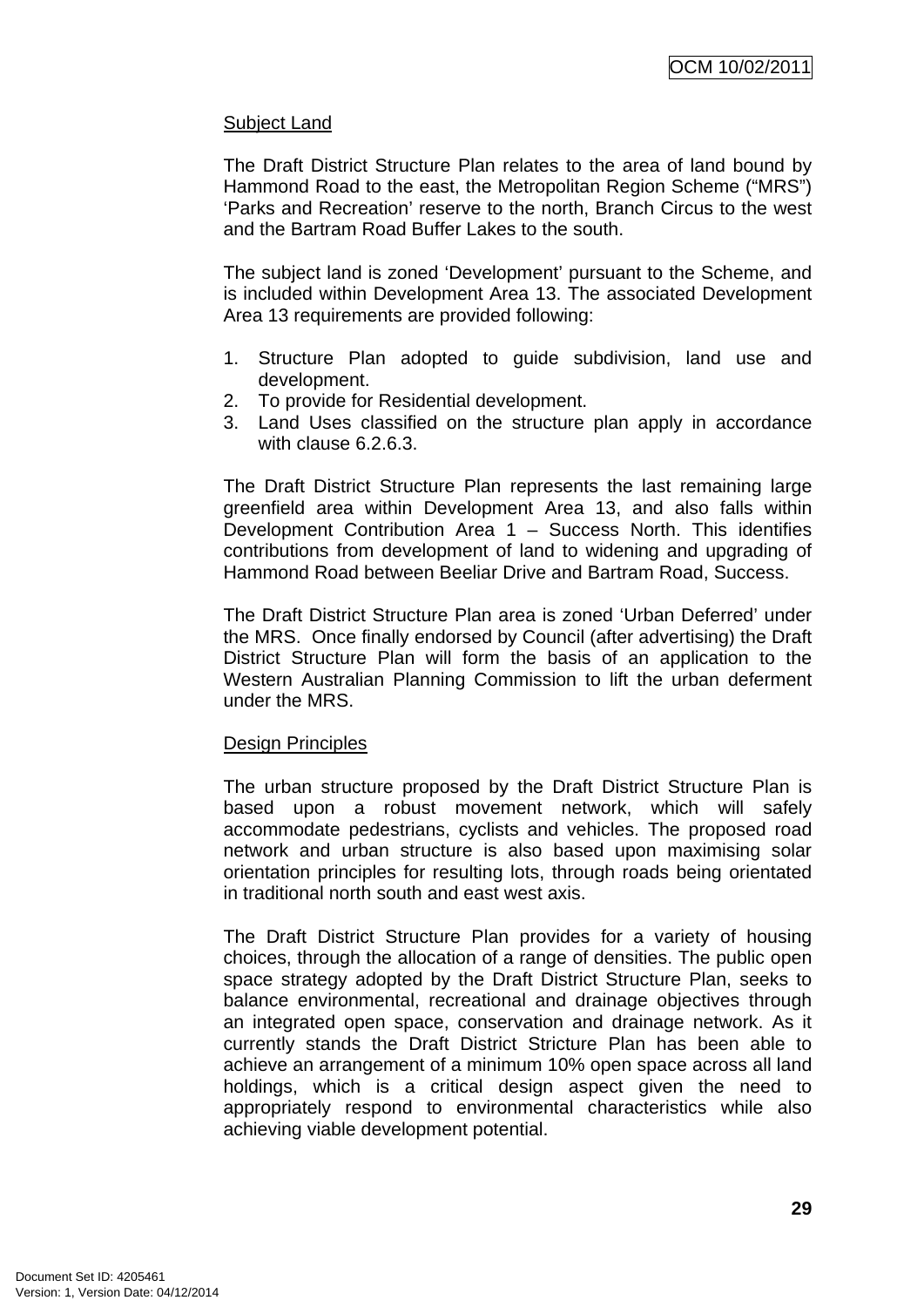### Comparison With Previous Draft District Structure Plan

The City previously prepared a 2008 Draft District Structure Plan which was advertised in July/August 2008. The Draft District Structure Plan made a number of assumptions about future reclassifications and changes to the alignment of two major wetlands within the subject land. Due to a number of submissions providing further information in relation to these assumptions, the City was required to undertake a comprehensive reassessment of wetlands to the satisfaction of the Department of Environment and Conservation ("DEC"). This would have a significant impact on the design assumptions made regarding the original 2008 Draft District Structure Plan, and accordingly it was also required to be comprehensively redesigned following determination of the wetland issues.

The wetland reclassification has now been undertaken by the DEC resulting in new wetland requirements for the subject land. This has primarily resulted in a need to increase the area set aside for wetland buffers within public open space. The new Draft District Structure Plan has been prepared according to this requirement, with wetlands now considered appropriately addressed in light of the decision of the DEC. While there has been a reduction in the area prescribed for urban development, densities have been increased to still achieve dwelling targets for the land.

#### Statutory Planning Framework

The Scheme details several Development Areas which require the preparation of Local Structure Plans in order to coordinate future subdivision and development. These Local Structure Plans are adopted under the statutory process prescribed by Clause 6.2 of the Scheme, which results in Local Structure Plans (once adopted) forming part of the Scheme.

In areas of highly fragmented land ownership it is often difficult to coordinate individual Local Structure Plans without some form of broader district framework in which to guide planning. This is overcome through the preparation of District Structure Plans to act as 'guiding documents' for future structure planning processes. This is the purpose of this Draft District Structure Plan for the Branch Circus precinct.

#### **Conclusion**

It is recommended that Council endorse the updated Draft District Structure Plan for the purposes of community consultation. Officers are of the view that it now adequately responds to the site characteristics of the land, and provides a robust guideline to help in the preparation of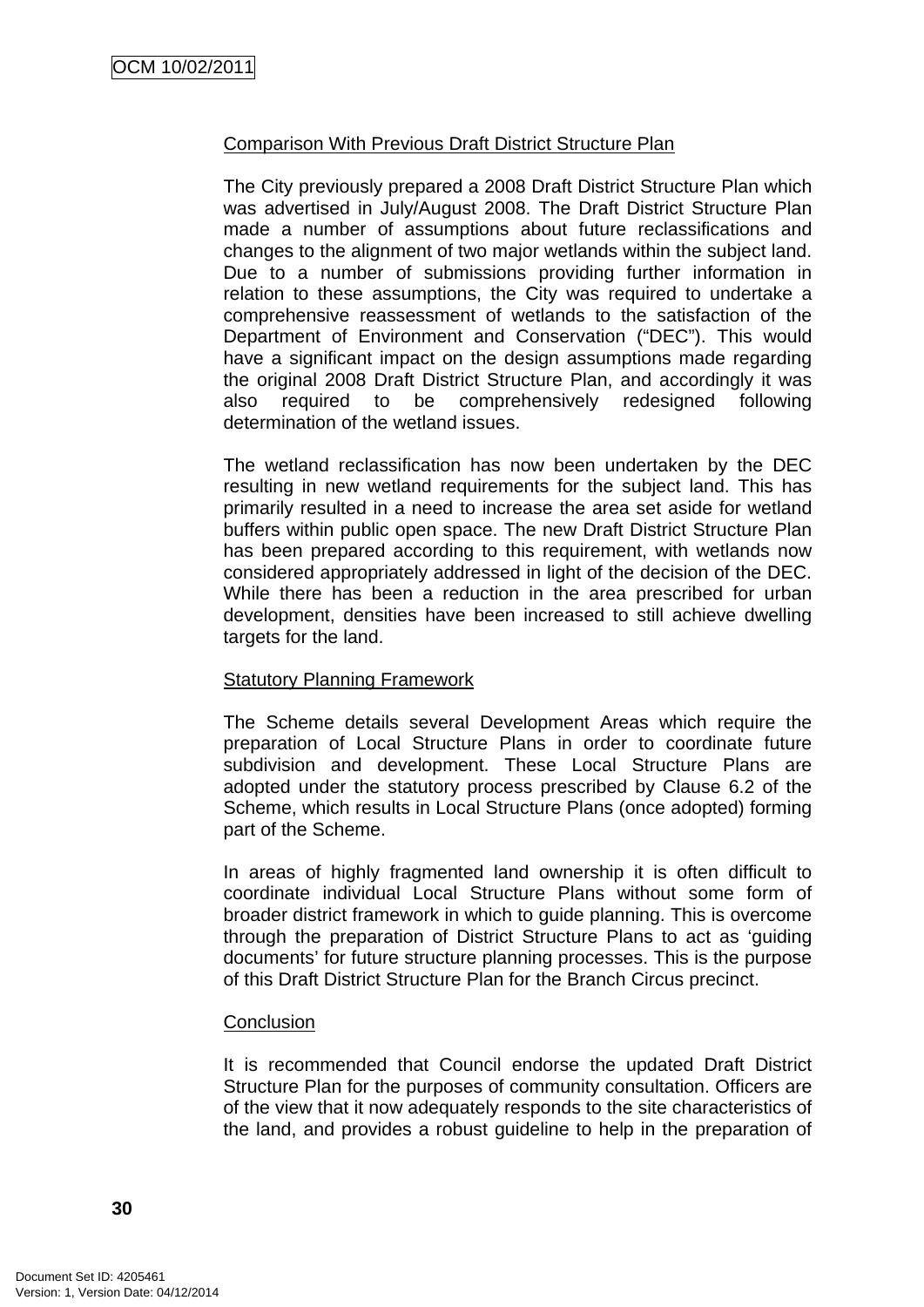future Local Structure Plans. It is recommended that the Draft District Structure Plan be advertised for community consultation for 30 days, following which the Draft District Structure Plan will be presented back to Council for formal endorsement in light of submissions and further information which may be received during advertising.

# **Strategic Plan/Policy Implications**

### **Demographic Planning**

• To ensure development will enhance the levels of amenity currently enjoyed by the community.

#### **Lifestyle and Aspiration Achievement**

• To foster a sense of community spirit within the district generally and neighbourhoods in particular.

#### **Natural Environmental Management**

To ensure development of the district is undertaken in such a way that the balance between the natural and human environment is maintained.

# **Budget/Financial Implications**

The Draft District Structure Plan falls within Development Contribution Area 1 – Success North. This identifies contributions from development of land to widening and upgrading of Hammond Road between Beeliar Drive and Bartram Road, Success.

Once adopted, future Local Structure Plans will be prepared prior to subdivision taking place. Such future subdivision and development will also be subject to the recently endorsed Scheme Amendment No. 81 dealing with community based infrastructure contributions.

# **Legal Implications**

As mentioned, it is proposed to consider the Draft District Structure Plan as a guiding document. It is important this distinction is made from a Local Structure Plan, given the way in which the Scheme deals with a Local Structure Plan as an extension to the statutory requirements of the Scheme.

# **Community Consultation**

Once adopted as a draft, it is recommended that District Structure Plan be advertised for a period of 30 days. Advertising is to be undertaken generally in accordance with the procedural requirements established under Clause 6.2.8.1 of the Scheme.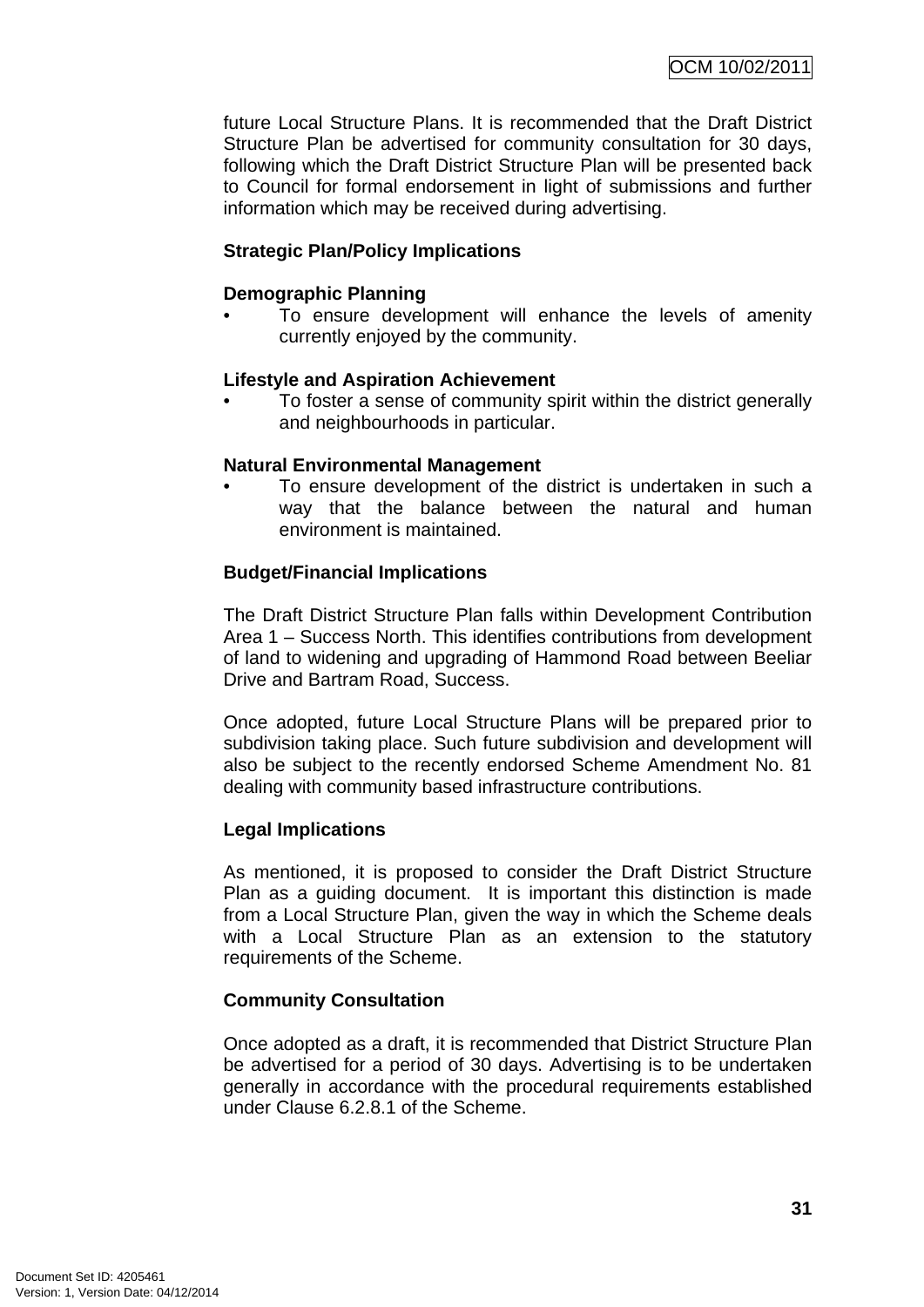# <span id="page-35-0"></span>**Attachment(s)**

Draft Branch Circus District Structure Plan – January 2011.

# **Advice to Proponent(s)/Submissioners**

N/A

**Implications of Section 3.18(3) Local Government Act, 1995**

Nil

# **14.6 (OCM 10/2/2011) - CITY OF COCKBURN RESPONSE TO CITY OF FREMANTLE PUBLIC TRANSIT CORRIDOR PLANNING STUDY (SM/M/053) (A TROSIC / C CATHERWOOD) (ATTACH)**

#### **RECOMMENDATION** That Council:

(1) note the City of Fremantle's Transit Corridor Alignment Study and provides the following comments in response:

Consideration should be given to the broader subregional context before making any decision concerning future transit. In this regard, there is a clear priority and opportunity for regions of local governments (such as that represented by Fremantle, Cockburn and Melville) to think strategically in terms of justifying a business case for light rail investment. Council therefore believes that it is quite opportune for the Cities of Cockburn, Fremantle and Melville to consider funding a detailed study which will look to ascertain the feasibility of a light rail transit solution within the region represented by these local governments. This is ultimately a piece of work which will influence State and Federal Government decision making regarding investment in alternative transit systems. With the South West Corridor about to become home to the largest integrated health campus in the southern hemisphere as well as other major developments at Fremantle, Cockburn Coast, Cockburn Central, Murdoch Activity Centre, Murdoch University and Booragoon, there is strong impetus to undertake a study as soon as possible. This will also allow the findings of such a study to be used to support a submission on the soon to be released Draft Public Transport Strategy for Perth, considering the competition for light rail which will be generated by projects including the Knowledge Arc in the central city;

(2) in regard to Option A - Marine Terrace/Freight Rail Route (Freight Reserve Option) makes the following comments: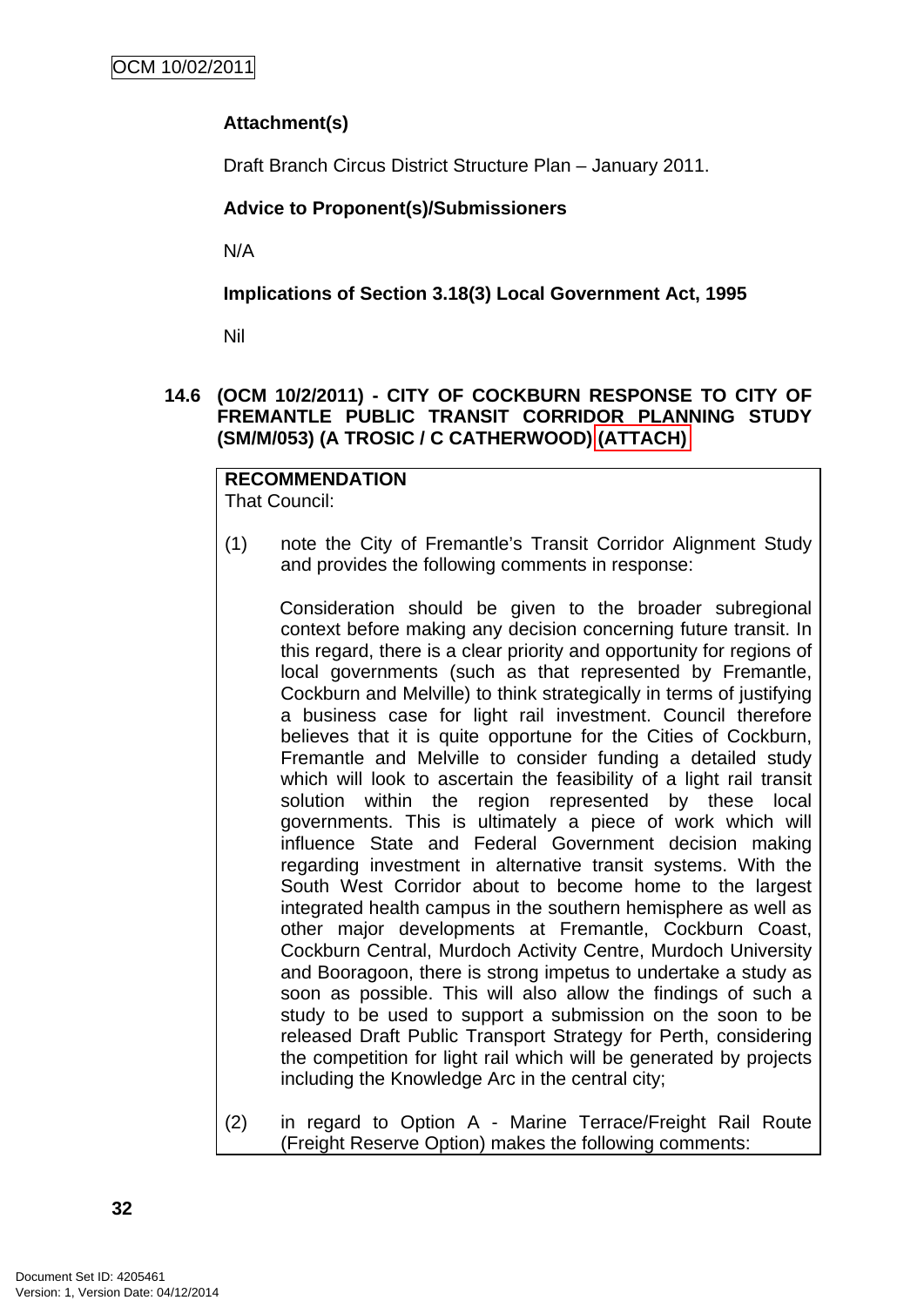- 1. The positives given for this route, with the exception of the faster transit times, have short to medium term effects only.
- 2. It is noted that the minimal impact on retail trade also translates as a negative impact. Essentially while this is a short term positive, it becomes a significant long term negative associated with this alignment.
- 3. The freight rail route results in at least half of the surrounding walkable catchment being unavailable for development (comprising coastal reserve, ocean and maritime industrial development). Accordingly it is highly doubtful that such a route would be considered viable for investment in transit services, and would most likely fail for further consideration on this point alone. Ideally, a rapid transit system will not only be an effective transit mode, but will also foster significant redevelopment of the surrounding 400 m to 800 m walkable catchments. This is particularly pertinent in light of the objectives of Directions 2031 which seeks to create urban consolidation opportunities around high quality activity centres and transit modes.
- 4. The significance of the negative impacts is markedly higher compared to the significance of the positive impacts.
- 5. All of the negative impacts, with the exception of the narrow reserve and design issues for operation, have long term impacts that are not likely to be overcome as the transit route operates.
- 6. Overall, given the impacts provided by the study, this route option does not appear to represent a good long term alternative.
- 7. Should Option A (Marine Terrace/freight rail route) be proceeded with, there is a concern that this may propose a route through the Cockburn Coast area which is not reflective of work being undertaken to date. In this respect, Landcorp (with representation from both the Cities of Cockburn and Fremantle) are currently working on an Integrated Transport Plan for the Cockburn Coast development. From the work completed to date, a central-coast focussed transit route is evolving into the most optimal for the project. This currently indicates the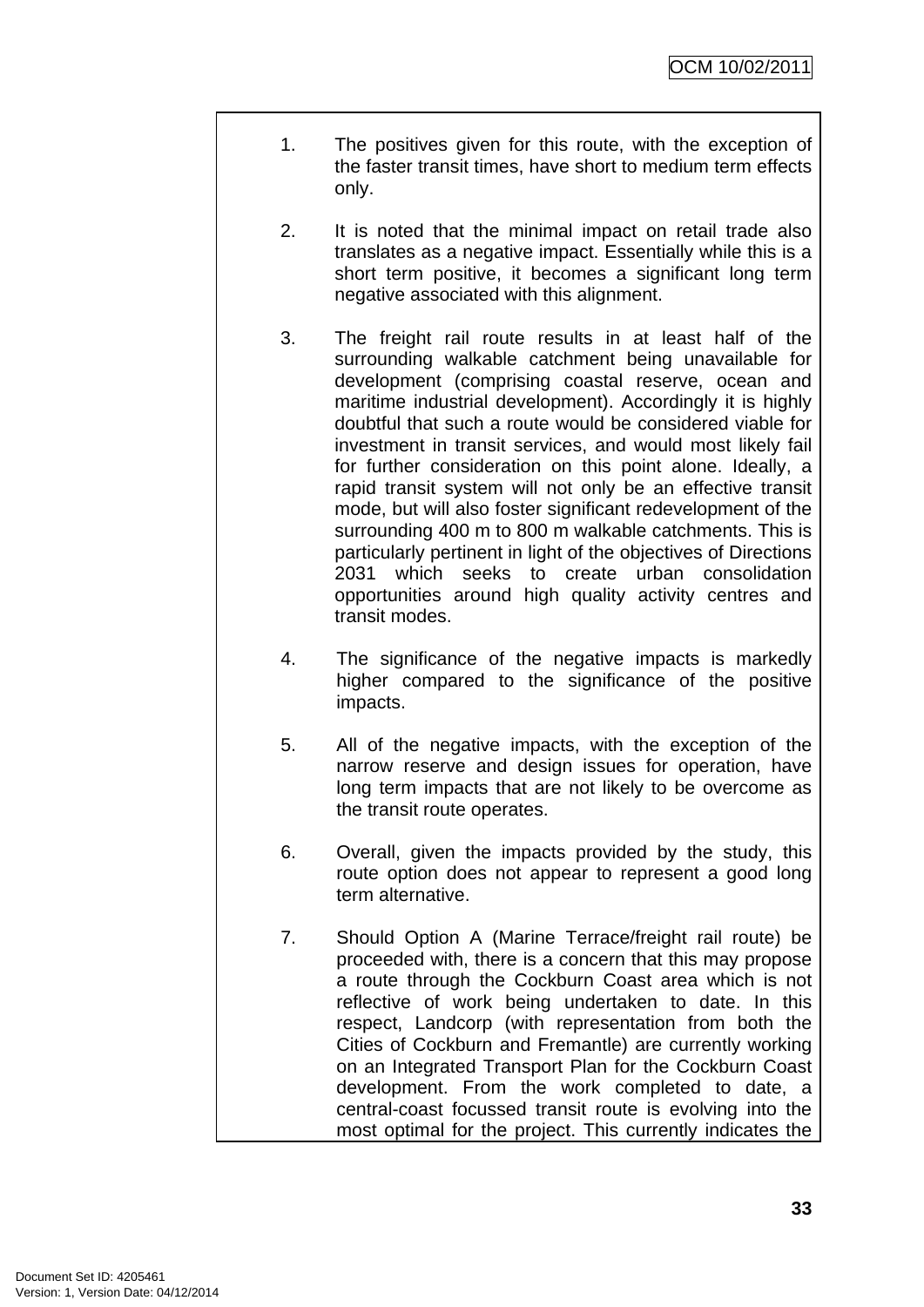route leaving the Cockburn Coast area northwards in the vicinity of Daly Street/Douro Road intersection. It is unclear as to whether this would have the potential to integrate with a freight line option as proposed in Option A;

- (3) in regard to Option B Hampton/Cockburn Roads (Road Running Route) makes the following comments:
	- 1. The positives given for this route all have significant longer term effects.
	- 2. Concerns are raised regarding the statement which forms part of this option as follows - "the route would be easy to serve with buses and may not make a strong case for a new transit system". This seems to indicate a leaning towards a particular mode of transit, which is contrary to statements in the study that it refrains from selecting a transit mode.
	- 3. The difficulty with providing right hand turns and the need to share lanes along the café strip are not insurmountable issues and could also be considered as positive impacts in terms of encouraging public transport over private transport. The 'bustle' created by such arrangements in activity centres could also be viewed as a significant benefit, slowing traffic down so that opportunities for business exposure are maximised. These are the types of impacts that could be desirable to build into the Cockburn Coast activity centre.
	- 4. The other negative impacts have short to medium term effect only. Therefore, given the impacts provided by the study, this route option appears to represent a much better longer term alternative than Option A, albeit there are some short to medium impacts.
	- 5. Of main concern however is the impact on Hampton Road itself. Currently the Department of Planning in conjunction with Main Roads WA are progressing a west of Stock Road study to consider the future implications from a traffic network view as part of various decisions being currently considered in terms of road infrastructure investment. This study has indicated Hampton Road needing to be retained and specifically widened for north south vehicle movement purposes as part of all options for future traffic growth. This indicates some significant barriers for it to accommodate dedicated or shared transit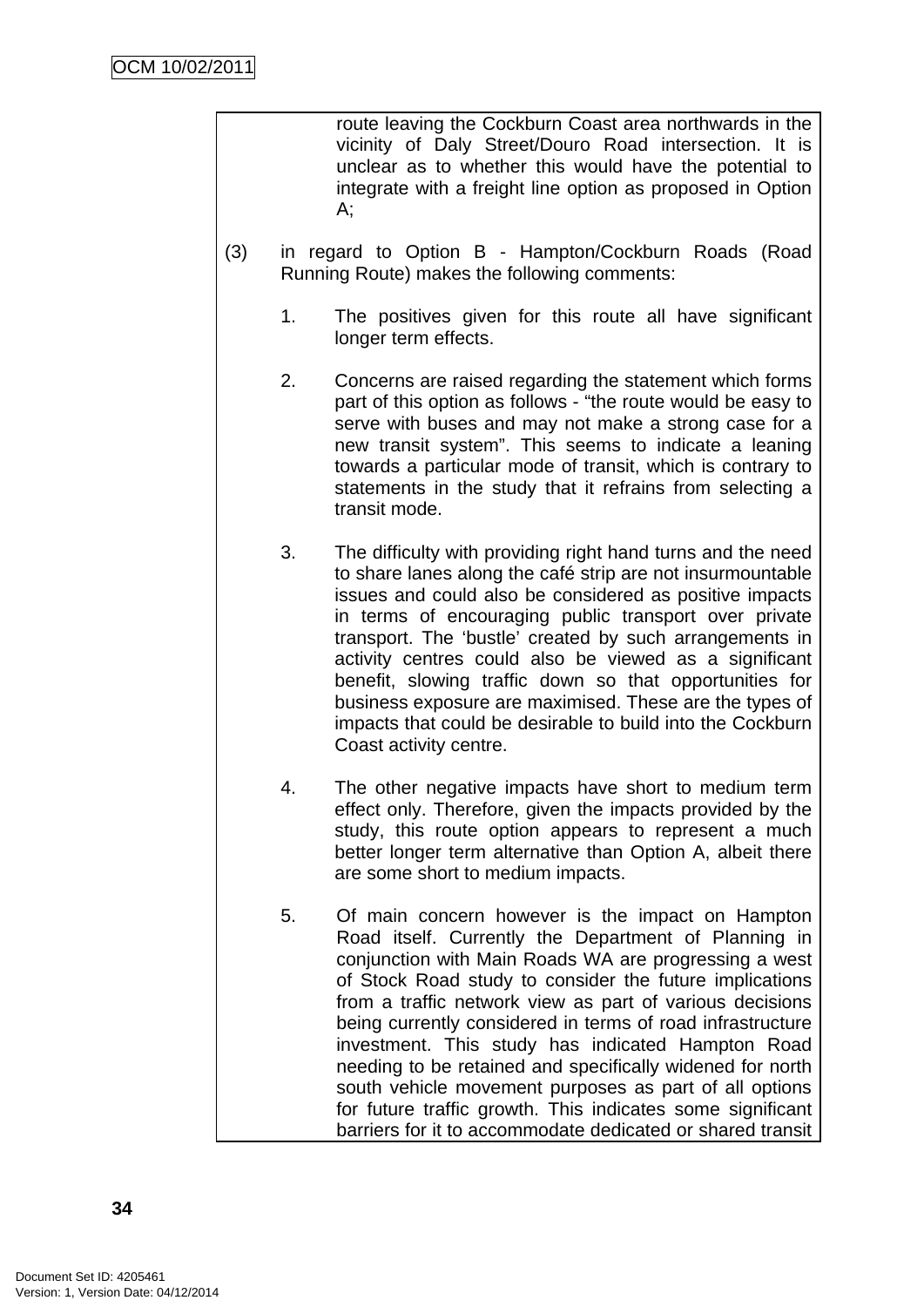## into the long term future; and

(4) in regard to the Cockburn Coast development, advises that Landcorp are undertaking preparation of a draft Integrated Transport Plan to support their draft concept plan and more detailed draft local structure plans for the Cockburn Coast area. These plans are yet to be formally lodged with the City of Cockburn for the necessary approvals; however the Cities of Cockburn and Fremantle and other government agencies continue to have input into the designs and assumptions to date. The most recent information Landcorp has provided indicates a preference towards moving the "spine" of the development area from Cockburn Road further west, which is more central through the development area. If this scenario were to progress for Cockburn Coast, this would not connect with either Option A or B currently indicated. It would seem however highly suited to integrating with the option identified north south via South Terrace into the middle of Fremantle.

# **COUNCIL DECISION**

# **Background**

The City of Fremantle has recently released a study which aims to identify a potential public transit corridor linking Fremantle Railway Station to the future urban development area to the south known as Cockburn Coast. Through identifying a preferred future public transit corridor, it is intended that actions and decisions (especially in relation to planning and development) can be better informed to ensure nothing is done in the short term which may jeopardise a long term objective for public transit. It is also envisaged that such will be an important step in advocating for better public transit within the region.

The City of Fremantle has undertaken some initial high level transport and planning analysis and has developed two broad options for the corridor. These were released for public comment in late 2010. This consultation accordingly aims to identify the following from the local community:

1. The level of support for public transit through Fremantle.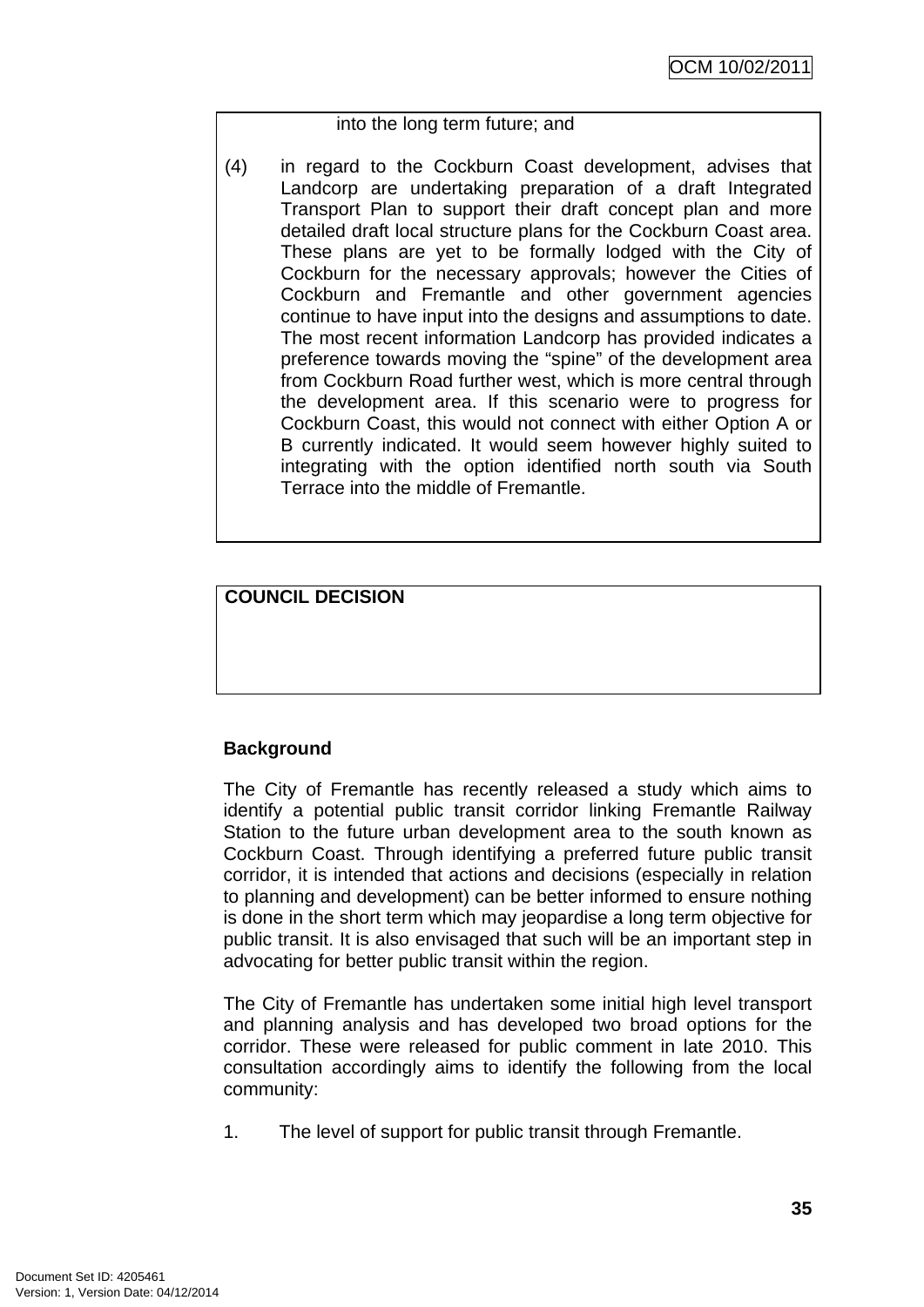- 2. Any preference for a particular public transit corridor alignment.
- 3. The level of support for Council to potentially advocate to the relevant government authorities on this issue.

The purpose of this report is to respond to City of Fremantle's study, recognising the implications such a study may have on future planning for the Cockburn Coast area (which exists within the City of Cockburn) as well as strategic ambitions to secure light rail transit within the South West Corridor of Perth.

### **Submission**

N/A

## **Report**

City of Cockburn officers recently met with staff from City of Fremantle to discuss their study and proposed transit routes. Both Cities acknowledged any alignment through City of Fremantle would need to complement any transit corridors proposed through the development of Cockburn Coast, as well as a broader transit system which may be identified for the South West subregion.

In relation to the City of Fremantle's study, there are a number of points which have implications both on future transit planning for the Cockburn Coast development, and strategic planning for future transit within the South West subregion. These points are discussed following.

#### City Of Fremantle Transit Study - Officer Comments

The City of Fremantle study looks at two potential corridor alignments for public transit:

Option A: Marine Terrace/freight rail route (Freight Reserve Option) Option B: Hampton/Cockburn Roads (Road Running Route)

The study makes commentary on the positive and negative aspects of each route, and a brief mention is made regarding what is considered the cost impacts of both.

The ability of these corridors to accommodate either a bus rapid transit (BRT) or a light rail transit (LRT) system has been considered in the study. The study does not make recommendations as to the preferred transit mode however.

An overview of each potential route is given below, including the 'positives' and 'negatives' stated for each in the City of Fremantle study.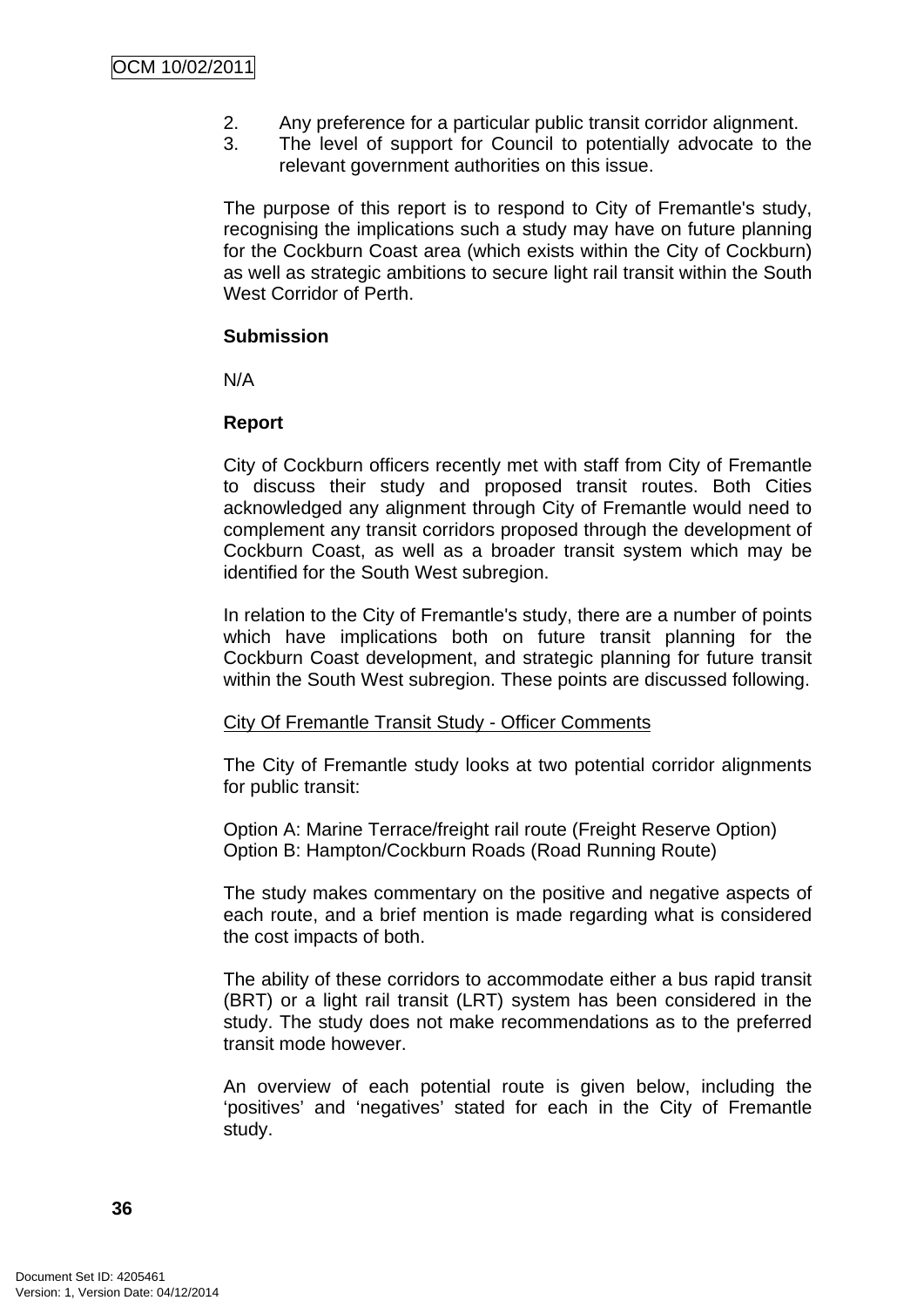# Option A: Marine Terrace/freight rail route

# *Positives*

- 1. No need for private land acquisition
- 2. No need to remove street trees or on street parking
- 3. Minimal impact on retail trade during construction or operation
- 4. Probably have reduced construction costs, due to existing reserve and limited utilities along the reserve
- 5. Faster transit times due to no shared running.

## *Negatives*

- 1. A greater disconnect between the transit system and existing commercial/residential areas.
- 2. Potential to exacerbate the rail barrier between Fremantle and its beachfront.
- 3. Visual amenity impacts on the heritage listed Round House.
- 4. Narrow reserve past the Round House and Maritime Museum, which may require land acquisition from various government agencies and potential encroachment on the Bathers Beach reserve.
- 5. Design issues to resolve concerning operation of passenger and freight rail in a single reserve.
- 6. No station directly servicing the hospital.

# *Additional negatives as viewed by City of Cockburn officers*

- 1. Limited ability to foster true redevelopment potential of surrounding land, due to half of the potential walkable catchment being unavailable for development (being existing coastline and beach area).
- 2. Of critical importance, concern that this route option may propose a route through the Cockburn Coast area which is not reflective of work being undertaken to date. In this respect, Landcorp (with representation from both the Cities of Cockburn and Fremantle) are currently working on an Integrated Transport Plan for the Cockburn Coast development. From the work completed to date, a central-coast focussed transit route is evolving into the most optimal for the project. This currently indicates the route leaving the Cockburn Coast area northwards in the vicinity of Daly Street/Douro Road intersection. It is unclear as to whether this would have the potential to integrate with a freight line option as proposed in Option A.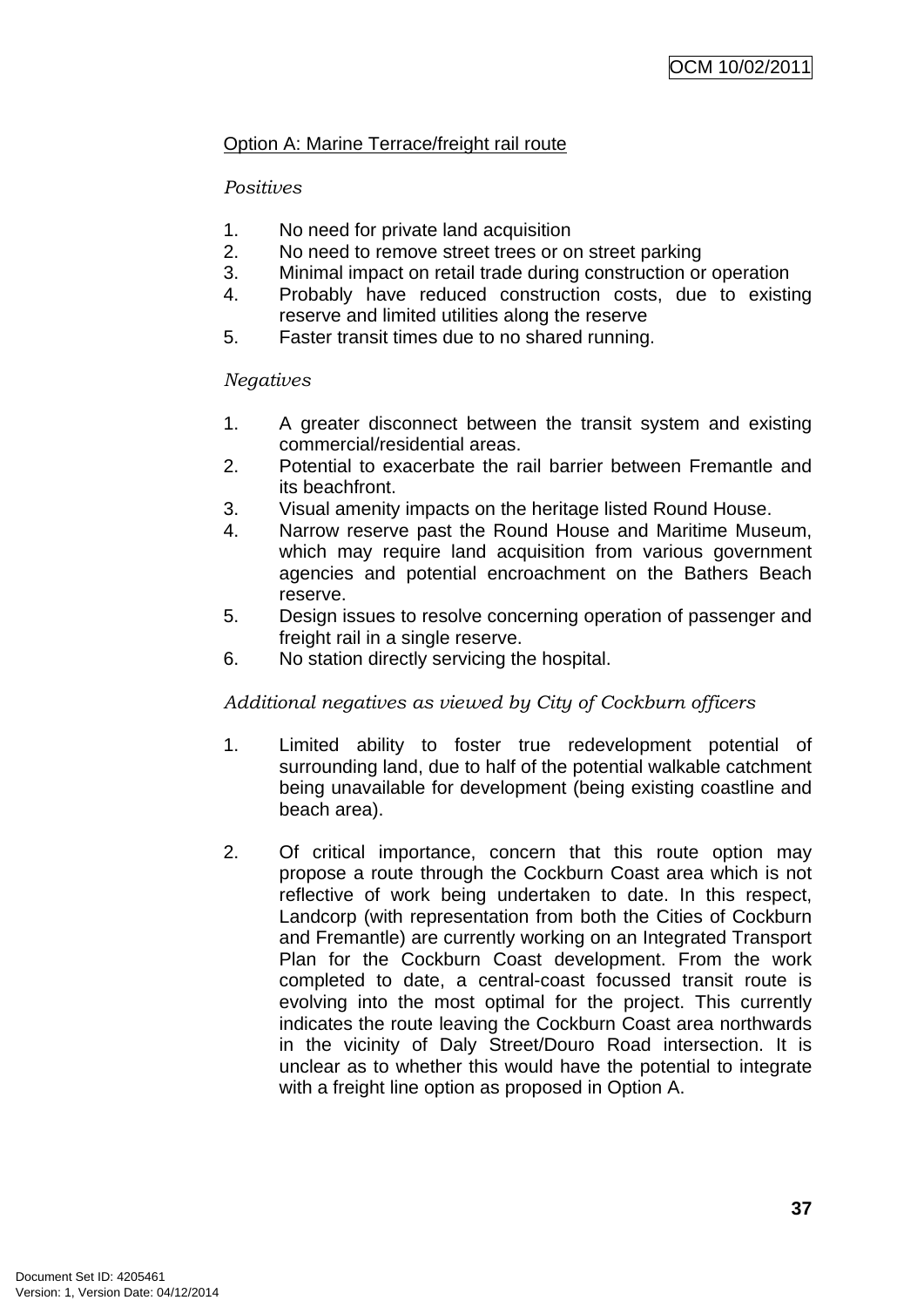The positives given for this route, with the exception of the faster transit times, have short to medium term effects. It is noted that the minimal impact on retail trade also translates as a negative impact. Essentially while this is a short term positive, it becomes a significant long term negative impact.

The significance of the negative impacts are stark compared to the significance of the positive impacts. All of the negative impacts, with the exception of the narrow reserve and design issues for operation, have long term impacts that are not likely to be overcome as the transit route operates. Particularly the negative impacts identified in relation to integration with the Cockburn Coast development and the ability for a transit system to foster redevelopment of surrounding land are considered to make this option unfeasible. Accordingly, Option A is not considered to represent a viable long term public transit corridor.

### Option B: Hampton/Cockburn Roads

#### *Positives*

- 1. More people within a walking catchment of each station and a stronger activation of existing development.
- 2. More readily connects to a potential eastern transit corridor.
- 3. Natural inclusion of a station servicing the hospital.
- 4. General consistency with the Cockburn Coast District Structure Plan.

## *Negatives*

- 1. Potential loss of car parking and street trees.
- 2. Difficulty in providing right hand turning lanes at intersections.
- 3. Need to share lanes between transit vehicles and cars for at least the café strip, thus slowing transit vehicles to car speed.
- 4. The route would be easy to serve with buses and may not make a strong case for a new light rail transit system.
- 5. It would probably need utility trenches to be relocated, which would be expensive.
- 6. Potential impact on retail trade during construction.

## *Additional negatives as viewed by City of Cockburn officers*

1. Significant impact on Hampton Road itself. Currently the Department of Planning in conjunction with Main Roads WA are progressing a west of Stock Road study to consider the future implications from a traffic network view as part of various decisions being currently considered in terms of road infrastructure investment. This study has indicated Hampton Road needing to be retained and specifically widened for north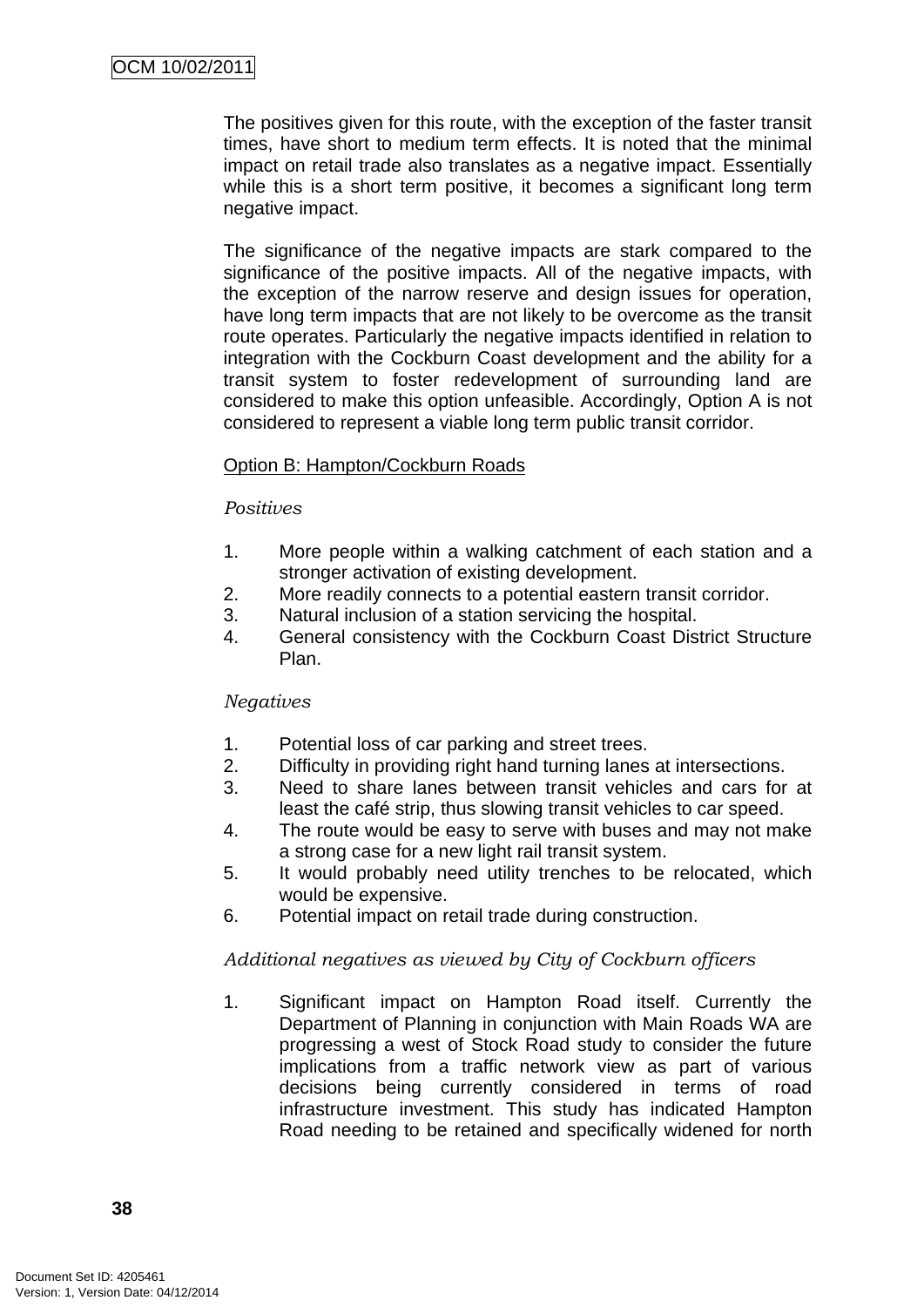south vehicle movement purposes as part of all options for future traffic growth. This indicates some significant barriers for it to accommodate dedicated or shared transit into the long term future.

The positives given for this route all have significant long term effects. The study notes the Public Transport Authority has stated support for the use of a street running reserve with a prioritised bus service.

One of the negatives given is the statement that "the route would be easy to serve with buses and may not make a strong case for a new transit system". This seems to indicate a leaning toward a particular mode of transit and contrary to statements in the study that it refrains from selecting a transit mode.

The difficulty with providing right hand turns and the need to share lanes along the café strip are not insurmountable issues and could also be considered as positive in terms of encouraging public transport over private transport. The 'bustle' created by such arrangements in activity centres could also be viewed as a positive, slowing traffic down so that opportunities for business exposure are maximised.

The main negative impact however concerns what role Hampton Road will have to play into the future. With the removal of the Fremantle Eastern Bypass from the Metropolitan Region Scheme, and with growing freight and non-freight traffic on already congested roads, it is likely Hampton Road will come under increasing pressure into the future. Any proposal which seeks to remove capacity from this road, such as through adding dedicated public transit, would be unlikely to succeed. Currently the Department of Planning in conjunction with Main Roads WA are progressing a west of Stock Road study to consider the future implications from a traffic network view as part of various decisions being currently considered in terms of road infrastructure investment. This study has indicated Hampton Road needing to be retained and specifically widened for north south vehicle movement purposes as part of all options for future traffic growth. This indicates some significant barriers for it to accommodate dedicated or shared transit into the long term future.

#### Cockburn Coast Development

As noted above, Option B (Hampton/Cockburn Roads) route appears to be the most consistent with the Cockburn Coast District Structure Plan. This option also appears to present the most significant and longer term benefits of the two proposals.

In saying this however, there is concern that either route may 'lock in' a choice which is yet to be fully informed by a more detailed integrated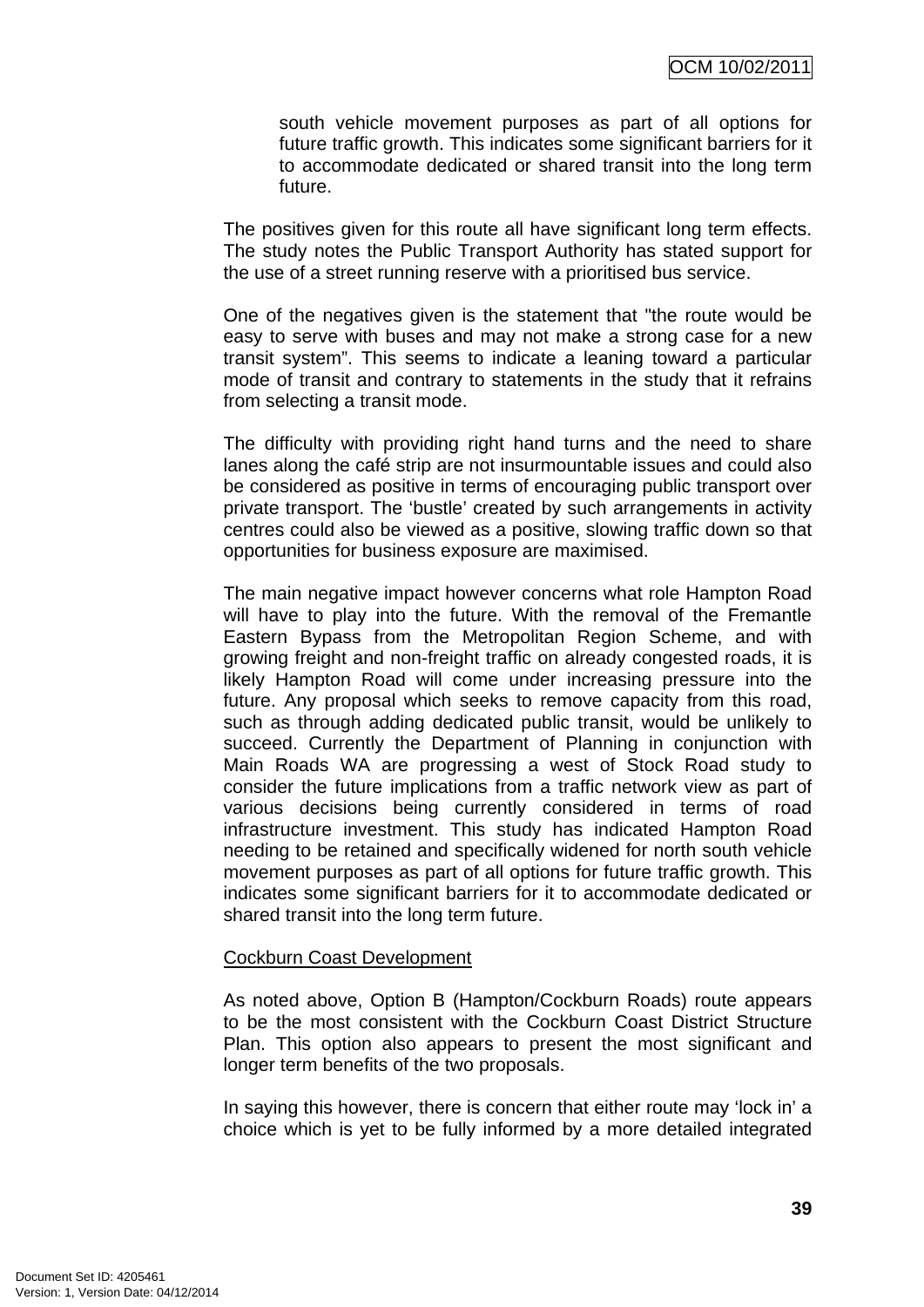transport plan for the Cockburn Coast development. In this respect, Landcorp (with representation from both the Cities of Cockburn and Fremantle) are currently working on an Integrated Transport Plan for the Cockburn Coast development area. From the work completed to date, a central-coast focussed transit route is evolving into the most optimal for the project. This currently indicates the route leaving the Cockburn Coast area northwards in the vicinity of Daly Street/Douro Road intersection. It is unclear as to whether this would have the potential to integrate with either Option A or B as it is currently presented.

### Strategic Context

In terms of future investment in transit, it is the view of officers that light rail should be the targeted form. While bus transit does currently exist, the pressures starting to be felt in terms of moving people around the South West subregion are such that a paradigm shift in thinking is needed - from buses to light rail. This is considered to reflect the technologies of light rail investment, which is considered to feasibly create a very robust second tier transit system to help support the primary first tier heavy rail system for the City. For this reason officers believe the focus of future investment should be directed towards light rail transit, which is in keeping with what leading cities from around the world have and continue to be doing.

This technology comes at a cost however, at it is realistic to acknowledge that government investment will be targeted only on projects which represent a clear strategic outcome for the City (both in terms of moving people and fostering development). In this regard, there is a clear priority for regions of local governments (such as that represented by Fremantle, Cockburn and Melville) to think and act strategically in terms of justifying a business case for light rail investment. While the City of Fremantle study is a very pragmatic and strategic step in the right direction, it is clear that further work needs to be done collaboratively between the Cities of Cockburn, Fremantle and Melville in this regard.

Officers believe that it is opportune for the Cities of Cockburn, Fremantle and Melville to consider funding a detailed study which will look to ascertain the feasibility of light rail transit within the region represented by these local governments. This is ultimately a piece of work which will influence State and Federal Government decision making regarding investment in alternative transit systems. With the South West Corridor about to become home to the largest integrated health campus in the southern hemisphere as well as other major developments at Fremantle, Cockburn Coast, Cockburn Central, Murdoch Activity Centre, Murdoch University and Booragoon, there is strong impetus to undertake a study as soon as possible. This will also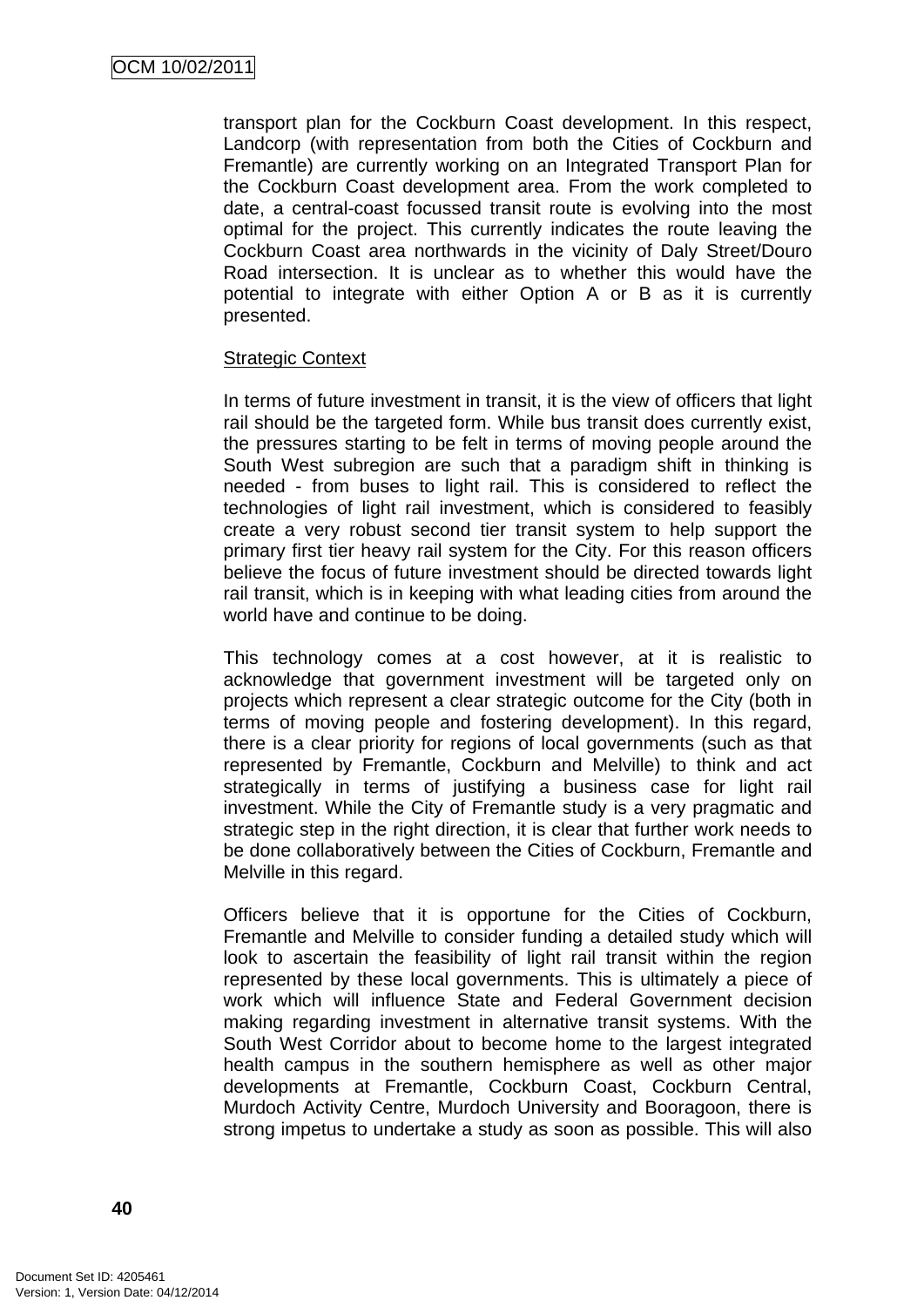allow the findings of such a study to be used to support a submission on the soon to be released Draft Public Transport Strategy for Perth, considering the competition for light rail which will be generated by projects including the Knowledge Arc in the central city.

Considering the Federal Government's recently released 'Our Cities' discussion paper, key themes are raised in terms of public transport, with examples cited as to where the Federal Government has chosen to take a more active role in funding (e.g. Gold Coast light rail system). Considering Federal Government investment as being crucial to light rail technology, there is a clear need to be aware of the bedded strategic imperatives underpinning any decision of investment in this regard.

It is therefore recommended that Council respond to the City of Fremantle's study based on the issues raised through this report.

## **Strategic Plan/Policy Implications**

## **Demographic Planning**

To ensure development will enhance the levels of amenity currently enjoyed by the community.

### **Lifestyle and Aspiration Achievement**

• To deliver our services and to manage resources in a way that is cost effective without compromising quality.

## **Transport Optimisation**

To ensure the City develops a transport network that provides maximum utility for its users, while minimizing environmental and social impacts.

## **Budget/Financial Implications**

Key recommendation concerns Council entering into a dialogue with the Cities of Fremantle and Melville to consider funding a detailed study which will look to ascertain the feasibility of light rail transit within the region represented by these local governments. This will have a financial implication associated with it, however this will be the subject of future decision of Council.

# **Legal Implications**

N/A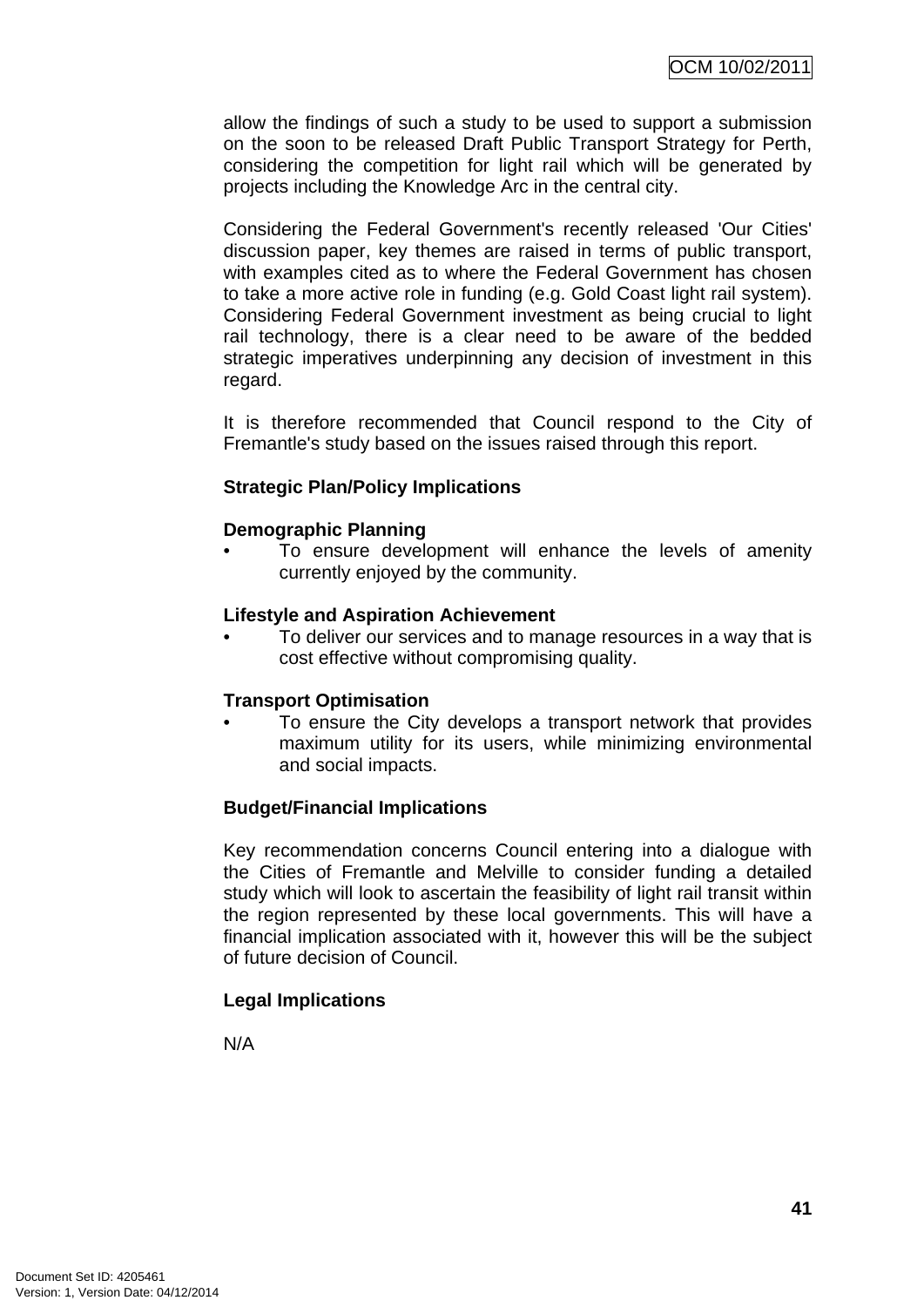# **Community Consultation**

The City of Fremantle advertised their study in late 2010. The consultation included an on-line survey and a community workshop. Results will be compiled in a report to their Council.

## **Attachment(s)**

- 1. Option A: Marine Terrace/freight rail line
- 2. Option B: Hampton/Cockburn Roads
- 3. Directions 2031 Strategic Plan Figure 11 Possible key public transport connections

## **Advice to Proponent(s)/Submissioners**

N/A

## **Implications of Section 3.18(3) Local Government Act, 1995**

Nil.

## **15. FINANCE AND CORPORATE SERVICES DIVISION ISSUES**

## **15.1 (OCM 10/2/2011) - LIST OF CREDITORS PAID - NOVEMBER 2010 AND DECEMBER 2010 (FS/L/001) (N MAURICIO) (ATTACH)**

## **RECOMMENDATION**

That Council receive the List of Creditors Paid for November 2010 and December 2010, as attached to the Agenda.

## **COUNCIL DECISION**

## **Background**

It is a requirement of the Local Government (Financial Management) Regulations 1996, that a List of Creditors be compiled each month and provided to Council.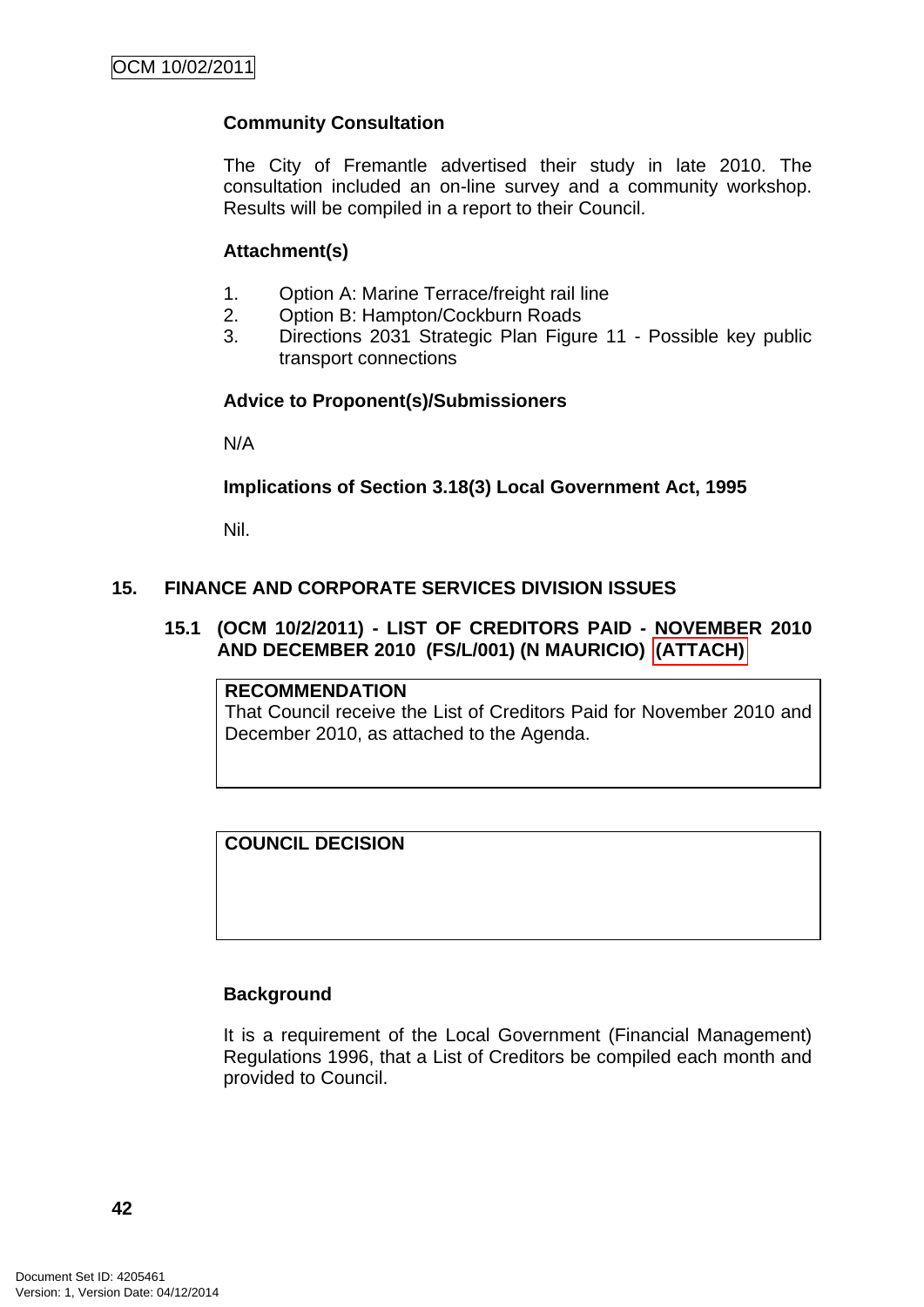# **Submission**

N/A

# **Report**

The list of accounts for October 2009 is attached to the Agenda for consideration. The list contains details of payments made by the City in relation to goods and services received by the City.

# **Strategic Plan/Policy Implications**

# **Governance Excellence**

• To conduct Council business in open public forums and to manage Council affairs by employing publicly accountable practices.

# **Budget/Financial Implications**

N/A

# **Legal Implications**

N/A

# **Community Consultation**

N/A

# **Attachment(s)**

List of Creditors Paid – November & December 2010.

# **Advice to Proponent(s)/Submissioners**

N/A

# **Implications of Section 3.18(3) Local Government Act, 1995**

Nil.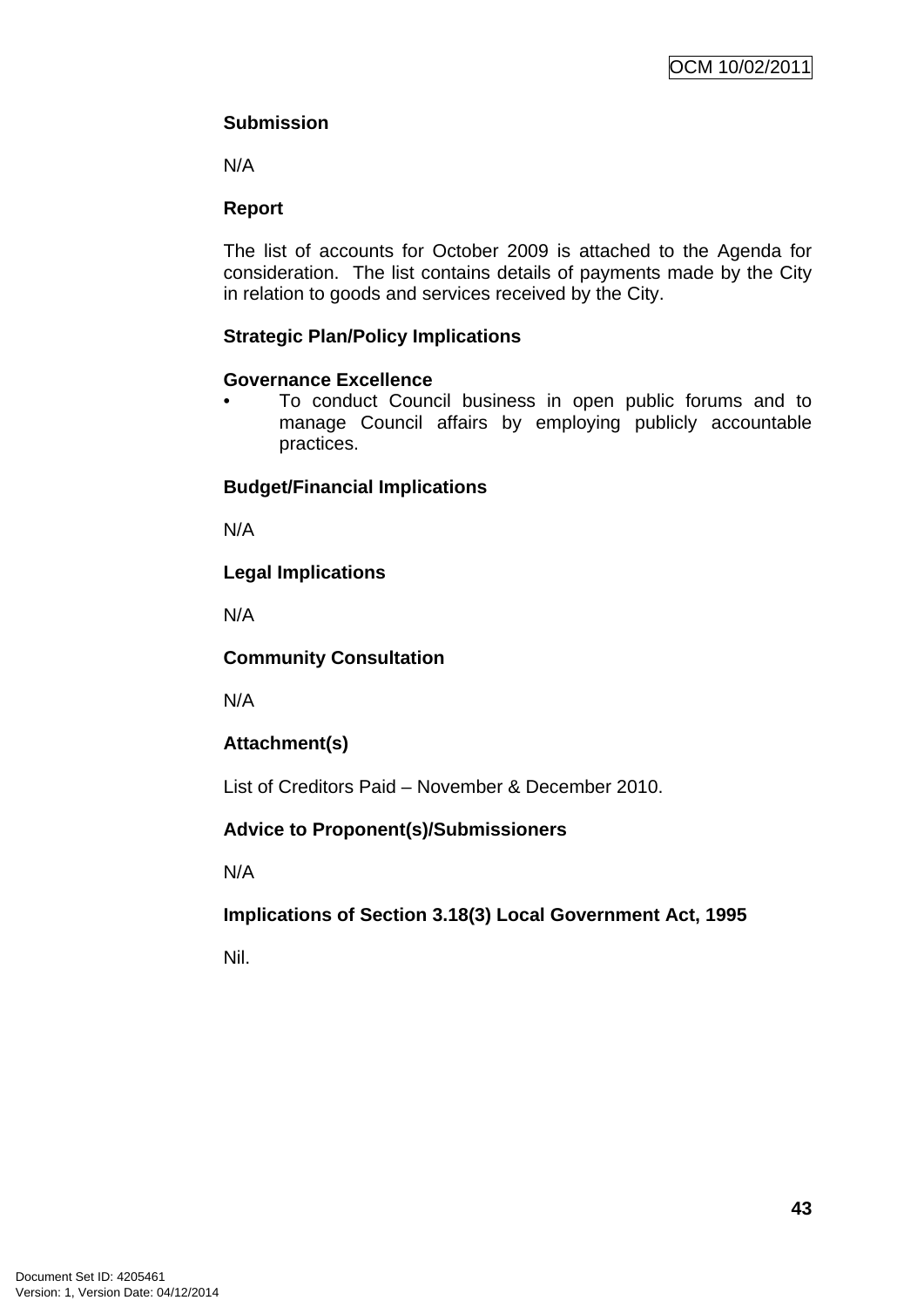# **15.2 (OCM 10/2/2011) - STATEMENTS OF FINANCIAL ACTIVITY AND ASSOCIATED REPORTS - NOVEMBER 2010 AND DECEMBER 2010 (FS/S/001) (N MAURICIO) (ATTACH)**

### **RECOMMENDATION**

That Council receive the Statements of Financial Activity and associated reports for November 2010 and December 2010, as attached to the Agenda.

## **COUNCIL DECISION**

## **Background**

Regulations 1996 prescribes that a local government is to prepare each month a Statement of Financial Activity.

Regulation 34(2) requires the Statement of Financial Activity to be accompanied by documents containing:–

- (a) details of the composition of the closing net current assets (less restricted and committed assets);
- (b) explanations for each material variance identified between YTD budgets and actuals; and
- (c) any other supporting information considered relevant by the local government.

Regulation 34(4)(a) prescribes that the Statement of Financial Activity and accompanying documents be presented to Council within 2 months after the end of the month to which the statement relates.

The regulations require the information reported in the statement to be shown either by nature and type, statutory program or business unit. The City has chosen to report the information according to its organisational business structure, as well as by nature and type.

Financial Management Regulation 34(5) requires Council to annually set a materiality threshold for the purpose of disclosing budget variance details. To this end, Council has adopted a materiality threshold variance of \$100,000 for the 2010/11 financial year.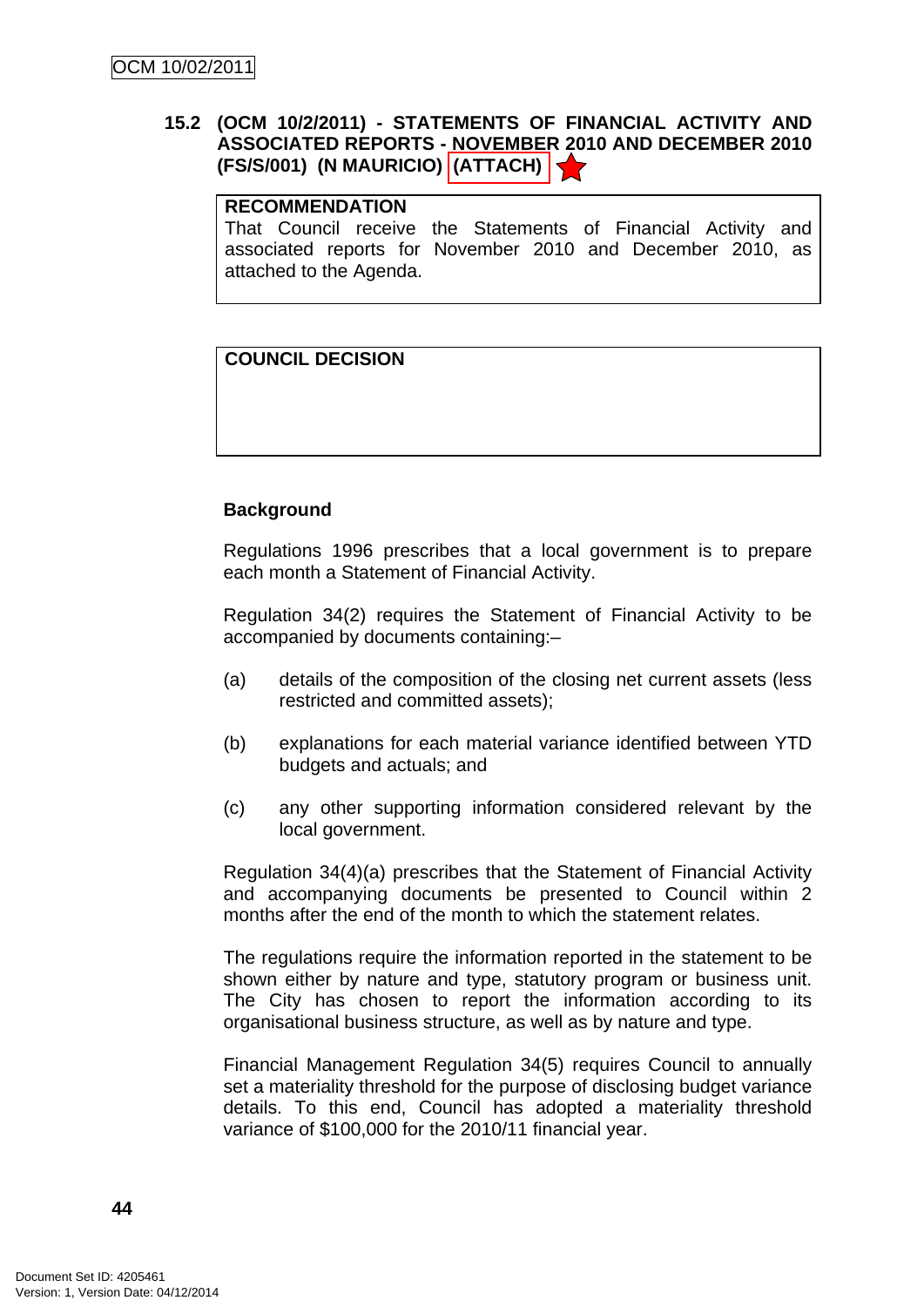## **Submission**

N/A

## **Report**

As a consequence of no meeting being held in January, Council is required to receive the financial statements for the months of both November and December at the February meeting. However, this report is only addressing the December results, being the most current and relevant.

The City had a closing budget position of \$49.7M for December, \$4.9M higher than the forecast ytd budget of \$44.8M. This result reflects the continuing outperformance of the budget by several key revenue sources and general underspending of operating budgets.

The full year revised budget is currently forecasting a surplus of \$0.43M, versus the balanced annual budget adopted last June (nil surplus or deficit). Budget adjustments made throughout the year have contributed to this as outlined in Note 3 of the financial report. However, the budget will be returned to a balanced position via the mid-year budget review.

#### Operating Revenue

Income streams for the Waste Services Unit continue to outperform the budget. Commercial revenue from the Henderson Waste Recovery Park is \$1.2M ahead of budget at \$6.3M, whilst the waste services levy has yielded an extra \$450k for Waste Collection. However, the additional levy is needed to cover higher operating costs for junk collection and the take up of trailer passes.

Interest earnings are also performing well (\$0.9M ahead of budget) due to increased investment rates courtesy of the rise in the official cash rate. Earnings on Reserve funds in particular are well above budget (by \$0.6M) due to the current holding being far greater than that forecast in the preparation of the annual budget. However, the additional interest on Reserves is quarantined within the Reserves and hence does not impact the overall budget position.

Property rating income is also showing a strong result, ahead of the ytd budget by \$0.8M. This can be attributed to the continuing strong development within the City.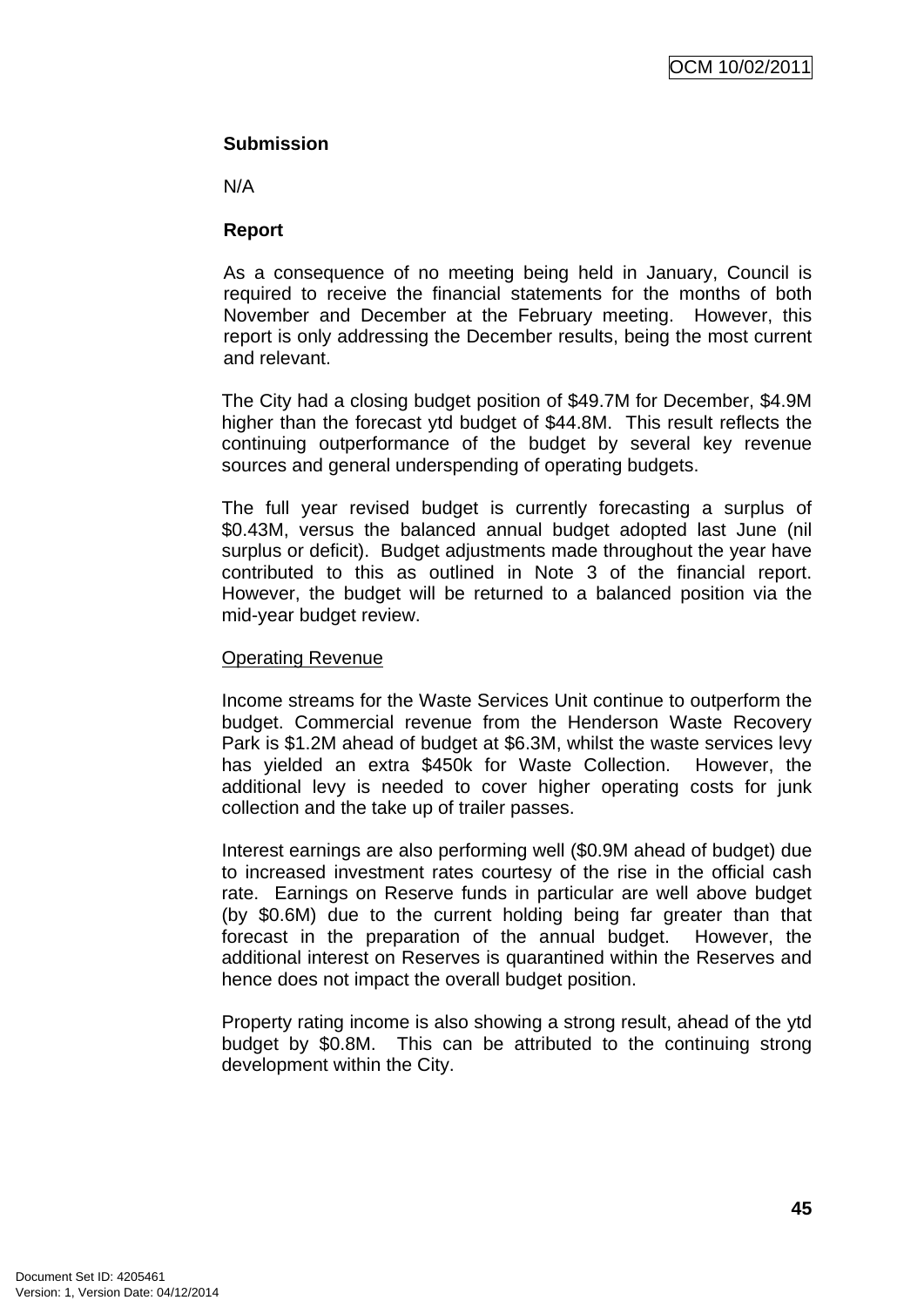## Operating Expenditure

Operating expenditure is generally running well within budget for most business units of the City (\$3.5M below YTD). Some of this is due to a lag in the receiving of accounts or delays in receiving the goods or services. Employee costs are also lagging behind (by \$1.3M) as several new and existing positions remain vacant. This is expected to abate somewhat as positions become filled over the coming months.

One area exceeding budget is the State Landfill Levy (by \$0.8M). This has eventuated as a consequence of higher revenues received for commercial waste through the landfill. This has been addressed in the mid-year budget review.

Specific details of the material variances within each Business Unit are shown in the Variance Analysis section of the financial report.

#### Capital Program

The City's capital budget is showing an overall underspend of \$4.6M on a YTD basis against a budget of \$12.7M. However, when committed orders are factored in, there is no real variance. This indicates that the works have been scoped and are progressing, albeit behind cash flow projections.

The overall underspend includes some outstanding major plant acquisitions (\$1.0M) and the City's roads resurfacing program which is yet to commence (\$0.9M). The majority of the underspend is spread out across the capital program with very few triggering the \$100k material variance threshold.

#### Cash & Investments

Council's cash and current/non-current investment holdings increased to \$93.6M (from \$92.1M in November). This figure peaked for the year in mid-December at \$98.7M after the cashflow from the second/third instalment for property rates.

Of this total cash and investment holding, \$41.9M represents the City's cash reserves, whilst another \$4.7M is held for other restricted purposes such as bonds and capital contributions. The balance of \$46.6M represents the working capital required to fund the City's operations and the municipal funded portion of the capital program over the remainder of the financial year.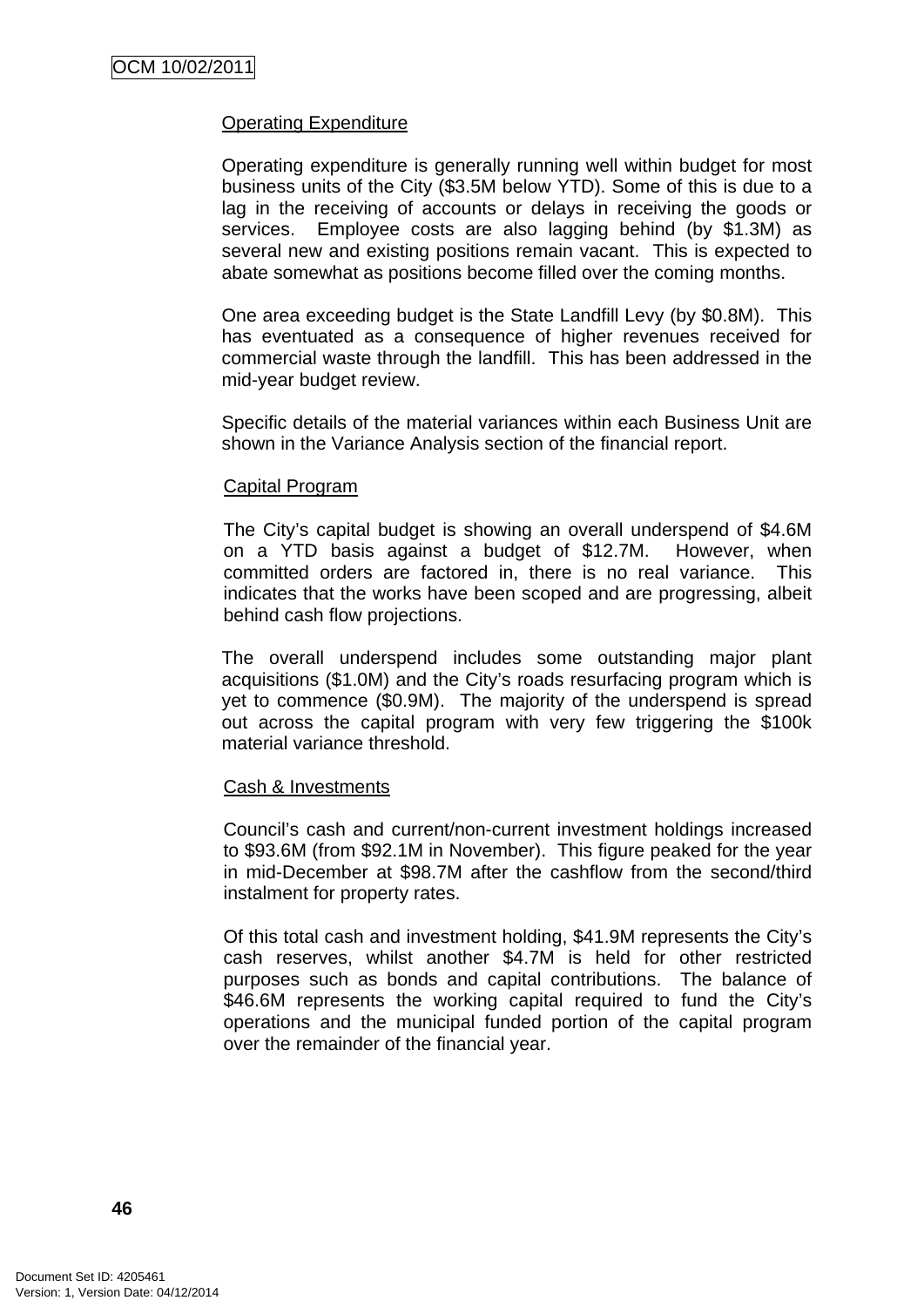## Description of Graphs and Charts

There is a bar graph tracking Business Unit operating expenditure against budget. This provides a very quick view of how the different units are tracking and the comparative size of their budgets.

The Capital Expenditure graph tracks the ytd capital spend against the budget. It also includes an additional trend line for the total of ytd actual expenditure and committed orders. This gives a better indication of how the capital budget is being exhausted, rather than just purely actual cost alone.

A liquidity graph shows the level of Council's net current position (adjusted for restricted assets) and trends this against previous years. This gives a good indication of Council's capacity to meet its financial commitments over the course of the year.

Council's overall cash and investments position is provided in a line graph with a comparison against the ytd budget and the previous year's position at the same time.

Pie charts included show the break-up of actual operating income and expenditure by nature and type and the make-up of Council's current assets and liabilities (comprising the net current position).

### **Strategic Plan/Policy Implications**

## **Governance Excellence**

• To conduct Council business in open public forums and to manage Council affairs by employing publicly accountable practices.

## **Budget/Financial Implications**

Material variances identified of a permanent nature (ie. not due to timing issues) may impact on Council's final budget position (depending upon the nature of the item). These will be assessed and considered for inclusion in the mid-year budget review.

## **Legal Implications**

N/A

## **Community Consultation**

N/A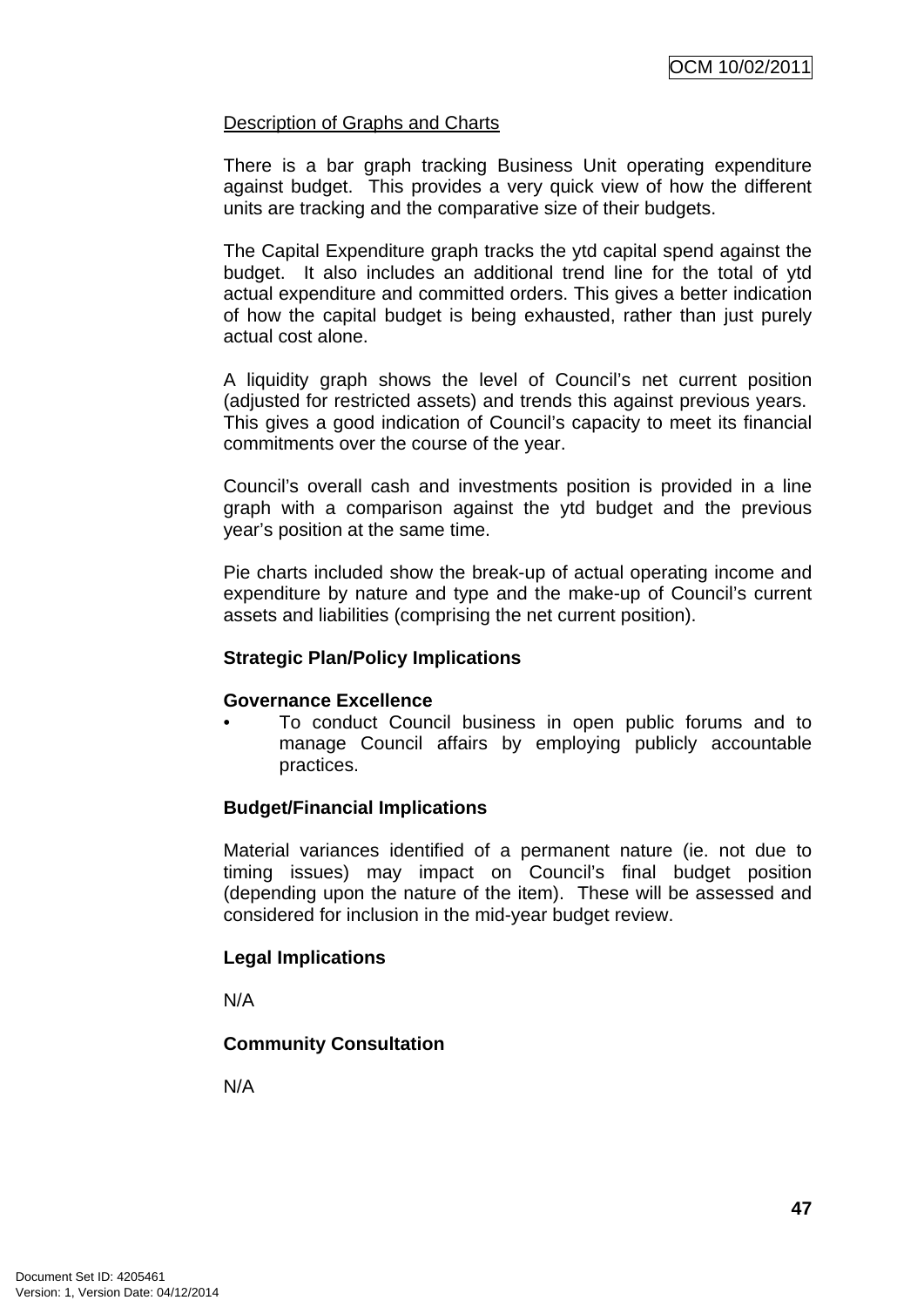# **Attachment(s)**

Statements of Financial Activity and associated Reports – November 2010 and December 2010.

# **Advice to Proponent(s)/Submissioners**

N/A

**Implications of Section 3.18(3) Local Government Act, 1995**

Nil.

## **15.3 (OCM 10/2/2011) - OBJECTION TO DIFFERENTIAL RATES - COCKBURN CEMENT (3411123; FS/T/006) (S DOWNING) (ATTACH)**

**RECOMMENDATION** That Council:

- (1) allow in part the objection by amending the rate record in relation to land owned by Cockburn Cement Limited, as shown in the attachment to the Agenda, by inserting Cement Works after the current description Special Industrial, so that land would be described as Special Industrial – Cement Works;
- (2) disallow the second part of the objection by retaining the current rates for 2010/11; and
- (3) seek approval of the Minister for Local Government to consolidate the land valuation methodology as Gross Rental Value over all of the land as listed in the attachment to the Agenda.

**COUNCIL DECISION** 

## **Background**

The City of Cockburn has adopted a differential rating structure which it applies to all properties in the City. This structure has been in place for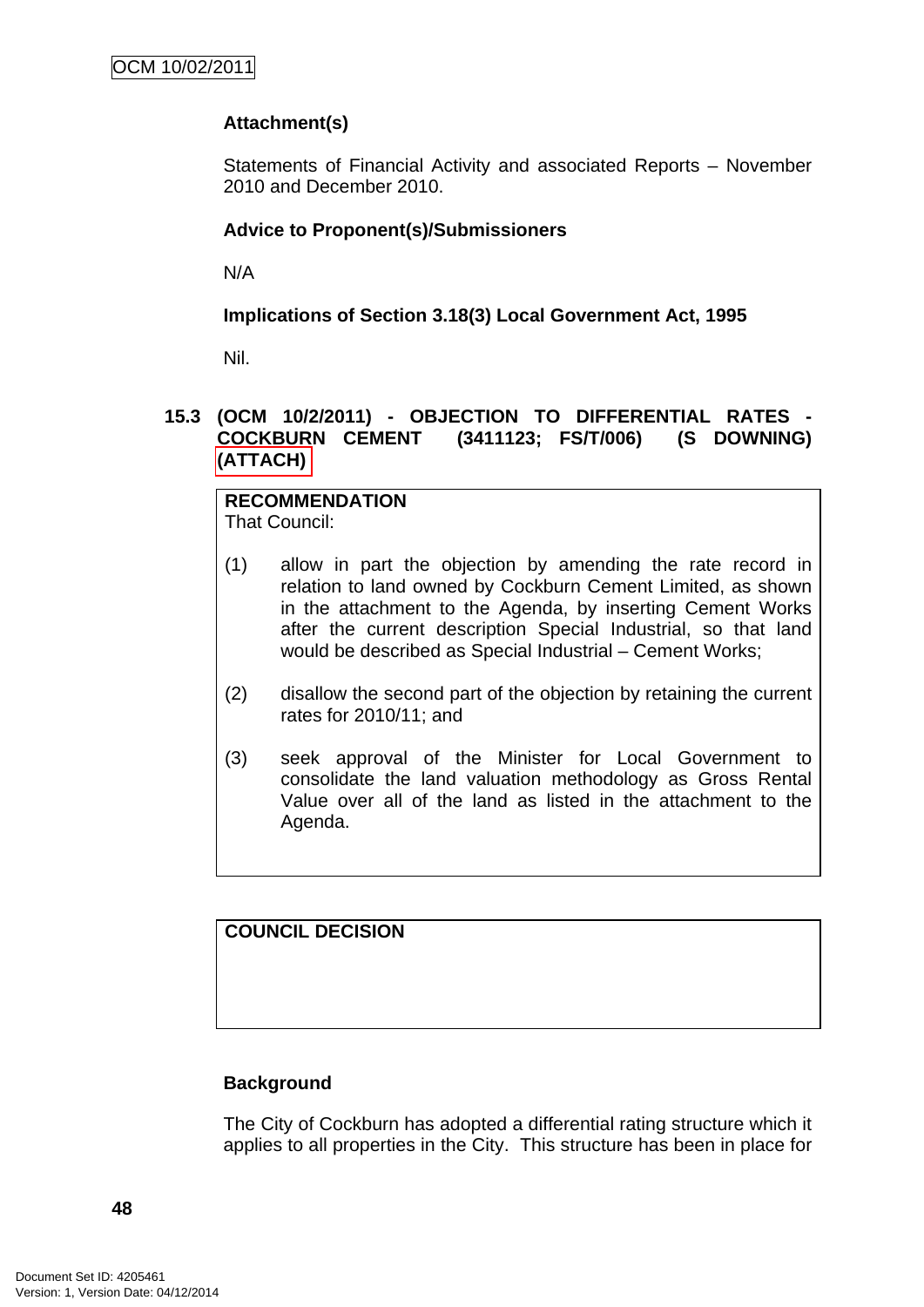the last twenty years and is reviewed on a regular basis for relevance. Part of the review was to determine how Cockburn Cement was rated given the wide variety of landholdings the cement/lime producer had in the City. Changes were made to the differential rating structure applied to Cockburn Cement for the 2010/11 rating year.

The City has received a notice of objection from Cockburn Cement Ltd, objecting to the implementation of the differential rating system as it applies to their properties. This report deals with that objection.

### **Submission**

N/A

## **Report**

The City of Cockburn applies a series of differential rates to all 37,874 properties in accordance with Section 6.33 of the Local Government Act 1995 as noted below:

- *6.33 Differential general rates:*
- *(1) A local government may impose differential general rates according to any, or a combination, of the following characteristics:* 
	- *[a] the purpose for which the land is zoned under a local planning scheme in force under the Planning and Development Act 2005;*
	- *[b] the predominant purpose for which the land is held or used as determined by the local government;*
	- *[c] whether or not the land is vacant land; or*
	- *[d] any other characteristic or combination of characteristics prescribed.*
- *(2) Regulations may:* 
	- *[a] specify the characteristics under subsection (1) which a local government is to use; or*
	- *[b] limit the characteristics under subsection (1) which a local government is permitted to use.*
- *(3) In imposing a differential general rate a local government is not to, without the approval of the Minister, impose a differential general rate which is more than twice the lowest differential general rate imposed by it.*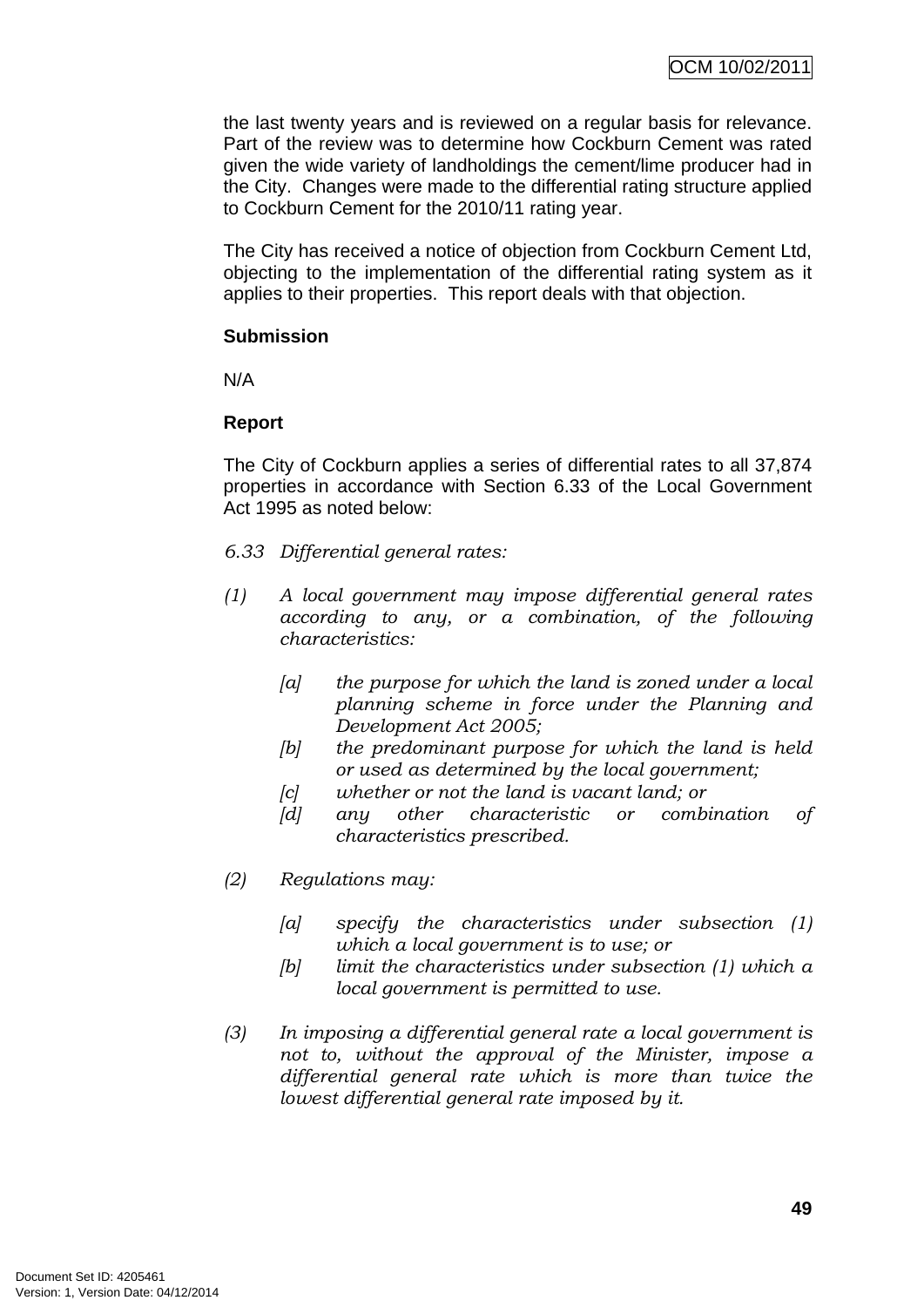The City reviewed the characteristics of the lots of land associated with Cockburn Cement. It arrived at the following conclusion for the land valued under the Gross Rental and Unimproved Valuation methodology respectively:

A differential general rate was imposed on Cockburn Cement land containing the factory according to the following combination of characteristics:

- 1. The predominant purpose for which the land was held or used was determined to be Special Industrial;
- 2. The land was considered to have further characteristics of being not vacant land;
- 3. As such, the differential general rate applied was Special Industrial/Not Vacant – GRV, which is a rate of  $12¢$  in the dollar for GRV valuations.

A differential general rate was imposed on Cockburn Cement land in the clean air buffer surrounding the factory according to the following combination of characteristics:

- 1. The predominant purpose for which the land was held or used was determined to be Special Industrial;
- 2. The land was considered to have further characteristics of being vacant land;
- 3. As such, the differential general rate applied was Special Industrial/Vacant – UV, which is a rate of  $3¢$  in the dollar for UV valuations.

Under Section 6.33 of the Local Government Act, the Council can elect to chose any or a combination of characteristics being land zoned under the Planning and Development Act 2005 or the predominant purpose for which the land is held or used as determined by the local government authority. The land, subject of the objection, which Cockburn Cement occupies traverses a range of land characteristics, which are summarised below:

- Land controlled by a State Agreement Act Cement Works (Cockburn Cement Limited) Agreement Act 1971;
- Vacant Land;
- Kwinana Air Quality Buffer Land;
- Land zoned as development land (part under the Buffer and part not under the buffer);
- Quarry land (used and current) from which Cockburn Cement extract raw materials for the manufacturing process;
- Land on which a cement/lime factory is constructed;
- Pipeline land (from receival point on Cockburn Sound to the factory in Munster);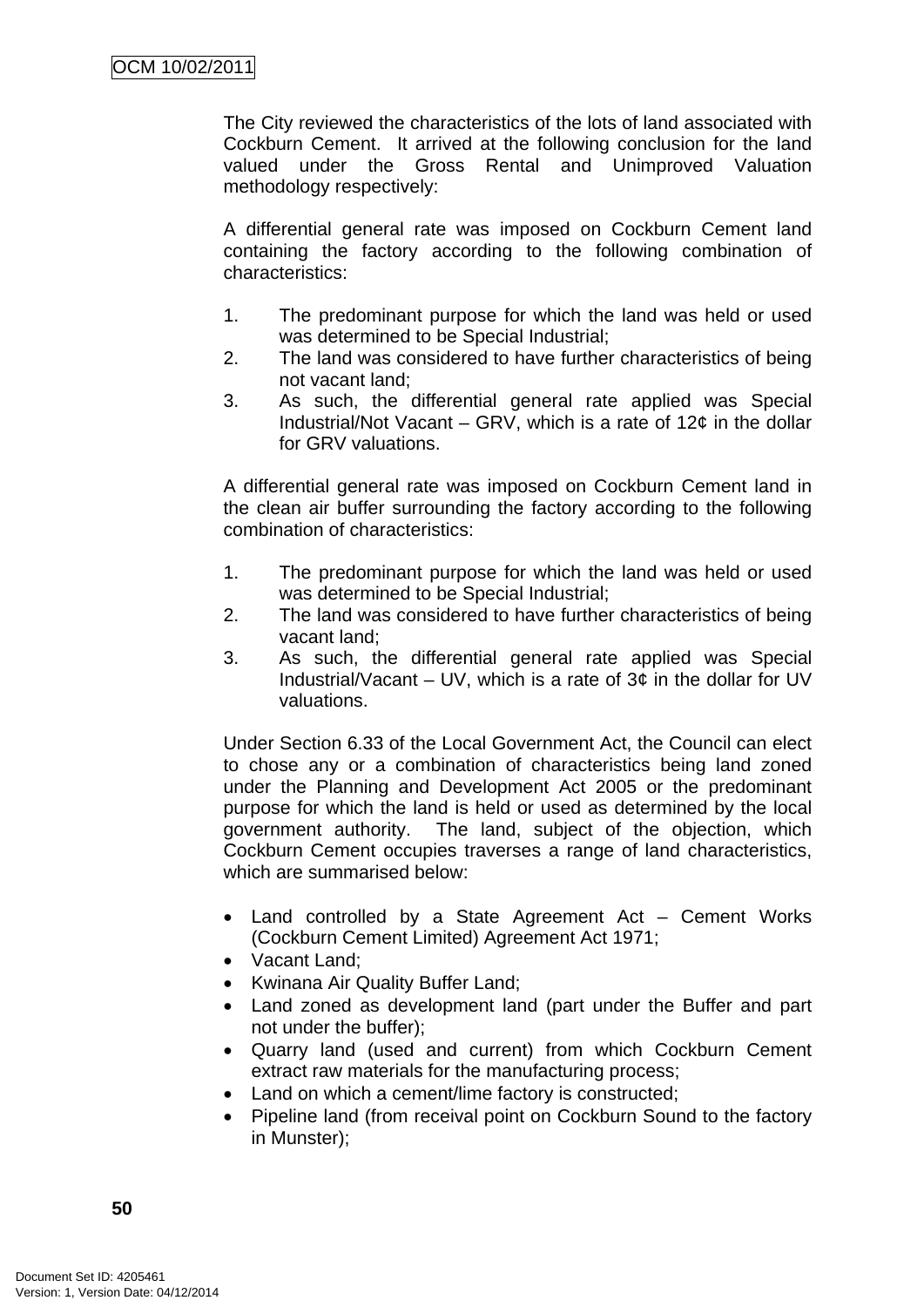- Land on which sand is received and washed from Cockburn Sound is located and a building to facilitate this process is constructed;
- Land under the planning control of the City of Cockburn Town Planning Scheme No.3;
- Land under the planning control of the WAPC's Hope Valley/Wattleup Redevelopment Act 2000.

A detailed list of lots of land is provided in the attachments.

It was determined that a generic title for the land summarising the unique nature of the overall facility be incorporated into the property description to coincide with the aim of the State Agreement Act. The generic title was Special Industrial. Industrial because of the overall nature of the facility and Special because of unique one off facility in the City of Cockburn. No other property or group of properties is described in this manner.

Subsequent to the change in description of the characteristics of the land for Cockburn Cement, the Department of Local Government approved an increase to  $0.5¢$  in the dollar rather than  $3¢$  for all properties valued using the unimproved valuation methodology. Prior to the Department agreeing to an increase greater than the one approved, they wanted to see 'specific and targeted consultation' with Cockburn Cement. The Local Government Act does not require targeted consultation and the application to increase the UV rate to 3¢ had the backing of similar approvals granted for another Council.

Cockburn Cement Limited has objected to the imposition of differential rates as allowed for under Section 6.76 of the Local Government Act 1995.

*Grounds of Objection:* 

- *(1) A person may, in accordance with this section, object to the rate record of a local government on the ground –* 
	- *[a] that there is an error in the rate record* 
		- *(i) with respect to the identity of the owner or occupier of any land; or*
		- *(ii) on the basis that the land or part of the land is not rateable and;*
	- *or*
	- *[b] if the local government imposes a differential general rate, that the characteristics of the land recorded in the rate record as the basis for imposing that rate*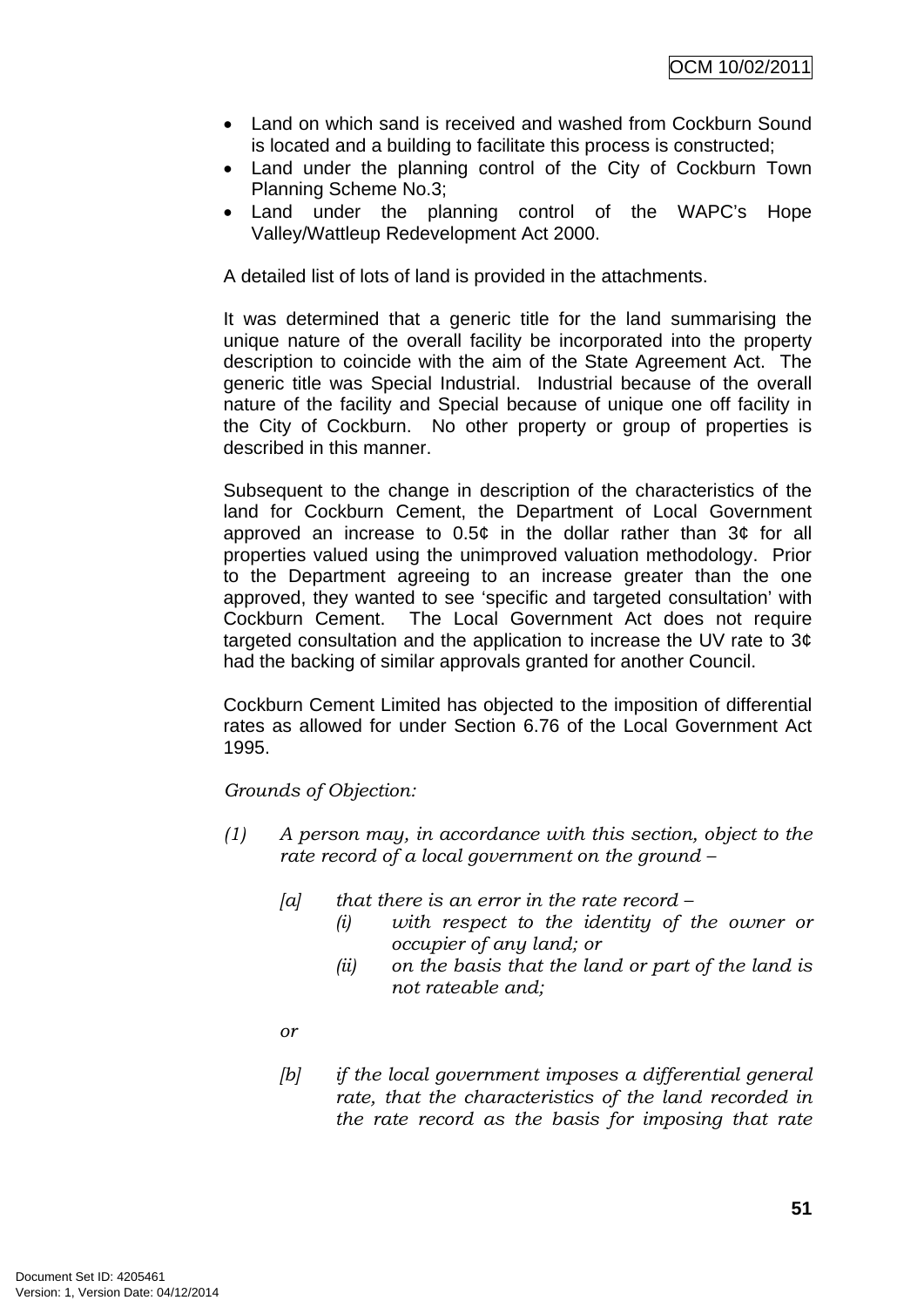*should be deleted and other characteristics substituted.* 

- *(2) An objection under subsection (1) is to* 
	- *[a] be made to the local government in writing within 42 days of the service of a rate notice under section 6.41;*
	- *[b] identify the relevant land; and*
	- *[c] set out fully and in detail the grounds of objection.*
- *(3) An objection under subsection (1) may be made by the person named in the rate record as the owner of land or by the agent or attorney of that person.*
- *(4) The local government may, on application by a person proposing to make an objection, extend the time for making the objection for such period as it thinks fit.*
- *(5) The local government is to promptly consider any objection and may either disallow it or allow it, wholly or in part.*
- *(6) After making a decision on the objection the local government is to promptly serve upon the person by whom the objection was made written notice of its decision on the objection and a statement of its reason for that decision.*

Given that there were no errors in the rate record as noted in section 6.76 (1) (a) (i) and (ii), Cockburn Cement's objection came under section 6.76 (1) (b) of the Local Government Act, that is:

*(b) if the local government imposes a differential general rate, that the characteristics of the land recorded in the rate record as the basis for imposing that rate should be deleted and other characteristics substituted.* 

Their objection in full is attached.

You will note from the detailed objection, they are seeking that the characteristics be amended on a lot by lot basis rather than the more generic approach taken by the City. In reviewing the characteristics proposed, it would appear that there is not a cement/lime manufacturing facility on the land under objection. In addition, the objector is seeking that the City reinstate the former (lower) rate consistent with other industrial land types in the Improved Industrial – Large differential rating category.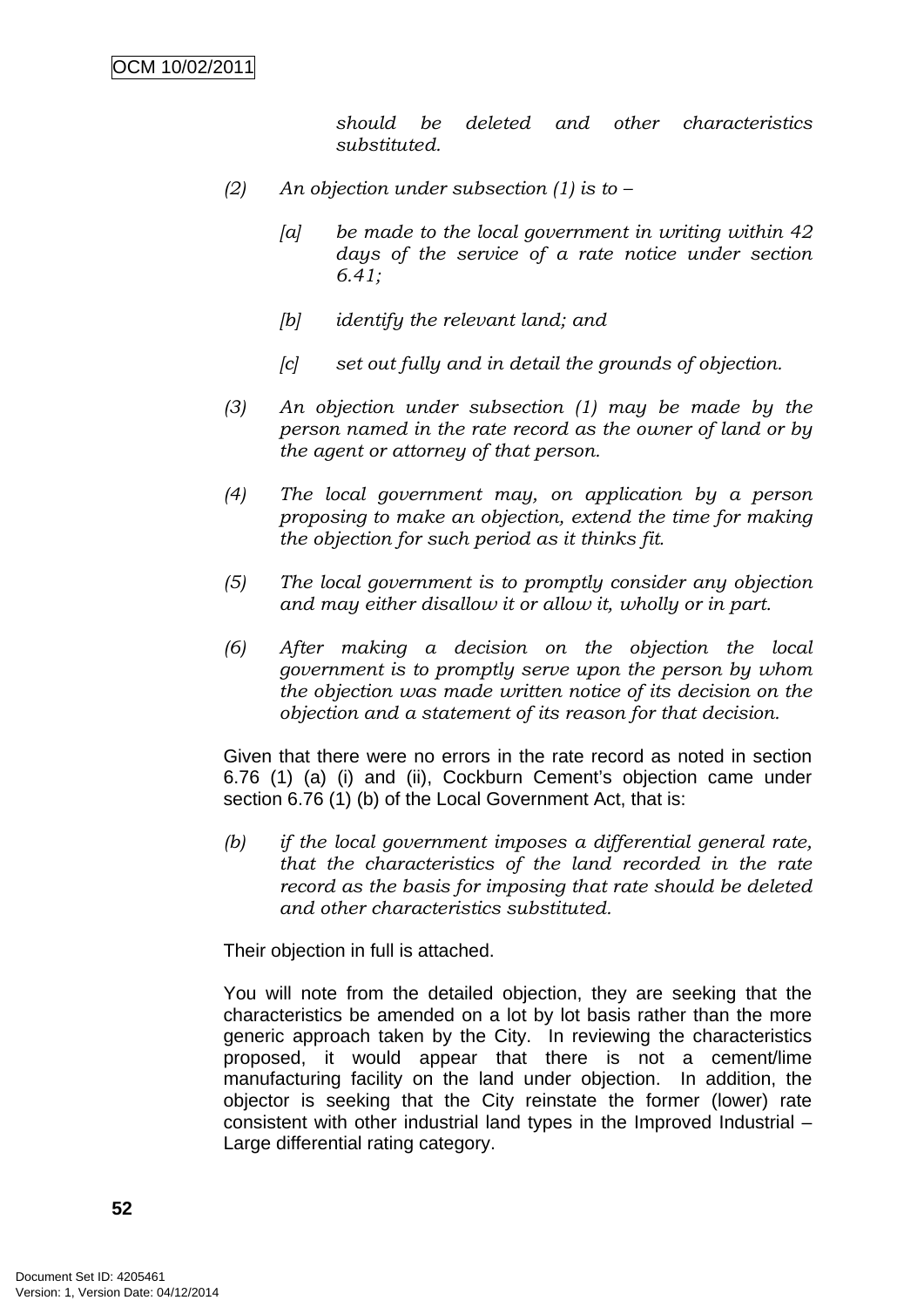The City sought legal advice on the objection lodged by Cockburn Cement Limited and the legal advice is also appended in the confidential attachment to this report.

Dealing with objections from ratepayers in accordance with section 6.76(5) and (6) of the Local Government Act 1995, the City must undertake the following process:

- *(5) The local government is to promptly consider any objection and may either disallow it or allow it, wholly or in part.*
- *(6) After making a decision on the objection the local government is to promptly serve upon the person by whom the objection was made written notice of its decision on the objection and a statement of its reason for that decision.*

The land owned by Cockburn Cement Limited has been subject to two forms of valuation, that is Gross Rental Value and Unimproved Vaue. The latter methodology has been used for valuing rural land, once a predominant land use in the City of Cockburn, whereas, the former methodology is used for urban/industrial types land. It is clear that the multiple land valauation methodologies have added to the complexity of valueing and rating the cement works. Given there is no rural activity of any sort on the Cockburn Cement land, the need for an Unimproved Value is now no longer needed. The City will then apply to the Minister for Local Government for one value methodology over the whole of the land as it has for much of the former market garden land of Munster, Beeliar and Spearwood as they convert from rural/market garden to urban.

#### **Conclusion**

As noted above, the landholdings owned by Cockburn Cement Limited are varied but the over-riding land characteristic that would describe what the purpose is of all of the land is cement works. This is similar to the title of the governing State Agreement Act – Cement Works (Cockburn Cement Limited) Agreement Act 1971.

The characteristics of each lot could then be summarised as Special Industrial – Cement Works, rather than the generic characteristic of Special Industrial. This then would form an overall characteristic for all land as all land is held under the purposes of the cement works.

Section 6.76 (5) of the Local Government Act then allows for the Council to disallow the objection or allow it, wholly or in part.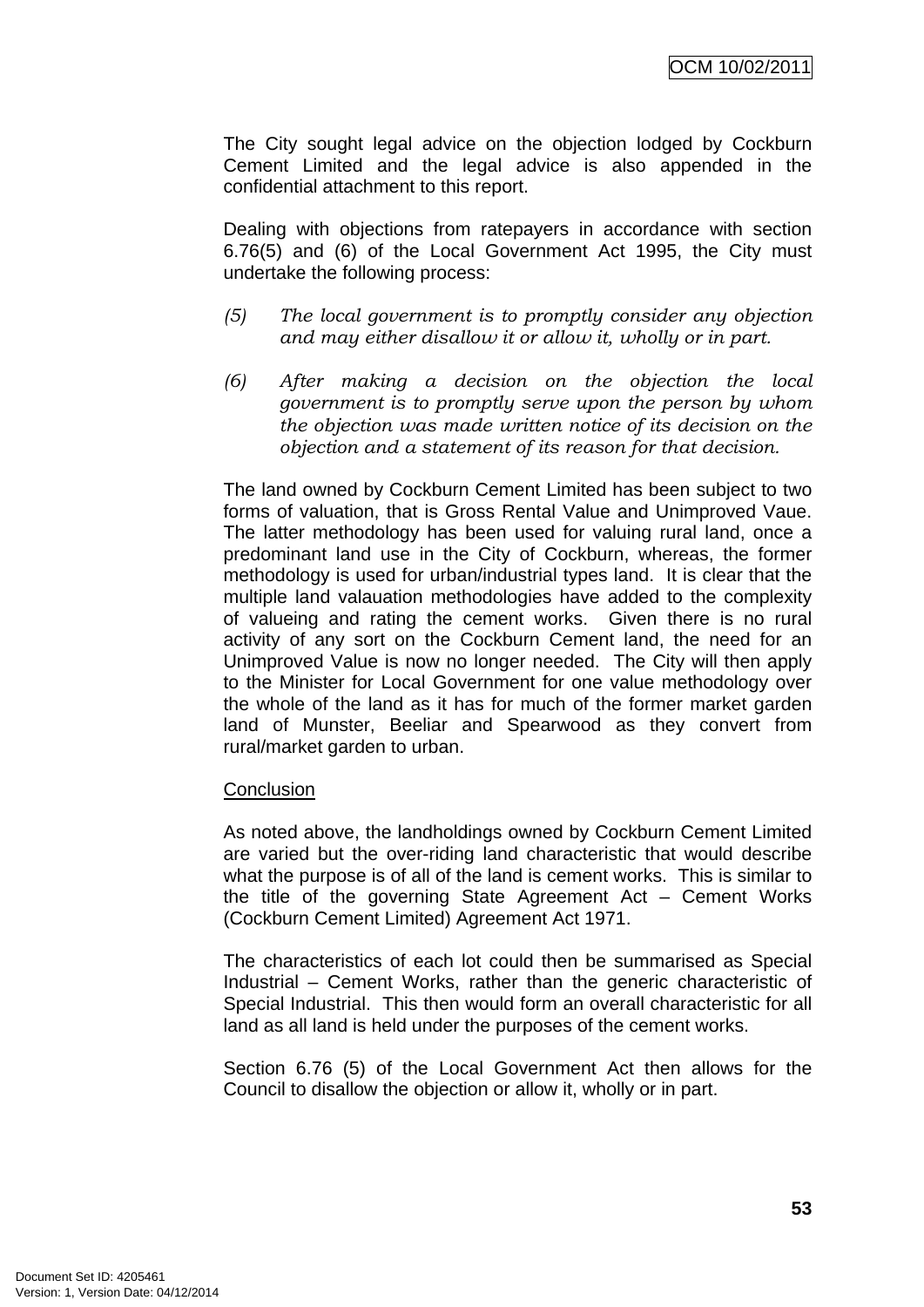The objection should be allowed in part, in that the characteristics of the land should be amended by including Cement Works into the characteristics description for each lot alongside the Special Industrial as this provides greater clarity of what the land is used for. All lots should now be described as Special Industrial – Cement Works. The request to issue an amended rates notice containing a lower rate in the dollar is disallowed as it is not within the scope of section 6.76.

If the objector does not concur with the decision of Council, they are entitled to have the State Administrative Tribunal review the matter under section 6.77 of the Local Government Act 1995.

## **Strategic Plan/Policy Implications**

### **Governance Excellence**

- To conduct Council business in open public forums and to manage Council affairs by employing publicly accountable practices.
- To provide effective monitoring and regulatory services that administer relevant legislation and local laws in a fair and impartial way.
- To develop and maintain a financially sustainable City.

### **Budget/Financial Implications**

There are no financial implications from allowing the objection in part. The City amended the rate in the dollar as noted in the report for the 2010/11 rates assessment when the Department of Local Government only approved an increase of 0.5 $\phi$  in the dollar rather than the 3.0 $\phi$ Council sought approval for. The funds paid by Cockburn Cement totalling \$300k were returned when the Department's approval was provided some two months after rates notices were issued.

There is no implication for the Budget surplus.

## **Legal Implications**

Local Government Act 1995, Sections 6.33, 6.76 and 6.77.

## **Community Consultation**

N/A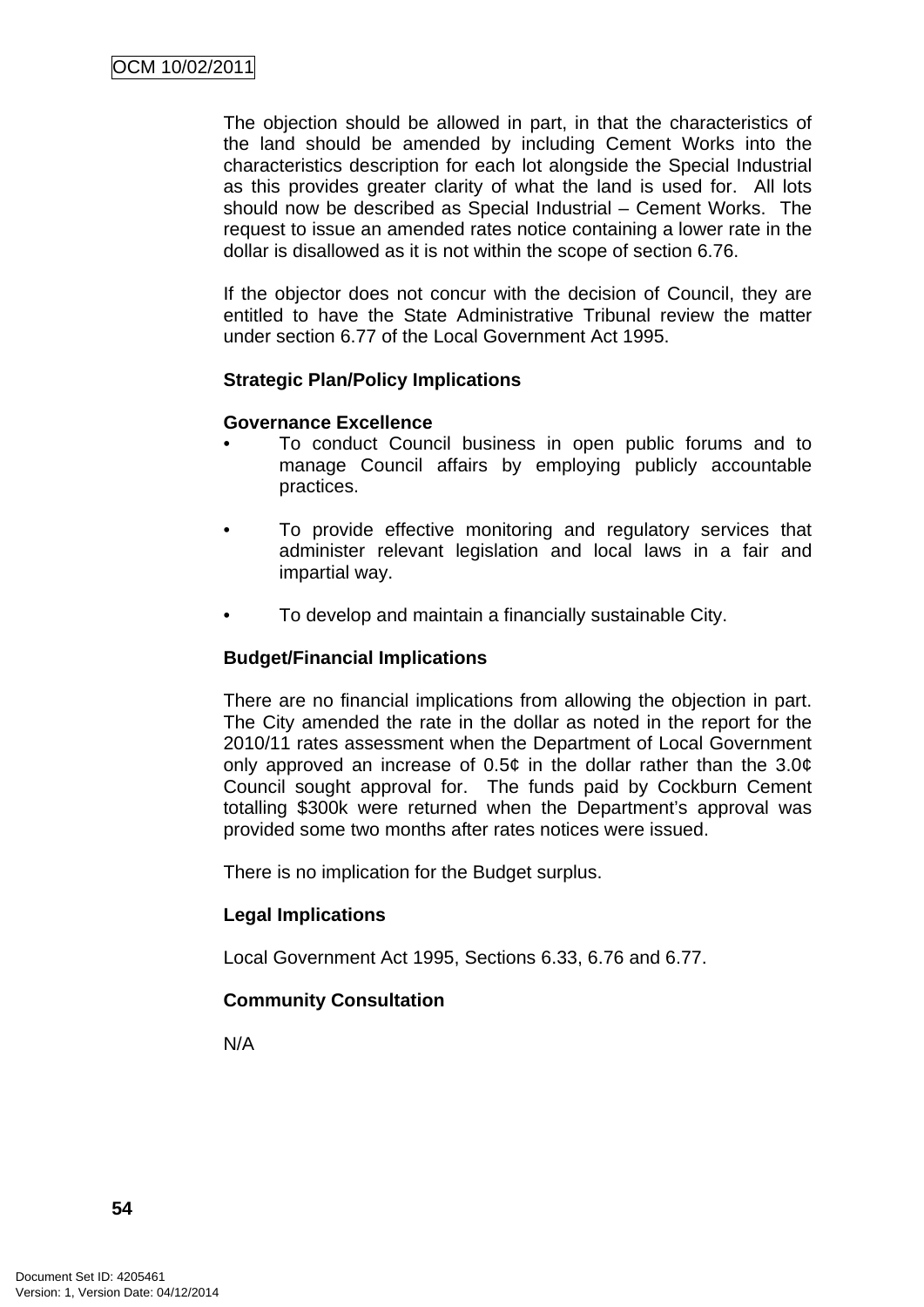# **Attachment(s)**

- 1. Letter of Objection from Minter Ellison Solicitors on behalf of Cockburn Cement.
- 2. Letter of advice from McLeods Solicitors on behalf of the City of Cockburn (provided under separate confidential cover).

# **Advice to Proponent(s)/Submissioners**

The Proponent(s) who lodged a submission has been advised that this matter is to be considered at the 10 February 2011 Council Meeting.

## **Implications of Section 3.18(3) Local Government Act, 1995**

Nil.

## **15.4 (OCM 10/2/2011) - ADVERTISING A COMMERCIAL DEVELOPMENT - COUNCIL OWNED LAND - PORTION OF LOT 9000 YANGEBUP ROAD, YANGEBUP (3318030) (S DOWNING) (ATTACH)**

# **RECOMMENDATION**

That Council:

- (1) advertise an Expressions of Interest on the portion of Lot 9000 Yangebup Road (south of Beeliar Drive) to determine the level of interest in the current commercial property market for development based on one or more of the following options:
	- 1. A development wholly owned by Council.
	- 2. A development partially owned by Council.
	- 3. A sale of the land.
	- 4. A ground lease.
	- 5. Other options that a proponent could propose.
- (2) request for a report be prepared for the Audit and Strategic Finance Committee tabling the options and responses received from the Expressions of Interest process, together with an independent analysis of the said options in the form of a Business Plan; and
- (3) arrange a briefing and workshop for Elected Members on the outcome of the Expressions of Interest.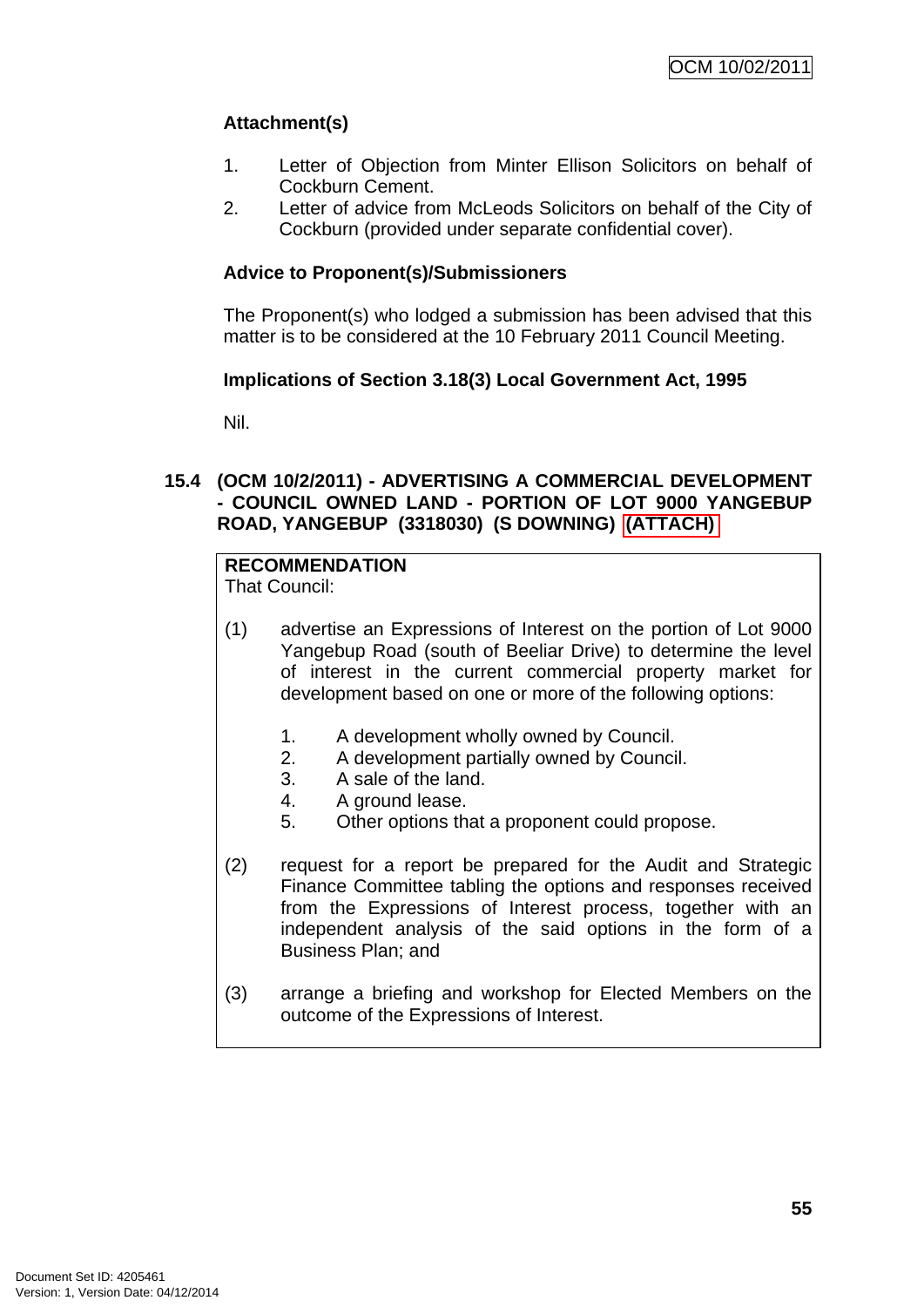# **COUNCIL DECISION**

# **Background**

The Council owns 11.49 hectares of land at Lot 9000 Yangebup Road, Yangebup. The land straddles both sides of Beeliar Drive and Durnin Avenue. The subject property is currently zoned 'Development' with the land on the south side of Beeliar Drive (6.24 hectares) designated a local centre zone whilst the land on the north side of Beeliar Drive is designated residential on the approved structure plan for the area. The land formerly off Yangebup Road before the link to Stock Road along Beeliar Drive was completed in 2010.

The City has considered the land on the southside of Beeliar Drive suitable for a Local Shopping Centre and has received an approach from one of the three supermarket operators about the development of the site as a local shopping centre.

A confidential report was presented to the Audit and Strategic Finance Committee on 18 November 2010 for two major landholdings, one of which was this piece of land on Yangebup Road and the other being land earmarked at Wentworth Parade, Cockburn Central, for the GP Super Clinic, Integrated Health Facility and Civic Library. The Committee's recommendations were as follows:

*to arrange a briefing and workshop for Committee Members to address the proposed framework outlined in the Officer's report and recommendations, as soon as practicable at the Chief Executive Officer's discretion, and to address:* 

- *1. business case assumptions;*
- *2. options and projections; and*
- 3. *a risk analysis of the information supplied in the Report titled "City of Cockburn Landholdings*".

In order to facilitate a briefing and workshop of Elected Members, it was believed appropriate that the land at Yangebup Road (south of Beeliar Drive) be formally advertised by way of Expressions of Interest so as to provide Council with actual proposals for the land rather than potential ideas and estimates of income and expenditure only (albeit based on estimates provided by valuers, quantity surveyors and supermarket operators). This would enable Council officers to assess, analyse and then have a third party prepare an independent report on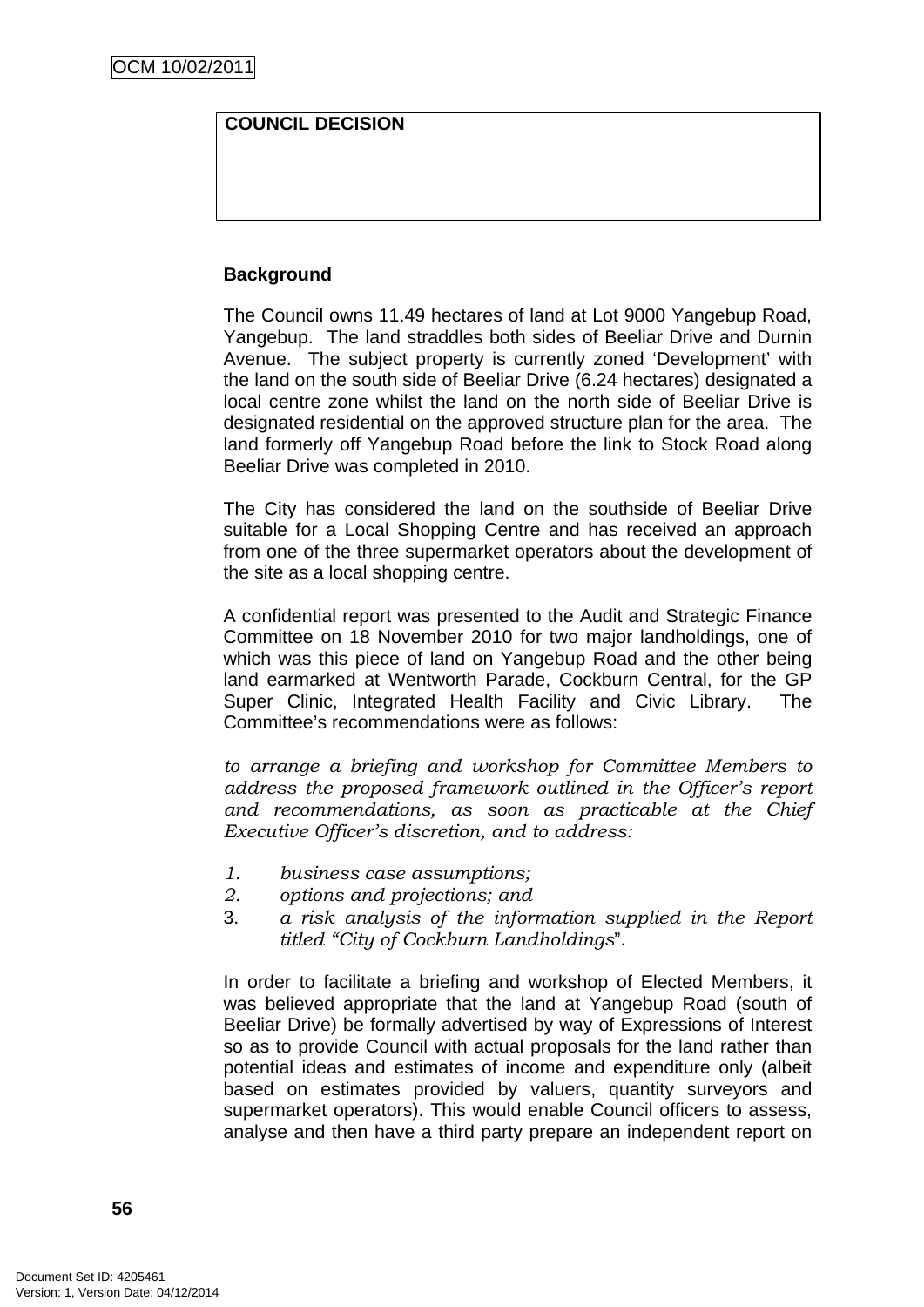the proponents, business case assumptions, options and projections and the relevant risk analysis using real numbers rather than projections.

As to the GP Super Clinic, Council approved in December 2010 for the City to go to tender for the construction of the facility on Wentworth Parade. Once the tenders have been received, the officers will go through a similar process to produce a report and an independent analysis and then provide Elected Members with a briefing and Workshop so as to further explain the investment the City will be making in the facility. This in turn will provide Elected Members with a better opportunity to critically assess both projects using the officers' assessment supported by an independent analysis.

## **Submission**

N/A

## **Report**

The size of the land, as the attached map indicates, is approximately 6.24ha. and is in a figure '7' shape (inclusive of the road reserve comprising of Durnin Avenue (south). The land on the northern side of Beeliar Drive has been designated residential and is not currently under active consideration for action although a draft subdivision plan has been prepared as a discussion document. It is noted that the residential land to the north of Yangebup Road and the Land on the western side of Watson Road is being developed for single residential housing.

## The Act and Regulations

The Local Government Act 1995 Section 3.58 requires the Council to advertise for Expressions of Interest when proposing to undertake commercial dealings with land. This then will allow a formal advertising process to commence where the City could view how the market place considers the land should be developed in conjunction with Council's officers. Subsequent to any formal proposal to deal with the land is submitted to Council a business plan will be prepared under section 3.59 of the Local Government Act. This in turn will be presented to Council.

Under the Act, the Council would canvass a number of options in relation to the commercially zoned land:

1. Leave the property undeveloped until at later point in time. The land is currently vacant land with a small amount of bush (not environmentally significant) and to date has been used as a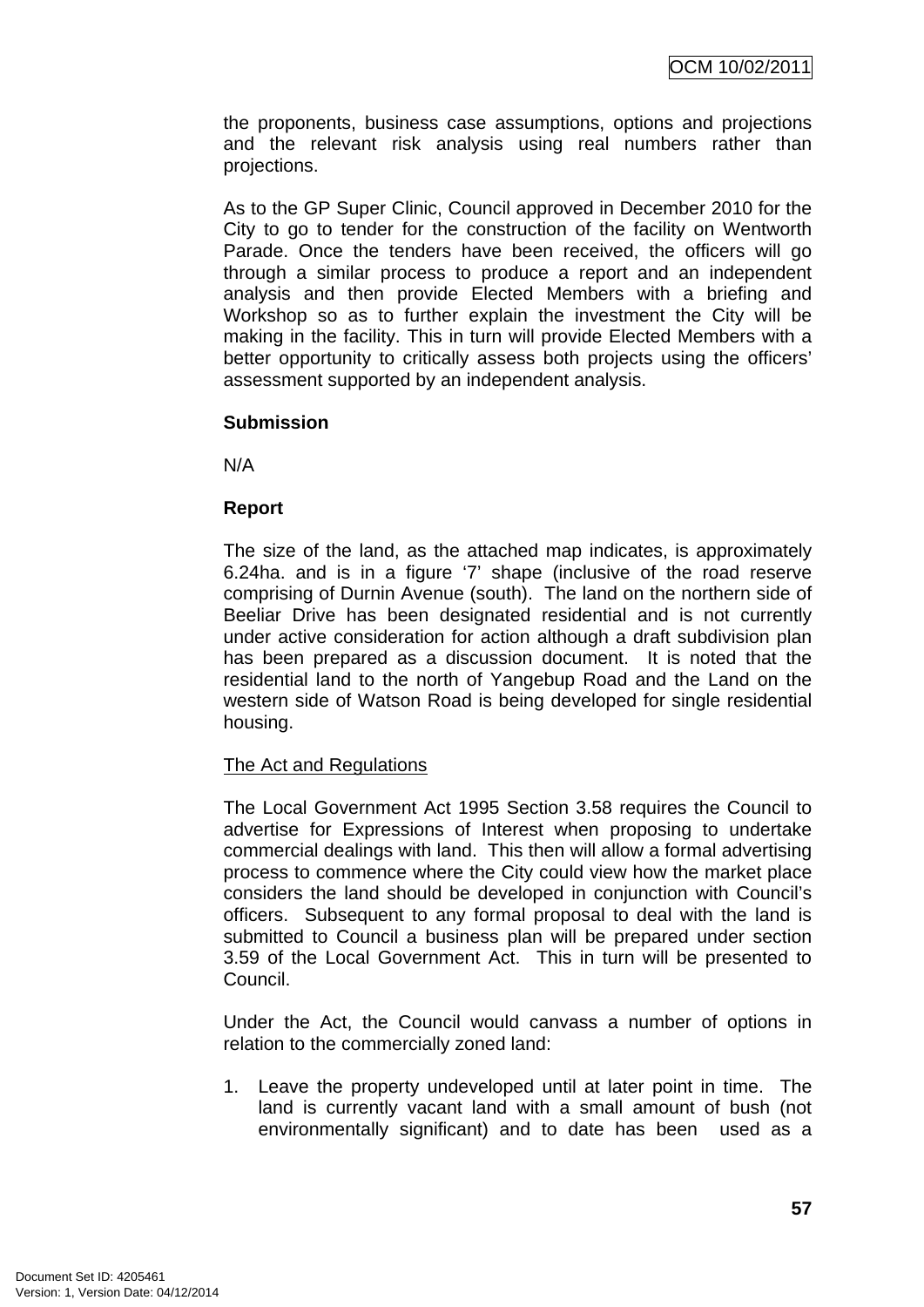dumping/storage ground for sand/materials whilst the City has undertaken road construction activities in the area. There are parks to the east at Visko Park and one to the west, an oval/cricket facility off Watson Road.

- 2. Ground Lease The Council could propose a ground lease to any potential developer of a commercial facility. This would leave Council as owner of the land with no capital requirement to invest in a commercial development. This would provide a risk free return for the life of a ground lease with the potential for any development to revert back to Council at the conclusion of the ground lease. A ground lease would vary from twenty to fifty years. This type of agreement would not prevent Council from disposing of the land at some future stage with a secured tenant in place. Any proposed tenant would require some form of guarantee from the anchor tenant of the commercial development. This option would make the land rateable versus its current status as non-rateable.
- 3. Sell the land for a one off capital gain The land could be sold to a third party. Council has a current valuation on the land but this would be updated as part of any report back to Council. Council could invest the proceeds or expend as per council policy. As part of the Business Plan, financial comparisons would be provided to see if this is a viable option. Initial analysis would indicate that Council would obtain a better income stream from not disposing of the land. This option would make the land rateable versus its current status as non-rateable.
- 4. Develop the commercial land using one of the following options:
	- [a] Wholly by Council

Development by Council would provide greater control of the outcome of the project, design, architecture and potentially tenants, if wholly developed by Council itself. The primary demand for design outcome would come from the anchor tenant, who would have specific needs. Regardless of design, there would be a need to maintain commercial facility and as such a sinking fund would be required to be established to meet the needs of the facility. The source of the funds would come from the surplus income generated by rent less capital and recurrent outgoings.

The capital cost of the project would be dependent on the size of the facility. The cost would be \$16.5m to \$33m depending on the final size of the development.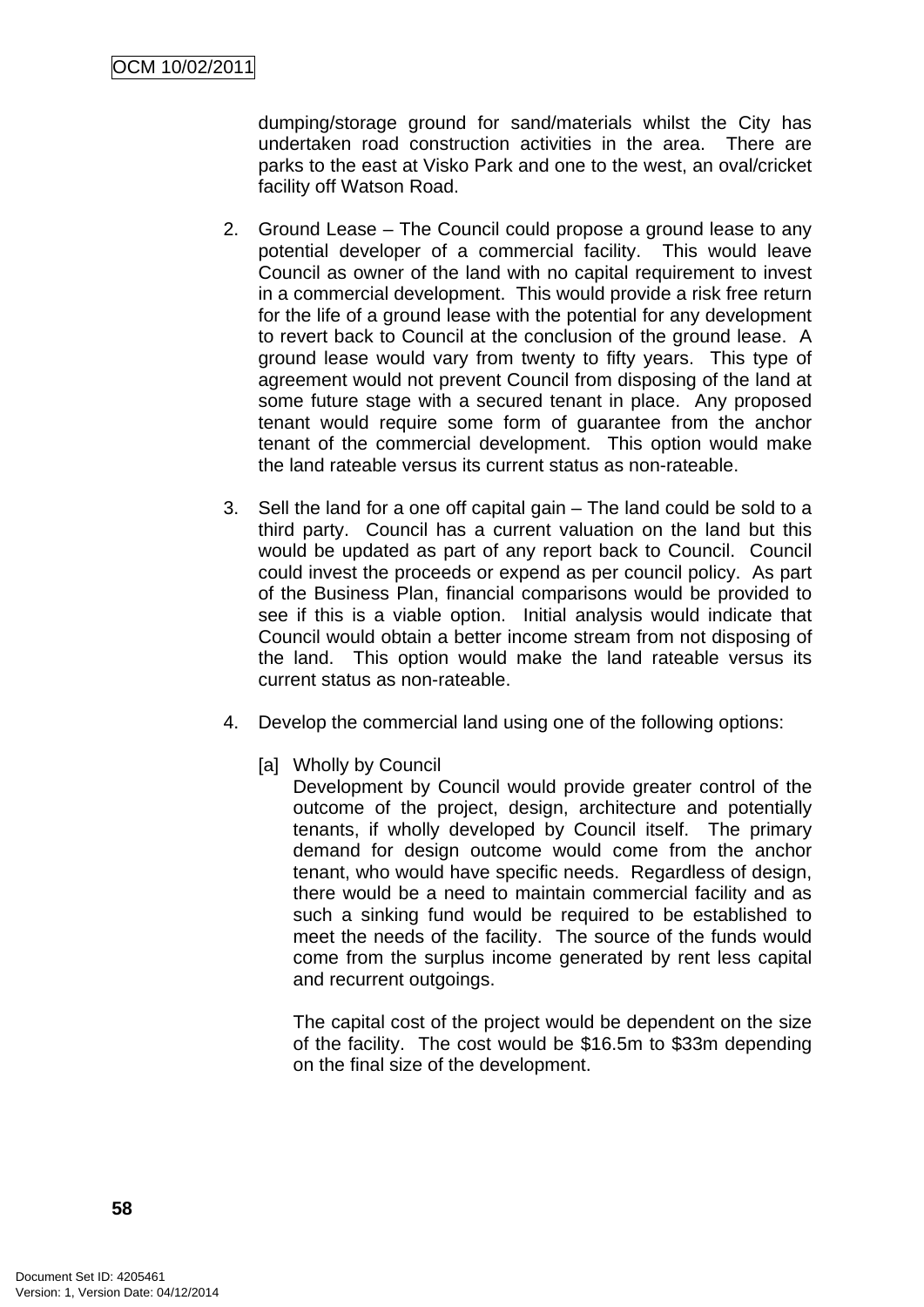## [b] Equity partner, major or minor

The Council could seek an alternative whilst retaining a stake in the development by seeking to have a smaller equity stake. This would reduce Council's capital outlay up front but still provide for capital appreciation over time from both the land and the buildings.

The issue out of the last option is whether Council should be a retail/shopping centre landlord with its myriad of issues. Clearly, the second option of taking a partner would enable Council to seek an experienced shopping centre developer and manager to significantly mitigate these risks and issues. The other risk is the return on capital invested. An independent report would be commissioned to evaluate the risk/reward scenario. The preference of Council to date has been to build office type buildings as against retail but as noted this risk could be minimised and managed.

One issue canvassed is whether there is a need for more shopping centres in the City of Cockburn? The City's Local Commercial Strategy already identifies the site as a local shopping centre. The attached map indicates the range of local shopping and sub-regional shopping centres in the City. The interest from the commercial property market to date would indicate a definitive yes.

This site would suit a local shopping centre with an anchor tenant being one of the big three shopping centre operators being Woolworths, Coles and IGA (Metcash). There appears to be little or no interest of ALDI or Costco coming to WA at this stage. A prospective commercial shopping centre developer would need to provide justification if they sought to build beyond formal local shopping centre guidelines of 5,000 sq.m.

## **Conclusion**

There is a clear indication of support for the development of this parcel of land for a commercial development, most probably a supermarket accompanied by speciality shops, service station and other retail/office developments. The competition for land appears to be intense and the City should avail itself of the current developments in the marketplace. The final structure and design will be subject to the market and then to Council.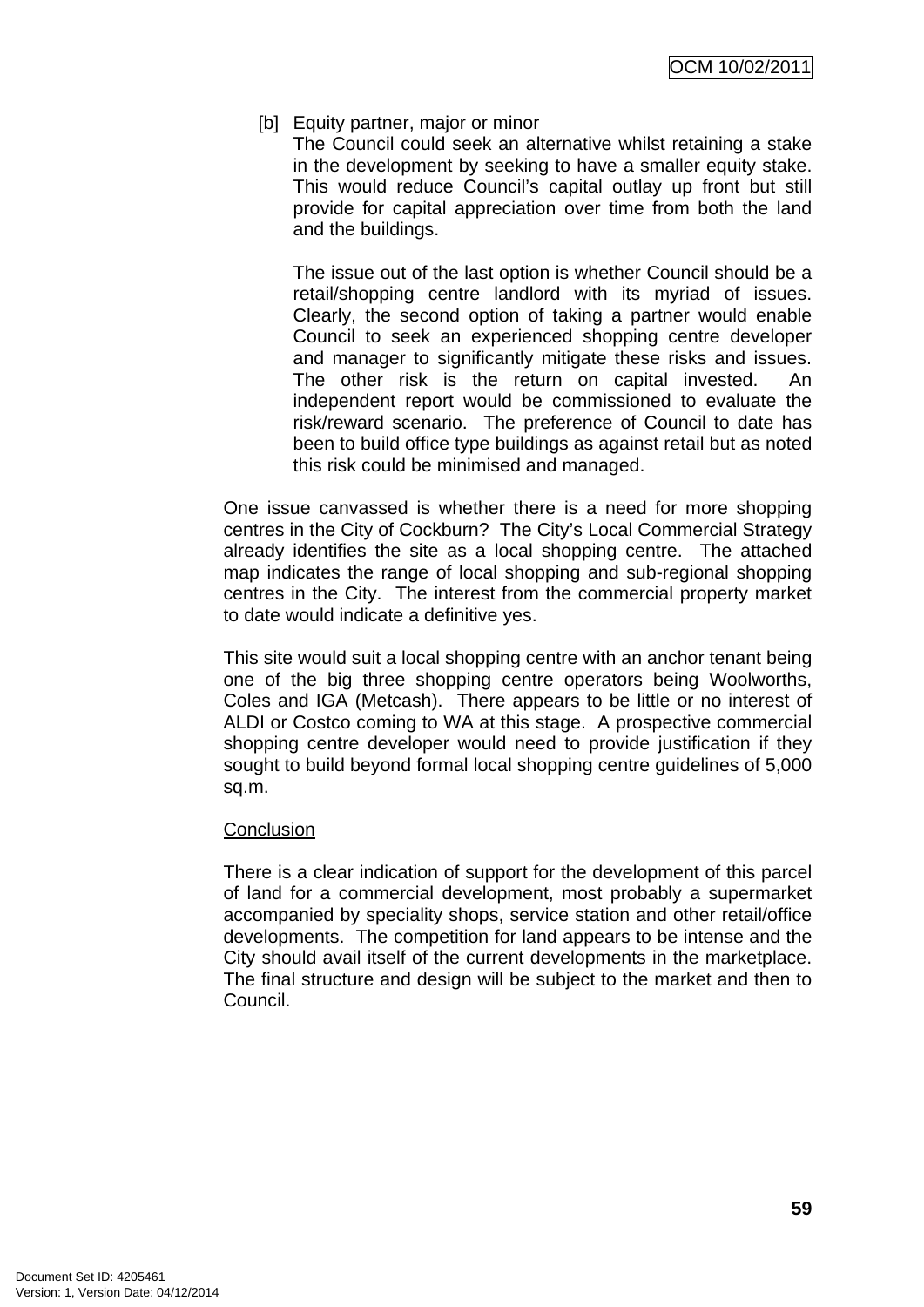# **Strategic Plan/Policy Implications**

## **Demographic Planning**

- To ensure the planning of the City is based on an approach that has the potential to achieve high levels of convenience and prosperity for its citizens.
- To ensure development will enhance the levels of amenity currently enjoyed by the community.

### **Employment and Economic Development**

• To plan and promote economic development that encourages business opportunities within the City.

### **Budget/Financial Implications**

There are no direct budget implications from the advertising of the Expressions of Interest other than the cost of advertising estimated at \$1,000. There will be substantial financial implications if the project proceeds.

## **Legal Implications**

Local Government Act Section 3.58 and 3.59.

## **Community Consultation**

N/A

## **Attachment(s)**

- 1. Location map of Lot 9000 Yangebup Road, Yangebup highlighting the southern part of the lot suitable for development.
- 2. Local Commercial Strategy Map shopping centres in the City of Cockburn.

# **Advice to Proponent(s)/Submissioners**

N/A

## **Implications of Section 3.18(3) Local Government Act, 1995**

Nil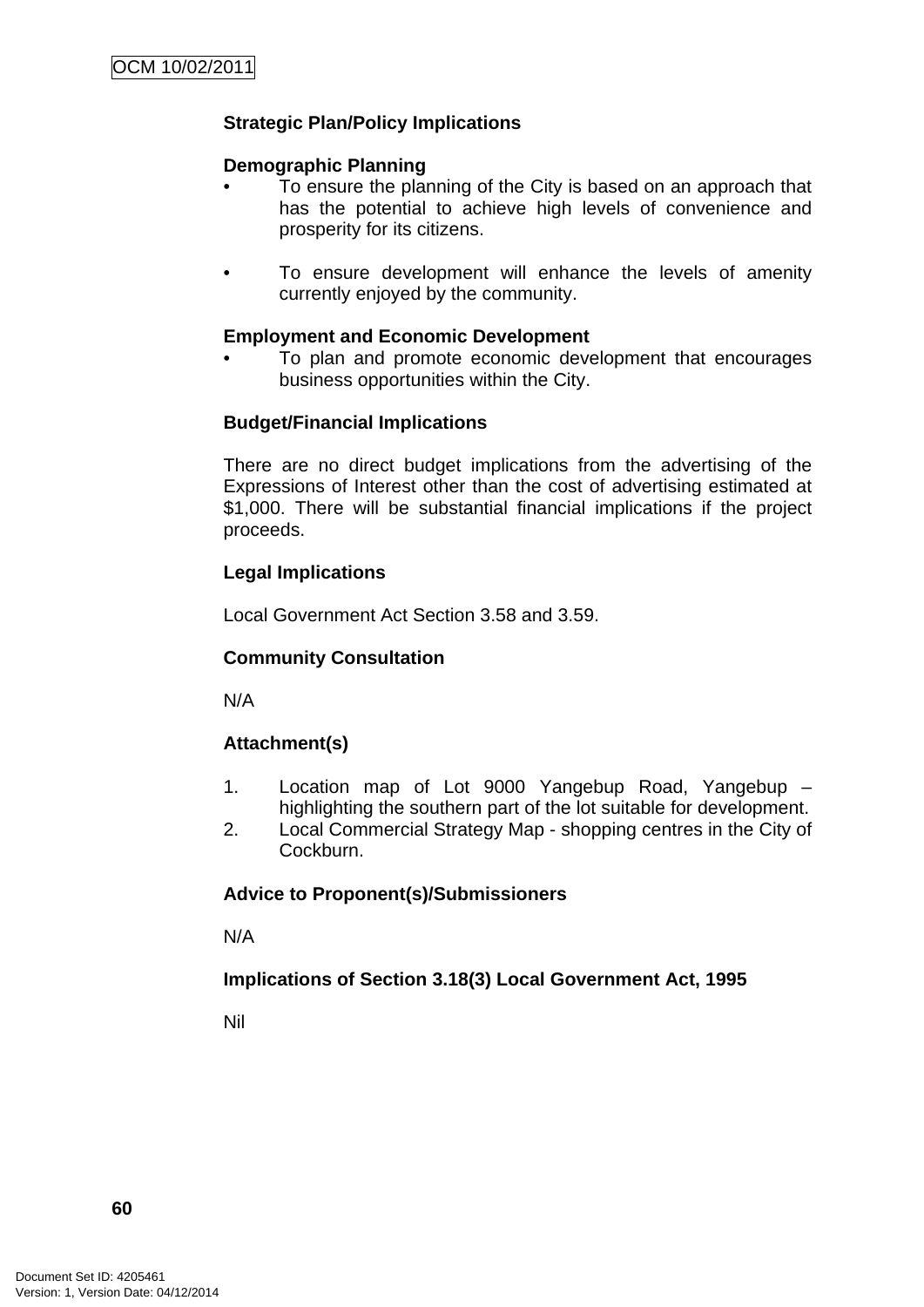# **15.5 (OCM 10/2/2011) - REVIEW OF BUSINESS PLAN 2010/11 AND BUDGET REVIEW PERIOD ENDING 31 DECEMBER 2010 (5402) (S DOWNING) (ATTACH)**

**RECOMMENDATION** That Council:

- (1) receive the Business Plan Review for 2010/11;
- (2) amend the Municipal Budget for 2010/11 as set out in the Schedule of Budget amendments, as attached to the Agenda.

**TO BE CARRIED BY AN ABSOLUTE MAJORITY OF COUNCIL**

**COUNCIL DECISION** 

# **Background**

Section 33A(1) of the Local Government (Financial Management) Regulations 1996 requires Council to review its annual budget between 1 January and 31 March in each year.

Council adopted its annual Business Plan at the Ordinary Council Meeting in June 2010. In accordance with Policy SC34 *Budget Management*, a formal report on the progress of the Plan is to be presented at the February 2011 Ordinary Council Meeting.

## **Submission**

N/A

# **Report**

## Business Plan Review 2010/11

The attached Business Plan Review outlines the progress made in achieving Council's business activity plan and program budgets for the FY 2010/11. The review identifies that the operational income and expenditure forecasts are running close to expectations. There has also been considerable progress in achieving the program objectives of each of the City's Business Units.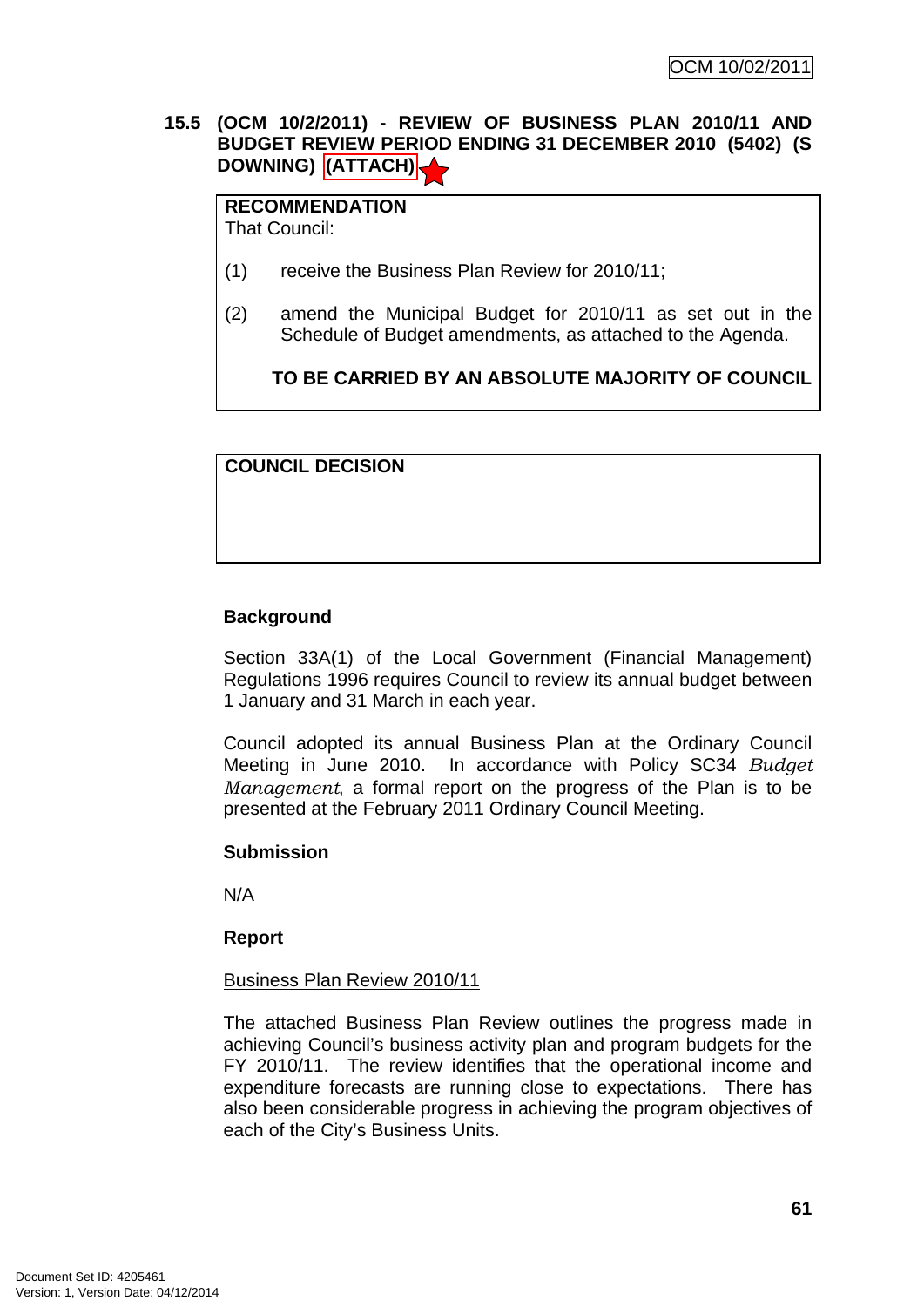The capital works program is progressing, but with year-to-date expenditure being behind projections on a cash basis. The majority of capital works will still be delivered as per the Budget. Further details on the Business Plan are available in the attachment.

## Mid-Year Budget Review

A detailed report on the review of the Municipal Budget for the period 1 July 2010 to 31 December 2010 is attached to the Agenda. The report sets out details of all proposed changes and a brief explanation as to why the changes are required. All forecasts are post allocation of ABC cost charges or income recoveries. A list of significant revenue and expenditure items are noted below with a detailed budget reference linking to the attached schedules.

### Rating Income

There is additional income from interim rating for this budget review. The City is still benefiting from growth in housing starts and limited land release for housing. There has been some new subdivision work in the commercial and industrial parts of the Cockburn Commercial Park as well as Phoenix Business Park being rated for the first time. The estimate for additional rating income is \$200,000 for the balance of the financial year.

## Interest Income

Interest rates on deposit funds with major financial institutions have been maintained at around 6% pa. Overall this will add approximately \$200,000 to the Municipal Fund interest income account. However, interest in Reserve funds was under budgeted by approximately \$700,000 primarily due to higher balances in Reserves including Waste Management (Disposal and Collection), Land Development and POS Land. Interest from reserves will increase and will go directly to the Reserve fund, unfortunately not impacting of the budget surplus for 2010/11.

## Planning Fees

Income derived from planning applications is currently significantly ahead of budget. Given a solid second half of the financial year, an additional \$200,000 income is expected from planning fees.

#### Waste related income

Land fill income will increase by an estimated \$2m but will be offset by a increase in the landfill levy paid to the State Government. The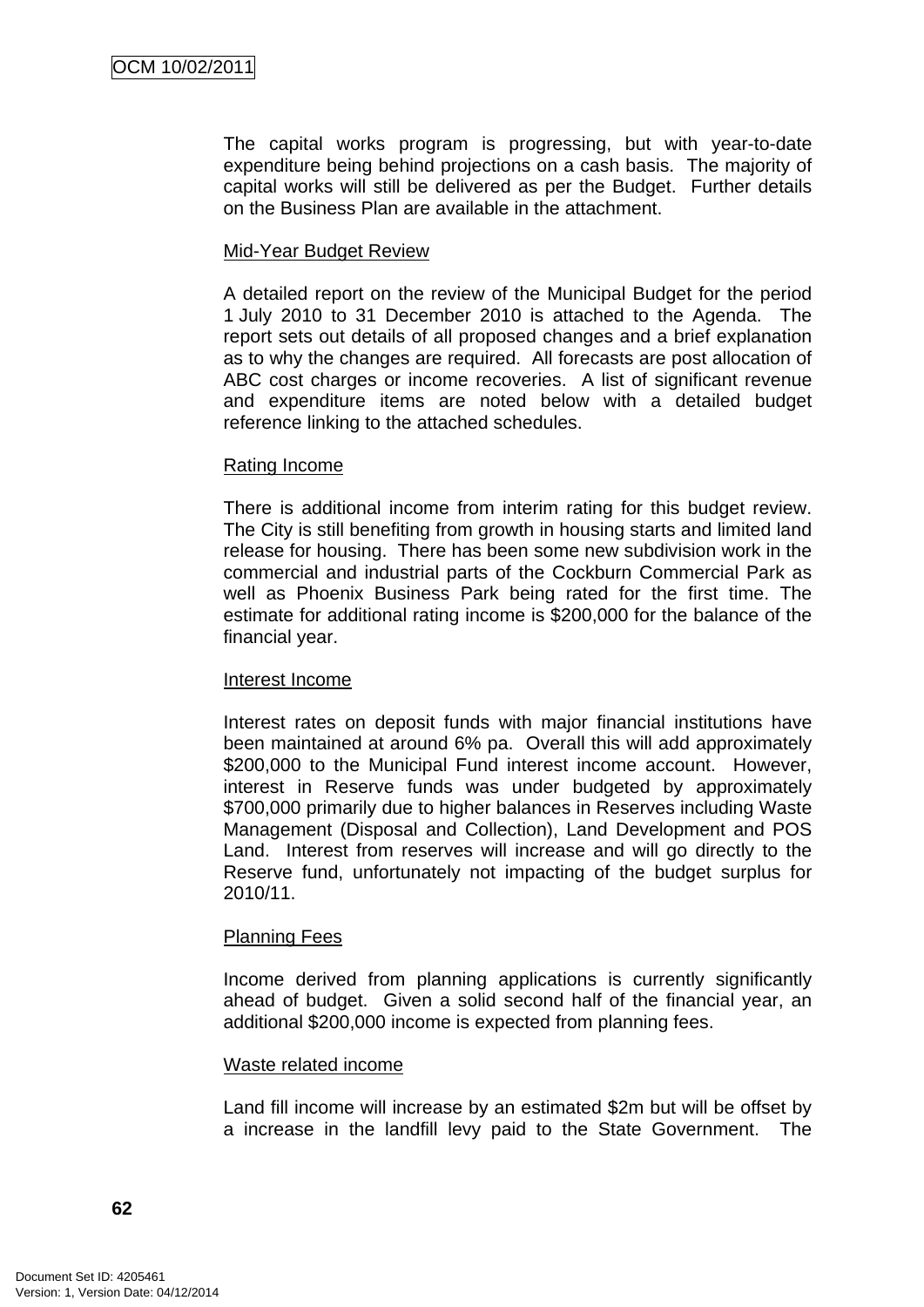Landfill Levy will increase from \$3.5m to \$5.5m for 2010/11 up from \$1m in 2009/10. Sales of landfill gas have been budgeted to increase by \$40,000 from \$295,000 to \$335,000. Sales in the Recycling Shop have also been budgeted to increase by \$50,000 from \$100,000 to \$150,000. However, sales of iron and non-ferrous metals have been budgeted to decrease. The impact of this is \$120,000.

Overall the landfill is budgeted to produce a surplus for 2010/11 after all expenditure (including landfill levy) and transfers to reserves of \$364,000. After the above amendments to income and expenditure, the landfill is still on track to produce a budgeted surplus of \$364,000. Cost savings from the new contractor are hard to project until they have the relevant equipment on site.

Waste Collection Levy income will be higher by \$340,000 resulting from higher interim rates. These funds will be quarantined in the Waste Collection Reserve and in part used to fund future costs by minimising future levy increases. It is stressed that waste collection does not directly impact the municipal fund as all waste collection costs and income are quarantined in the Waste Collection Reserve.

### *Major Expenditure Items*

### By-Election

The cost of the by-election is expected to be \$15,000. The cost will be funded from the Municipal Elections Reserve.

## Elected Member Training

An amount of \$12,500 has been provided to fund further training of Elected Members who opt to complete the Diploma training after the initial training program met with much success.

#### Sister City

Provision of \$17k to provide costs to cover the Yueyang Sister City visit.

## Staff Wellness Program

An amount of \$15,000 has been provided to fund the staff wellness program which is to allow staff to join the gym at the South Lake Leisure Centre. This is primarily aimed at Depot staff so as to improve physical fitness.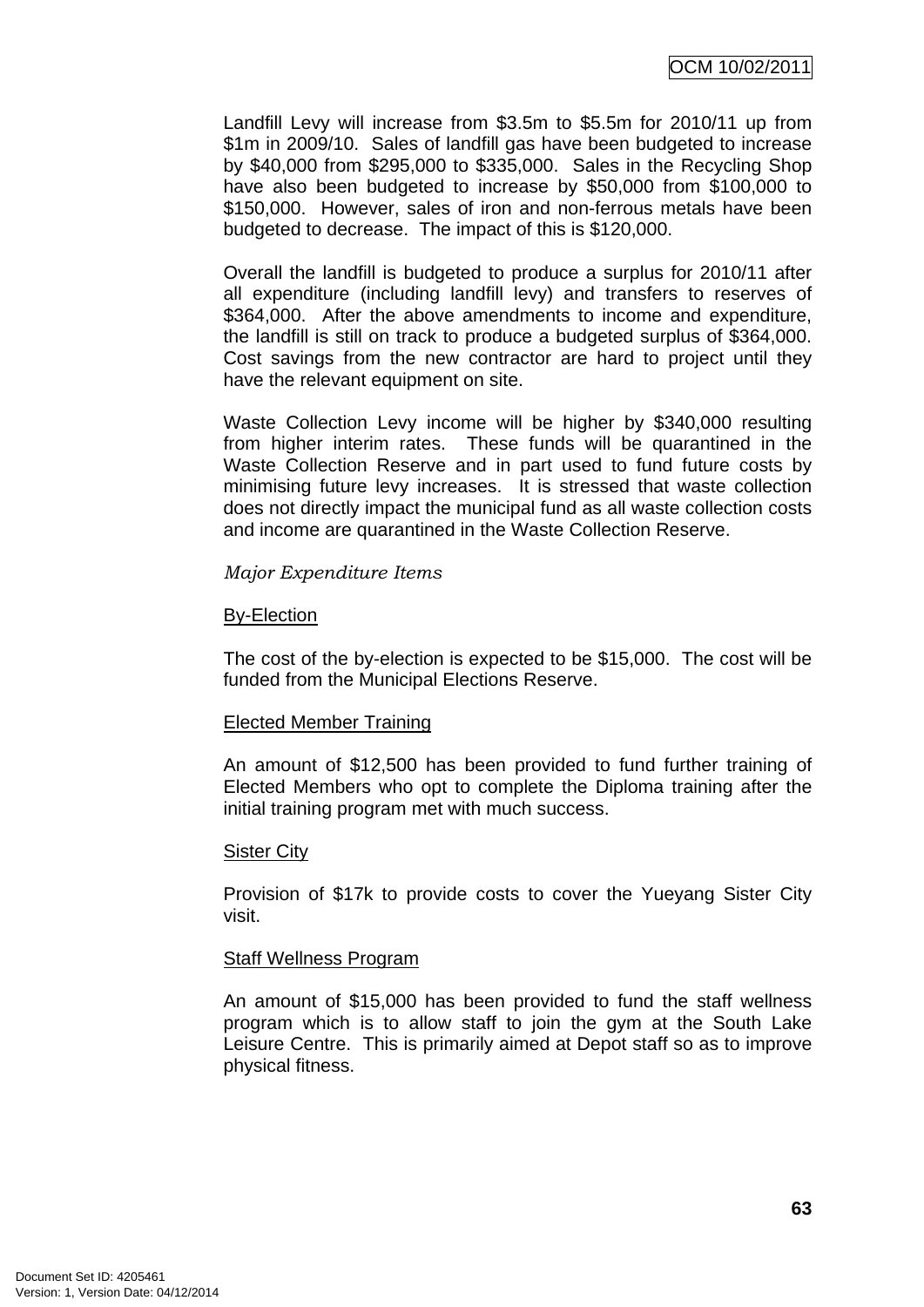## Customer Call Centre

A amount of \$17,000 has been provided to fund additional operating hours in the City's Call Centre for the weekend (contractor).

### Health Services

A Budget has been set up to fund the removal of unwanted materials of private land. The expenditure to date has been \$67,000. The primary cost was for the removal of the house on Cross Street with the relevant bank underwriting the cost.

### **Strategic Planning**

Additional income of \$34,000 has been achieved from the structure fees. This has been offset by higher advertising costs of \$5,000 for structure plans, \$20,000 for costs associated with the developer contributions plan and its preparation, legal advice, consultation and advertising. There is also extra consumables for the departments A0 plotter/printer. A further \$98,000 is no longer required for the Phoenix Centre Revitalisation Plan (\$90,000) and Coolbellup Town Centre Plan (\$8,000) and has been reallocated to updating the Local Activities and Commercial Centres Strategy which was originally written in 2002.

### Land Administration

Lower costs for developing land at 174 Ely Street (\$15,000), Lot 101 Beeliar Drive (\$4,985), Lot 72 Bellier Place and Lot 65 Erpingham Street (\$20,000). These funds go back into the Land Development Reserve.

The market based rents for Naval Base Shacks has resulted in higher income of \$199,000 all of which is quarantined in the Naval Base Shacks Reserve. An amount of \$15,000 is being sought from the Reserve to fund the new management framework for the Shacks.

## Park Construction and Maintenance

Dog Stations – there has been no requests or need identified - \$10,000. Lighting request at Atwell Waters has been completed with a surplus of \$13,000.

North Coogee Master Plan and groyne development will be delayed pending the application of funds to the Department of Transport in April 2011. It is expected this could proceed in 2012 if the application was successful. The funds in the current budget total \$666,000. It is recommended that they be quarantined pending the outcome of the application. Other projects appear to be on target, although the \$1m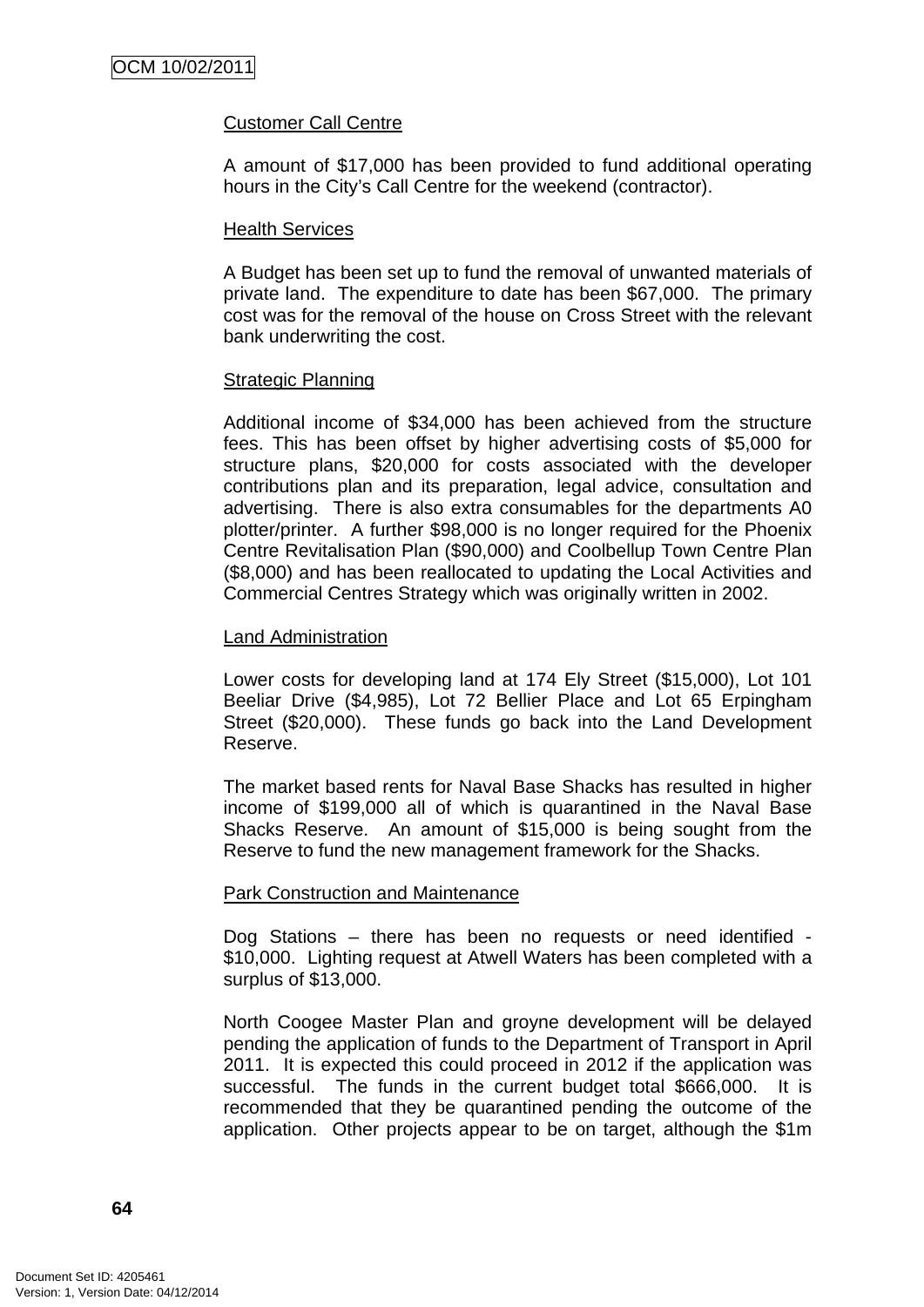for the Bibra Lake Master Plan is pending approval for Aboriginal Heritage.

## Environmental Management

Additional funds are sought to further control midges (\$20k), complete rabbit proof fencing at Denis De Young Reserve (\$8k), State of Environment Report (\$5k), further work for firebreaks on Kramer Reserve in Banjup (\$15k). This is offset by vegetation mapping no longer required this year (\$21k), emission reductions (\$15k). There is also an end to green energy through Western Power/Synergy (\$80k). Other forms of greenhouse savings are being considered which will provide Council with better value for its investment.

## Facilities Management and Maintenance

A number of savings to existing capital projects have been identified in the first six months of the financial year:

- Admin Centre car park works \$17k
- Refurbishment of Coogee Beach toilets \$10k
- Operation Centre Security Fence \$15k
- Rangers Office Floor treatments \$7k
- Naval Base Laundry upgrade (\$65k sufficient)- \$20k
- Native Ark (verandah repairs)- \$25k

These savings are offset by additional costs for:

- Administration Centre water supply \$83k
- Santich Park redevelopment \$50k

## Plant Maintenance

Plant costs are higher for three park trailers as additional requirements were identified. The added cost is \$45k and will be funded from the Plant Replacement Reserve.

#### Road Construction and Maintenance

There has been a significant reappraisal of the cost to complete the Spearwood Avenue extension from Sudlow to Barrington. The additional cost will amount to \$1.9m. The cost will be partly met by the MRWA – MRRG for \$1.667m (achieved by delaying and re-allocating the funds for the Beeliar Drive (Hammond to Dunraven)) and a further \$246k from the Council through a series of adjustments to existing budgets. The City in discussion with the MRRG to seek its approval for the reallocation of funds from the approved Beeliar Drive project to Sperwood Avenue. Both projects still rate high in the assessment methodology used by the MRRG. Council will be kep advised of the outcome of the discussions.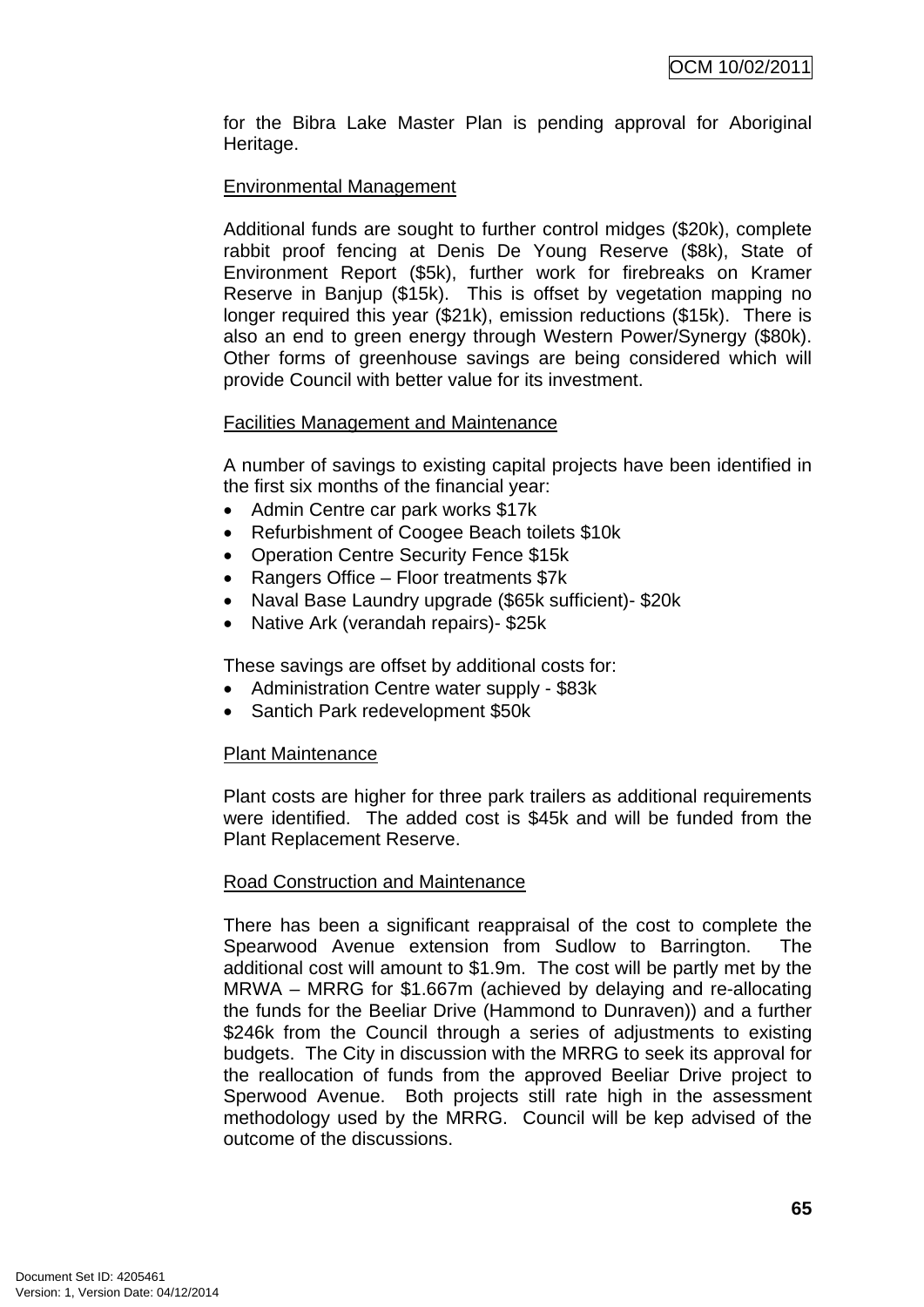The cost increase to the Spearwood Avenue extension is for additional work at the intersection include:

- Fencing \$100k
- Crash barrier \$70k
- Environmental offset imposed by the Federal Government \$560k
- Street lighting \$290k,
- Retaining wall construction \$800k and
- Utility services relocation \$170k
- Traffic Signal \$148k.

## Summary of Capital Expenditure to 31 December 2010

|                      | <b>Fully yr</b> | Ytd Spend &       |       | Full yr          |      |
|----------------------|-----------------|-------------------|-------|------------------|------|
| Program              | <b>Budget</b>   | <b>Commitment</b> | YTD%  | <b>Spend Est</b> | %    |
| Roads                | 11,699,384      | \$3,150,356       | 27%   | \$8,699,384      | 87%  |
| Drainage             | 856,000         | 153,850           | 18%   | \$500,000        | 58%  |
|                      |                 |                   |       |                  |      |
| Footpaths and        |                 |                   |       |                  |      |
| <b>Bikepaths</b>     | 938,228         | 234,092           | 25%   | \$938,000        | 100% |
| Parks Hard           | 4,209,268       | 1,344,738         | 32%   | \$3,188,700      | 75%  |
| Parks Soft           | 532,495         | 135,914           | 26%   | \$374,704        | 70%  |
| Waste                |                 |                   |       |                  |      |
| Management           | 3,893,560       | 35,168            | 1%    | \$1,000,000      | 26%  |
| Freehold Land        | 1,861,597       | 264,122           | 14%   | \$964,000        | 24%  |
| <b>Buildings</b>     | 9,308,481       | 3,694,863         | 40%   | \$7,300,000      | 78%  |
| Furniture &          |                 |                   |       |                  |      |
| Equipment            | 0               | 70,798            | $0\%$ | \$100,000        | 100% |
| Computers            | 297,500         | 116,423           | 39%   | \$297,500        | 100% |
| Plant &              |                 |                   |       |                  |      |
| Machinery            | 5,358,104       | 4,139,000         | 77%   | \$5,358,104      | 100% |
| Crown Land           |                 |                   |       |                  |      |
| Acquisition          | 350,000         | 0                 | 0%    | 0                | 0%   |
| <b>Total Capital</b> |                 |                   |       |                  |      |
| Expenditure as       |                 |                   |       | \$28,720,39      |      |
| at 31 Dec 2010       | \$39,304,617    | \$13,339,323      | 34%   | 2                | 73%  |

#### *Comment*

## Plant and Machinery

The plant and machinery replacement program is expected to be completed in the second half of the financial year

## **Buildings and Facilities**

• Coolbellup Hub – Finalised, the City is now reviewing final costs and commitments to determine final cost/surplus. Subject to security measures after recent attacks.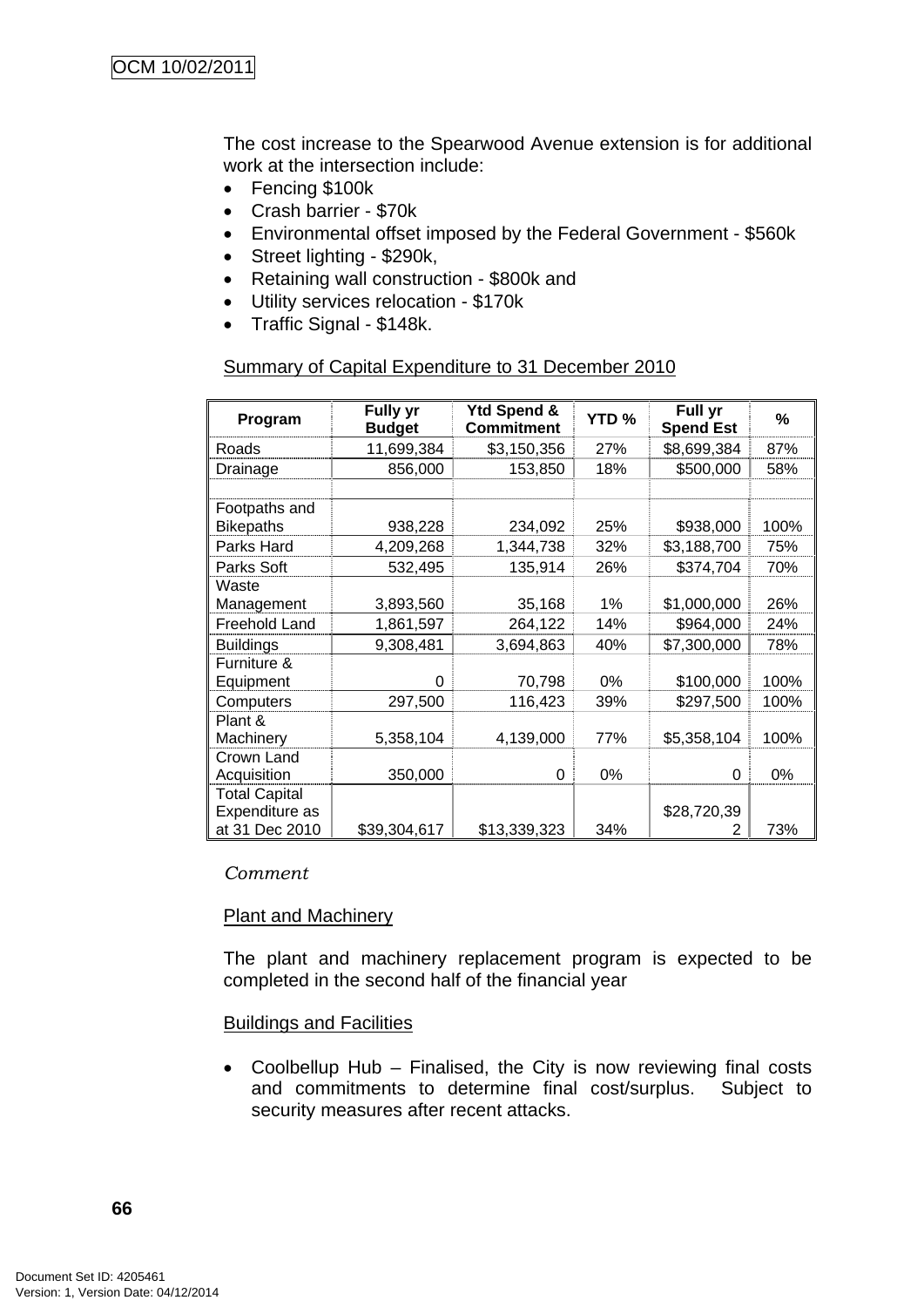- Regional Recreation Facility Hammond Rd Finalised, the City is now reviewing final costs and commitments to determine final cost/surplus. Subject to security measures after recent attacks.
- Operations Centre Upgrade Designs being finalised and tender being prepared. Construction to commence in 2011/12.
- Administration Centre Energy efficiency measures. This item for \$400,000 still being considered to ensure best value.
- Poore Grove Stage 1 To be completed in February 2011. Should run to budget of \$2m to \$2.1m. M/F Funds for Stage 2 of \$1.4m remain unspent together with State Government's grant of \$1.25m.
- Santich and Anning Parks Work due to be completed in 2010/11.
- GP Super Clinic and Success Library Work to commence prior to June 2011, subject to Council approving tender.

## Roads

MRRG Road Construction:

- Spearwood Avenue (Sudlow to Barrington) Proceeding in 2011 but at a bigger cost including MRRG funds earmarked for Beeliar Drive plus additional M/F's.
- The Beeliar Drive (Hammond to Dunraven) program will be deferred to 2011/12, where it will be funded from the Municipal Fund and then refunded from the MRRG in 2012/13 (subject to MRWA approval and funding availability).

## State Black Spot Program

All three projects progressing in 2011 and should be completed in 2010/11.

#### Roads to Recovery Program

Two of the major projects proceeding in 2010/11:

- Spearwood Ave (Hamilton to Cockburn) and Spearwood Ave (Stock to Doolette) (commence in May 2011).
- The third major R2R project Cutler Rd (Prinsep to Chiefly) will also proceed in 2010/11 but will require an additional \$105k on the original \$568k budget.

#### Federal Black Spot Program

This project, being the traffic lights at the corner of Spearwood Ave and Barrington Road has been completed but at a higher cost of \$148k on the original budget of \$128k.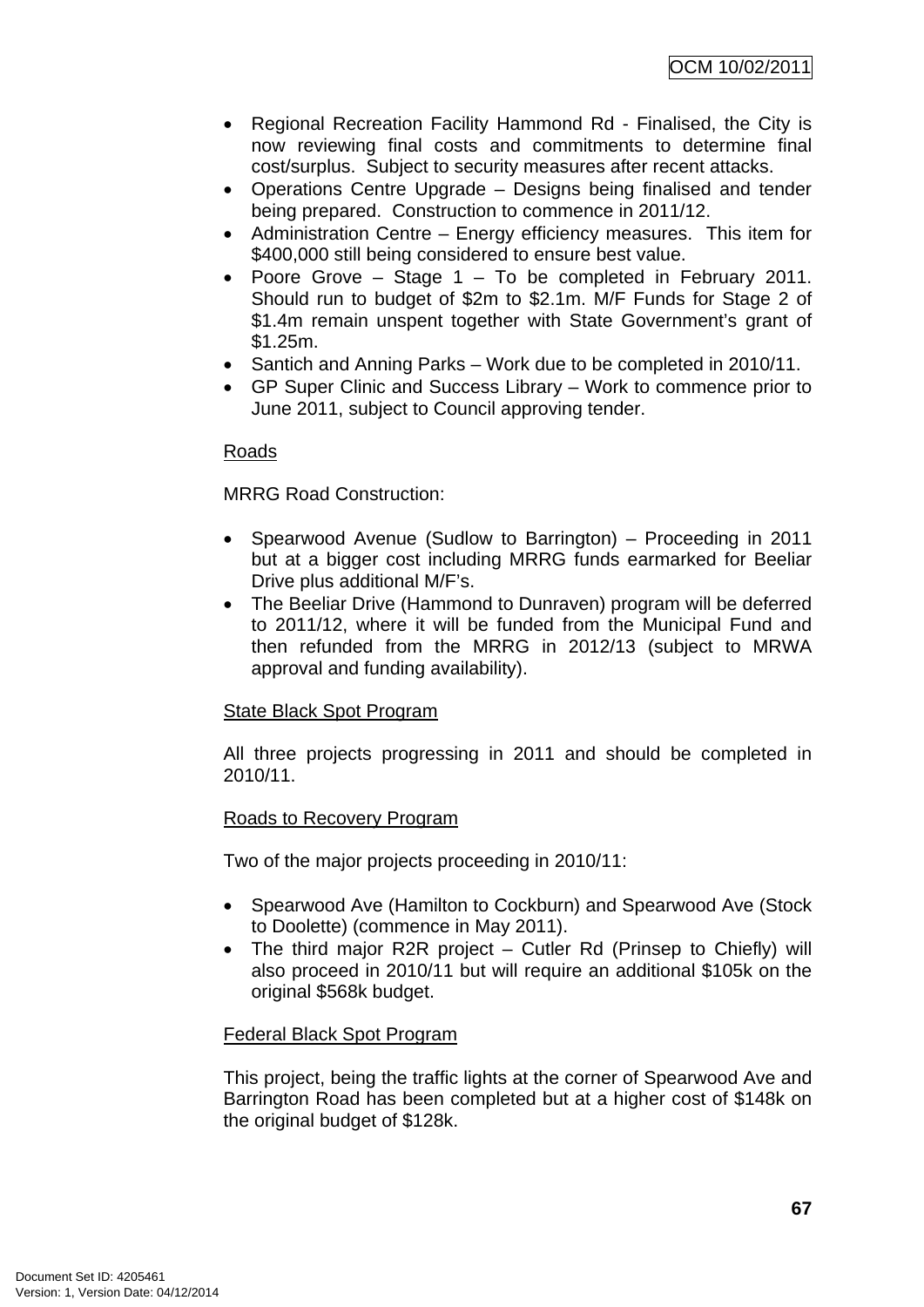## Resurfacing Program

This program valued at \$951k is continuing and will be completed in 2011.

## General Road Construction Program

The four major projects:

- Hammond Road (Russell to Bartram  $2^{nd}$  carriageway) \$2m To be deferred to 2011/12. Currently designing project and consulting utility providers. To be fully funded from Developer Contributions. No environmental approvals or offsets required.
- Plantagenet/Grandpre (new road for subdivision) \$450k. subject to tender should be completed by June 2011.
- Rodd Place (Extend road, modify drainage and enhance POS) \$230k – No longer proceeding so as to fund Spearwood Ave additional costs.
- Russell Rd (Freeway/Ashendon) Construct dual carriageway \$517k – This project is proceeding but with an amended budget of \$717k. Scope of civil works expanded and now funding street lights as well (not included in original budget estimate).

The other projects are all moving forward to completion.

## Footpaths and Bikepaths

This program should be completed in the second half of the financial year.

## Parks

After the quarantining of the North Coogee Management Plan, Groyne work totalling \$666,000 (pending an application to the Department of Transport), the forecast is to complete 90% of the scheduled program \$4.33m. The \$1.2m allocated to the Bibra Lake Management Plan in 2010/11 should be mostly expended if approval for Aboriginal Heritage is granted in March 2011. For the Environment Management Capital Program, it is anticipated that it will be completed in the second half of the financial year

## Waste Management

At this stage, the major project being Cell 7 Construction should be awarded around June/July 2011. Funding of the \$2m will be delayed to July 2011 with funds returned to the Reserve. The other major project being the relocation of infrastructure in readiness for Cell 7 totalling \$600,000 and should be 50% completed by June 2011. Other projects are progressing.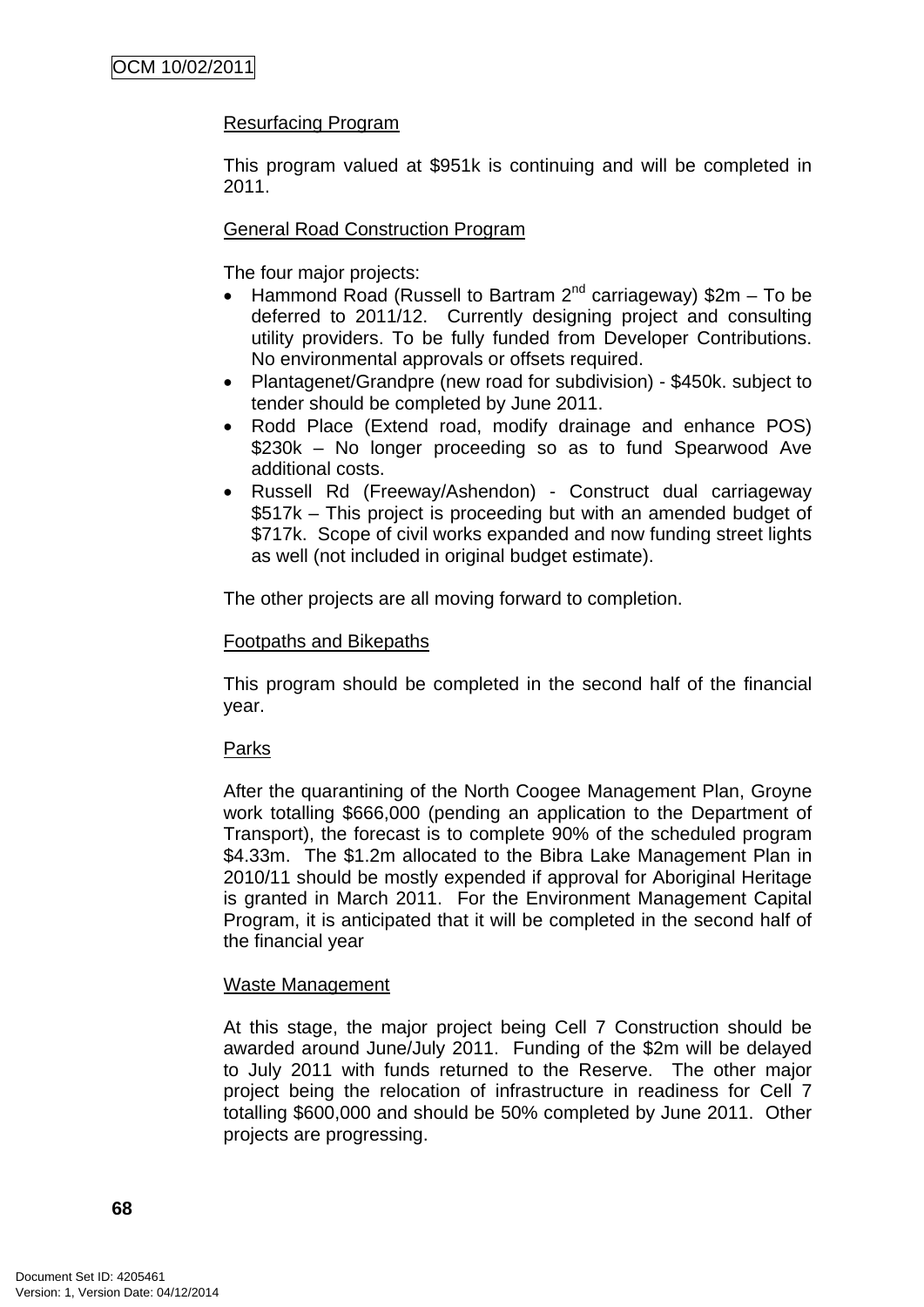## Land Development

The major project in Land Development is the completion of the civil works for the Grandpre 30 lot sub-division. Subject to Council approval of a tender, the contractor should be on site in May 2011 with about 30% of the \$1.5m expended.

This year will see the sale and settlement of:

- Lot 174 Ely Street (4 lots) \$450k,
- Lot 183 Southwell Cres \$1.1m,
- Lot  $(4 \text{ lots}) $681k$ ,
- Lot 3 Yangebup Road (in part) \$240k,
- Kent St (1 lot to Water Corp) \$220k.

Currently working on:

- Lot 237 Dacre Court (3 Lots),
- Lot 61 Gumina Place (2 Lots),
- Lots 485 & 459 Bourbon Street (3 Lots).

All proceeds will go to the Land Development Reserve as per Council Policy on disposal of surplus land.

Land on Progress Drive (next to Adventure World) should be finalised and settled this financial year, but all proceeds to go to the Bibra Lake Reserve Fund for future projects to rehabilitate the Lake as per Council resolution.

Crown land acquisition will not occur as the land is no longer required but is retained in case Homeswest do not concur with the City's plan.

#### New Items

As this is a mid-year budget review no new items are presented for consideration.

### Municipal Budget position as at 31 December 2010

Based on the attached budget amendments, the City's municipal budget position(excluding waste management) for 2010/11 is projected to 30 June 2011 as follows:

Projected Budget Position at adoption of 2010/11:

Budget as at 1 July 2010 **Balanced Budget**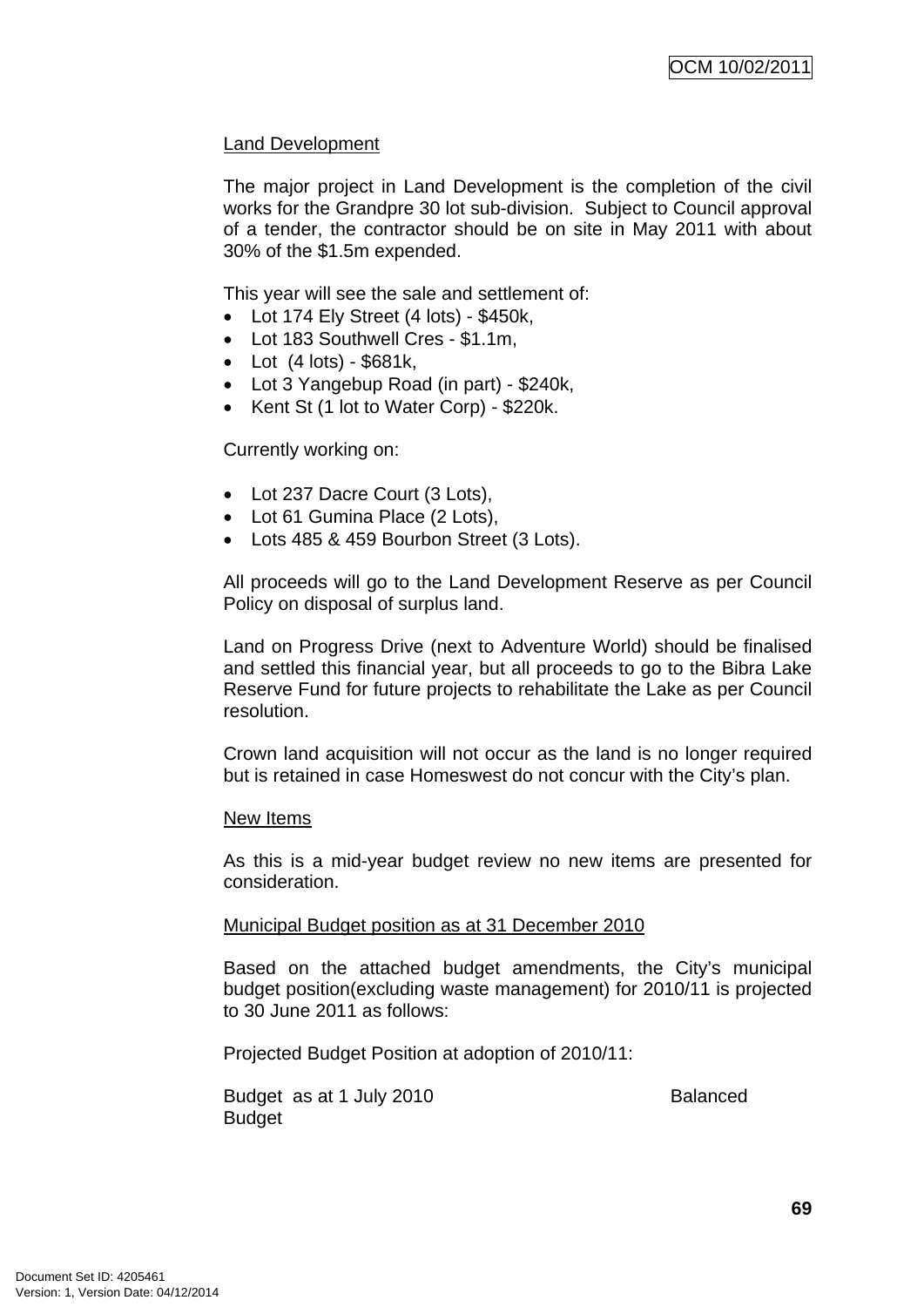| Surplus prior to Mid-Year Review                  | \$264k |
|---------------------------------------------------|--------|
| Mid-Year Budget Review - Additional Rev (Fav.)    | \$600k |
| Mid-Year Budget Review - Additional Costs (Unfav) | \$305k |

New Projected Budget Position for 2010/11: After Mid-Year Budget Review **\$0.558m** 

As per Council Budget Policy any surplus goes to the Community Infrastructure Reserve to fund community infrastructure.

## **Strategic Plan/Policy Implications**

### **Governance Excellence**

• To conduct Council business in open public forums and to manage Council affairs by employing publicly accountable practices.

## **Budget/Financial Implications**

A number of amendments to the Budget are recommended.

## **Legal Implications**

Section 33A(1) of the Local Government (Financial Management) Regulations 1996 requires Council to review its annual budget between 1 January and 31 March in each year.

# **Community Consultation**

N/A

# **Attachment(s)**

- 1. Business Plan Review 2010/11.
- 2. Schedule of Budget amendments.

### **Advice to Proponent(s)/Submissioners**

N/A

# **Implications of Section 3.18(3) Local Government Act, 1995**

Nil.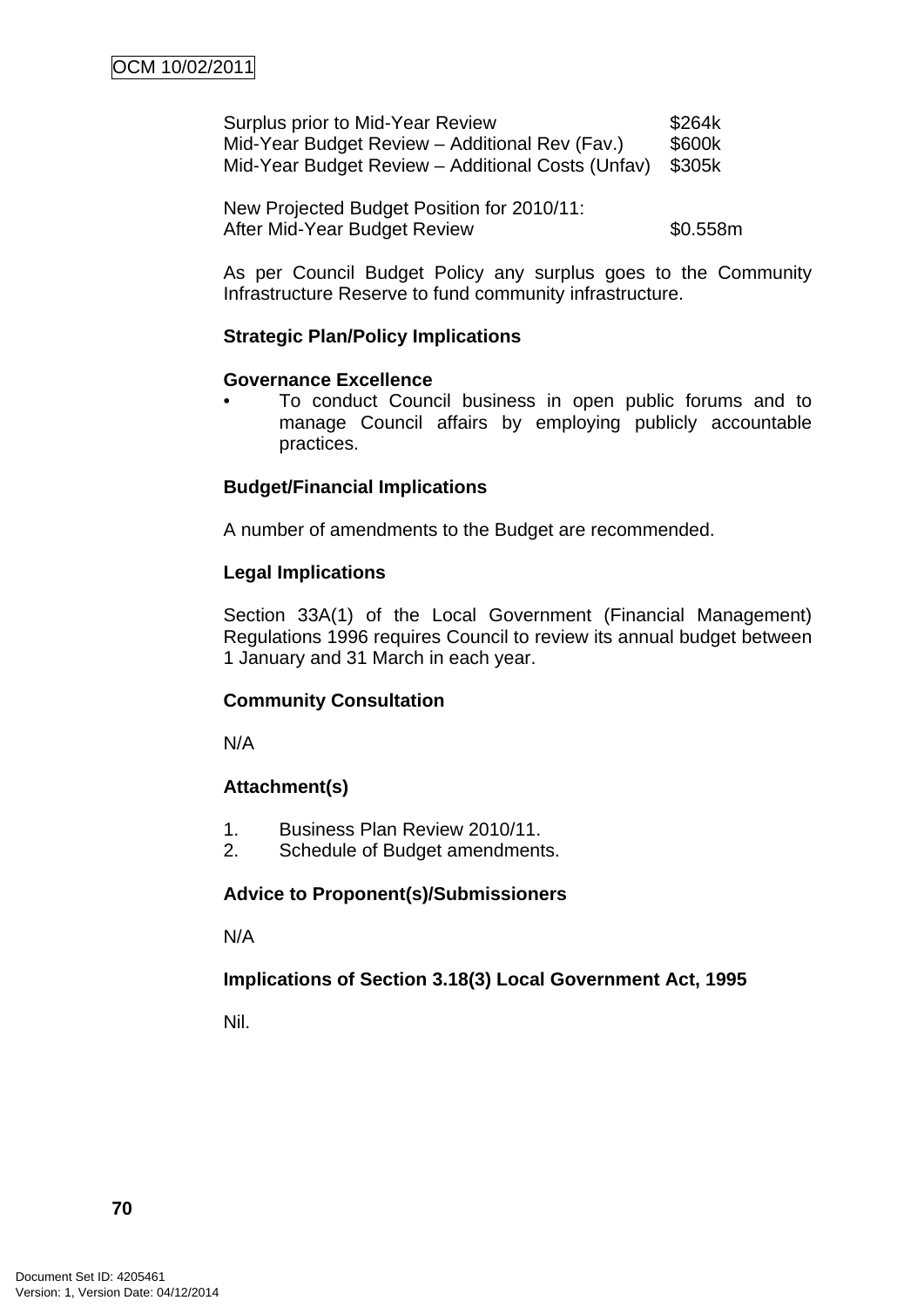### **15.6 (OCM 10/2/2011) - DONATION - QUEENSLAND'S PREMIER'S FLOOD RELIEF APPEAL (CR/G/001) (S DOWNING)**

#### **RECOMMENDATION**

That Council donate \$10,000 to the Queensland's Premier's Flood Relief Appeal.

# **COUNCIL DECISION**

# **Background**

The Council established an emergency relief fund several years ago to cater for sudden and dramatic emergencies. A suggestion has been made that a donation should be made to the Queensland Flood Relief Appeal Fund from the City's emergency relief fund.

### **Submission**

N/A

### **Report**

The 2010/11 Annual Budget has set aside \$10,000 in the emergency relief fund.

There is no set of guidelines currently in place to direct officers in donating funds for disbursement from the emergency relief fund and as such all such appeals for funds are presented to Council for its consideration.

Unlike a range of other donations the Council makes to varying community groups, not-for-profit organisations and individuals which are predicated on clear and concise set of guidelines, donations from the Emergency Relief Fund arise because of major disasters which to date have not been categorised. Other donations made by Council which could be considered disasters include:

- Black Saturday Bush Fires in Victoria 2009 \$30,000
- Toodyay Bush Fire 2010 \$10,000
- Portugese Landslide City of Funchal \$5,000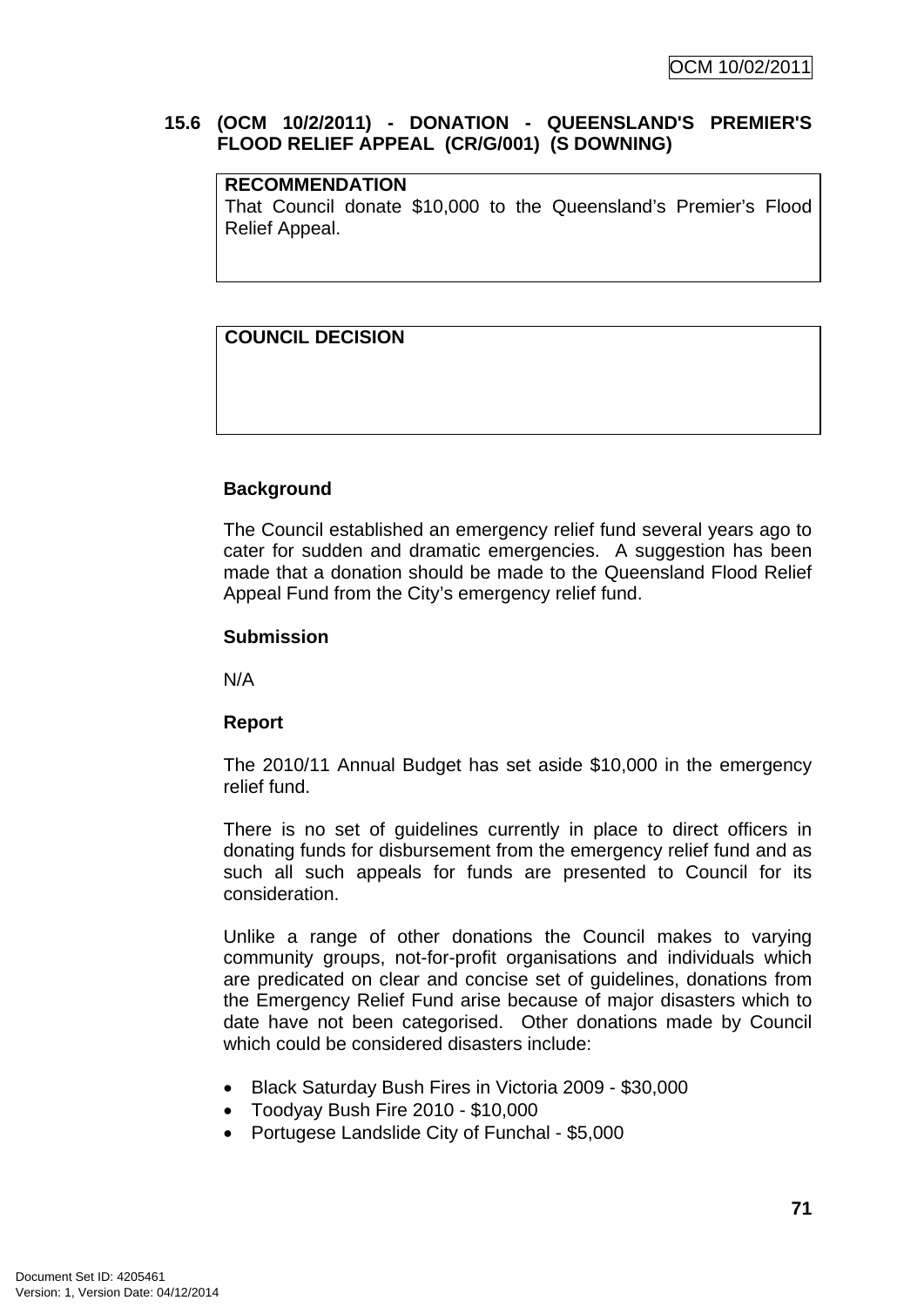There are varying reports about the extent of damage and the number of homes affected with the AMP economist, Dr Shane Oliver indicating a \$30 billion price tag for fixing homes and businesses across Queensland. At present, the Federal Government has swung into action by making cash payments of \$1,000 per adult and \$400 per child to flood affected victims, \$25,000 for businesses, deploying 1,000 Centrelink staff to Queensland and the Army to assist in the clean-up. (All payments are means tested).

To date, the Premier's Flood Appeal has raised \$185m (effective 29 January 2011) with the business sector contributing an additional \$31M in response to an appeal from the Prime Minister.

The recommendation is to donate \$10,000 to the Queensland's Premier's Flood Appeal. The Carnarvon Flood Appeal has not been considered as it appears to have been contained and limited in its overall damage. The Lord Mayor of Perth, Ms Lisa Scaffidi launched a flood relief appeal and this has now exceeded \$1M. No consideration has been given to the Victorian flood appeal as the insurance issue does not appear to be as big a problem, with the Victorian Government stating in the Financial Review (25/1/11) that they are "well insured".

### **Strategic Plan/Policy Implications**

#### **Governance Excellence**

• To conduct Council business in open public forums and to manage Council affairs by employing publicly accountable practices.

### **Budget/Financial Implications**

The City has a specific fund to cater for emergency relief totalling \$10,000 and a further general donations budget of \$150,000 of which \$110,000 has been spent or committed.

### **Legal Implications**

N/A

### **Community Consultation**

N/A

# **Attachment(s)**

N/A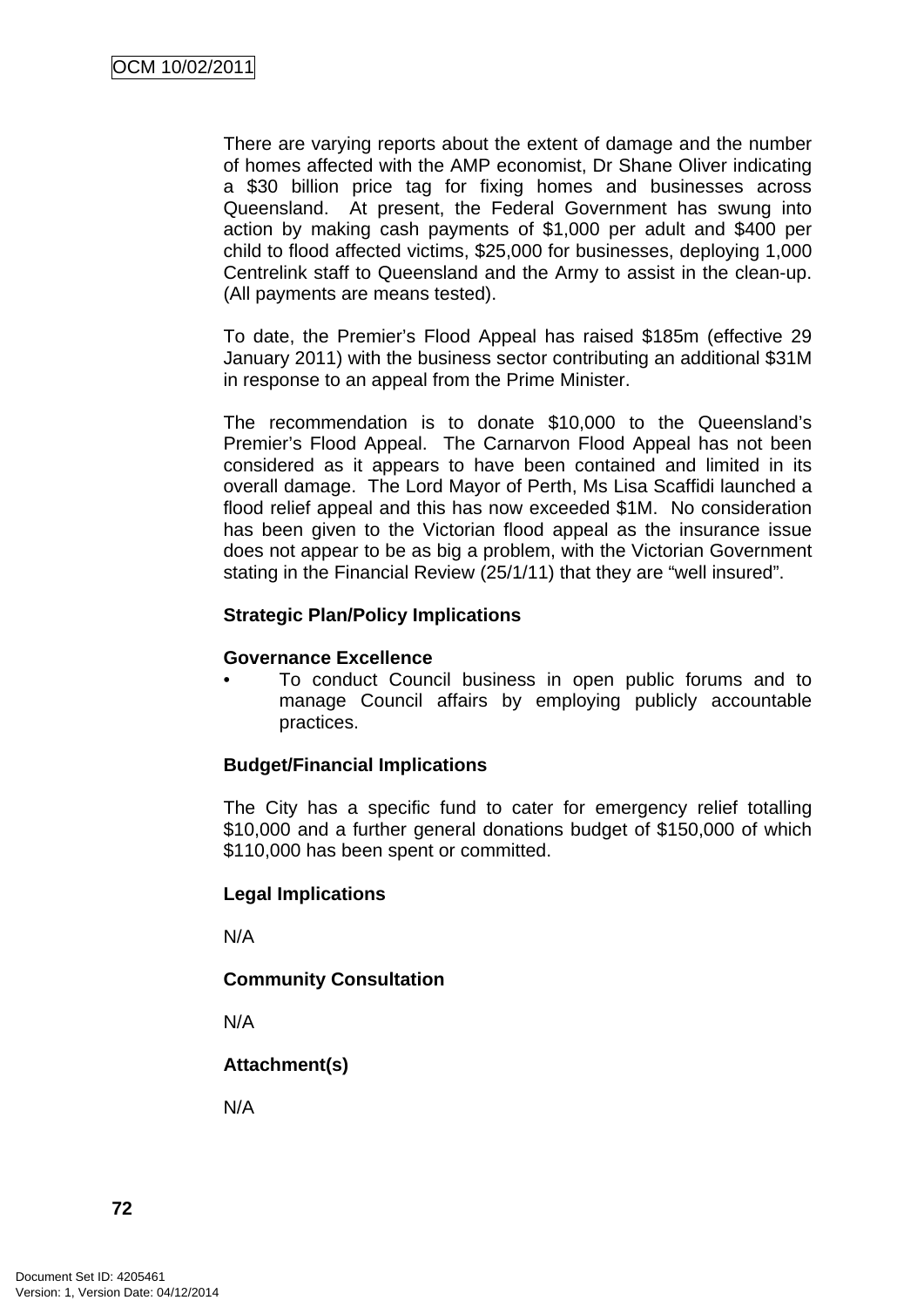## **Advice to Proponent(s)/Submissioners**

N/A

**Implications of Section 3.18(3) Local Government Act, 1995**

Nil.

## **16. ENGINEERING AND WORKS DIVISION ISSUES**

**16.1 (OCM 10/2/2011) - TENDER NO. RFT23/2010 - DESIGN AND PROJECT MANAGEMENT SERVICES (CIVIL WORKS) CELL 7 CONSTRUCTION - HENDERSON WASTE RECOVERY PARK (RFT23/2010) (L DAVIESON) (ATTACH)** 

### **RECOMMENDATION**

That Council accept the joint tender submitted by IW Projects/Bowman and Associates (Alternative No. 3) for Tender RFT 23/2010 - Design and Project Management Services (Civil Works) Cell 7 Construction, for a lump-sum value of \$290,000 GST Exclusive.

## **COUNCIL DECISION**

# **Background**

The City of Cockburn has operated the HWRP in Rockingham Road, Henderson since 1990. Stage 1 (Cells 1,2 &3) was completed in 2000. Cell 4 was granted approval in 2000, Cell 5 was granted approval in Feb 2004 and Cell 6 was granted approval in October 2007. In 2010 staff applied for and received a Works Approval for Cell 7 (refer to map attached).

The HWRP provides an essential service to the Kwinana Industrial strip and many other commercial and domestic users where metropolitan landfill capacity is limited. It is estimated that HWRP will attract, on average around 150,000 tonnes of refuse per year over the next ten years. Accordingly, a minimum design capacity for Cell 7 is 950,000m<sup>3</sup> or 807,000 tonnes of waste.

The City of Cockburn (the Principal) is seeking the services of a qualified and experienced Civil Works Design and Project Management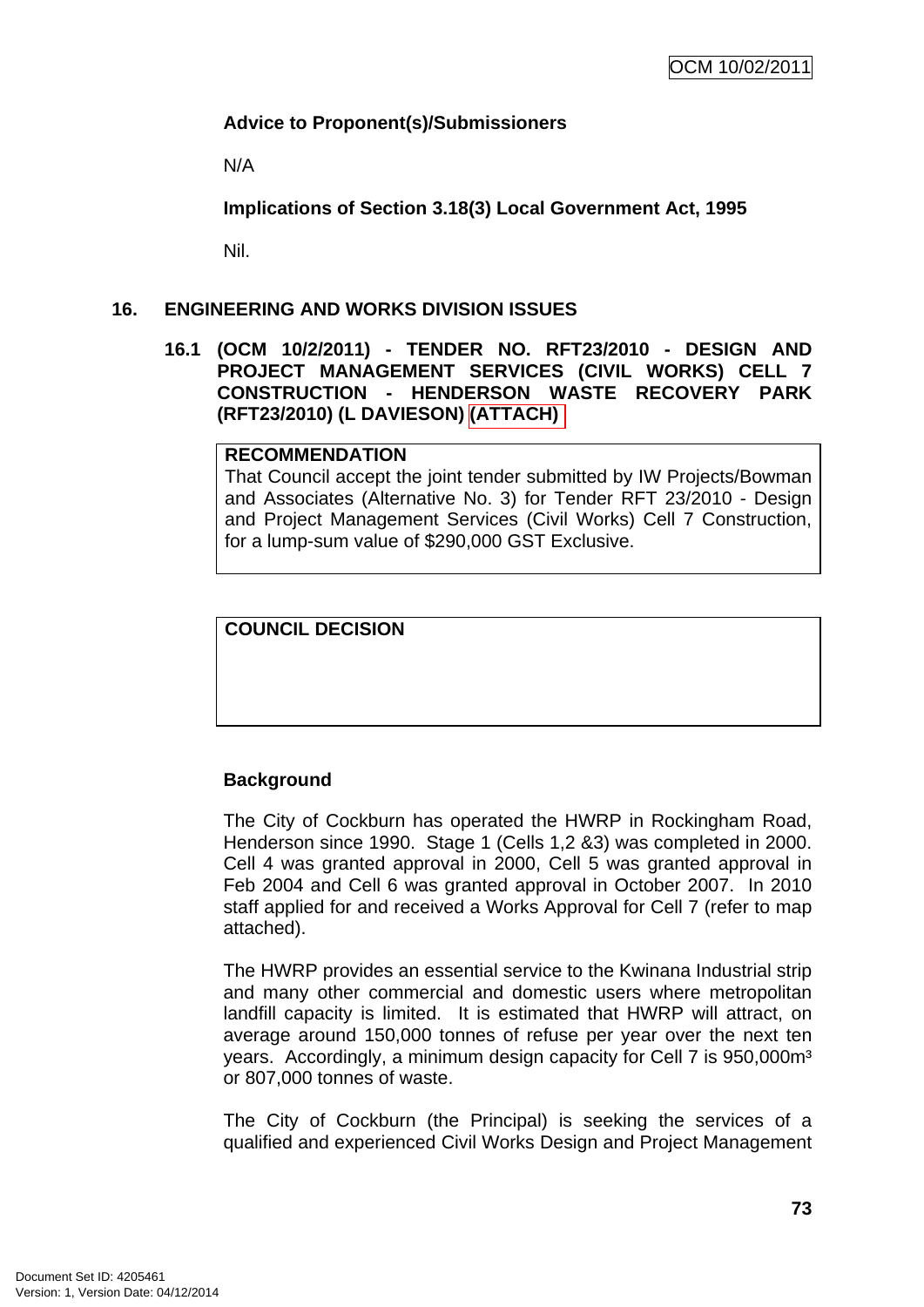Consultant to undertake the design, documentation and project management of the construction of Cell 7.

The scope of services includes:

- 1. Designing of a lined Cell 7 suitable to accept Class II and III waste.
- 2. Preparation of draft tender documentation and evaluation of tender submissions; and evaluation report.
- 3. Supervision of the construction of Cell 7.
- 4. Provision of a Quality Assurance Construction Report and 'As Constructed' Drawings/Plans.
- 5. Designing and supervising the relocation of existing and/or construction of new leachate infrastructure.
- 6. Advising on the alterations to Cells 1, 2 and 3 storm water drainage.
- 7. Advising on the realignment of the service road around the proposed Cell 7 footprint.
- 8. Advising on the sampling, testing and removal of any contaminated soil beneath existing infrastructure.
- 9. Advising on the relocation of existing and/or construction of new wash down bay and pond, bore water dam, quick fill emergency pump house and standpipe, fencing and power lines; if relocation and/or construction is necessary.

The proposed Contract shall be in force for a period of two (2) years from the date of award of the Contract, with a Principal instigated option to extend for up to a further twelve (12) months to allow for any variations to the construction completion date and defects liability period.

The Principal's expectation is that the Contract will commence in March 2011 and the construction of Cell 7 be completed by 30 June 2012.

### **Submission**

Four (4) tender submissions were received for RFT 23/2010 from:

- 1. I W Projects
- 2. Cardno WA
- 3. URS Australia
- 4. GHD Pty Ltd.

I W Project submitted a conforming tender and 3 alternative tenders.

*Alternative Tender 1* – is submitted as a joint tender by both IW Projects and Bowman and Associates who are two specialist waste management consulting companies.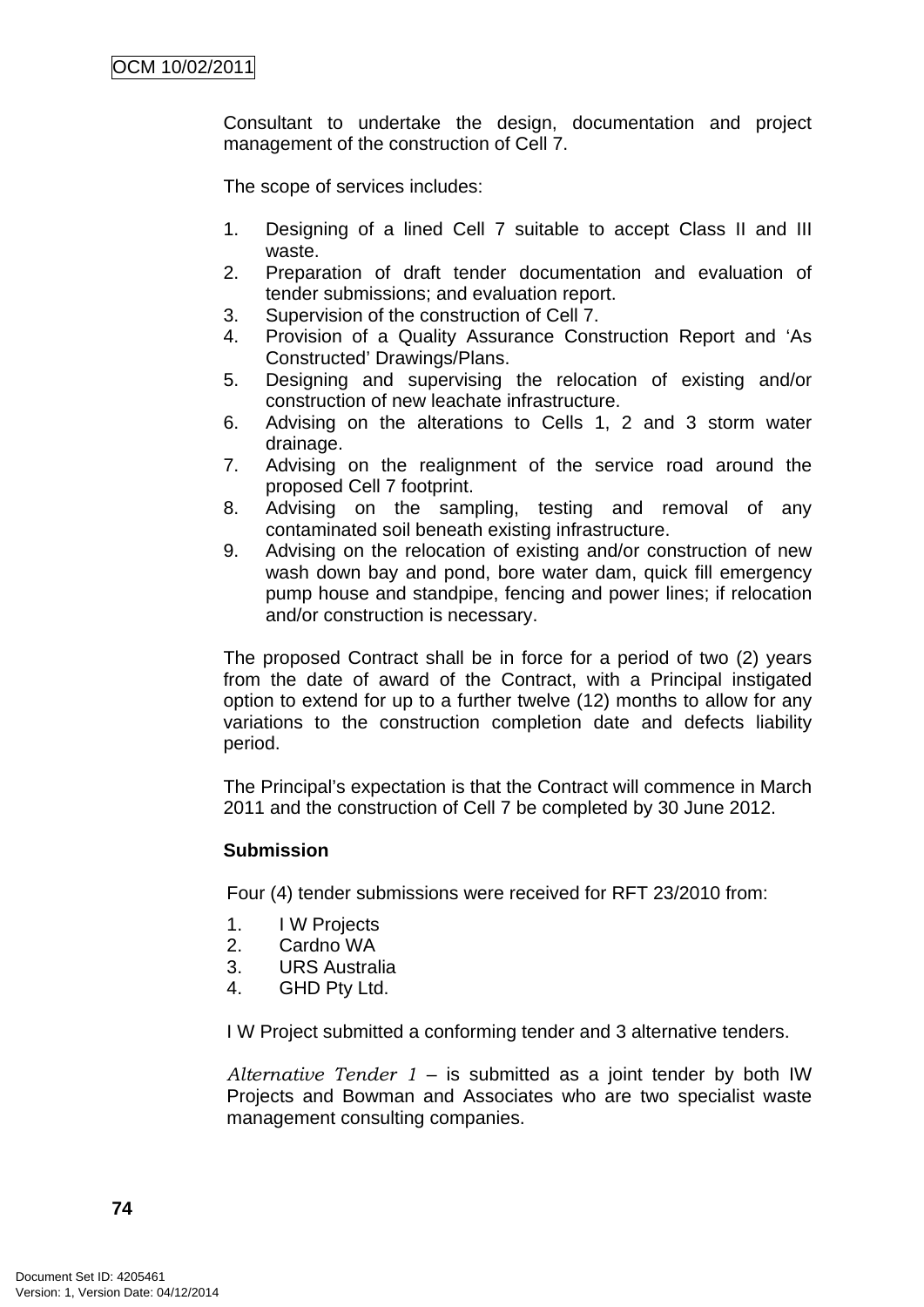*Alternative Tender 2* – is submitted by IW Projects. This alternate tender proposes a lump sum fee in exchange for .the percentage fee stipulated in the contract document.

*Alternative Tender 3* – is submitted as a joint tender by both IW Projects and Bowman & Associates. This alternate tender proposes a lump sum fee in exchange for .the percentage fee stipulated in the contract document.

Cardno WA, URS Australia and GHD P/L have requested modifications to the General Conditions of Contract if successful.

#### **Report**

Evaluation Criteria

| <b>Evaluation Criteria</b>                               | Weighting<br>Percentage |
|----------------------------------------------------------|-------------------------|
| <b>Demonstrated Experience</b>                           | 25%                     |
| Skills and Experience of Key Personnel - Tenderer's      | 25%                     |
| Skills and Experience of Key Personnel – Sub Contractors | 15%                     |
| Interpretation, Methodology & Implementation             | 15%                     |
| <b>Tendered Price</b>                                    | 20%                     |
| TOTAL                                                    | 100%                    |

### Evaluation

The tender submissions were evaluated by:

- 1. Lyall Davieson Waste Manager (CoC)
- 2. Jadranka Kiurski Manager of Engineering (CoC)
- 3. Brendan Doherty Manager of Engineering Services (SMRC)
- 4. Michael Haynes Recovery Park Coordinator (CoC)

Mrs Jadranka Kiurski has previously been involved in the design and development of Cells 4, 5 & 6 at HWRP in her role as Project Engineer and Project Manager for the City. Mr Davieson and Mr Haynes are currently engaged in the management of the facility and have considerable experience in the waste industry.

Brendan Doherty is the Manager Engineering Services at the SMRC and was included on the panel as an independent assessor given his industry experience, landfill design and project management experience.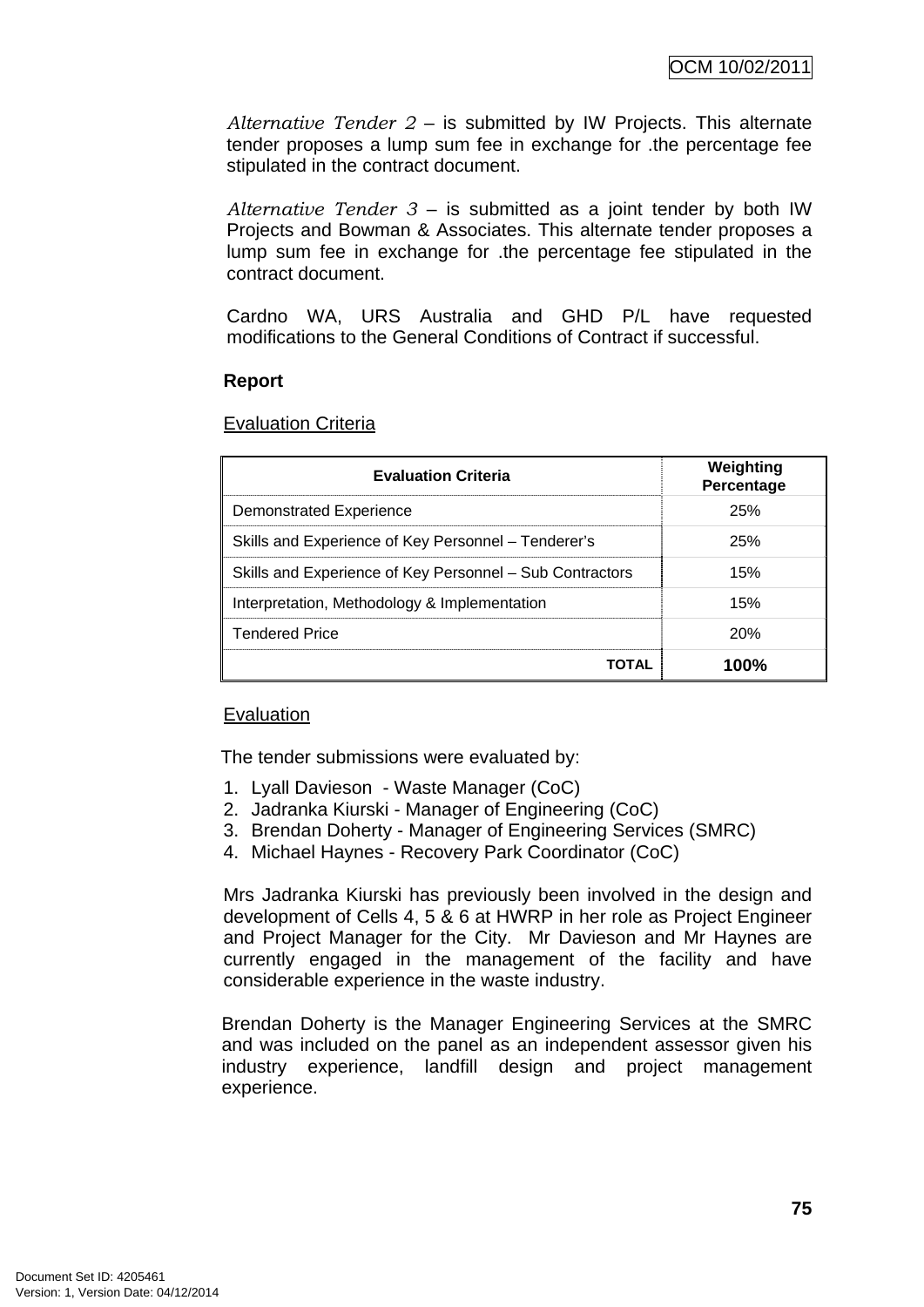Each member of the panel individually assessed each submission and scored the bid against the selection criteria advertised. The scores were combined and are provided as follows:

|                                          | <b>Percentage Scores</b>             |                           |              |
|------------------------------------------|--------------------------------------|---------------------------|--------------|
| <b>Tenderer's Name</b>                   | <b>Non Cost</b><br><b>Evaluation</b> | Cost<br><b>Evaluation</b> | <b>Total</b> |
|                                          | 80%                                  | 20%                       | 100%         |
| I W Projects/Bowman (Alternative No.1)** | 71.69%                               | 17.6%                     | 89.29%       |
| Cardno WA                                | 66.69.%                              | <b>20%</b>                | 86.69%       |
| <b>URS Australia</b>                     | 69.56%                               | 13.73%                    | 83.30%       |
| I W Projects                             | 66.22%                               | 14.93%                    | 81.15%       |
| GHD Pty. Ltd.                            | 63.06%                               | 7.33%                     | 70.40%       |

 **\*\* Recommended Submission** 

The IW Projects/Bowman & Associates combined bid was assessed as representing the best capacity to undertake the service as they were scored highest in the non-cost evaluation criteria by each member of the panel. The rational for this assessment is further detailed in the report.

### Demonstrated Experience

All of the tenderers have experience in the construction and project management of landfill cells.

URS and IW Projects/Bowman & Assoc scored highest as their landfill design and project management work was extensive, recent and local. Specific details were identified in their respective bids with the following points of note:

- URS have completed bioremediation cells in Karratha and Northampton and the project management of Cell 7 at Cardup for West Australian Landfill Services.
- IW Projects successfully designed and Superintended the City's Class III Cell 6 construction. IW Projects have also designed a number of Class III Cells at Dardanup for Transpacific.
- Bruce Bowman has project managed the construction of four class II landfill cells for Perth landfills including West Australian Landfill Services (South Cardup Landfill), Mindarie Regional Council's (Tamala Park Landfill) and the City of Cockburn's (HWRP).

Cardno and GHD identified only one local and recent project, though could demonstrate landfill cell design and project management work in the eastern states.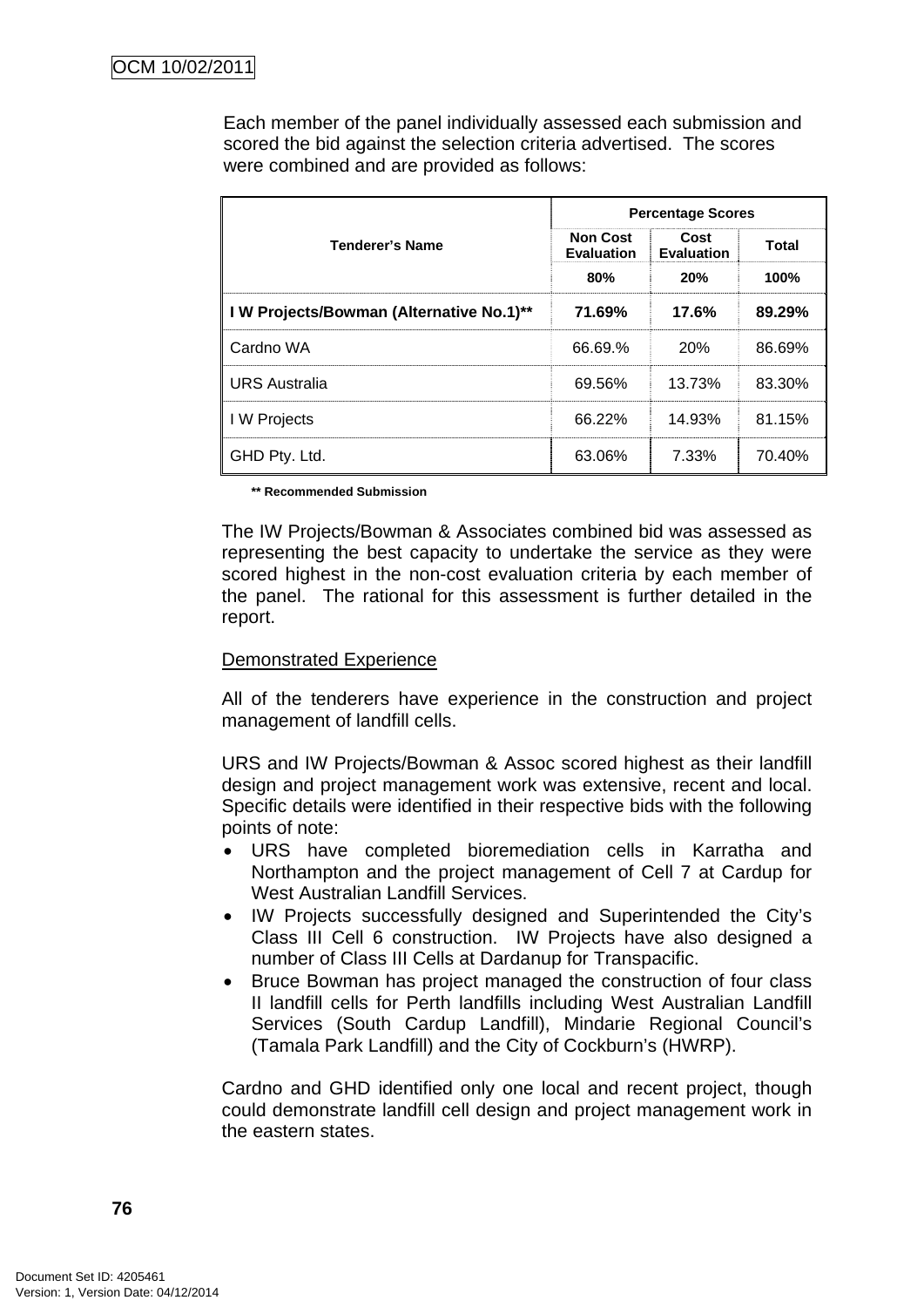## Skills and Experience of Key Personnel – Tenderer's

The I W Projects/Bowman & Assoc submission was a clear leader in this criterion (collectively evaluated at 20.94%) for the following reasons:

- Both companies are specialist waste management consulting companies.
- Together they offer a wealth of knowledge in landfill cell design and landfill construction supervision in Western Australia and work exclusively in the waste management industry.
- The work will be spread across a team of 5 being the 2 company principals, an environmental engineer, a surveyor and a draftsperson.
- They have allocated 1174 hrs for this project the majority of which will be split between Watkins and Bowman.

Cardno personnel's skills and experience was assessed highly (collectively 19.69%) by the panel with the following points of differentiation:

- Proposed a team of 7
- Project to be led by John King (Project Director). John has extensive experience in waste management, though will only contribute 18 of the total 1,183 hrs allocated on this project.
- Cardno's Landfill Design Engineer (122 hrs) appears to have the credentials however has only designed one landfill cell in NSW in 2000. The majority of his experience appears to be in drainage and wastewater management.
- The Cardno CAD Drafter (493 hrs) and the Site Supervisor (336 hrs) have no previous experience with landfill drafting or landfill project supervision listed on their respective CV's.

URS and GHD have the majority of their landfill specialists in the eastern states. The panel viewed that the design and project management function would be best delivered by waste specialists living in WA.

### Skills and Experience of Key Personnel – Sub-Contractors

Submissions either did not identify sub-contractors or those that were provided generally had a relevant skill set to effectively supplement those lacking by the contractor. There was little differentiation by the panel members.

### Interpretation, Methodology & Implementation

The interpretation, methodology and implementation proposals presented by each of the tenderers were thorough. Overall, the most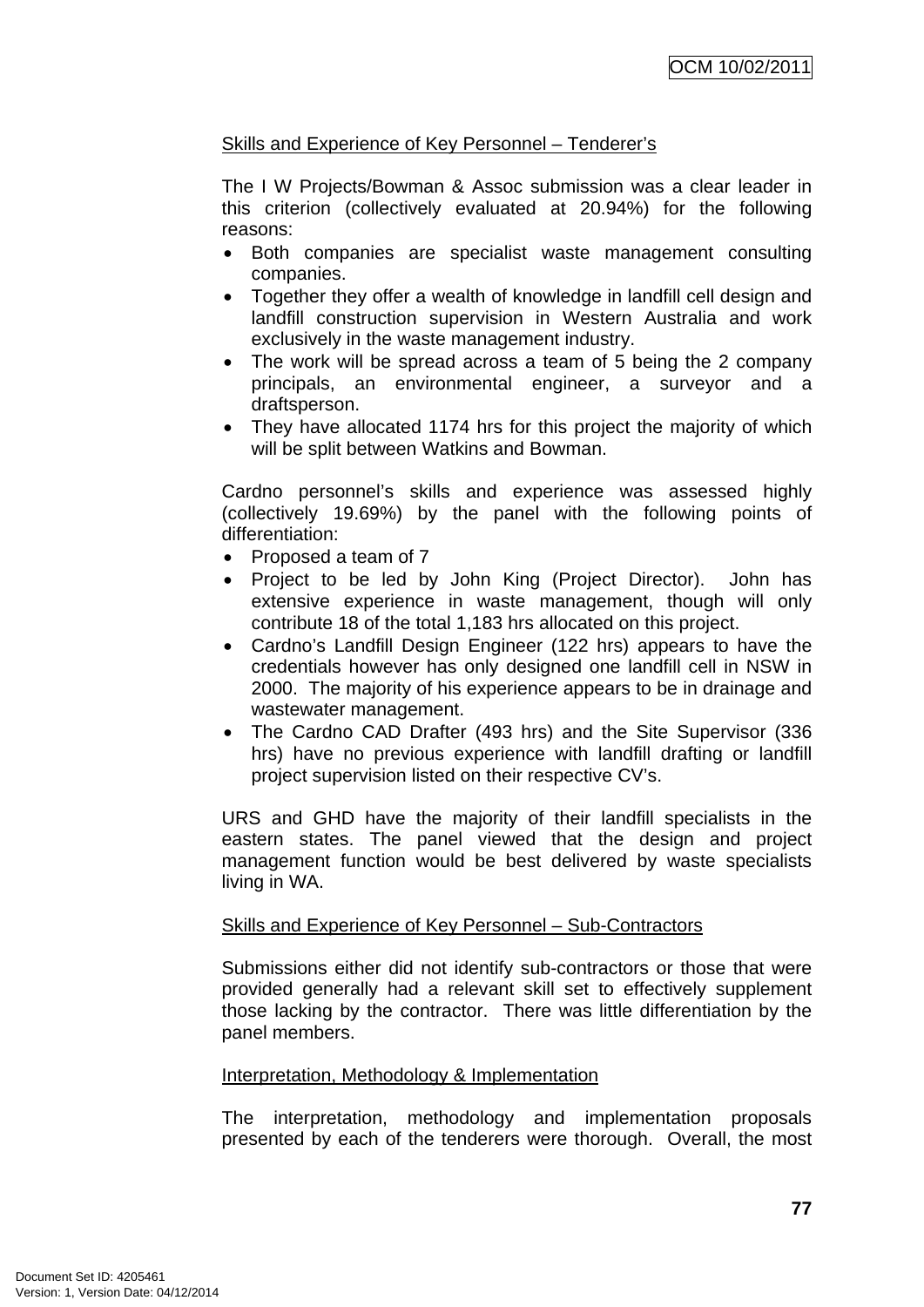preferred and concise analysis was evaluated by the panel to be IW Projects.

#### Cost

Cardno have provided the cheapest price for delivery of the service. The tender sought prices expressed as a percentage of the total cost of the final construction of Cell 7 (refer to Percentage fees - Page 2). The evaluation has been conducted based on an estimated cost of \$4M. Based on this total cost, Cardno's fee will be approximately \$220,000. By comparison, IW Projects/Bowman & Assoc fee would be approximately \$292,000. IW Projects/Bowman & Assoc was the next best tender submission.

The tender also sought hourly rates in the event that additional works were contemplated. These rates are identified in page 3 of the attachments. Councillors will note that the schedule of rates proposed by IW Project / Bowman & Assoc are substantially lower than all other bids.

#### **Summation**

Ultimately, the City's final cost will be linked to the total cost of the project. The project is however complicated by a number of challenges that will test the design and delivery of this project as follows:

- The liner for Cell 7 must join Cells  $1,2 \& 3$  further complicated by the different liners used under each cell;
- The capping of cells 1,2 & 3 will be impacted by the construction of Cell 7 – further complicated by different capping systems;
- Our requirement to landfill over cells 1,2 & 3 will generate some design issues;
- Establishing a common leachate collection system for cells 1,2,3&7 will present a design challenge
- The transfer of leachate across this site from Cells 4,5&6 may also be necessary.
- Design of batter slopes to enable rationalisation of landfill heights across cells 1,2,3&7.
- Preparation of final capping surface to accommodate future land use opportunities.

The quality of the design will dictate the ultimate cost of the project and in this instance, the bid prepared by IW Project / Bowman & Assoc demonstrates the necessary expertise to deliver the outcomes required and their methodology suggests that they have a clear understanding of what the City is trying to achieve on the site. They are small operators and will generally be working directly on the project themselves thus the City will receive good continuity in their advice and service delivery. They have a working knowledge of the site which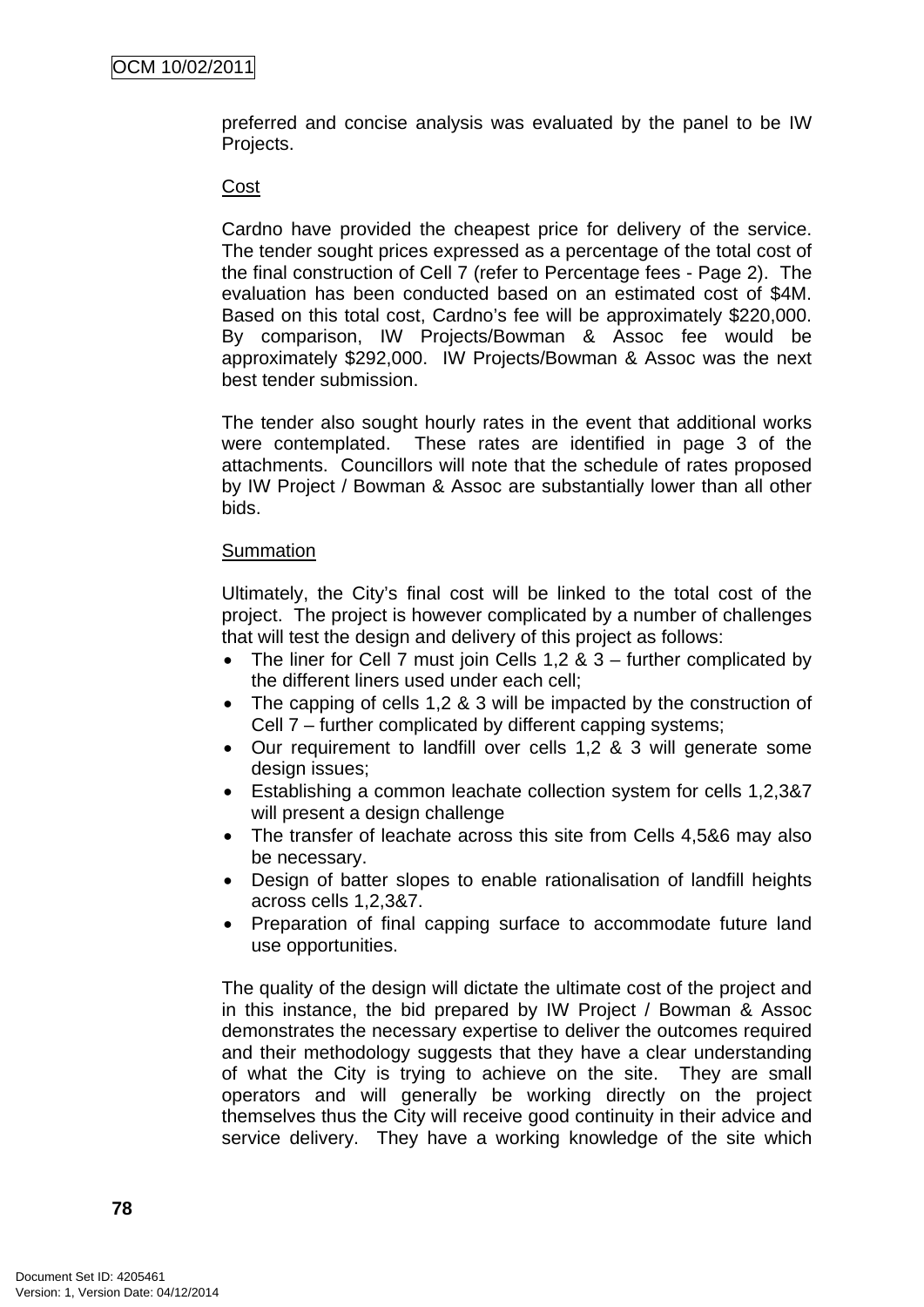whilst not an essential criteria, will be advantageous in the delivery of Cell 7 given the complexities alluded to in this report.

IW Projects/Bowman & Assoc bid has been assessed by 4 industry professionals and the combined score identifies it as the most advantageous tender for the City, albeit at an increased cost against the lowest bid. The evaluation panel have recommended that Council award the Contract to IW Projects / Bowman & Assoc on that basis.

There is the possibility that the complexity in design will manifest itself in variations during construction. Under that scenario, the design and project management consultant would also benefit. To mitigate this risk somewhat, officers would recommend that Alternative 3 provided by IW Projects/Bowman & Assoc be adopted. This alternative proposes a lump sum fee for the design and project management service of \$290,000 (excl GST). Whilst this is below the estimated fee incorporated in the evaluation, by adopting the lump sum the City minimises risk for both itself and the contractor and enables the contractor to focus on delivering the most cost efficient cell design and construction.

### **Strategic Plan/Policy Implications**

### **Infrastructure Development**

• To construct and maintain community facilities that meet community needs.

### **Natural Environmental Management**

- To ensure development of the district is undertaken in such a way that the balance between the natural and human environment is maintained.
- To manage the City's waste stream to achieve sustainable resource management, in an environmentally acceptable manner.

### **Budget/Financial Implications**

Costs for the service delivery have been budgeted Under CW 1930. As the service will likely extend over the next FY there will be a requirement to make provision in the 2011/12 budget also.

Costs for the service have been identified in the report. The project is funded from the Waste Disposal reserve and will not have any net impact on the budget.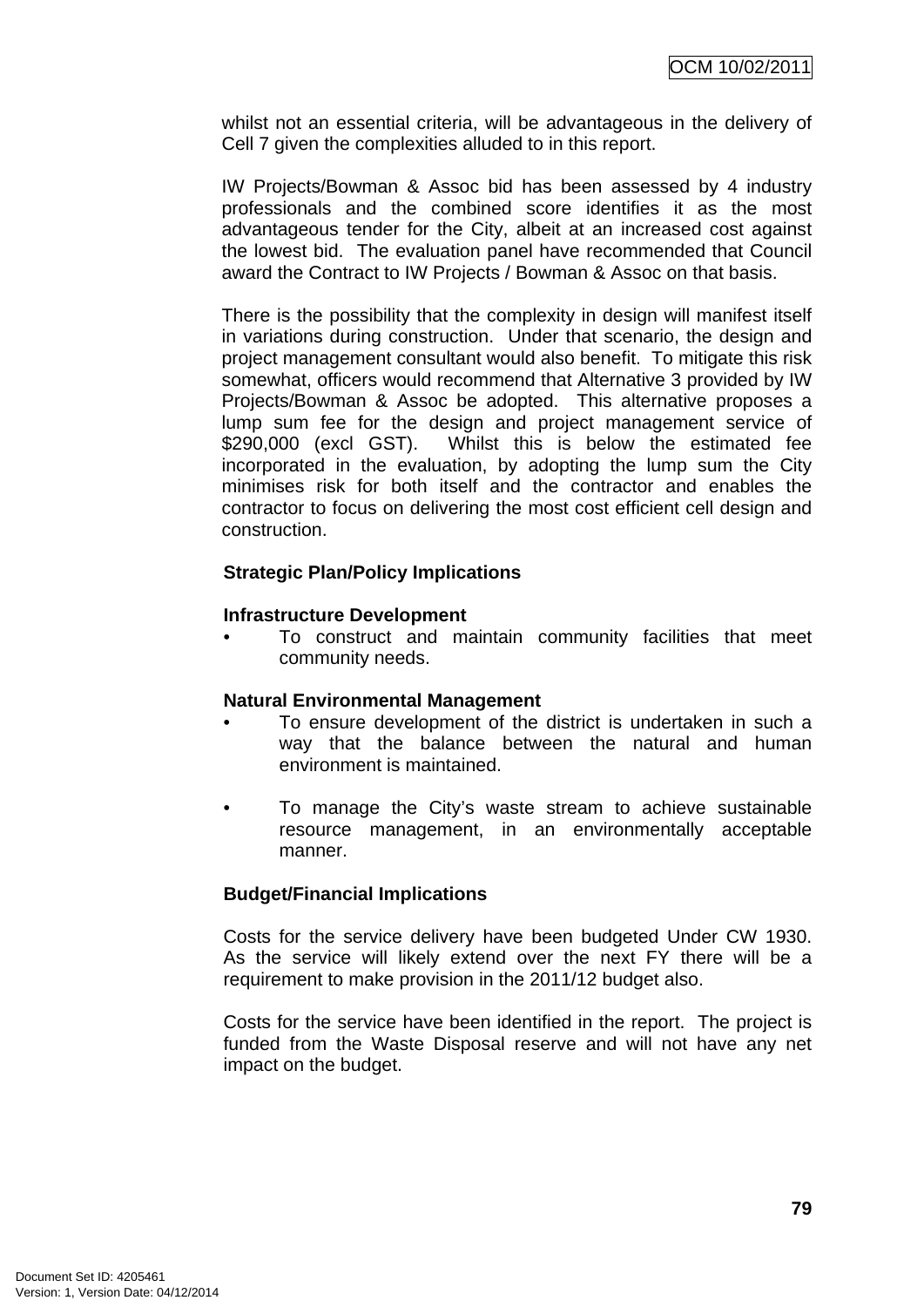# **Legal Implications**

Section 3.57 of the Local Government Act 1995 and Part 4 of the Local Government (Functions and General) Regulations 1996 refers.

# **Community Consultation**

N/A

## **Attachment(s)**

Attachments 1-4 are provided under separate confidential cover:

- 1. Tender Evaluation Sheet Combined
- 2. Percentage Fees
- 3. Schedule of Rates Additional Services
- 4. Schedule of Rates Additional Services Sub-Contractors
- 5. Map of Henderson Waste Recovery Park
- 6. Cell configuration

# **Advice to Proponent(s)/Submissioners**

Tenderers were advised in the Tender Validity Extension Letter that the issue would be included in the 10 February Council Meeting.

### **Implications of Section 3.18(3) Local Government Act, 1995**

Nil.

## **16.2 (OCM 10/2/2011) - AMENDMENTS TO BULK VERGE COLLECTION SERVICE FOR 2011/12 (ES/W/001) (L DAVIESON)**

# **RECOMMENDATION**

That Council

- (1) support the alteration to the Bulk Verge Collection Program from 3 greenwaste collections and 1 junk collection p.a. to 2 green waste collections and 2 junk collections p.a. for a one year trial to be conducted throughout the 2011/12 financial year;
- (2) approach the SMRC with the proposal to trial the amendments to the verge collection service for a 1 year period commencing in July 2011; and
- (3) ensure that all marketing and communication mediums (including the waste calendars produced by the SMRC) are amended to accurately reflect the amendments to the junk and green waste collections.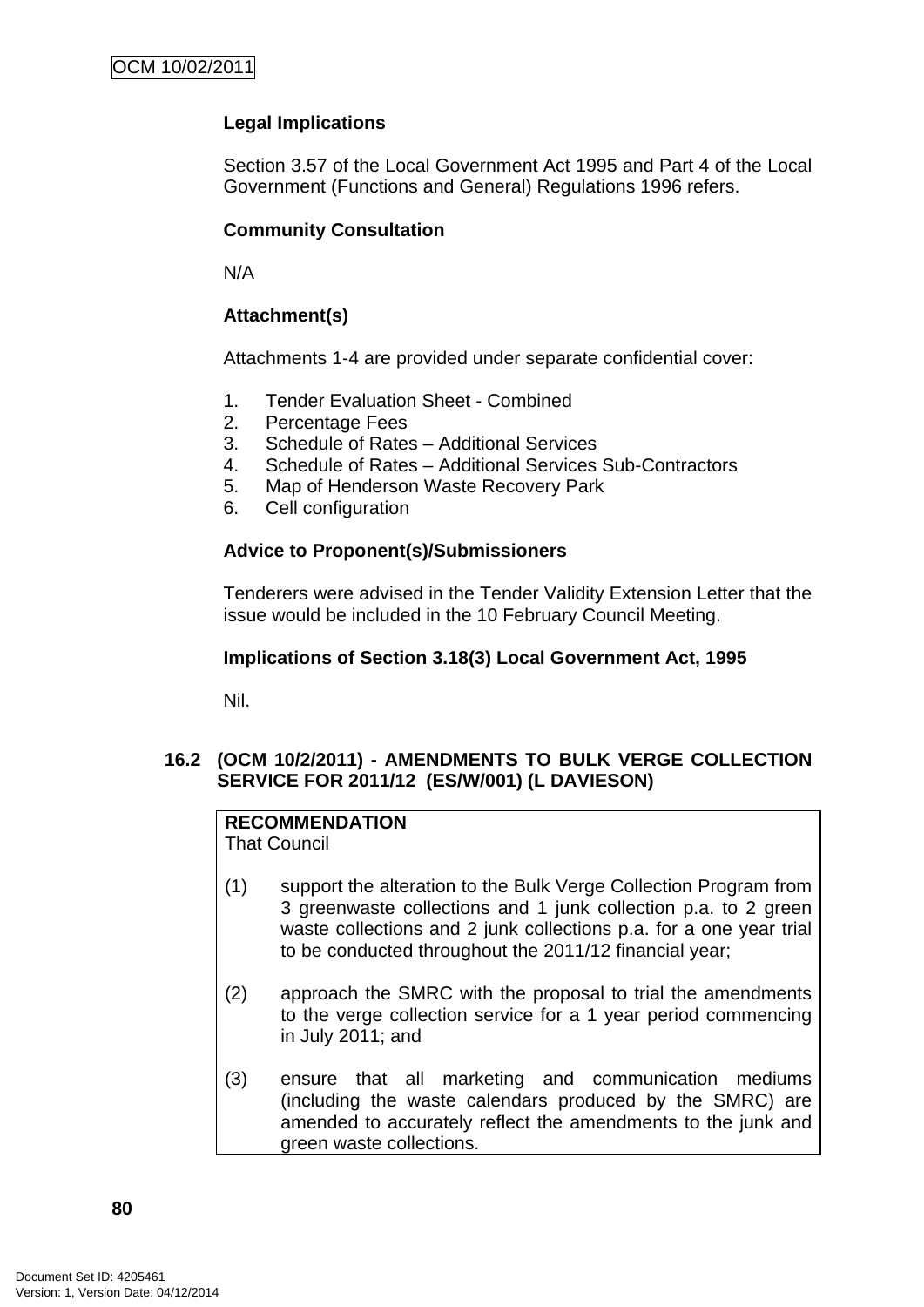## **COUNCIL DECISION**

## **Background**

Traditionally the bulk verge collection program consists of three greenwaste collections and one junk collection annually over five zones. Whilst the number of verge collections is prescribed by our agreement with the SMRC (the recipient of our green waste), the City determines the manner in which waste is collected and by what means. Currently the service is provided by contract although it is our intention to conduct the service in-house in the 2011/12 financial year.

Recently the City altered the bulk verge collection to 11 zones over a 40 week period throughout the year to enable the service to better accommodate growth in our district. As part of our broad service review, we believe that amending the service to increase the number of junk collections at the expense of 1 green waste collection may result in a better and more valuable service to the community.

### **Submission**

The Waste Services Unit proposes to amend the verge collection service to 2 green waste collections and 2 junk collections p.a. for a one year trial throughout the City of Cockburn (excluding rural properties).

### **Report**

### The Proposal

In 2010/11 the bulk verge waste calendar identified greenwaste collections throughout a 10 week period commencing on 5 July, 7 February and 18 April. The 10 week junk collection for this year commenced on 13 September (refer to the Table below).

| Area | <b>Green Waste 1</b><br>2010 | Junk and<br>Whitegoods/<br>Metals | Green Waste 2<br>2011 | <b>Green Waste 3</b><br>2011 |
|------|------------------------------|-----------------------------------|-----------------------|------------------------------|
|      | <b>Week Starting</b>         |                                   |                       |                              |
|      | 5 July                       | 13 September                      | 7 February            | 18 April                     |
|      | 12 Julv                      | 20 September                      | 14 February           | 2 May                        |
|      | 19 JUI                       | 11 October                        | 21 February           |                              |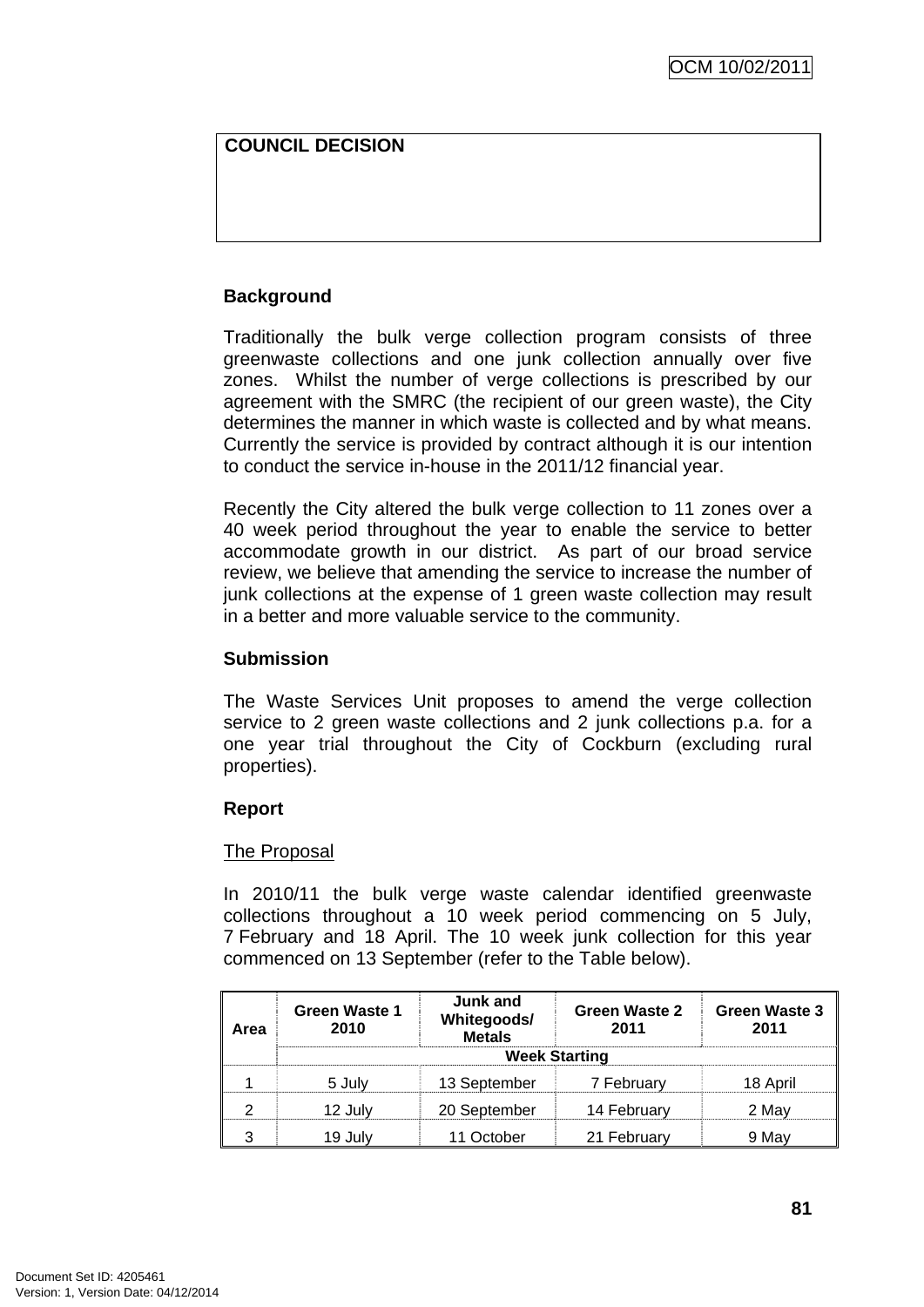| Area | <b>Green Waste 1</b><br>2010                                           | Junk and<br>Whitegoods/<br><b>Metals</b> | Green Waste 2<br>2011 | Green Waste 3<br>2011 |
|------|------------------------------------------------------------------------|------------------------------------------|-----------------------|-----------------------|
|      | <b>Week Starting</b>                                                   |                                          |                       |                       |
| 4    | 26 July                                                                | 18 October                               | 28 February           | 16 May                |
| 5    | 2 August                                                               | 25 October                               | 7 March               | 23 May                |
| 6    | 9 August                                                               | 1 November                               | 14 March              | 30 May                |
| 7    | 16 August                                                              | 8 November                               | 21 March              | 7 June                |
| 8    | 23 August                                                              | 15 November                              | 28 March              | 13 June               |
| 9    | 30 August                                                              | 22 November                              | 4 April               | 20 June               |
| 10   | 6 September                                                            | 29 November                              | 11 April              | 27 June               |
| 11   | Rural Collection will be week starting 27 <sup>th</sup> September 2010 |                                          |                       |                       |

The proposal is to replace the greenwaste round commencing 7 February (unfavourable time to prune) with a junk collection and then balance the calendar to alternate between greenwaste and junk collections throughout the year as detailed below.

| Area           | Junk and<br><b>Whitegoods 1</b><br>2011                                | <b>Green Waste 1</b><br>2011 | Junk and<br><b>Whitegoods 2</b><br>2012 | Green Waste 2<br>2012 |
|----------------|------------------------------------------------------------------------|------------------------------|-----------------------------------------|-----------------------|
|                | <b>Week Starting</b>                                                   |                              |                                         |                       |
| 1              | 4 July                                                                 | 12 September                 | 6 February                              | 16 April              |
| 2              | 11 July                                                                | 19 September                 | 13 February                             | 30 April              |
| 3              | 18 July                                                                | 10 October                   | 20 February                             | 7 May                 |
| 4              | 25 July                                                                | 17 October                   | 27 February                             | 14 May                |
| 5              | 1 August                                                               | 24 October                   | 5 March                                 | 21 May                |
| 6              | 8 August                                                               | 31 October                   | 12 March                                | 28 May                |
| $\overline{7}$ | 15 August                                                              | 7 November                   | 19 March                                | 4June                 |
| 8              | 22 August                                                              | 14 November                  | 26 March                                | 11 June               |
| 9              | 29 August                                                              | 21 November                  | 2 April                                 | 18 June               |
| 10             | 5 September                                                            | 28 November                  | 9 April                                 | 25 June               |
| 11             | Rural Collection will be week starting 26 <sup>th</sup> September 2011 |                              |                                         |                       |

### **Justification**

The proposal to reconfigure the bulk verge calendar was driven by:

- 1. Resident requests for 2 junk collections.
- 2. Low greenwaste volumes for 2 of the 3 greenwaste collections.
- 3. A heavily patronised junk collection.
- 4. A desire to spread the junk collection volumes more evenly over the year given the City's intention to undertake this service in late 2011.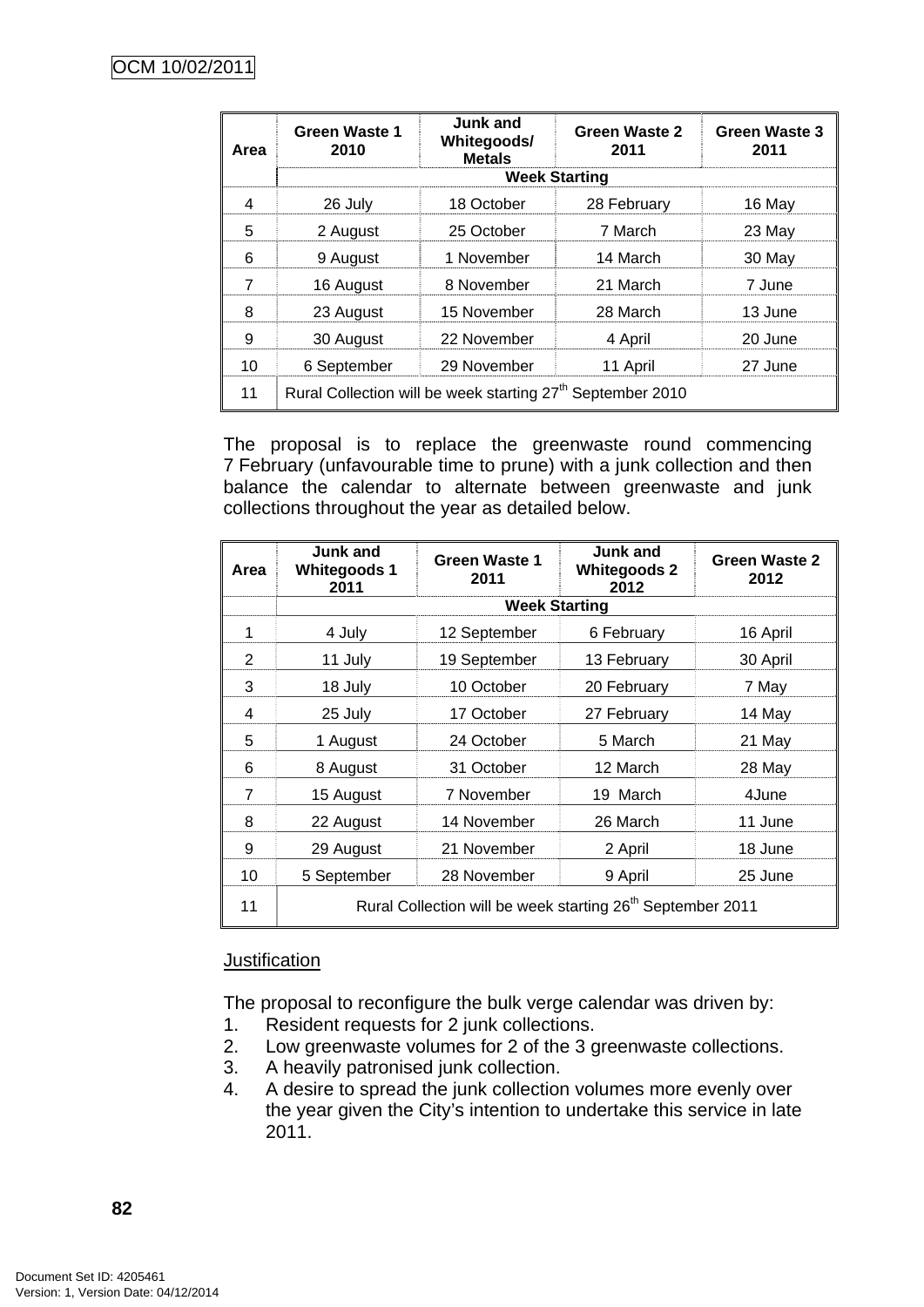A total of 2265 tonnes of green waste was collected in 2009/10 which is a 6% decrease from the 2008/09 green waste tonnages of 2409. A total of 1770 tonnes of junk waste was collected in 2009/10 which was a 32.5% increase on 2008/09 figure of 1335 tonnes. When you consider that the green waste tonnages are distributed over 3 collections per annum it is clear that there is a greater need to balance the disposed tonnages in order to achieve efficiencies in our collection operation. We believe that amending the configurations of the collection will achieve this outcome.

The potential disadvantages of amending the service are:

- 1. Greenwaste volumes may increase per collection which will subsequently increase the service times and completion of each area.
- 2. Despite our marketing and communication strategies, not all residents read the relevant information and could become confused by further changes to the program.
- 3. Trailer passes may become more fully utilised by those residents who have enjoyed 3 annual greenwaste collections.

### Agreement with SMRC

Whilst it is anticipated that the green waste volumes generated annually through the 3 collections will not be significantly impacted by the reduction to 2, the number of green waste collections is prescribed in the RRRC Project Participants Agreement which the City is party to.

In 2000 a supplementary Deed was entered into between the member Councils of the SMRC RRRC project which, amongst other things, sought to standardise the waste collection service for the member Councils. Clause 5.2 of that Deed stipulates that 3 green waste collections (specifically Clause 5.2 (d)) should be established in each district. Whilst there are formal mechanisms to seek to amend the Deed of Agreement between the member Councils, it would preferable to do so only after the amendments to the service have been trialled and broad benefit can be demonstrated. A trial is therefore being proposed. The City cannot however institute the trial without receiving support from other member Councils of the SMRC.

Staff have had some initial discussions with the CEO of the SMRC, Mr Stuart McCall who has indicated that he would be happy to present a proposal to trial an amendment to the service for a 1 year period to the SMRC Council for consideration. The resolution seeks to formalise this approach.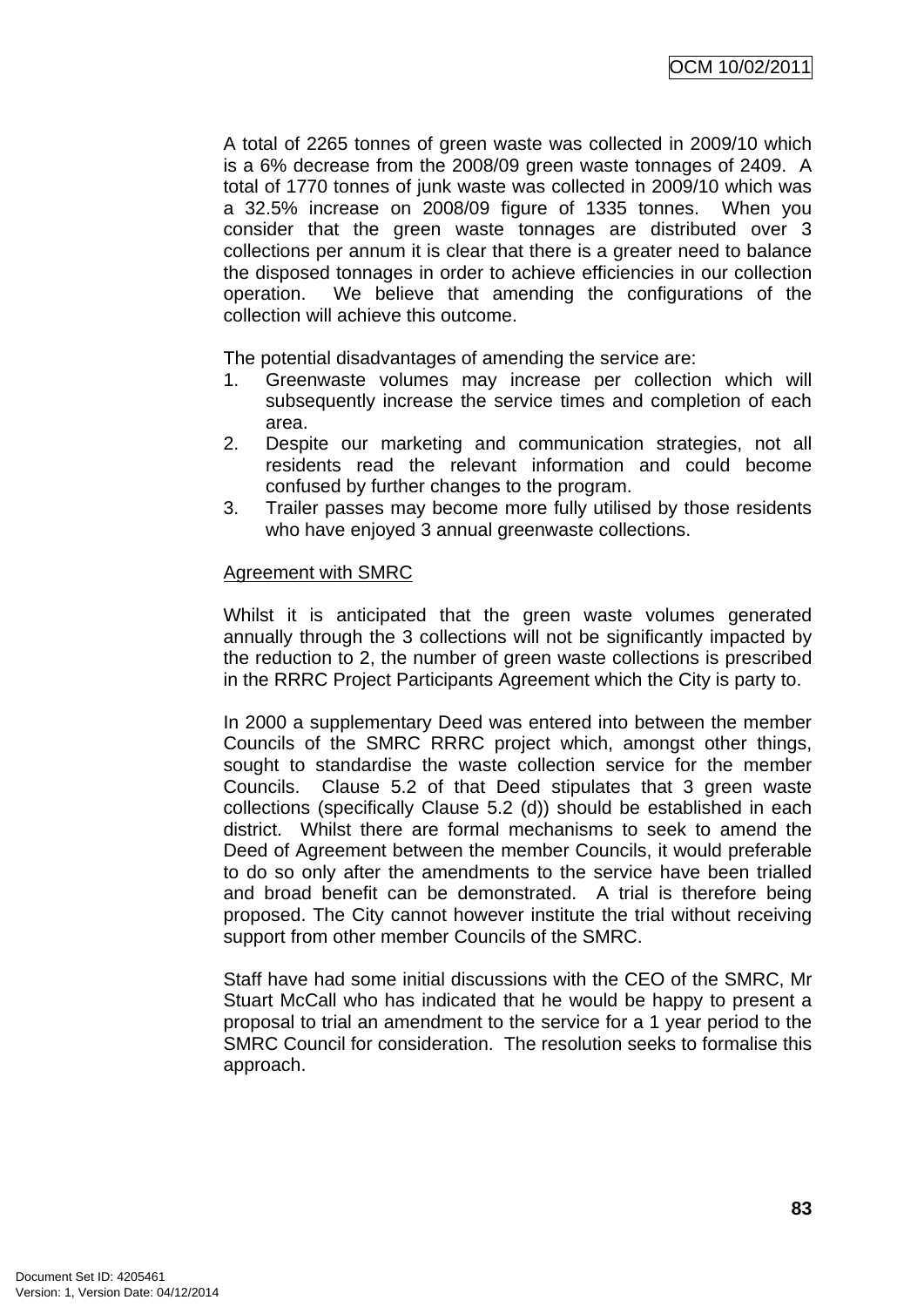### Impact on Trailer Passes

Staff have been tracking presentation of trailer passes as means of monitoring the value of this service. Below is an analysis of the trailer passes redeemed from 1 August 2009 to 31 July 2010. These figures indicate that only 31.2% of residents utilise HWRP and 5.5% of that 31.2% of the community utilise the 6 tip passes provided.

| <b>Pass Number</b>              |        | Percentage |
|---------------------------------|--------|------------|
|                                 | 16649  | 31.20%     |
|                                 | 12568  | 23.50%     |
|                                 | SGクム   | 18.00%     |
|                                 | 6786   | 12.70%     |
|                                 | 4775   | 8.90%      |
|                                 | 2956   | 5.50%      |
| <b>Total Passes</b><br>Redeemed | 53,359 |            |

Assuming that this trial is supported by Council, the City will continue to monitor the tip pass presentation to determine if patronage and frequency of use are impacted.

### **Strategic Plan/Policy Implications**

#### **Lifestyle and Aspiration Achievement**

- To facilitate and provide an optimum range of community services and events.
- To deliver our services and to manage resources in a way that is cost effective without compromising quality.
- To identify community needs, aspirations, expectations and priorities for services that are required to meet the changing demographics of the *district.*

#### **Natural Environmental Management**

• To manage the City's waste stream to achieve sustainable resource management, in an environmentally acceptable manner.

### **Budget/Financial Implications**

It is anticipated that a second junk collection will cost more than a greenwaste service due to the greater collection and disposal costs. A second junk collection could attract up to 20% more junk waste if residents have 2 opportunities to participate. In addition, it can be expected that this second junk service may be patronised by residents who would have otherwise utilised a trailer pass to dispose of their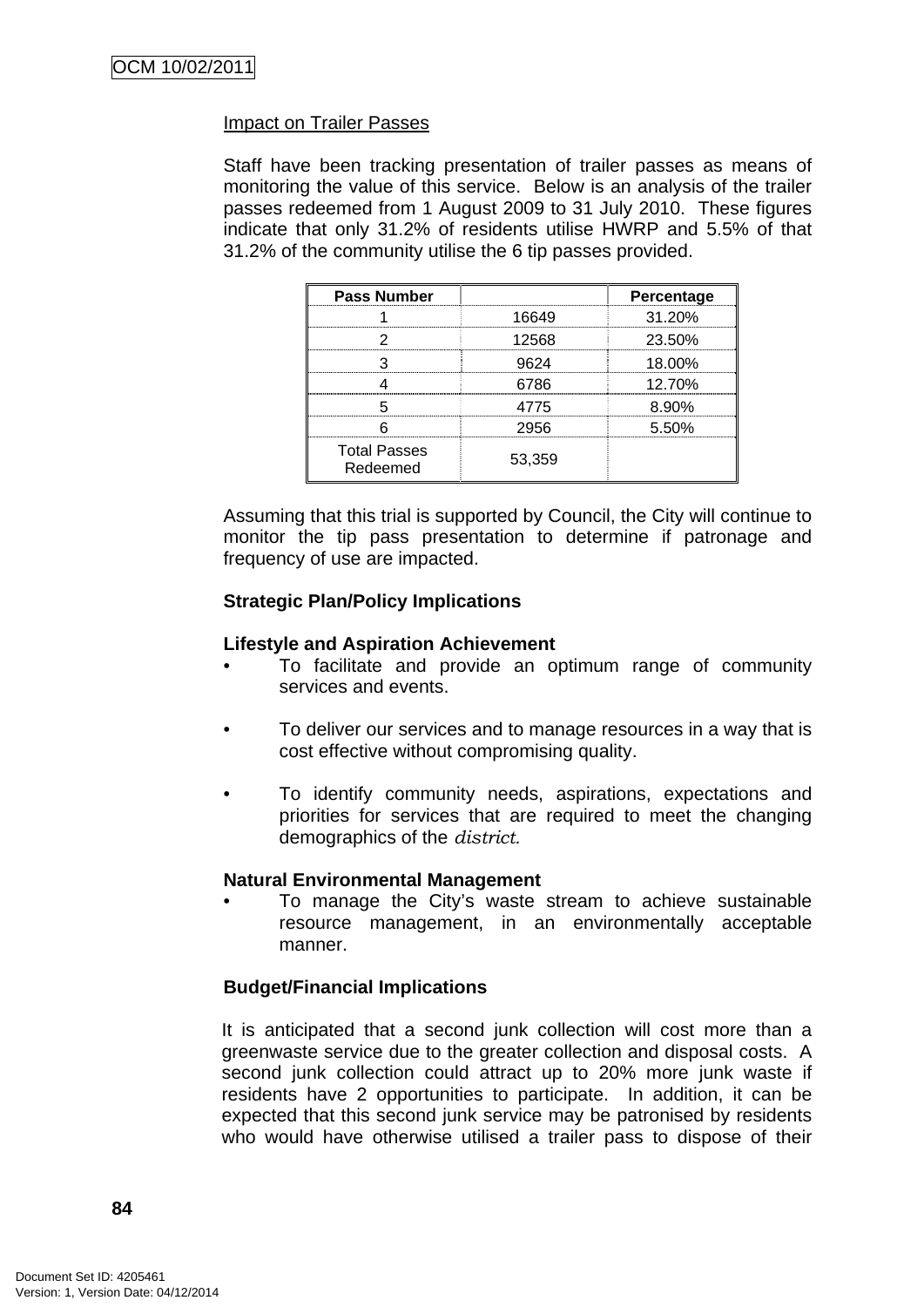bulky waste. These matters would be considered as part of the budget process in preparation for the 2011/12 financial year, however the City anticipates that the cost increase would be limited to approximately \$70,000 (projected to increase from \$820,000 to \$890,000).

# **Legal Implications**

Formalising this service in future years will require support by member Councils of the SMRC RRRC Projects and an amendment to the RRRC Project Participants Agreement.

# **Community Consultation**

N/A

## **Attachments**

N/A

**Advice to Proponent(s) Submissioners** 

N/A

**Implications of Section 3.18(3) Local Government Act, 1995** 

Nil.

# **17. COMMUNITY SERVICES DIVISION ISSUES**

Nil

# **18. EXECUTIVE DIVISION ISSUES**

Nil

# **19. MOTIONS OF WHICH PREVIOUS NOTICE HAS BEEN GIVEN**

Nil

## **20. NOTICES OF MOTION GIVEN AT THE MEETING FOR CONSIDERATION AT NEXT MEETING**

**21. NEW BUSINESS OF AN URGENT NATURE INTRODUCED BY COUNCILLORS OR OFFICERS**